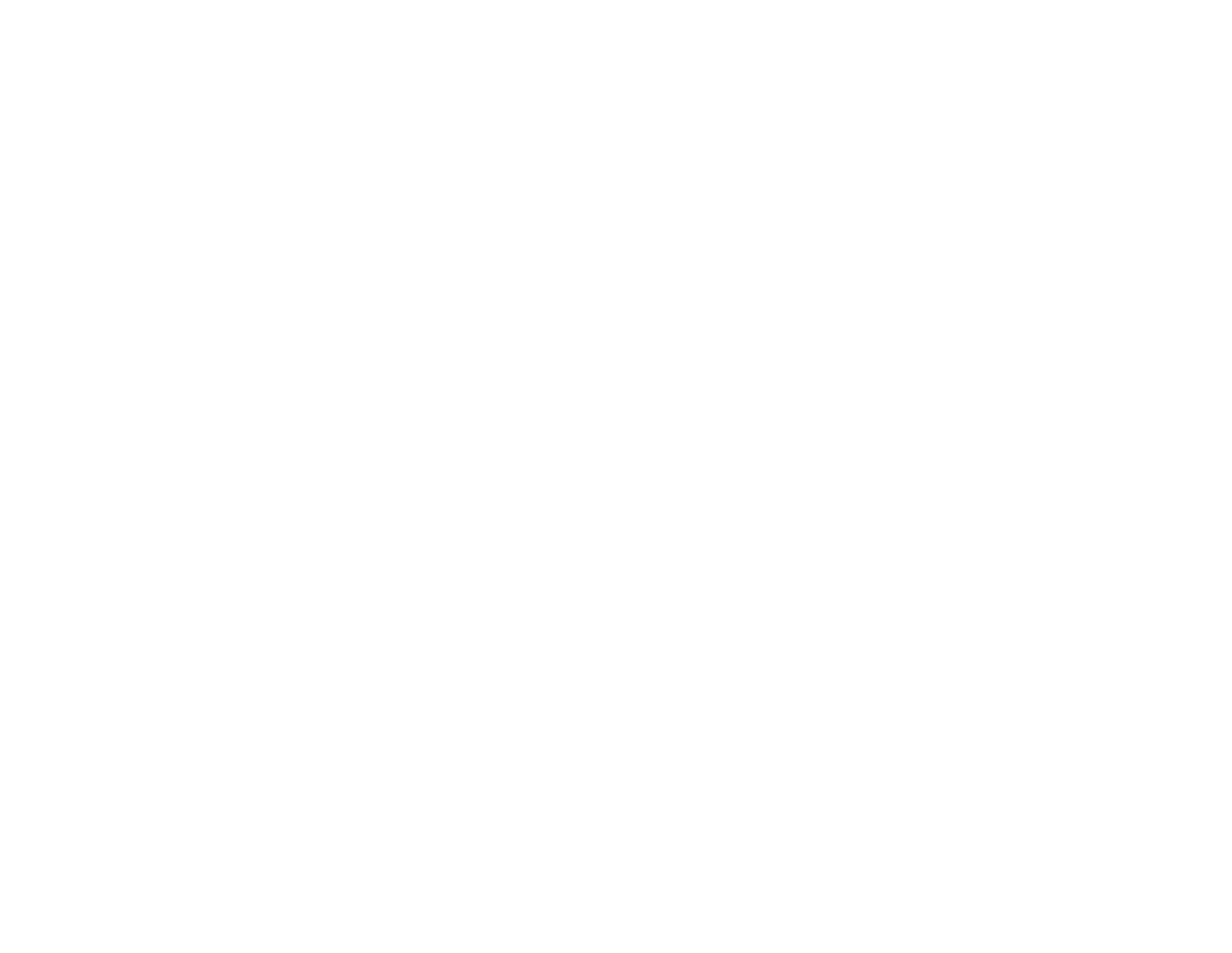## **Contents**

| 1              | <b>INTRODUCTION</b><br>1.1                                                                                                                                                                                                                                                                   | 9<br>10  |
|----------------|----------------------------------------------------------------------------------------------------------------------------------------------------------------------------------------------------------------------------------------------------------------------------------------------|----------|
|                | 1.2<br>Race and Ethnicity Manual Account of the Basic Basic Basic Basic Basic Basic Basic Basic Basic Basic Basic Basic Basic Basic Basic Basic Basic Basic Basic Basic Basic Basic Basic Basic Basic Basic Basic Basic Basic Basic B                                                        | 10       |
|                | 1.3                                                                                                                                                                                                                                                                                          | 11       |
|                | 1.4                                                                                                                                                                                                                                                                                          | 12       |
| $\overline{2}$ | <b>SCHOOL CLIMATE</b>                                                                                                                                                                                                                                                                        | 13       |
|                | 2.1                                                                                                                                                                                                                                                                                          | 13       |
|                | Attachment to School<br>2.2<br>2.3                                                                                                                                                                                                                                                           | 15<br>17 |
|                | 2.4                                                                                                                                                                                                                                                                                          | 19       |
|                | Serious Problem Behaviors (Albert 2018) (Albert 2018) (Albert 2018) (Albert 2018) (Albert 2018) (Albert 2018)<br>2.5                                                                                                                                                                         | 23       |
| 3              | <b>POSITIVE YOUTH DEVELOPMENT</b>                                                                                                                                                                                                                                                            | 25       |
|                | Positive Youth Development Benchmark<br>3.1                                                                                                                                                                                                                                                  | 25       |
|                | 3.2                                                                                                                                                                                                                                                                                          | 25       |
|                | 3.3                                                                                                                                                                                                                                                                                          | 26       |
| 4              | <b>MENTAL AND EMOTIONAL HEALTH</b>                                                                                                                                                                                                                                                           | 29<br>29 |
|                | 4.1<br>4.2                                                                                                                                                                                                                                                                                   | 30       |
|                | 4.3                                                                                                                                                                                                                                                                                          | 32       |
|                |                                                                                                                                                                                                                                                                                              |          |
| 5              | <b>PROBLEM GAMBLING</b>                                                                                                                                                                                                                                                                      | 34       |
|                | 5.1                                                                                                                                                                                                                                                                                          | 34       |
|                | 5.2<br>Risk of Problem Gambling (Albert 2018) and Albert Albert 2014 and Albert 2014                                                                                                                                                                                                         | 35       |
|                | Communication about the Risks of Gambling<br>5.3                                                                                                                                                                                                                                             | 35       |
| 6              | <b>SUBSTANCE USE</b>                                                                                                                                                                                                                                                                         | 39       |
|                | 6.1                                                                                                                                                                                                                                                                                          | 39       |
|                | 6.2<br>Substance Use in the Past 30 Days <b>Substance Use in the Past 30 Days</b>                                                                                                                                                                                                            | 40       |
|                | 6.3<br>6.4                                                                                                                                                                                                                                                                                   | 43<br>45 |
|                | Factors Associated with Initiation of Substance Use<br>6.5<br>Availability Article Article Article Availability Article Article Article Article Article Article Article Article Article Article Article Article Article Article Article Article Article Article Article Article Article Arti | 45       |
|                | Parental Attitude toward Substance Use<br>6.6                                                                                                                                                                                                                                                | 46       |
|                | Student Attitude toward Substance Use Marines and Attitude toward Substance Use<br>6.7                                                                                                                                                                                                       | 46       |
|                | 6.8                                                                                                                                                                                                                                                                                          | 47       |
|                | Communication about Substance Use <b>Example 20</b> and the communication about Substance Use<br>6.9                                                                                                                                                                                         | 47       |
| 7              | <b>DRUG FREE COMMUNITIES CORE MEASURES</b>                                                                                                                                                                                                                                                   | 48       |
|                | 7.1                                                                                                                                                                                                                                                                                          | 48       |
|                | Perception of Moderate or Great Risk Processors and Moderate or Great Risk Processors and Moderate D<br>7.2                                                                                                                                                                                  | 49       |
|                | Parents Feel It Would Be Wrong or Very Wrong<br>7.3<br>Friends Feel It Would Be Wrong or Very Wrong<br>7.4                                                                                                                                                                                   | 49<br>50 |

|                  | 7.5 |                                                                                                                                                                                                                                | 50 |
|------------------|-----|--------------------------------------------------------------------------------------------------------------------------------------------------------------------------------------------------------------------------------|----|
| 8                |     | <b>HEIGHT, WEIGHT &amp; BODY MASS INDEX (BMI)</b>                                                                                                                                                                              | 51 |
| $\boldsymbol{9}$ |     | <b>COMPARISON TO PAST SURVEYS</b>                                                                                                                                                                                              | 53 |
|                  | 9.1 |                                                                                                                                                                                                                                | 53 |
|                  | 9.2 | Perceived Risk of Use <b>Fig. 1. Access 2. Access 2. Access</b> 2. Access 2. Access 2. Access 2. Access 2. Access 2. A                                                                                                         | 53 |
|                  | 9.3 | Availability Article Article Availability Availability                                                                                                                                                                         | 54 |
|                  | 9.4 |                                                                                                                                                                                                                                | 54 |
|                  | 9.5 | Harassment In The Last 30 Days Related To: All Allen Manuschen Manuschen                                                                                                                                                       | 55 |
|                  | 9.6 | Feeling Unsafe At or On the Way to School Theory and Theory and Theory and Theory and Theory and Theory and Theory and Theory and Theory and Theory and Theory and Theory and Theory and Theory and Theory and Theory and Theo | 56 |
|                  | 9.7 | Skipped School in the Last Four Weeks                                                                                                                                                                                          | 56 |
| A                |     | <b>FREQUENCY DISTRIBUTION TABLES</b>                                                                                                                                                                                           | 57 |
|                  | A.1 |                                                                                                                                                                                                                                | 57 |
|                  |     | A.1.1                                                                                                                                                                                                                          | 57 |
|                  |     | Transitions and Mobility Transitions and Mobility<br>A.1.2                                                                                                                                                                     | 58 |
|                  | A.2 |                                                                                                                                                                                                                                | 59 |
|                  |     | A.2.1                                                                                                                                                                                                                          | 59 |
|                  |     | A.2.2                                                                                                                                                                                                                          | 59 |
|                  |     | A.2.3                                                                                                                                                                                                                          | 62 |
|                  |     | A.2.4                                                                                                                                                                                                                          | 64 |
|                  | A.3 |                                                                                                                                                                                                                                | 67 |
|                  |     | A.3.1                                                                                                                                                                                                                          | 67 |
|                  |     | A.3.2                                                                                                                                                                                                                          | 68 |
|                  |     | Depression and Suicidality March 2014 and Suicidality March 2014 and Suicidality March 2014 and 2016<br>A.3.3                                                                                                                  | 70 |
|                  |     | A.3.4<br>Problem Gambling                                                                                                                                                                                                      | 70 |
|                  |     | Adverse Childhood Experiences<br>A.3.5                                                                                                                                                                                         | 72 |
|                  | A.4 |                                                                                                                                                                                                                                | 73 |
|                  |     | A.4.1<br>Tobacco Use entertainment and the state of the state of the state of the state of the state of the state of the                                                                                                       | 73 |
|                  |     | A.4.2                                                                                                                                                                                                                          | 74 |
|                  |     | A.4.3                                                                                                                                                                                                                          | 77 |
|                  |     | A.4.4                                                                                                                                                                                                                          | 79 |
|                  |     | A.4.5                                                                                                                                                                                                                          | 80 |
|                  |     | Availability of Alcohol, Tobacco and Drugs Material Availability of Alcohol, Tobacco and Drugs<br>A.4.6                                                                                                                        | 81 |
|                  |     | Perceived Risk of Harm from Substance Use<br>A.4.7                                                                                                                                                                             | 82 |
|                  |     | Communication about Substance Use<br>A.4.8                                                                                                                                                                                     | 84 |
|                  | A.5 | Parenting and Parental Attitudes Manual Account of the Parenting and Parental Attitudes                                                                                                                                        | 85 |
|                  |     | A.5.1                                                                                                                                                                                                                          | 85 |
|                  |     | A.5.2<br>Parental Attitudes towards Substance Use <b>Substance In the Substance</b> Ose                                                                                                                                        | 86 |
|                  | A.6 |                                                                                                                                                                                                                                | 87 |
|                  |     | A.6.1                                                                                                                                                                                                                          |    |
|                  |     | Friends' Attitudes towards Substance Use <b>Substance Islams</b> Attitudes to Mars                                                                                                                                             | 87 |
|                  | A.7 | Height and Weight                                                                                                                                                                                                              | 88 |
|                  |     | A.7.1                                                                                                                                                                                                                          | 88 |
| в                |     | <b>SWS QUESTIONNAIRES</b>                                                                                                                                                                                                      | 89 |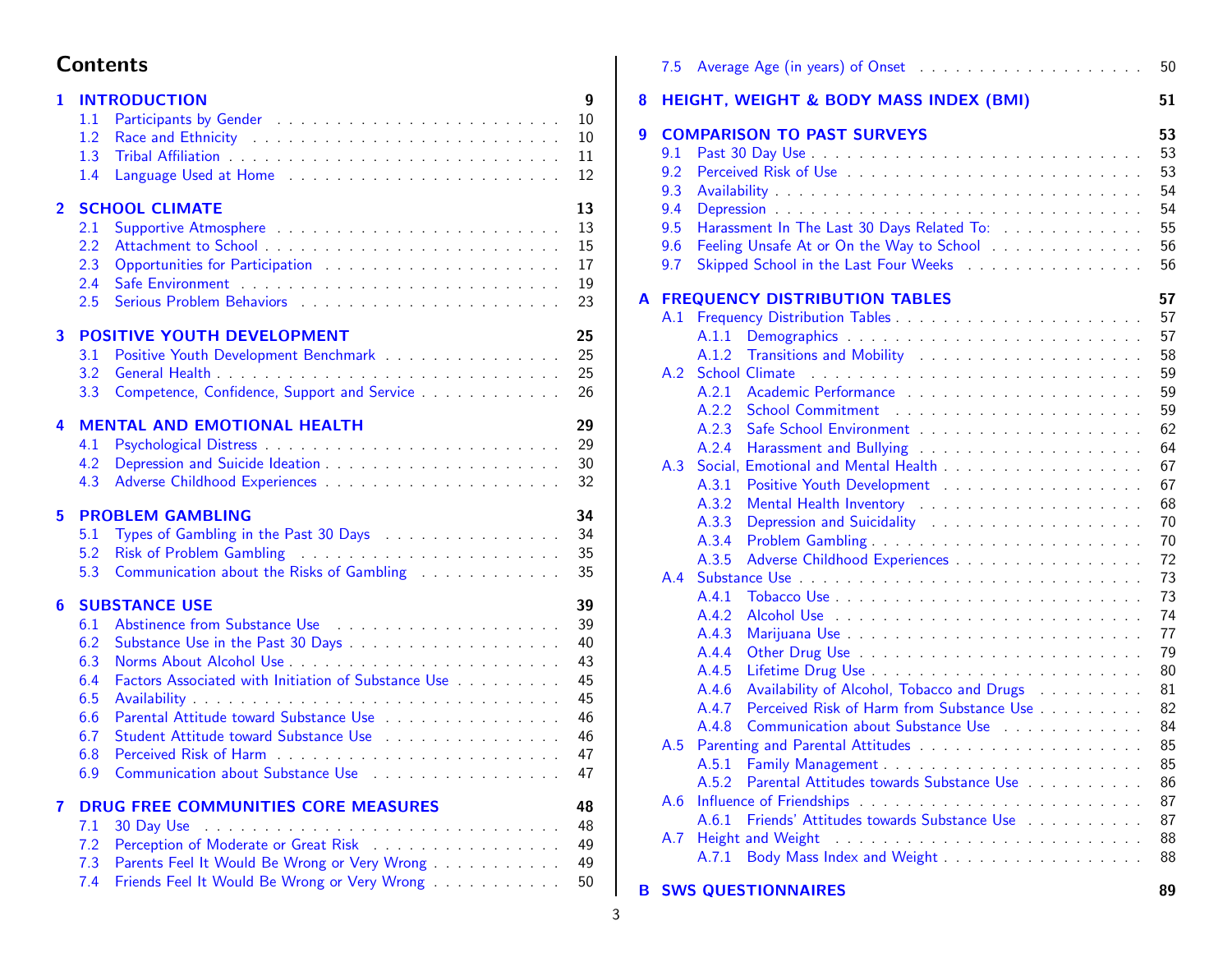## List of Tables

| 1              |                                                                                                                     | 10       |
|----------------|---------------------------------------------------------------------------------------------------------------------|----------|
| $\overline{2}$ |                                                                                                                     | 10       |
| 3              | Hispanic or Latino/Latina? Manual Allen Annual Allen Annual Allen Annual Allen Annual Allen Annual Allen Allen      | 11       |
| 4              | Tribal Enrollment (Fig. 1991) and a series of the series of the series of the series of the series of the series of | 11       |
| 5              |                                                                                                                     | 12       |
| 6              |                                                                                                                     | 13       |
|                | Supportive Atmosphere involving teachers and peers                                                                  |          |
| $\overline{7}$ |                                                                                                                     | 15       |
| 8              | Student's Value of School Work                                                                                      | 15       |
| $\overline{9}$ |                                                                                                                     | 15       |
| 10             | Student Opportunities for Participation                                                                             | 17       |
| 11             |                                                                                                                     | 19       |
| 12             |                                                                                                                     | 19       |
| 13             | Student Harassment Experience at School                                                                             | 20       |
| 14             | Student Reported Serious Problem Behaviors on School Property                                                       |          |
|                |                                                                                                                     | 23       |
| 15             | Student Reported Serious Problem Behaviors on School Property                                                       |          |
|                |                                                                                                                     | 23       |
| 16             | Student Reported Serious Problem Behaviors Anywhere Past 12                                                         |          |
|                |                                                                                                                     | 23       |
| 17             |                                                                                                                     | 25       |
| 18             | Student's Assessment of General Health                                                                              | 25       |
| 19             | Student Perception Competence, Confidence, Support and Service.                                                     | 26       |
| 20             | High Level Psychological Distress experienced by Students Past 30                                                   |          |
|                |                                                                                                                     | 29       |
| 21             | Mental Health Inventory-5 Questions: How Students Felt Past 30 Days                                                 | 29       |
| 22             | Depression and Suicide Ideation by Students Past 12 Months                                                          | 30       |
| 23             | Types of Gambling in which Students Participated Past 30 Days                                                       | 34       |
| 24             | Signs of Problem Gambling reported by Students Past 12 Months.                                                      | 35       |
| 25             | Communication About the Risks of Gambling                                                                           | 35       |
| 26             |                                                                                                                     | 39       |
|                |                                                                                                                     |          |
| 27<br>28       | Student Reported Substance Use Past 30 Days                                                                         | 40<br>43 |
|                | Student Reported Alcohol Use Past 30 Days                                                                           |          |
| 29             | Student Reported Alcohol and Vehicles Behavior Past 30 Days                                                         | 43       |
| 30             | Student Disapproving Attitudes about Drinking Manuscript Contains                                                   | 44       |
| 31             | Easy Availability of Cigarettes, Alcohol, Marijuana, and Other Illegal                                              |          |
|                |                                                                                                                     | 45       |
| 32             | Student Perception about Parental Attitude toward Substance Use                                                     | 46       |
| 33             |                                                                                                                     |          |
|                | Student Disapproving Attitude towards Peer Substance Use                                                            | 46       |
| 34             | Student Perception of Moderate or Great Risk of Harm                                                                | 47       |
| 35             |                                                                                                                     | 47       |
| 36             | 30 Day Use - Alcohol, Tobacco, and Other Drugs                                                                      | 48       |
| 37             | Student Perception of Moderate or Great Risk of Harming Themselves                                                  | 49       |
| 38             | Parents Feel It Would Be Wrong or Very Wrong to                                                                     | 49       |

| 39 | Friends Feel It Would Be Wrong or Very Wrong to                                                                                                                                                                                | 50 |
|----|--------------------------------------------------------------------------------------------------------------------------------------------------------------------------------------------------------------------------------|----|
| 40 |                                                                                                                                                                                                                                | 50 |
| 41 |                                                                                                                                                                                                                                | 51 |
| 42 |                                                                                                                                                                                                                                | 51 |
| 43 |                                                                                                                                                                                                                                | 51 |
| 44 |                                                                                                                                                                                                                                | 53 |
| 45 |                                                                                                                                                                                                                                | 53 |
| 46 |                                                                                                                                                                                                                                | 53 |
| 47 |                                                                                                                                                                                                                                | 53 |
| 48 |                                                                                                                                                                                                                                | 53 |
| 49 |                                                                                                                                                                                                                                | 53 |
| 50 |                                                                                                                                                                                                                                | 54 |
| 51 |                                                                                                                                                                                                                                | 54 |
| 52 |                                                                                                                                                                                                                                | 54 |
| 53 |                                                                                                                                                                                                                                | 54 |
| 54 |                                                                                                                                                                                                                                | 54 |
| 55 |                                                                                                                                                                                                                                | 54 |
| 56 |                                                                                                                                                                                                                                | 55 |
| 57 |                                                                                                                                                                                                                                | 55 |
| 58 | Race or ethnic origin contains and a series of the contact of the contact of the contact of the contact of the                                                                                                                 | 55 |
| 59 | Being gay, lesbian, bisexual or transgender                                                                                                                                                                                    | 55 |
| 60 | Who your friends are entertainment and the set of the set of the set of the set of the set of the set of the set of the set of the set of the set of the set of the set of the set of the set of the set of the set of the set | 55 |
| 61 |                                                                                                                                                                                                                                | 55 |
| 62 |                                                                                                                                                                                                                                | 56 |
| 63 | Through e-mail, social media sites (Facebook, Twitter, etc.)                                                                                                                                                                   | 56 |
| 64 |                                                                                                                                                                                                                                | 56 |
| 65 | Did not go to school because of feelings about safety manuscription                                                                                                                                                            | 56 |
| 66 |                                                                                                                                                                                                                                | 56 |
| 67 |                                                                                                                                                                                                                                | 57 |
| 68 |                                                                                                                                                                                                                                | 57 |
| 69 |                                                                                                                                                                                                                                | 57 |
| 70 | What is your race? Manual Allen Contracts and the What is your race?                                                                                                                                                           | 58 |
| 71 |                                                                                                                                                                                                                                | 58 |
| 72 |                                                                                                                                                                                                                                | 58 |
| 73 | Have you changed schools (including changing from elementary to                                                                                                                                                                |    |
|    | middle and middle to high school) in the past year?                                                                                                                                                                            | 58 |
| 74 | How many times have you changed homes since kindergarten?                                                                                                                                                                      | 59 |
| 75 | Putting them all together, what were your grades like last year?                                                                                                                                                               | 59 |
| 76 | During the LAST FOUR WEEKS how many whole days of school                                                                                                                                                                       |    |
|    |                                                                                                                                                                                                                                | 59 |
| 77 |                                                                                                                                                                                                                                | 60 |
| 78 | How important do you think the things you are learning in school are                                                                                                                                                           |    |
|    | going to be for your later life?                                                                                                                                                                                               | 60 |
| 79 | How often do you feel that the schoolwork you are assigned is mean-                                                                                                                                                            |    |
|    |                                                                                                                                                                                                                                | 60 |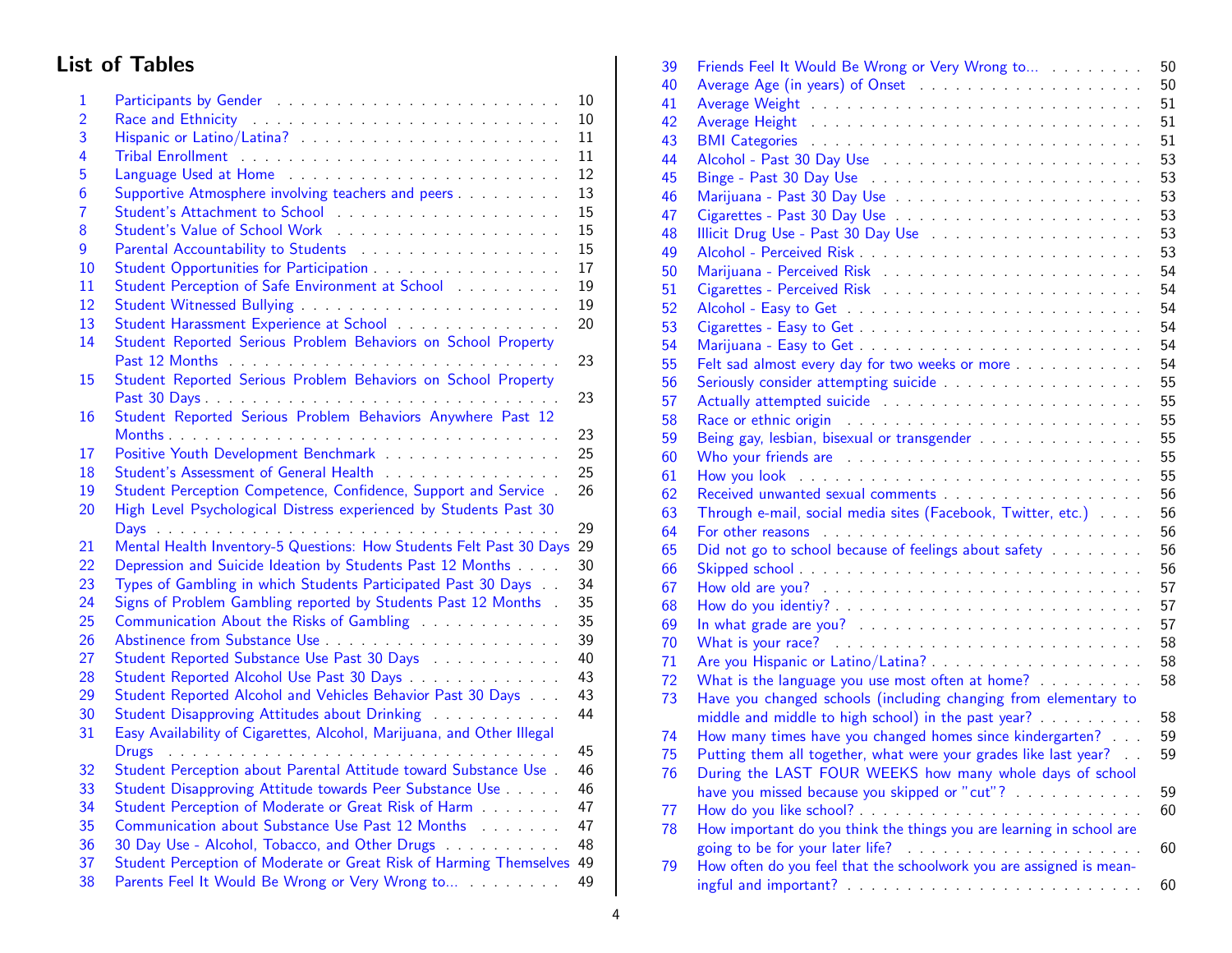| 80  | Thinking back over the past school year, how often did you try to do                                                                                                                           | 60 |
|-----|------------------------------------------------------------------------------------------------------------------------------------------------------------------------------------------------|----|
| 81  | I have lots of chances to be part of class discussions or activities.                                                                                                                          | 60 |
| 82  | There are lots of chances for students in my school to get involved<br>in sports, clubs, and other school activities outside of class.                                                         | 61 |
| 83  |                                                                                                                                                                                                | 61 |
| 84  | My teachers notice when I am doing a good job and let me know                                                                                                                                  | 61 |
| 85  | I can talk to my teachers openly and freely about my concerns.                                                                                                                                 | 61 |
| 86  | In my school, teachers treat students with respect.                                                                                                                                            | 61 |
| 87  | Most students at my school help each other when they are hurt or<br>upset.<br>.                                                                                                                | 61 |
| 88  | In my school, students that work hard to get good grades are picked                                                                                                                            | 62 |
| 89  | During the past 30 days, on how many days did you not go to school<br>because you felt you would be unsafe at school or on your way to or                                                      | 62 |
| 90  | During the past 30 days, on how many days did you carry a gun as                                                                                                                               | 62 |
| 91  | During the past 30 days, on how many days did you carry a weapon<br>(other than a gun) such as a knife or club on school property?                                                             | 62 |
| 92  | During the past 12 months, how many times were you in a physical                                                                                                                               | 63 |
| 93  | During the past 12 months, how many times were you in a physical                                                                                                                               | 63 |
| 94  | During the past 12 months, how many times did you bully someone<br>(such as hitting, kicking, pushing, saying mean things, spreading<br>rumors, or making sexual comments that bothered them)? | 63 |
| 95  | During the past 12 months, how many times have you been sus-<br>pended from school?                                                                                                            | 63 |
| 96  | During the past 12 months, how many times has someone threatened<br>you with a weapon such as a gun, knife, or club on school property?                                                        | 64 |
| 97  | During the past 12 months, has anyone offered, sold, or given you                                                                                                                              | 64 |
| 98  |                                                                                                                                                                                                | 64 |
| 99  | In the last 30 days, how many times have you been harassed at<br>school, on a school bus or going to and from school because of your                                                           |    |
| 100 | In the last 30 days, how many times have you been harassed at school,                                                                                                                          | 64 |
|     | on a school bus or going to and from school because someone said                                                                                                                               | 64 |
| 101 | In the last 30 days, how many times have you been harassed at<br>school, on a school bus or going to and from school because of who                                                            | 65 |
|     |                                                                                                                                                                                                |    |

| 102        | In the last 30 days, how many times have you been harassed at<br>school, on a school bus or going to and from school because of how                                                                                                                           |          |
|------------|---------------------------------------------------------------------------------------------------------------------------------------------------------------------------------------------------------------------------------------------------------------|----------|
| 103        | you look (weight, clothes, acne, or other physical characteristics)? .<br>In the last 30 days, how many times have you been harassed at<br>school, on a school bus or going to and from school because you                                                    | 65       |
| 104        | received unwanted sexual comments or attention?<br>In the last 30 days, how many times have you been harassed at<br>school, on a school bus or going to and from school through e-mail,<br>social media sites (Facebook, Twitter, YouTube, etc.), chat rooms, | 65       |
| <b>105</b> | In the last 30 days, how many times have you been harassed at<br>school, on a school bus or going to and from school for other reasons?                                                                                                                       | 65<br>66 |
| 106        | How often have you seen another student bully others by hitting,<br>kicking, punching or otherwise hurting them in school or on the                                                                                                                           |          |
| 107        | How often have you heard another student bully others by saying                                                                                                                                                                                               | 66       |
|            | mean things, teasing or calling other students names in your school                                                                                                                                                                                           | 66       |
| 108        | How often have you heard another student spread mean rumors or<br>leave other students out of activities to be mean in your school or                                                                                                                         |          |
|            |                                                                                                                                                                                                                                                               | 66       |
| 109        |                                                                                                                                                                                                                                                               | 67       |
| 110        | Would you say that in general your emotional and mental health is                                                                                                                                                                                             | 67       |
| 111        | Would you say that in general your physical health is                                                                                                                                                                                                         | 67       |
| 112        | I can do most things if I try.                                                                                                                                                                                                                                | 67       |
| 113        |                                                                                                                                                                                                                                                               | 67       |
| 114        | I volunteer to help others in my community.                                                                                                                                                                                                                   | 68       |
| 115        | There is at least one teacher or other adult in my school that really                                                                                                                                                                                         | 68       |
| 116        |                                                                                                                                                                                                                                                               | 68       |
| 117        | During the past 30 days, how much of the time have you been a                                                                                                                                                                                                 | 68       |
| 118        | During the past 30 days, how much of the time have you been a very                                                                                                                                                                                            | 69       |
| 119        | During the past 30 days, how much of the time have you felt calm                                                                                                                                                                                              | 69       |
| 120        | During the past 30 days, how much of the time have you felt down-                                                                                                                                                                                             | 69       |
| 121        | During the past 30 days, how much of the time have you felt so down                                                                                                                                                                                           |          |
|            | in the dumps that nothing could cheer you up manufactured in the dumps that nothing could cheer you up                                                                                                                                                        | 69       |
| 122        | During the past 12 months, did you ever feel so sad or hopeless<br>almost every day for two weeks or more in a row that you stopped                                                                                                                           |          |
|            | doing some usual activities? Manual Activities and Activities and Activities and Activities and Activities and                                                                                                                                                | 70       |
| 123        | During the past 12 months, did you ever seriously consider attempt-                                                                                                                                                                                           | 70       |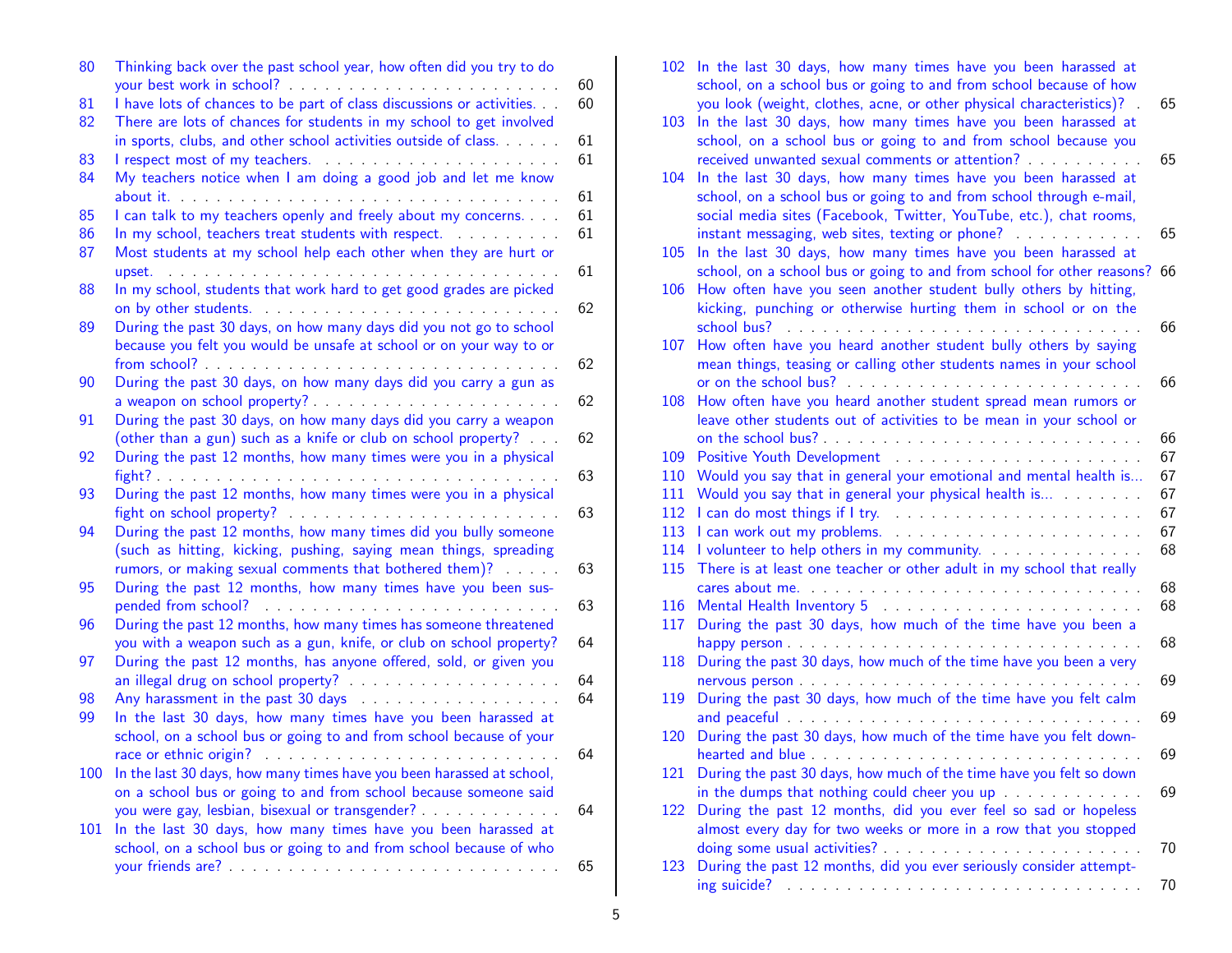| 124 | During the past 12 months, how many times did you actually attempt                                                                                                                                                            | 70 |
|-----|-------------------------------------------------------------------------------------------------------------------------------------------------------------------------------------------------------------------------------|----|
| 125 | Gambling involves betting anything of value (money, a watch, soda,<br>etc.) on a game or event with an uncertain outcome. Please mark<br>ALL the different types of betting that you have done, if any, during                | 70 |
| 126 | During the last 12 months, have you ever felt bad about the amount<br>you bet, or about what happens when you bet money?                                                                                                      | 71 |
| 127 | During the last 12 months, have you ever felt that you would like to                                                                                                                                                          | 71 |
| 128 | Have you ever lied to anyone about betting/gambling?                                                                                                                                                                          | 71 |
| 129 | Have you ever bet/gambled more than you wanted to?                                                                                                                                                                            | 71 |
| 130 | Have your parents ever talked to you about the risks of bet-                                                                                                                                                                  |    |
|     |                                                                                                                                                                                                                               | 71 |
| 131 | Have your teachers ever talked to you about the risks of bet-                                                                                                                                                                 |    |
|     |                                                                                                                                                                                                                               | 71 |
| 132 | Were your parents ever separated or divorced after you were born?                                                                                                                                                             | 72 |
| 133 | Have you ever lived with someone who is/was a problem drinker or                                                                                                                                                              |    |
|     |                                                                                                                                                                                                                               | 72 |
| 134 | Have you ever lived with someone who uses/used street drugs?                                                                                                                                                                  | 72 |
| 135 | Have you ever lived with a household member who is/was depressed                                                                                                                                                              |    |
|     |                                                                                                                                                                                                                               | 72 |
| 136 | Have you ever felt that you did not have enough to eat?                                                                                                                                                                       | 72 |
| 137 |                                                                                                                                                                                                                               | 72 |
| 138 | Have you ever felt that you had no one to protect you?                                                                                                                                                                        | 72 |
| 139 | During the past 30 days, on how many days did you smoke cigarettes?                                                                                                                                                           | 73 |
| 140 | During the past 30 days, on how many days did you use other tobacco                                                                                                                                                           | 73 |
| 141 | Used any tobacco product during the past 30 days [1] and such a set of the past 30 days [1] and such a set of the such any to set of the such any to set of the such any to set of the such any to set of the such any to set | 73 |
| 142 | How old were you when you smoked a whole cigarette for the first                                                                                                                                                              |    |
|     |                                                                                                                                                                                                                               | 73 |
| 143 | How old were you when you smoked a whole cigarette for the first                                                                                                                                                              |    |
|     |                                                                                                                                                                                                                               | 74 |
| 144 | How old were you the first time you used tobacco products other than                                                                                                                                                          |    |
|     | cigarettes such as snuff, chewing tobacco, and smoking tobacco from                                                                                                                                                           |    |
|     |                                                                                                                                                                                                                               | 74 |
| 145 | How old were you the first time you used tobacco products other than                                                                                                                                                          |    |
|     | cigarettes such as snuff, chewing tobacco, and smoking tobacco from                                                                                                                                                           |    |
|     |                                                                                                                                                                                                                               | 74 |
| 146 | During the past 30 days, on how many days did you have at least                                                                                                                                                               |    |
|     |                                                                                                                                                                                                                               | 74 |
| 147 | During the past 30 days, on how many days did you have 5 or more                                                                                                                                                              |    |
|     | drinks of alcohol in a row, that is, within a couple of hours?                                                                                                                                                                | 75 |

| 148        | During the past 30 days, on how many days do you think most<br>students in your school had at least one drink of alcohol? (your best<br>estimate) extension and the set of the set of the set of the set of the set of the set of the set of the set of the set of the set of the set of the set of the set of the set of the set of the set of the set of the set of | 75       |
|------------|-----------------------------------------------------------------------------------------------------------------------------------------------------------------------------------------------------------------------------------------------------------------------------------------------------------------------------------------------------------------------|----------|
| 149        | During the past 30 days, on how many days do you think most<br>students in your school had 5 or more drinks of alcohol in a row,<br>that is, within a couple of hours? (your best estimate)                                                                                                                                                                           | 75       |
| 150        | During the past 30 days, how many times did you ride in a vehicle<br>driven by a parent or other adult who had been drinking alcohol?                                                                                                                                                                                                                                 | 76       |
| 151        | During the past 30 days, how many times did most students in your<br>school ride in a vehicle driven by a parent or other adult who had                                                                                                                                                                                                                               | 76       |
| 152        | How old were you when you had more than a sip or two of beer,<br>wine, or hard liquor (for example, vodka, whiskey, or gin) for the first                                                                                                                                                                                                                             |          |
| 153        | $time?$<br>$\cdots$<br>$\mathcal{L}^{\mathcal{L}}$<br>How old were you when you had more than a sip or two of beer,<br>wine, or hard liquor (for example, vodka, whiskey, or gin) for the first                                                                                                                                                                       | 76       |
| 154        | time?<br>How old were you when you first began drinking alcoholic beverages                                                                                                                                                                                                                                                                                           | 77<br>77 |
| 155        | regularly, that is at least once or twice a month?<br>How old were you when you first began drinking alcoholic beverages<br>regularly, that is at least once or twice a month?<br>and a construction                                                                                                                                                                  | 77       |
| 156        | During the past 30 days, how many times did you use marijuana? .                                                                                                                                                                                                                                                                                                      | 77       |
|            |                                                                                                                                                                                                                                                                                                                                                                       |          |
| 157        | How old were you when you tried marijuana for the first time?                                                                                                                                                                                                                                                                                                         | 78       |
| 158<br>159 | How old were you when you tried marijuana for the first time?<br>How old were you when you first tried synthetic marijuana (also called                                                                                                                                                                                                                               | 78       |
|            | K2, Spice, etc.) for the first time?                                                                                                                                                                                                                                                                                                                                  | 78       |
| 160        | How old were you when you first tried synthetic marijuana (also called                                                                                                                                                                                                                                                                                                |          |
|            | K2, Spice, etc.) for the first time?                                                                                                                                                                                                                                                                                                                                  | 78       |
| 161        | During the past 30 days, on how many days did you sniff glue, breathe<br>the contents of aerosol spray cans, or inhale any paints or sprays to                                                                                                                                                                                                                        |          |
|            |                                                                                                                                                                                                                                                                                                                                                                       | 79       |
| 162        | During the past 30 days, on how many days did you use synthetic                                                                                                                                                                                                                                                                                                       | 79       |
| 163        | During the past 30 days, on how many days did you use a prescrip-                                                                                                                                                                                                                                                                                                     |          |
|            | tion drug (such as OxyContin, Percocet, Vicodin, codeine, Adderall,<br>Ritalin, or Xanax) without a doctor's orders?                                                                                                                                                                                                                                                  | 79       |
| 164        | Which of the following illicit drugs did you use during the past 30                                                                                                                                                                                                                                                                                                   |          |
|            |                                                                                                                                                                                                                                                                                                                                                                       | 80       |
| 165        | Any illicit drug use including marijuana, synthetic marijuana, cocaine,                                                                                                                                                                                                                                                                                               |          |
|            | ecstasy, heroin, hallucinogens or methamphetamines                                                                                                                                                                                                                                                                                                                    | 80       |
| 166        | Any illicit drug use including cocaine, ecstasy, heroin, hallucinogens                                                                                                                                                                                                                                                                                                | 80       |
| 167        | If you wanted to get some, how easy would it be for you to get some                                                                                                                                                                                                                                                                                                   |          |
|            | beer, wine, or hard liquor (for example, vodka, whiskey, or gin)?                                                                                                                                                                                                                                                                                                     | 81       |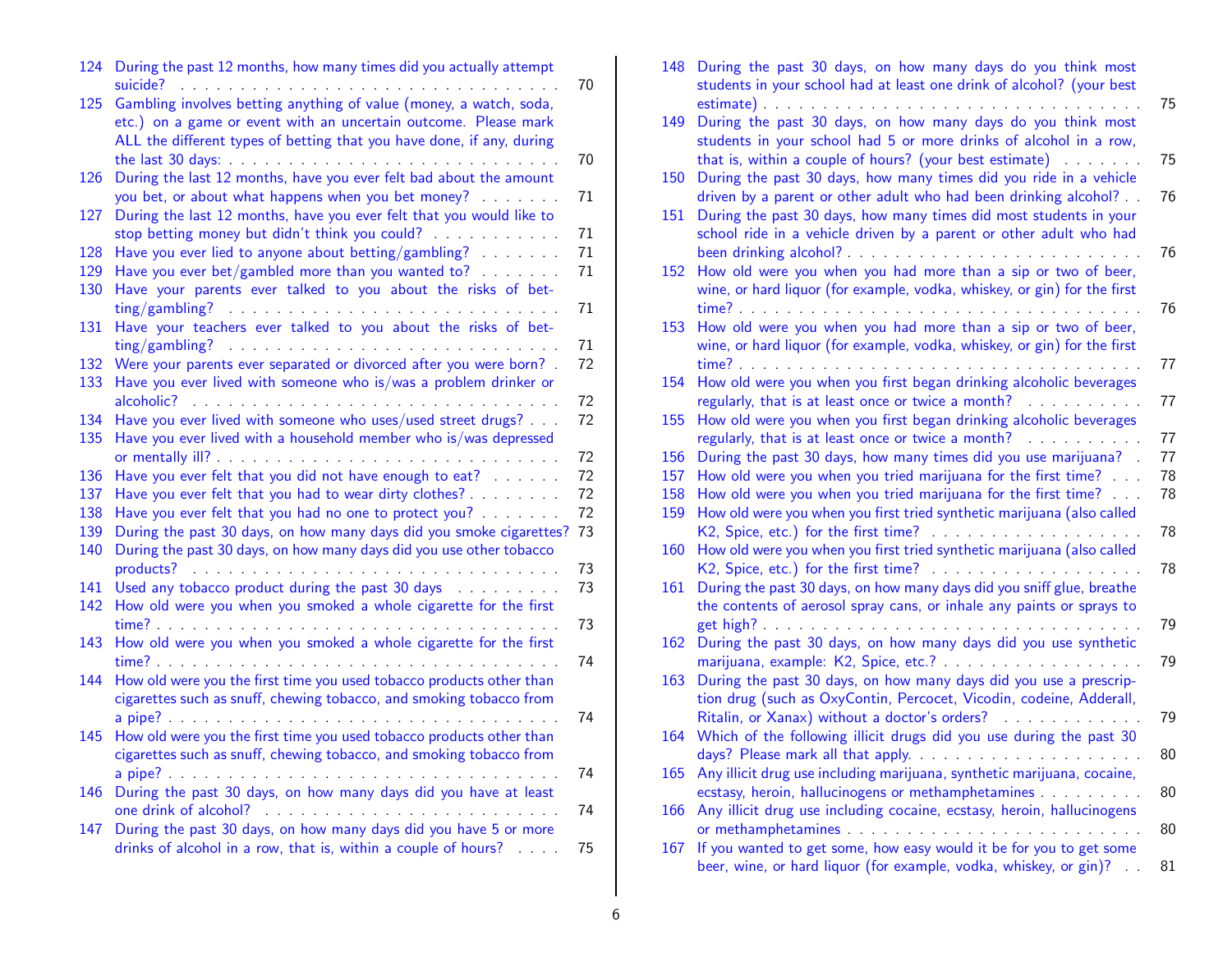| 168        | If you wanted to get some, how easy would it be for you to get some<br>cigarettes?                                                            | 81       |
|------------|-----------------------------------------------------------------------------------------------------------------------------------------------|----------|
| 169        | If you wanted to get some, how easy would it be for you to get some                                                                           | 81       |
| 170        | If you wanted to get some, how easy would it be for you to get some                                                                           | 81       |
| 171        | If you wanted to get some, how easy would it be for you to get a                                                                              | 82       |
| 172        | If you wanted to get some, how easy would it be for you to get<br>prescription drugs not prescribed to you?                                   | 82       |
| 173        | How much do you think people risk harming themselves (physically or<br>in other ways) if they take one or two drinks of an alcoholic beverage |          |
| 174        | How much do you think people risk harming themselves (physically<br>or in other ways) when they have five or more drinks of an alcoholic      | 82.      |
| 175        | beverage once or twice a week?<br>$\sim 100$ km s $^{-1}$<br>How much do you think people risk harming themselves (physically                 | 82.      |
|            | or in other ways) if they smoke one or more packs of cigarettes per<br>day?<br>.                                                              | 83       |
| 176        | How much do you think people risk harming themselves (physically<br>or in other ways) if they try marijuana once or twice?                    | 83       |
| 177        | How much do you think people risk harming themselves (physically<br>or in other ways) if they smoke marijuana once or twice a week?           | 83       |
| 178        | How much do you think people risk harming themselves (physically<br>or in other ways) if they use prescription drugs not prescribed to them?  | 83       |
| 179        | How do you feel about someone your age having one or two drinks<br>of an alcoholic beverage nearly every day?                                 | 83       |
| 180        | How do you feel about someone your age smoking one or more packs                                                                              | 84       |
| 181        | How do you feel about someone your age trying marijuana or hashish                                                                            | 84       |
| 182        | How do you feel about someone your age using prescription drugs                                                                               | 84       |
| 183        | During the past 12 months, do you recall hearing, reading, or watch-<br>ing an advertisement about prevention of substance abuse?             | 84       |
| 184        | During the past 12 months, have you had a special class about drugs<br>$\mathbf{r}$                                                           | 85       |
| 185        | During the past 12 months, have you talked with at least one of your<br>parents about the dangers of tobacco, alcohol, or drug use?           | 85       |
| 186<br>187 | My parents ask if I've gotten my homework done.<br>My parents would catch me if I skipped school.                                             | 85<br>85 |
| 188        | When I am not at home, one of my parents knows where I am and<br>whom I am with.                                                              |          |
| 189        | My family has clear rules about alcohol and drug use.                                                                                         | 85<br>86 |

| 190 How wrong do you think your parents feel it would be for you to have<br>one or two drinks of an alcoholic beverage nearly every day? | 86                                                                                                                                                                                                                                                                                                                                                                                       |
|------------------------------------------------------------------------------------------------------------------------------------------|------------------------------------------------------------------------------------------------------------------------------------------------------------------------------------------------------------------------------------------------------------------------------------------------------------------------------------------------------------------------------------------|
| How wrong do you think your parents feel it would be for you to<br>191                                                                   | 86                                                                                                                                                                                                                                                                                                                                                                                       |
| 192 How wrong do you think your parents feel it would be for you to                                                                      | 86                                                                                                                                                                                                                                                                                                                                                                                       |
| 193 How wrong do you think your parents feel it would be for you to use                                                                  | 86                                                                                                                                                                                                                                                                                                                                                                                       |
| How wrong do you think your friends feel it would be for you to have<br>194                                                              | 87                                                                                                                                                                                                                                                                                                                                                                                       |
| How wrong do you think your friends feel it would be for you to<br>195                                                                   | 87                                                                                                                                                                                                                                                                                                                                                                                       |
| 196 How wrong do you think your friends feel it would be for you to                                                                      | 88                                                                                                                                                                                                                                                                                                                                                                                       |
| How wrong do you think your friends feel it would be for you to use<br>197                                                               |                                                                                                                                                                                                                                                                                                                                                                                          |
| 198                                                                                                                                      | 88<br>88                                                                                                                                                                                                                                                                                                                                                                                 |
|                                                                                                                                          | prescription drugs not prescribed to you?<br>one or two drinks of an alcoholic beverage nearly every day?<br>smoke marijuana? Maria Alexandre and Maria Alexandre and Maria Alexandre and Maria Alexandre and Maria Alexandre and Maria Alexandre and Maria Alexandre and Maria Alexandre and Maria Alexandre and Maria Alexandre and Maria<br>prescription drugs not prescribed to you? |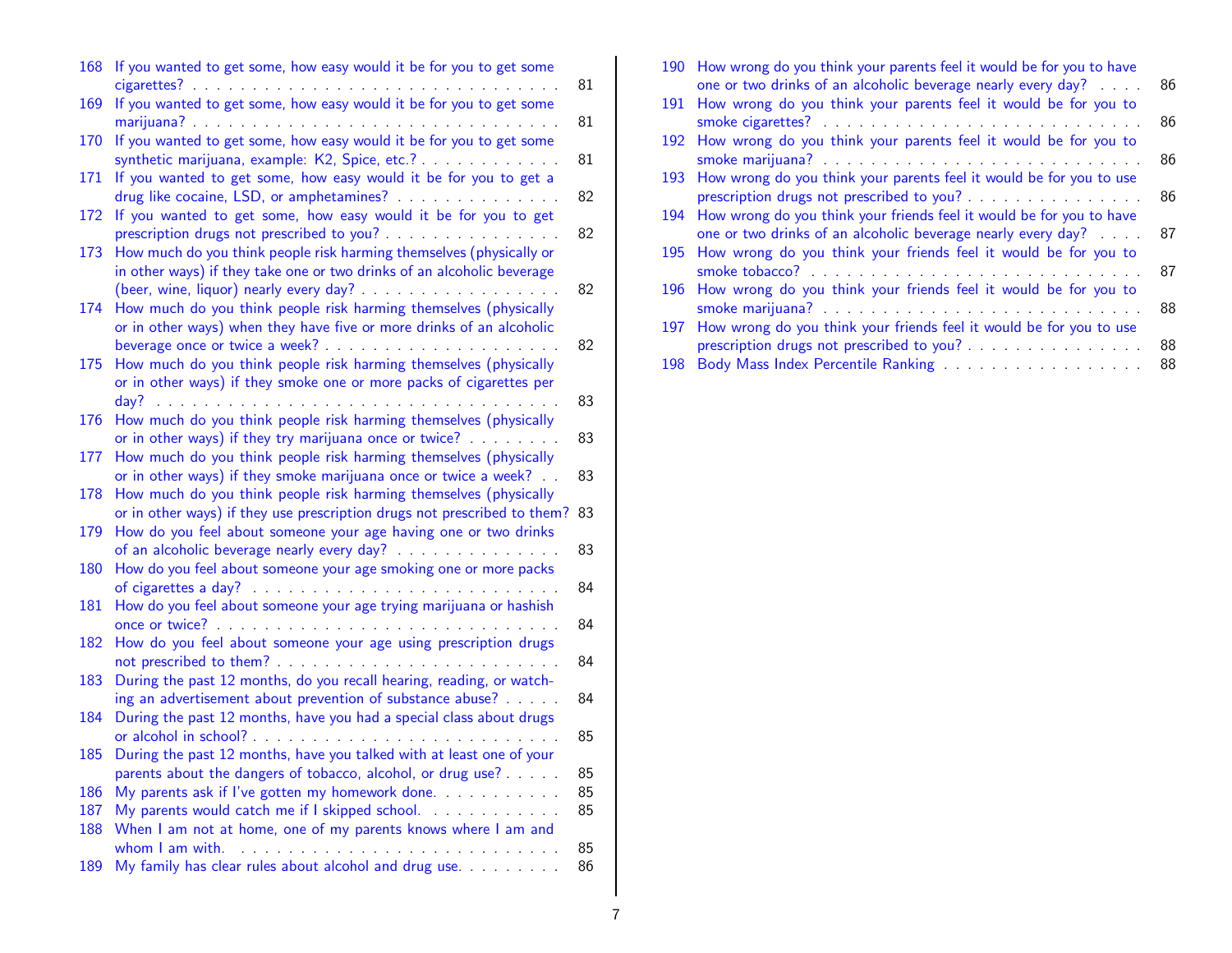## List of Figures

| 1              |                                                                                                                   | 14 |
|----------------|-------------------------------------------------------------------------------------------------------------------|----|
| $\overline{2}$ |                                                                                                                   | 16 |
| 3              |                                                                                                                   | 18 |
| 4              | Student Harassment Experience at School - Grade 6                                                                 | 21 |
| 5              | Student Harassment Experience at School - Grade 8                                                                 | 22 |
| 6              | Student Reported Serious Problem Behaviors [19] March 2014                                                        | 24 |
| 7              | Positive Youth Development - Grade 6 [11] Nositive Youth Development - Grade 6 [11] Nositive Wales Youth Pro      | 27 |
| 8              |                                                                                                                   | 28 |
| q              | Psychological Distress, Depression and Suicide by Students Past 12                                                |    |
|                |                                                                                                                   | 31 |
| 10             |                                                                                                                   | 33 |
| 11             | Reported Student Gambling - Grade 6 [11] Case of The Reported Student Gambling - Grade 6 [11] Case of Lines and D | 36 |
| 12             | Reported Student Gambling - Grade 8 [11] North American American American American American American              | 37 |
| 13             |                                                                                                                   | 38 |
| 14             | Alcohol, Tobacco and Other Drug Use - Grade 6 [11, 11, 11, 11]                                                    | 41 |
| 15             | Alcohol, Tobacco and Other Drug Use - Grade 8 [11] Alcohol, Tobacco and Other Drug Use - Grade 8                  | 42 |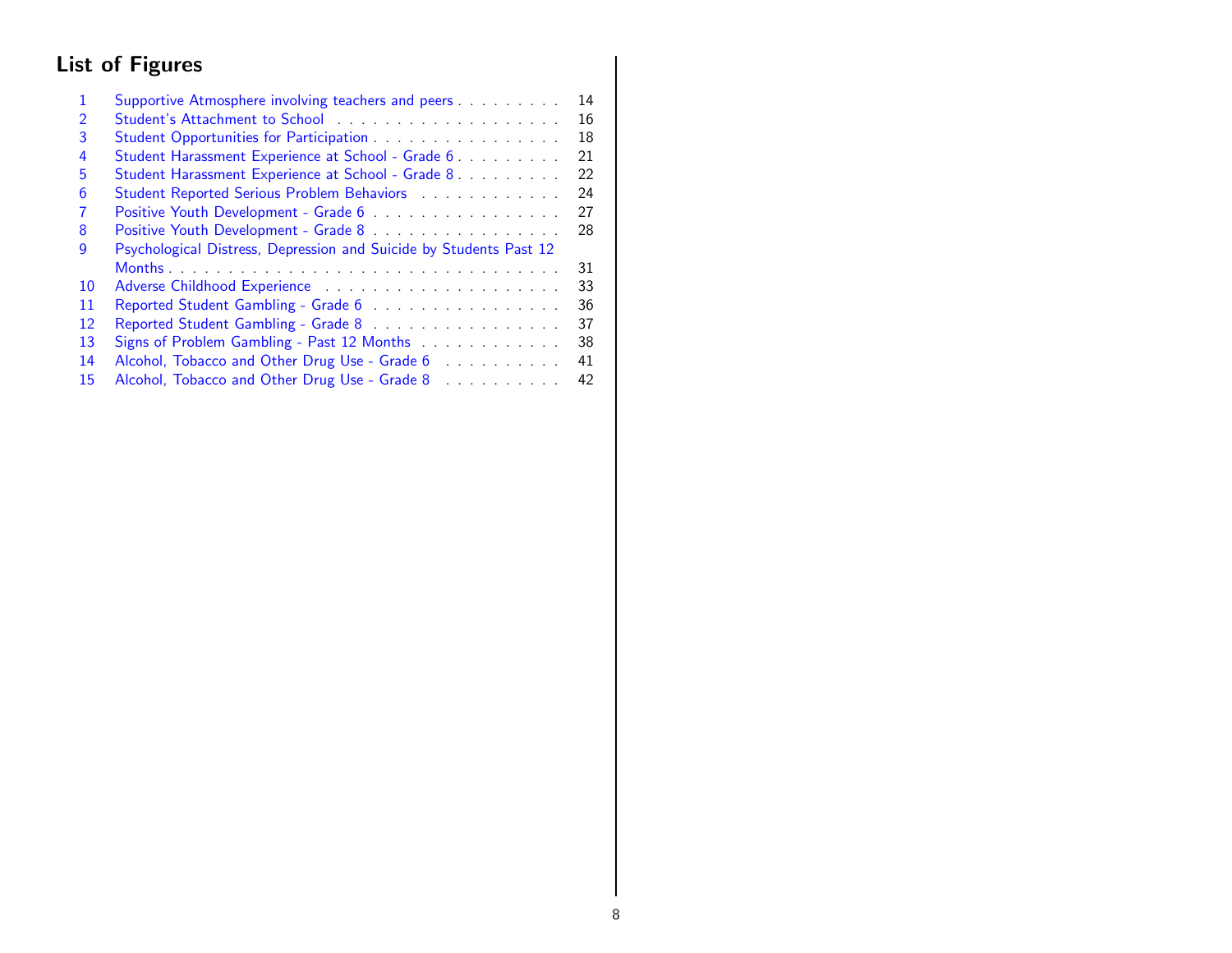## <span id="page-8-0"></span>1 INTRODUCTION

This is a report of key findings from the Oregon Student Wellness Survey, a survey of 6th, 8th and 11th grade youth, conducted in the spring of 2018. The Oregon Student Wellness Survey is an anonymous and voluntary survey sponsored by the Oregon Health Authority (OHA) in collaboration with the Oregon Department of Education. OHA contracted with International Survey Associates to recruit schools, administer the survey and report survey results. The survey was available free of charge to all Oregon public and charter schools that chose to participate. Schools that agreed to participate in the Oregon Student Wellness Survey were given the option of administering the survey either online or by paper and pencil with the school district determining which method would be best for their particular circumstances.

The Oregon Student Wellness Survey was designed to assess a wide range of topics that included school climate, positive youth development, mental health, physical health, substance use, problem gambling, fighting and other problem behaviors.

Oregon Student Wellness Survey results are used by schools, state and local agencies, organizations and communities to assess and monitor the health and well being of Oregon youth and the environments in which they live. Oregon Student Wellness Survey data can serve as a valuable tool for program planning, implementation, and evaluation. The data are essential information for communications with legislators and the public, and communities and local agencies will find the data improves their ability to procure funding by providing the baseline data needed for grant writing. In these ways, schools, communities and policy makers will find themselves poised to make effective decisions about behavior and health related policies, services, programs and educational activities.

The Oregon Student Wellness Survey was designed as a split survey. The 6th and 8th grade version of the survey consisted of a subset of the questions found on the 11th grade version. In order to provide results that spanned all grade levels in a single report, the data for questions that did not appear on the 6th and 8th grade version appear in this report as missing.

This report is divided into topic specific sections. Each section provides a brief overview of the topic, followed by summary data tables that include results for all three grades. In addition, both local data and state data are reported. State data was weighted in a manner similar to the Oregon Healthy Teen Survey to allow for comparative results on questions that both surveys have in common. The primary weighting factor was based on enrollment numbers. The county data in this report has also been weighted.

For questions about the survey please contact:

Duyen Ngo, PhD, MPH Health Promotion and Chronic Disease Prevention Public Health Division Email: [duyen.l.ngo@state.or.us](mailto:duyen.l.ngo@state.or.us)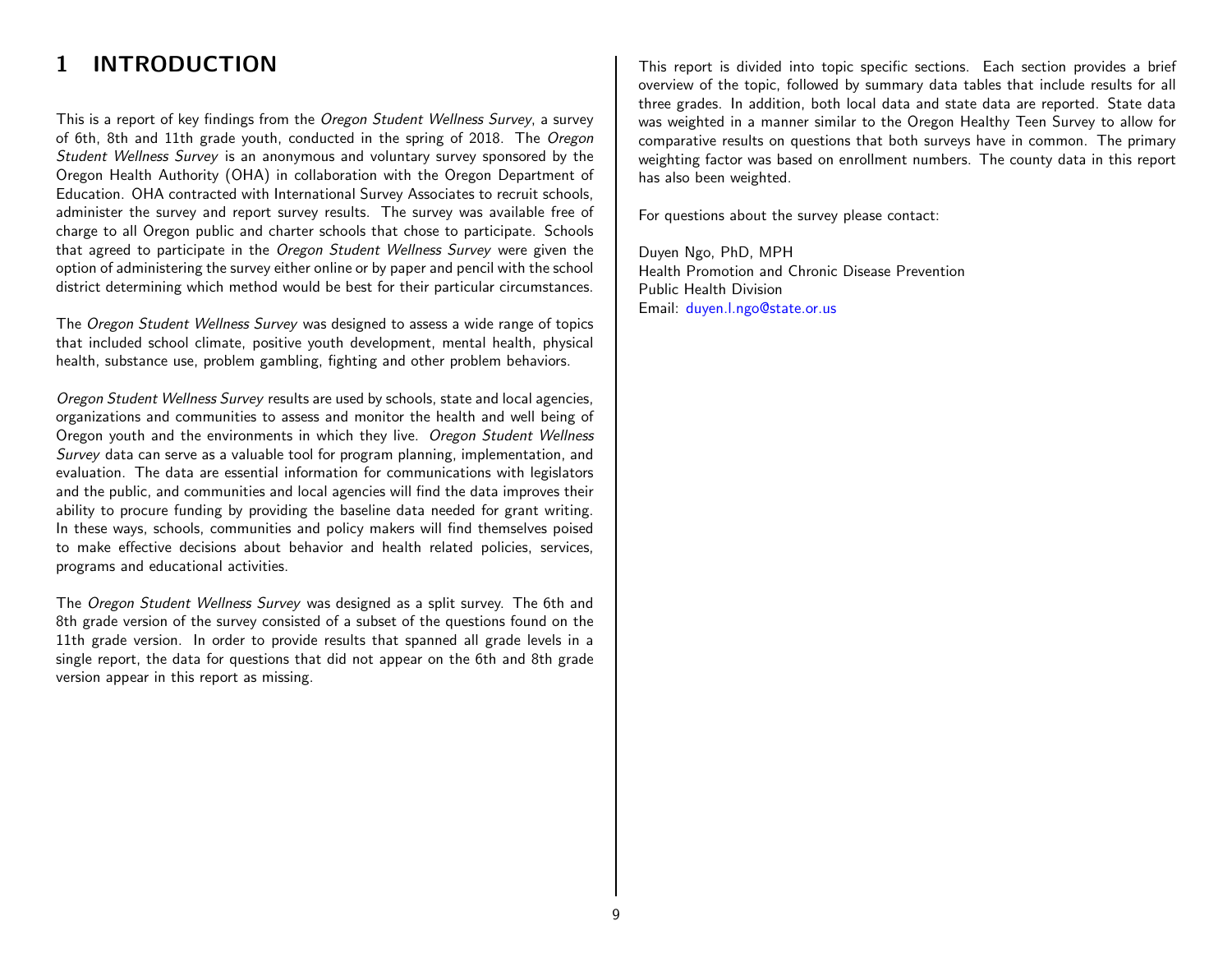#### <span id="page-9-0"></span>1.1 Participants by Gender

<span id="page-9-2"></span>Table 1: Participants by Gender

|                               | Grade 6                 |               | Grade 8                 |               |
|-------------------------------|-------------------------|---------------|-------------------------|---------------|
|                               | County<br>$\frac{0}{0}$ | State<br>$\%$ | County<br>$\frac{0}{0}$ | State<br>$\%$ |
| Female                        | 60.0                    | 49.5          | 40.0                    | 47.9          |
| Male                          | 40.0                    | 49.0          | 48.3                    | 49.2          |
| Transgender                   | 0.0                     | 0.4           | 1.7                     | 0.9           |
| Something else<br>fits better | 0.0                     | 11            | 10.0                    | 1.9           |

• Percentages exclude missing answers.

#### <span id="page-9-1"></span>1.2 Race and Ethnicity

Schools throughout Oregon vary considerably in the racial and ethnic composition of their students. The Oregon Student Wellness Survey asks one question about race and another about Hispanic or Latino ethnicity.

The table below shows the percentage of students that self-identified as...

#### <span id="page-9-3"></span>Table 2: Race and Ethnicity

|                                                              | Grade 6        |               | Grade 8        |               |
|--------------------------------------------------------------|----------------|---------------|----------------|---------------|
|                                                              | County<br>$\%$ | State<br>$\%$ | County<br>$\%$ | State<br>$\%$ |
| Non-Hispanic American<br>Indian or Alaska Native             | 12.8           | 6.1           | 9.3            | 3.4           |
| Non-Hispanic Asian                                           | 2.1            | 4.5           | 0.0            | 4.7           |
| Non-Hispanic Black or<br>African American                    | 2.1            | 2.9           | 0.0            | 3.0           |
| Non-Hispanic Native<br>Hawaiian or Other Pacific<br>Islander | 0.0            | 0.8           | 0.0            | 1.0           |
| Non-Hispanic White                                           | 74.5           | 52.9          | 77.8           | 55.8          |
| Non-Hispanic Multiple -<br>No best given                     | 2.1            | 1.0           | 0.0            | 0.8           |
| Hispanic / Latino                                            | 6.4            | 26.2          | 9.3            | 27.8          |
| Non-Hispanic Other                                           | 0.0            | 5.6           | 3.7            | 3.7           |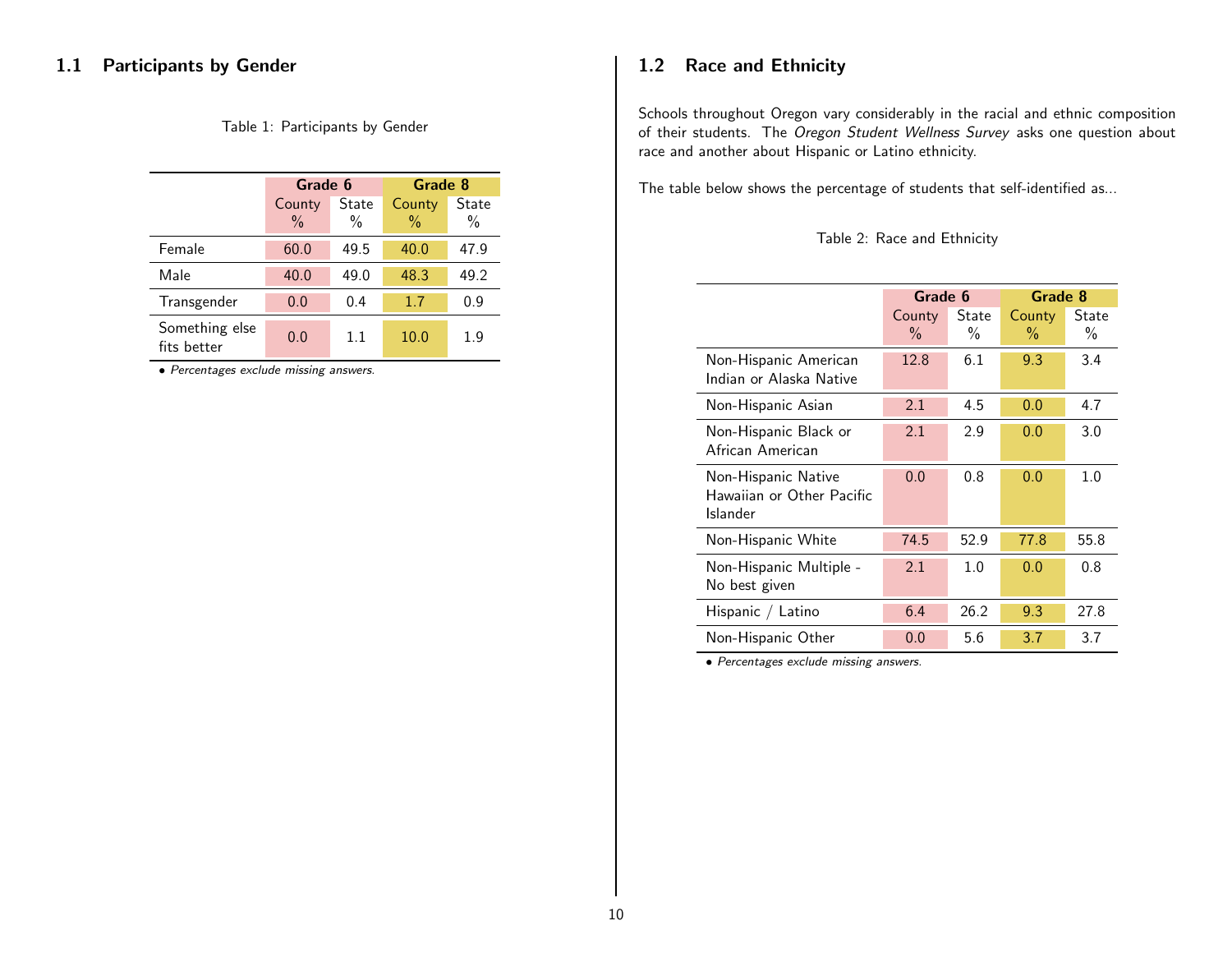The table below shows the student responses to the question "Are you Hispanic or Latino/Latina?"

<span id="page-10-1"></span>Table 3: Hispanic or Latino/Latina?

|     | Grade 6         |               | Grade 8       |               |
|-----|-----------------|---------------|---------------|---------------|
|     | State<br>County |               | County        | State         |
|     | $\frac{0}{0}$   | $\frac{0}{0}$ | $\frac{0}{0}$ | $\frac{0}{0}$ |
| No  | 93.6            | 74.4          | 90.7          | 72.5          |
| Yes | 6.4             | 25.6          | 9.3           | 27.5          |

• Percentages exclude missing answers.

## <span id="page-10-0"></span>1.3 Tribal Affiliation

Students were asked if they were enrolled in any of the following tribes.

|                                                                          | Grade 6        |                        | Grade 8        |                        |
|--------------------------------------------------------------------------|----------------|------------------------|----------------|------------------------|
|                                                                          | County<br>$\%$ | State<br>$\frac{0}{0}$ | County<br>$\%$ | State<br>$\frac{0}{0}$ |
| I am not enrolled in a<br>tribe                                          | 76.0           | 91.7                   | 82.4           | 93.3                   |
| <b>Burns Paiute Tribe</b>                                                | 14.0           | 0.1                    | 9.8            | 0.1                    |
| Coquille Indian Tribe                                                    | 0.0            | 0.1                    | 0.0            | 0.1                    |
| Cow Creek Band of<br>Umpqua Tribe of Indians                             | 0.0            | 0.2                    | 0.0            | 0.2                    |
| Confederated Tribes of<br>Grand Ronde                                    | 0.0            | 0.1                    | 0.0            | 0.2                    |
| Klamath Tribes                                                           | 0.0            | 0.4                    | 0.0            | 0.4                    |
| Confederated Tribes of<br>the Umatilla Indian<br>Reservation             | 0.0            | 0.2                    | 0.0            | 0.1                    |
| Confederated Tribes of<br>the Coos, Lower Umpqua,<br>and Siuslaw Indians | 0.0            | 0.1                    | 0.0            | 0.1                    |
| Confederated Tribes of<br>Siletz Indians                                 | 0.0            | 0.1                    | 0.0            | 0.2                    |
| Confederated Tribes of<br>Warm Springs                                   | 0.0            | 0.2                    | 0.0            | 0.1                    |
| Other                                                                    | 10.0           | 6.8                    | 7.8            | 5.2                    |

#### <span id="page-10-2"></span>Table 4: Tribal Enrollment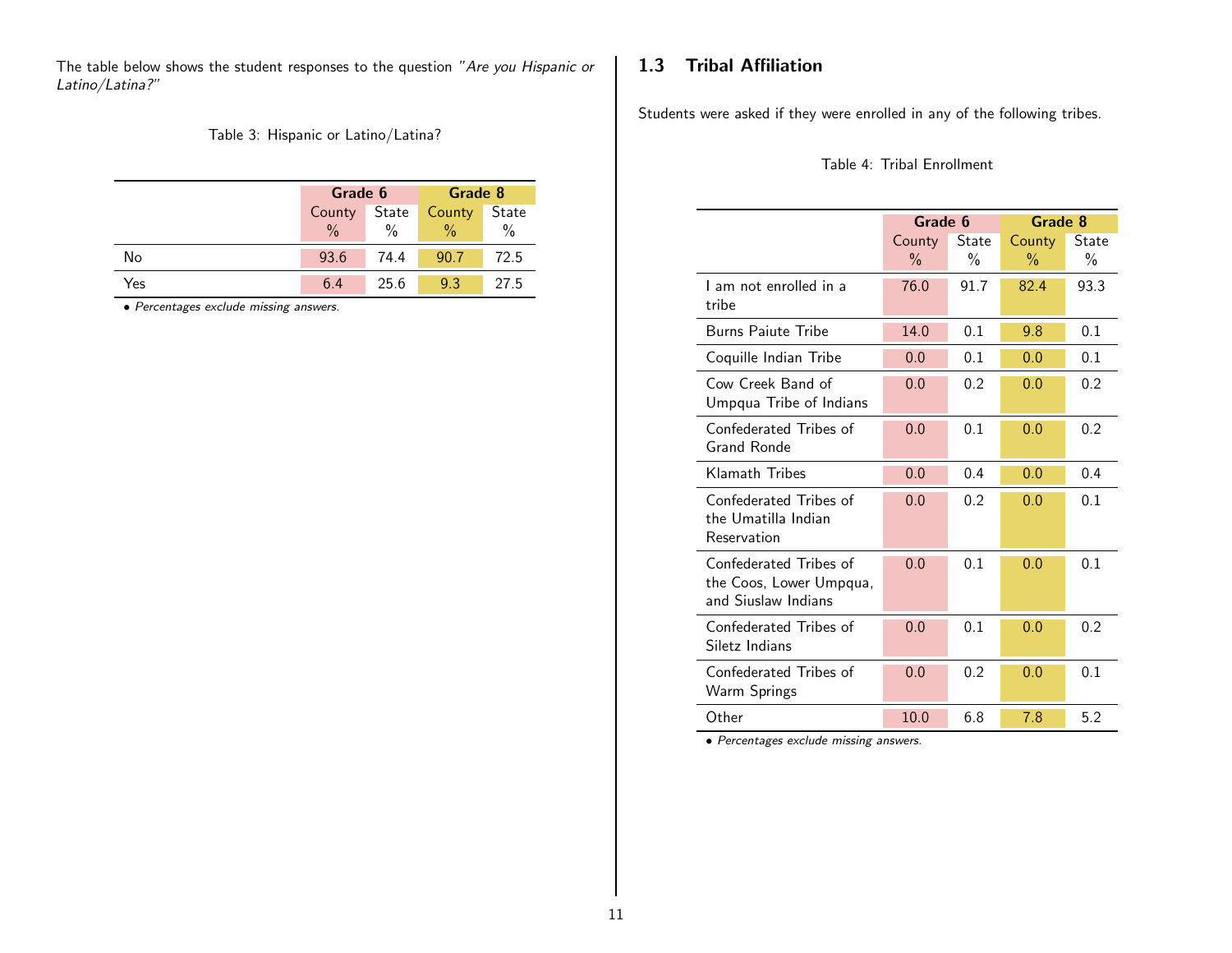## <span id="page-11-0"></span>1.4 Language Used at Home

Students were asked what language they used most often at home.

## <span id="page-11-1"></span>Table 5: Language Used at Home

|                   | Grade 6                 |               | Grade 8                 |               |  |
|-------------------|-------------------------|---------------|-------------------------|---------------|--|
|                   | County<br>$\frac{0}{0}$ | State<br>$\%$ | County<br>$\frac{0}{0}$ | State<br>$\%$ |  |
| English           | 100.0                   | 83.4          | 96.4                    | 83.0          |  |
| Russian           | 0.0                     | 0.9           | 3.6                     | 1.1           |  |
| Spanish           | 0.0                     | 11.8          | 0.0                     | 12.0          |  |
| Vietnamese        | 0.0                     | 0.5           | 0.0                     | 0.7           |  |
| A tribal language | 0.0                     | 0.1           | 0.0                     | 0.2           |  |
| Another language  | 0.0                     | 3.2           | 0.0                     | 3.0           |  |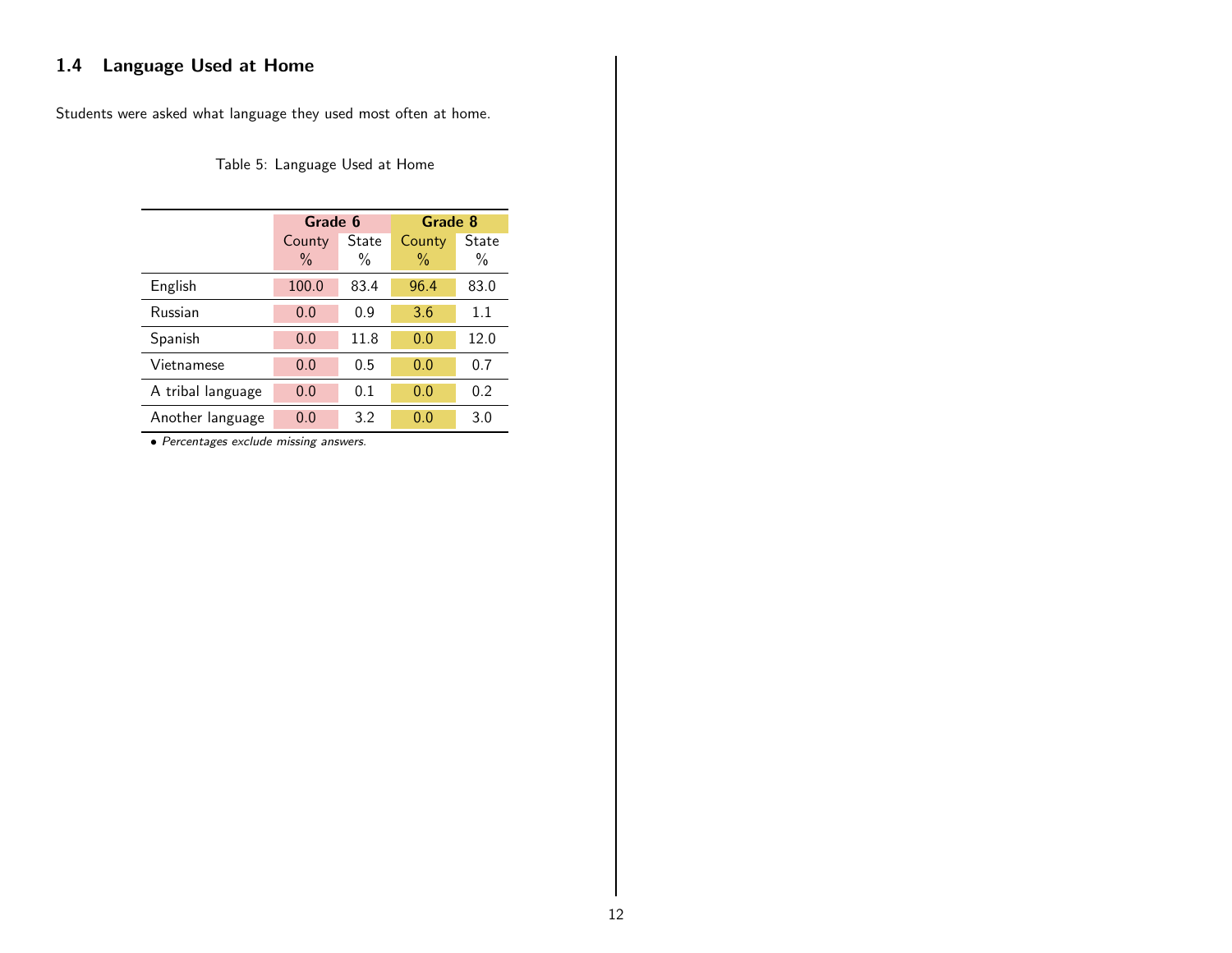## <span id="page-12-0"></span>2 SCHOOL CLIMATE

School climate is an important issue to parents, administrators and the community. The environment within a school directly impacts students' academic, social, emotional and mental states. Respectful, supportive relationships among students, teachers and parents are fundamental. When students have opportunities to collaborate and share a sense of purpose and ideals, students, faculty and staff look forward to school. When students are attached to school and to teachers and prosocial peers, they are more likely to behave in prosocial ways themselves, and to avoid engaging in high-risk behaviors.

There is strong evidence that the learning environment influences student attachment to school. Classroom and school interventions that make the learning environment safer, more caring, better managed and highly participatory and that enhance students' social competence have been shown to increase student attachment to school. A comprehensive assessment of school climate involves input from students, faculty and staff on a wide range of topics. The data collected with the Oregon Student Wellness Survey deals exclusively with the student perception aspect of school climate. It provides an assessment of whether students feel they belong, are valued and physically and emotionally safe at school.

#### <span id="page-12-1"></span>2.1 Supportive Atmosphere

In supportive atmospheres students feel more comfortable approaching and interacting with teachers and peers, thereby strengthening their relationships.

The table below reports the percentage of students that agree with the following statements.

<span id="page-12-2"></span>Table 6: Supportive Atmosphere involving teachers and peers

|                                                                                                    | Grade 6        |               | Grade 8        |               |
|----------------------------------------------------------------------------------------------------|----------------|---------------|----------------|---------------|
|                                                                                                    | County<br>$\%$ | State<br>$\%$ | County<br>$\%$ | State<br>$\%$ |
| My teachers notice when<br>I am doing a good job<br>and let me know about it.                      | 81.1           | 77.8          | 64.9           | 68.8          |
| I can talk to my teachers<br>openly and freely about<br>my concerns.                               | 75.9           | 66.6          | 54.4           | 56.6          |
| In my school, teachers<br>treat students with<br>respect.                                          | 85.2           | 88.0          | 66.7           | 78.6          |
| Most students at my<br>school help each other<br>when they are hurt or<br>upset.                   | 75.9           | 73.4          | 50.9           | 61.3          |
| In my school, students<br>that work hard to get<br>good grades are picked<br>on by other students. | 39.6           | 29.8          | 28.1           | 25.0          |

• Percentages exclude missing answers.

• Percentages include Strongly aqree and Somewhat agree.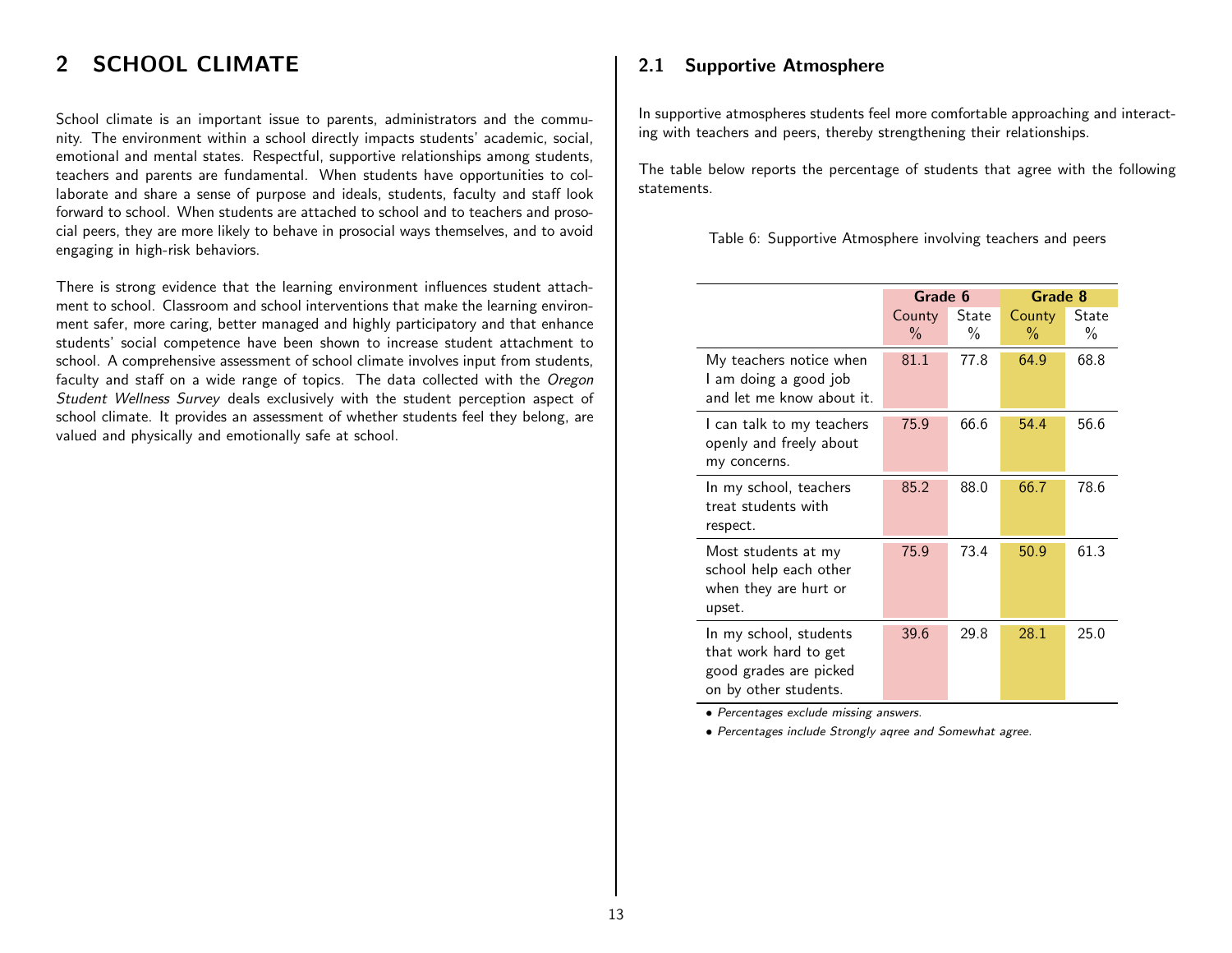<span id="page-13-0"></span>

#### Supportive Atmosphere involving teachers and peers Harney County

Figure 1: Supportive Atmosphere involving teachers and peers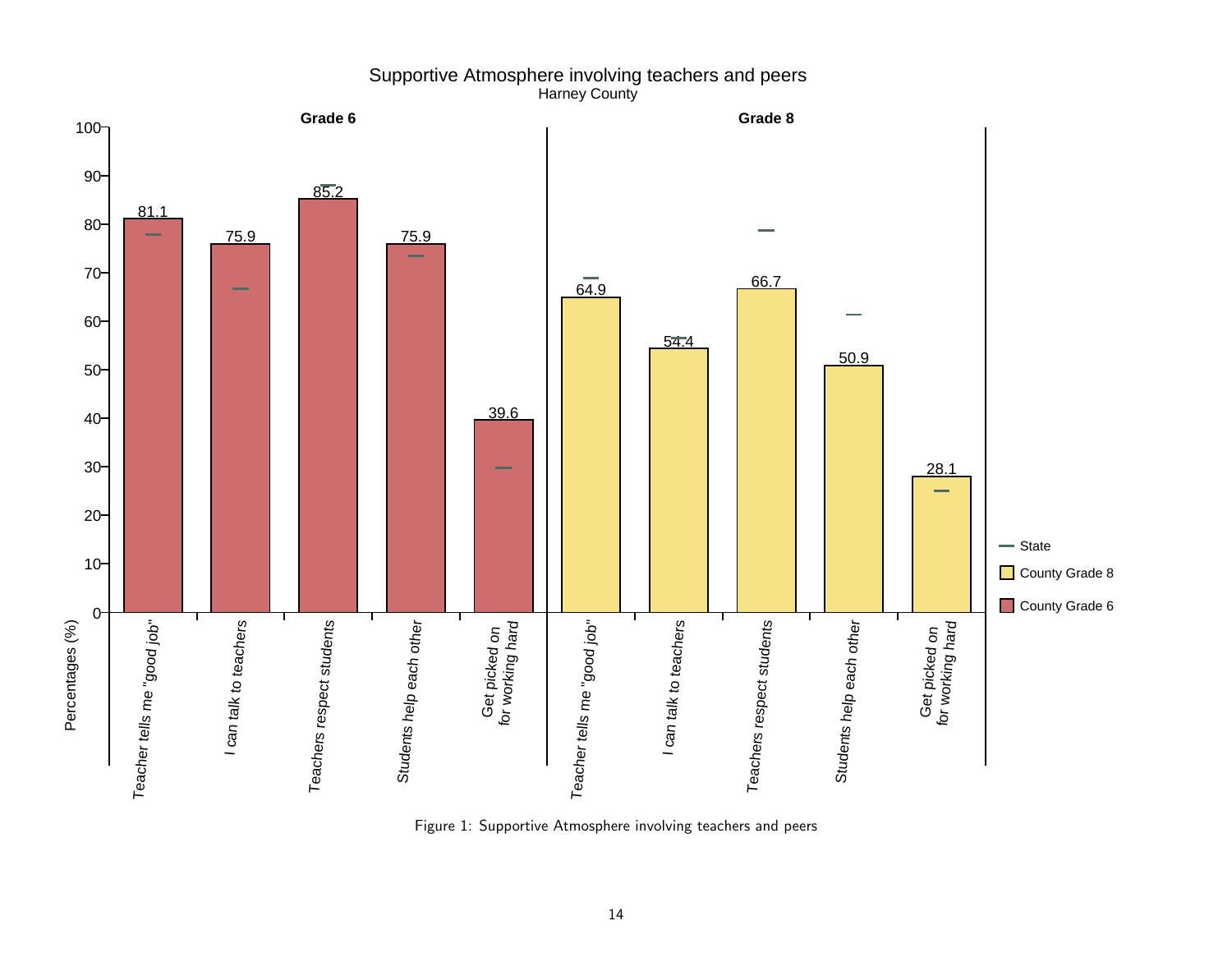#### <span id="page-14-0"></span>2.2 Attachment to School

Students who like school, feel their assignments are important, and that what they are learning in school will be valuable to them later in life, are better prepared to make successful transitions after graduation. Young people who do not feel a part of society, are not bound by rules, don't believe in trying to be successful or responsible are at high risk of academic failure and developing mental, emotional or behavioral disorders.

#### <span id="page-14-1"></span>Table 7: Student's Attachment to School

|                                                   |                         | Grade 6       |                         | Grade 8              |
|---------------------------------------------------|-------------------------|---------------|-------------------------|----------------------|
|                                                   | County<br>$\frac{0}{0}$ | State<br>$\%$ | County<br>$\frac{0}{2}$ | <b>State</b><br>$\%$ |
| I like school*                                    | 53.7                    | 53.4          | 21.1                    | 38.8                 |
| I did not skip school in<br>the last four weeks** | 68.5                    | 67.7          | 70.2                    | 71.2                 |
| I respect my teachers**                           | 92.5                    | 94 1          | 87.7                    | 89 1                 |

• Percentages exclude missing answers.

\* Percentages include I like school very much and I like school.

\*\* Percentages include Strongly agree and Somewhat agree.

The following tables show the percentage of students who say...

#### <span id="page-14-2"></span>Table 8: Student's Value of School Work

|                                                                                               | Grade 6        |               | Grade 8        |               |
|-----------------------------------------------------------------------------------------------|----------------|---------------|----------------|---------------|
|                                                                                               | County<br>$\%$ | State<br>$\%$ | County<br>$\%$ | State<br>$\%$ |
| I feel that schoolwork is<br>meaningful and<br>important*                                     | 53.7           | 57.3          | 24.6           | 36.9          |
| I tried to do my best<br>work in school over the<br>past year*                                | 88.9           | 86.1          | 73.7           | 75.8          |
| I think the things I am<br>learning in school are<br>going to be important<br>later in life** | 70.4           | 69.4          | 40.4           | 49.6          |

• Percentages exclude missing answers.

\* Percentages include Almost always, Often and Sometimes.

\*\* Percentages include Very important and Quite important.

#### <span id="page-14-3"></span>Table 9: Parental Accountability to Students

|                                                                                        | Grade 6                 |               | Grade 8     |            |
|----------------------------------------------------------------------------------------|-------------------------|---------------|-------------|------------|
|                                                                                        | County<br>$\frac{0}{0}$ | State<br>$\%$ | County<br>% | State<br>% |
| My parents ask if I've<br>gotten my homework<br>done.                                  | 84.6                    | 86.2          | 83.9        | 77.4       |
| My parents would catch<br>me if I skipped school.                                      | 96.2                    | 89.7          | 82.1        | 83.5       |
| When I am not at home.<br>one of my parents knows<br>where I am and whom I<br>am with. | 86.5                    | 89.3          | 92.9        | 86.1       |

• Percentages exclude missing answers.

• Percentages include Very much true and Pretty much true.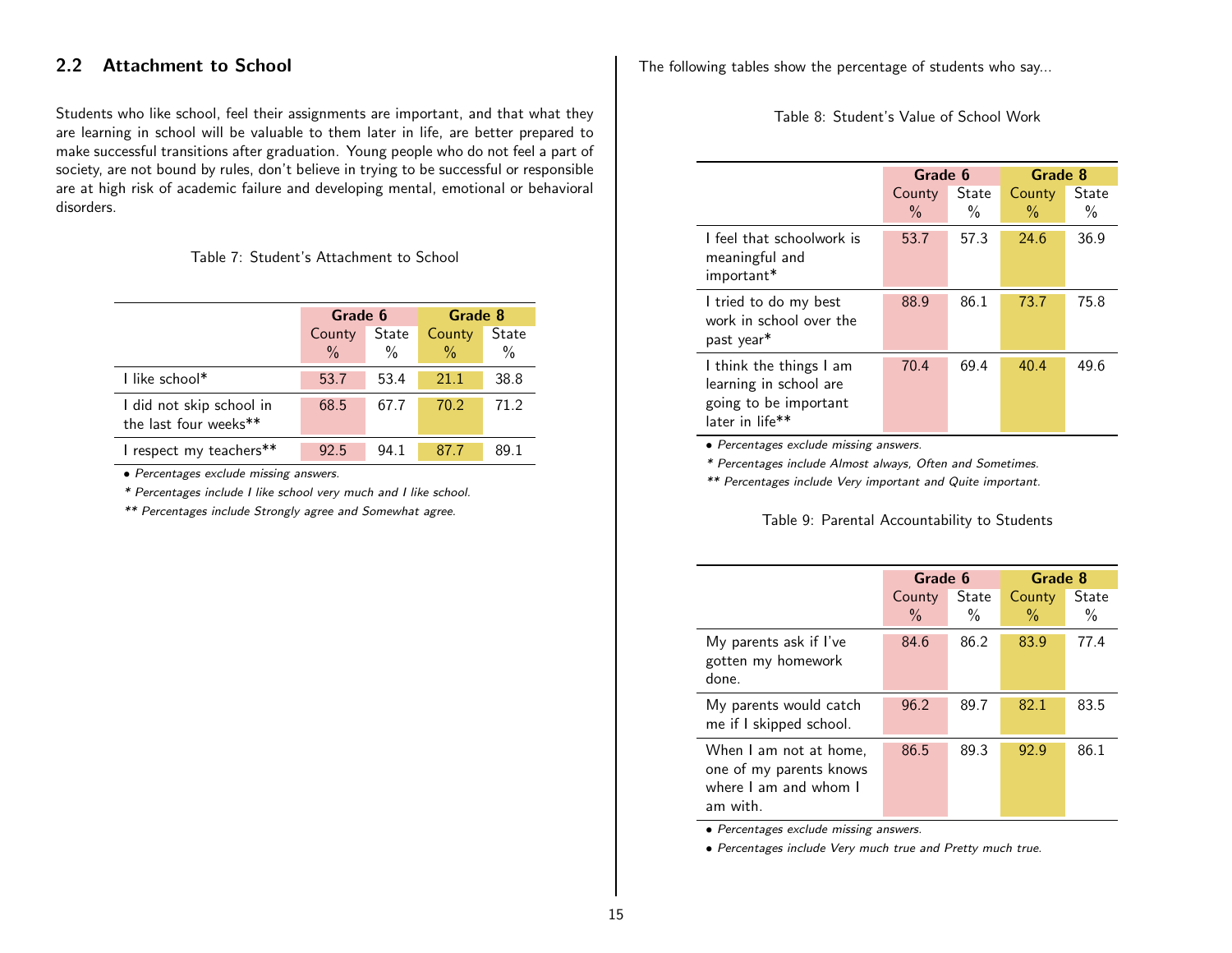#### Student's Attachment to School Harney County

<span id="page-15-0"></span>

Figure 2: Student's Attachment to School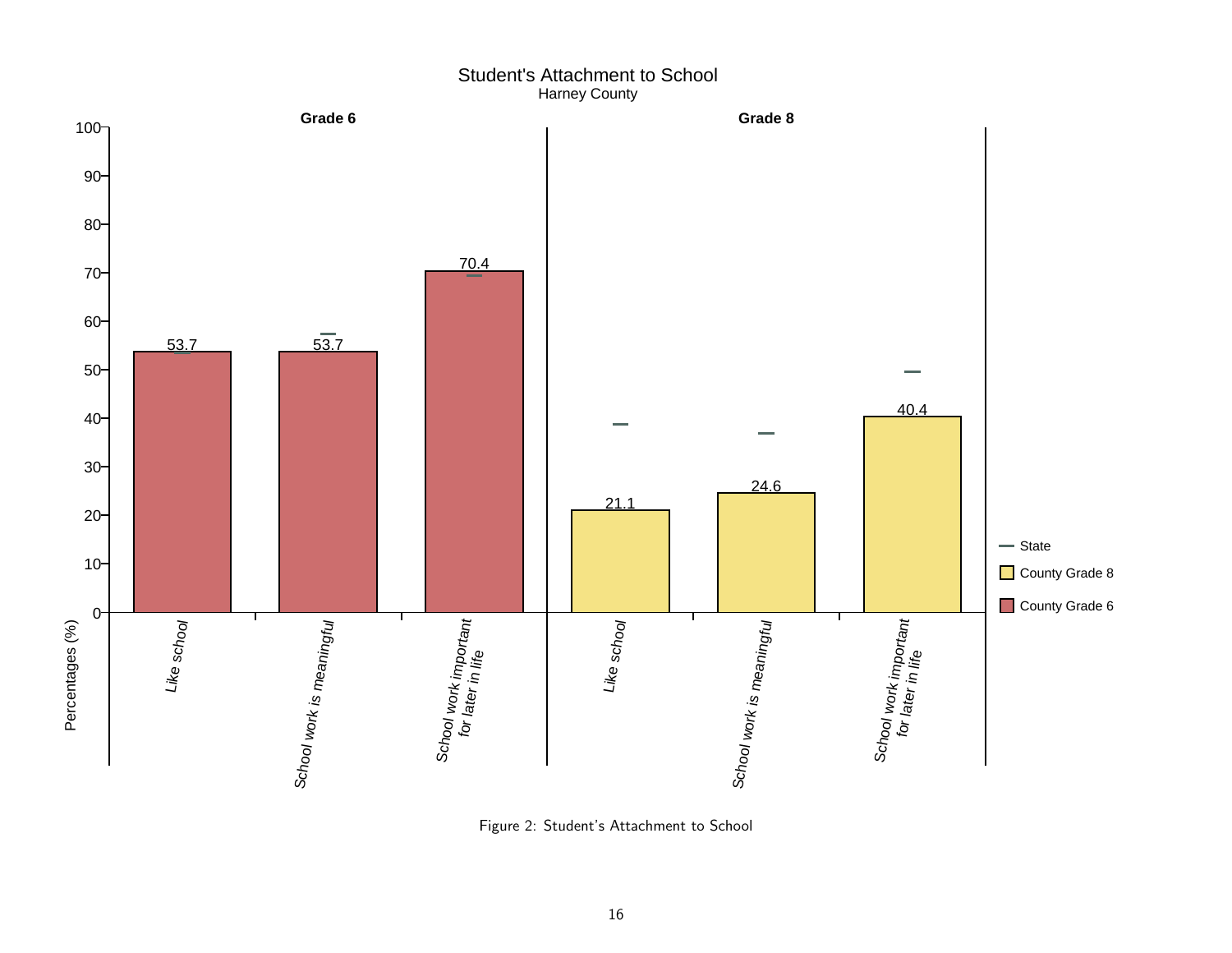#### <span id="page-16-0"></span>2.3 Opportunities for Participation

When young people are given many opportunities to participate meaningfully in school activities that are important to them, they are less likely to engage in problem behaviors. When opportunities are available for positive participation outside of class, children are less likely to engage in substance use, and other problem behaviors.

The table below shows the percentage of students that agree with the following statements about their school.

<span id="page-16-1"></span>Table 10: Student Opportunities for Participation

|                                                                                                                                                 | Grade 6                 |            | Grade 8        |            |
|-------------------------------------------------------------------------------------------------------------------------------------------------|-------------------------|------------|----------------|------------|
|                                                                                                                                                 | County<br>$\frac{0}{0}$ | State<br>% | County<br>$\%$ | State<br>% |
| I have lots of chances to<br>be part of class<br>discussions or activities.                                                                     | 83.3                    | 89.6       | 75.4           | 87.9       |
| There are lots of chances<br>for students in my school<br>to get involved in sports,<br>clubs, and other school<br>activities outside of class. | 94.4                    | 90.2       | 89.5           | 87.7       |

• Percentages exclude missing answers.

• Percentages include Strongly agree and Somewhat agree.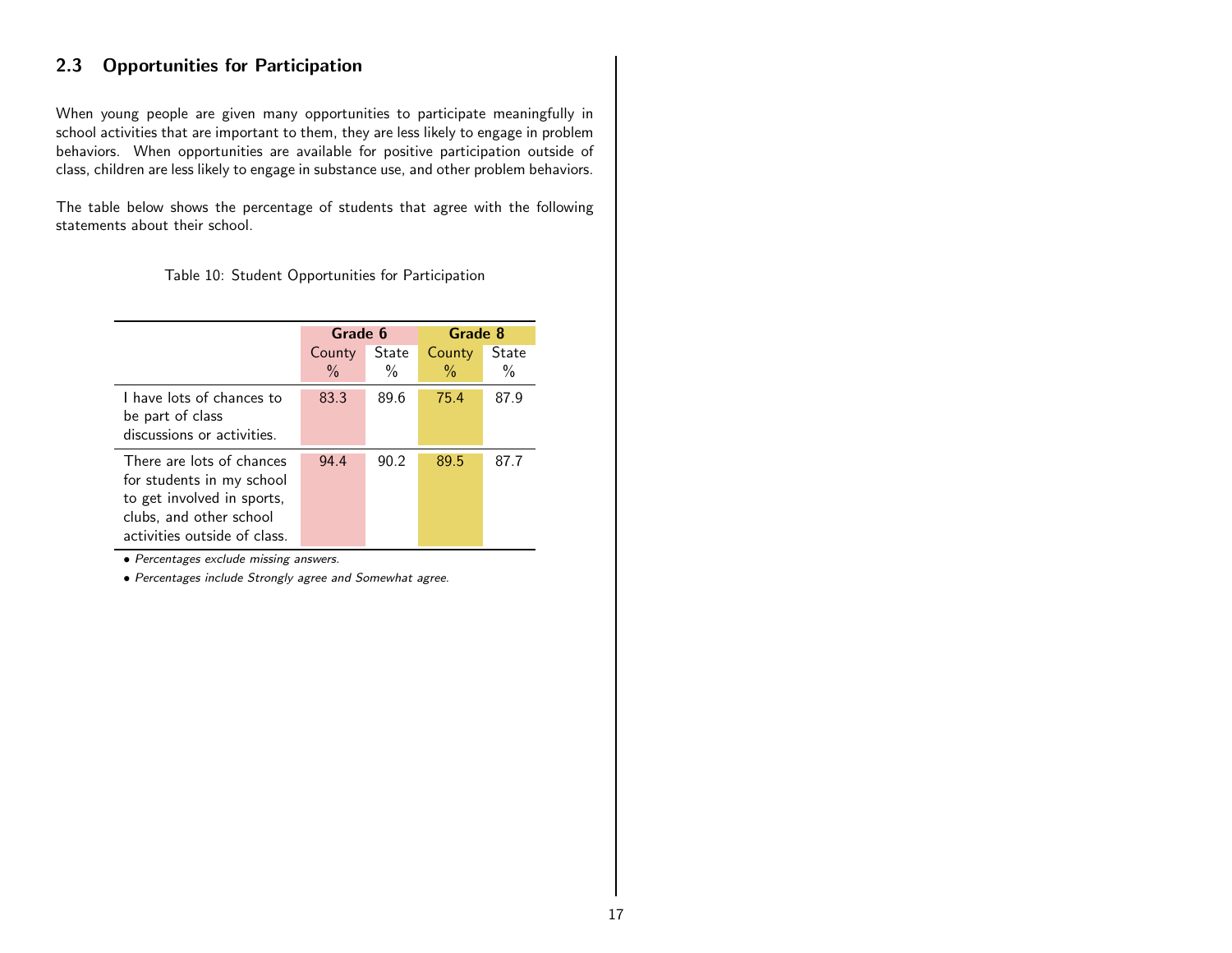Student Opportunities for Participation Harney County

<span id="page-17-0"></span>

Figure 3: Student Opportunities for Participation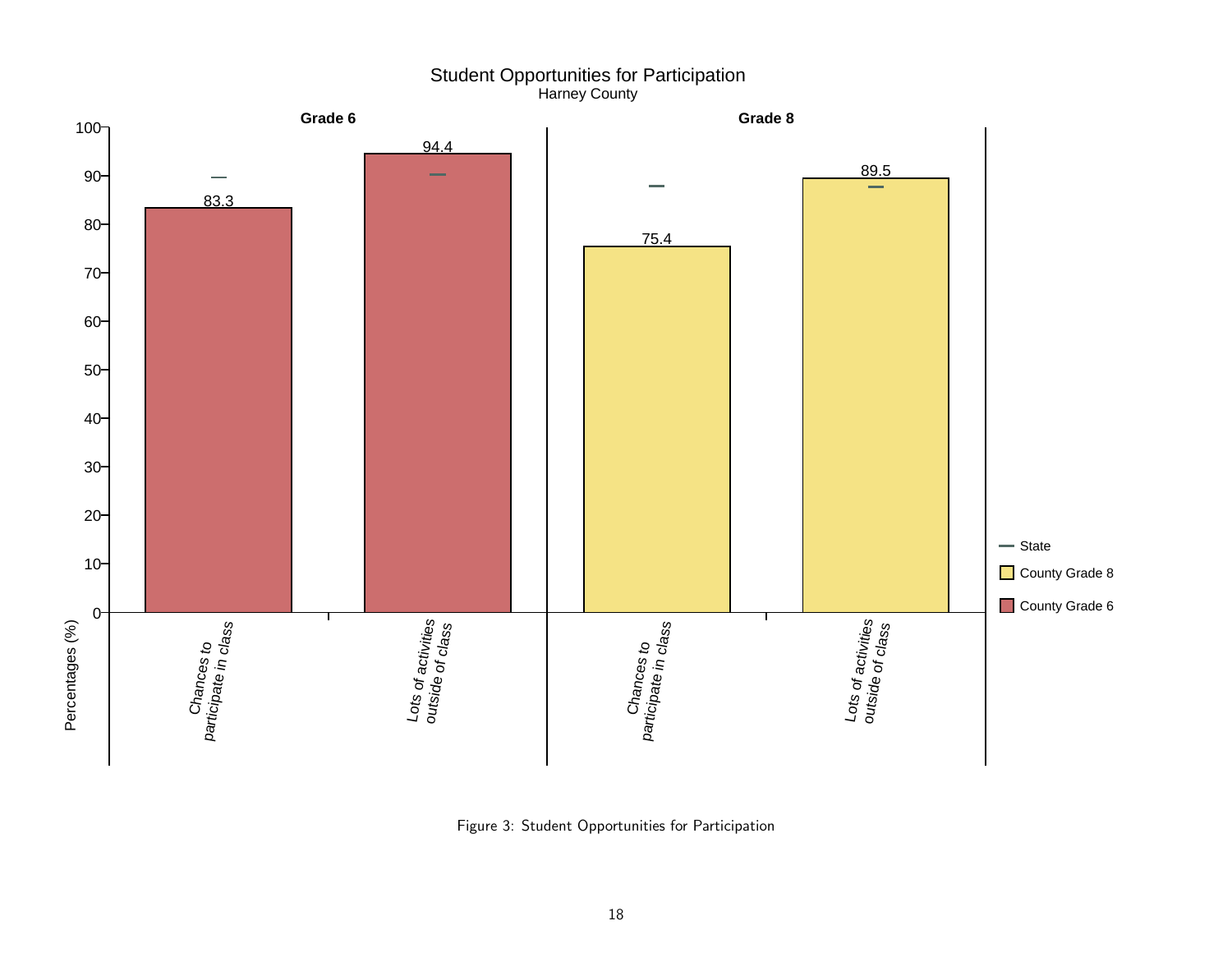#### <span id="page-18-0"></span>2.4 Safe Environment

Students who are harassed, feel unsafe or otherwise victimized are more likely to cut classes, skip school, feel depressed or become involved in problem behaviors. Comprehensive discipline, positive behavior support and anti-bullying programs in schools have been shown to reduce the incidence of harassment.

<span id="page-18-1"></span>Table 11: Student Perception of Safe Environment at School

|                                                                                                                                              |                         | Grade 6                |                         | Grade 8    |
|----------------------------------------------------------------------------------------------------------------------------------------------|-------------------------|------------------------|-------------------------|------------|
|                                                                                                                                              | County<br>$\frac{0}{0}$ | State<br>$\frac{0}{0}$ | County<br>$\frac{0}{0}$ | State<br>% |
| Did not go to school one<br>or more times in the past<br>30 days because you felt<br>unsafe at school or on<br>your way to or from<br>school | 5.6                     | 12.3                   | 8.9                     | 10.5       |

• Percentages exclude missing answers.

The following table shows the percentage of students that witnessed another student being harassed in school or on the school bus in the past year.

<span id="page-18-2"></span>Table 12: Student Witnessed Bullying

|                                                                                                                                                      | Grade 6        |               | Grade 8        |                        |
|------------------------------------------------------------------------------------------------------------------------------------------------------|----------------|---------------|----------------|------------------------|
|                                                                                                                                                      | County<br>$\%$ | State<br>$\%$ | County<br>$\%$ | State<br>$\frac{0}{0}$ |
| Heard another student<br>bully others by saying<br>mean things, teasing or<br>calling other students<br>names in your school or<br>on the school bus | 75.9           | 69.5          | 78.6           | 73.3                   |
| Seen another student<br>bully others by hitting,<br>kicking, punching or<br>otherwise hurting them in<br>school or on the school<br>bus              | 64.2           | 55.1          | 67.9           | 56.4                   |
| Heard another student<br>spread mean rumors or<br>leave other students out<br>of activities to be mean<br>in your school or on the<br>school bus     | 69.8           | 65.7          | 76.8           | 71.0                   |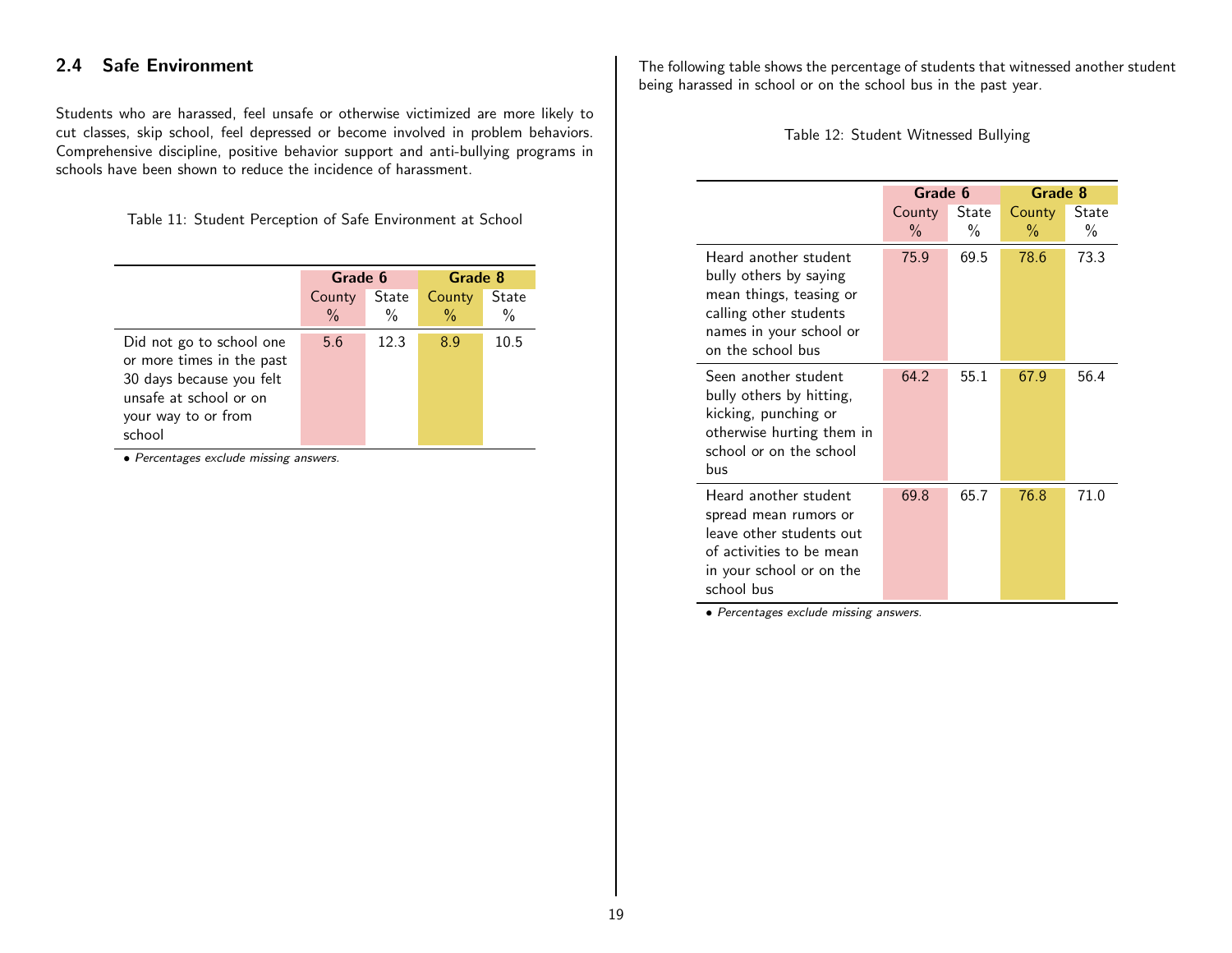This table shows the percentage of students that have been harassed during the past 30 days. Students were asked to indicate whether they were harassed at school or on the way to or from school for any of the following reasons.

<span id="page-19-0"></span>Table 13: Student Harassment Experience at School

|                                                                         | Grade 6        |               | Grade 8                 |               |  |
|-------------------------------------------------------------------------|----------------|---------------|-------------------------|---------------|--|
|                                                                         | County<br>$\%$ | State<br>$\%$ | County<br>$\frac{0}{0}$ | State<br>$\%$ |  |
| Your race or ethnic origin                                              | 9.3            | 10.8          | 5.4                     | 13.8          |  |
| Someone said you were<br>gay, lesbian, bisexual or<br>transgender       | 9.3            | 15.5          | 16.1                    | 14.2          |  |
| Your friends                                                            | 24.1           | 22.0          | 26.8                    | 22.1          |  |
| Your weight, clothes,<br>acne or other physical<br>characteristics      | 29.6           | 28.7          | 23.2                    | 31.2          |  |
| Unwanted sexual<br>comments or attention                                | 3.7            | 7.9           | 7.1                     | 12.6          |  |
| E-mail, social media, chat<br>rooms, IM, web sites,<br>texting or phone | 25.9           | 22.8          | 17.9                    | 23.5          |  |
| For other reasons.                                                      | 9.3            | 14.7          | 21.4                    | 17.5          |  |
| Any harassment in the<br>past 30 days                                   | 48.1           | 49.1          | 42.9                    | 50.0          |  |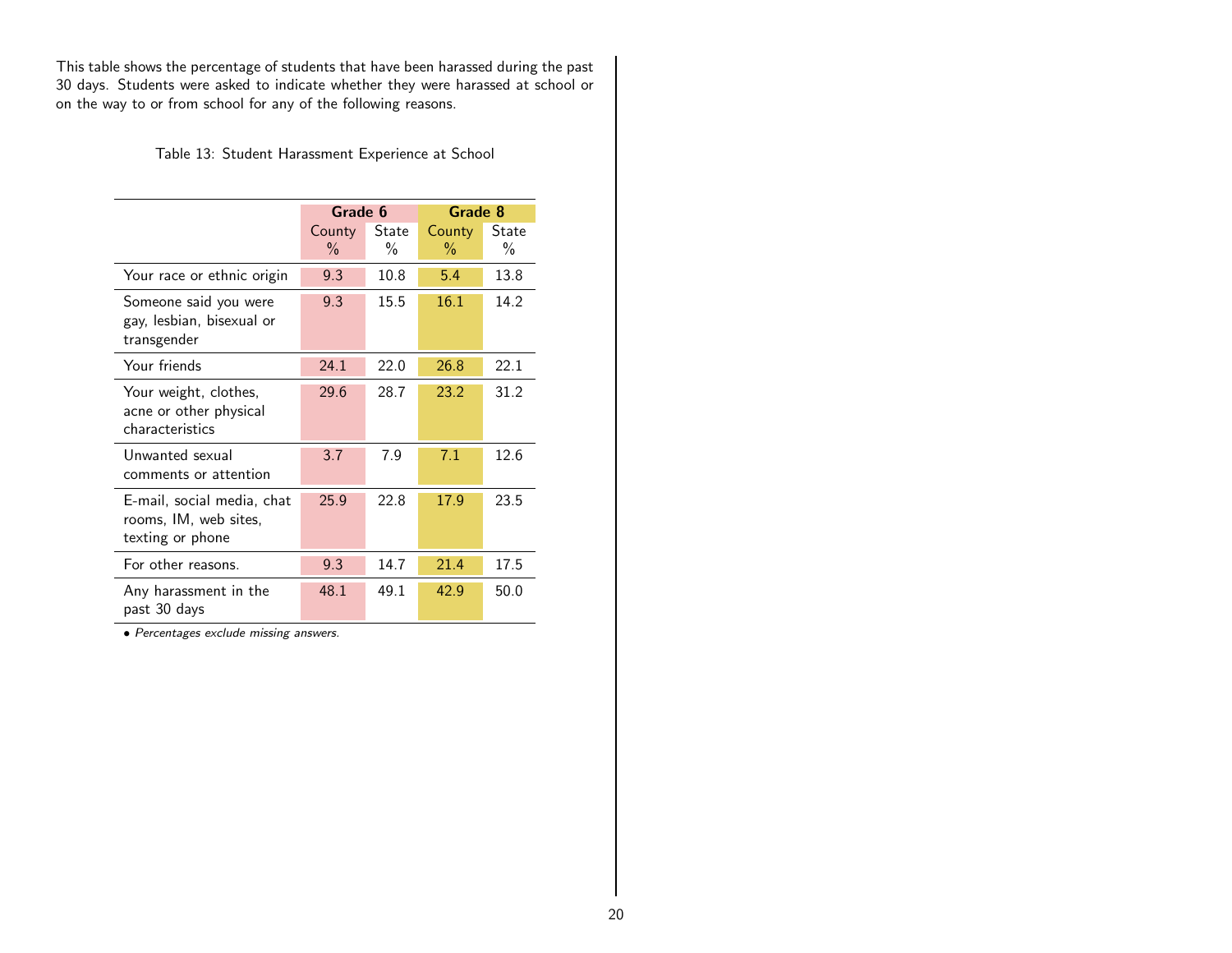<span id="page-20-0"></span>

#### Student Harassment Experience at School - Grade 6 Harney County

Figure 4: Student Harassment Experience at School - Grade 6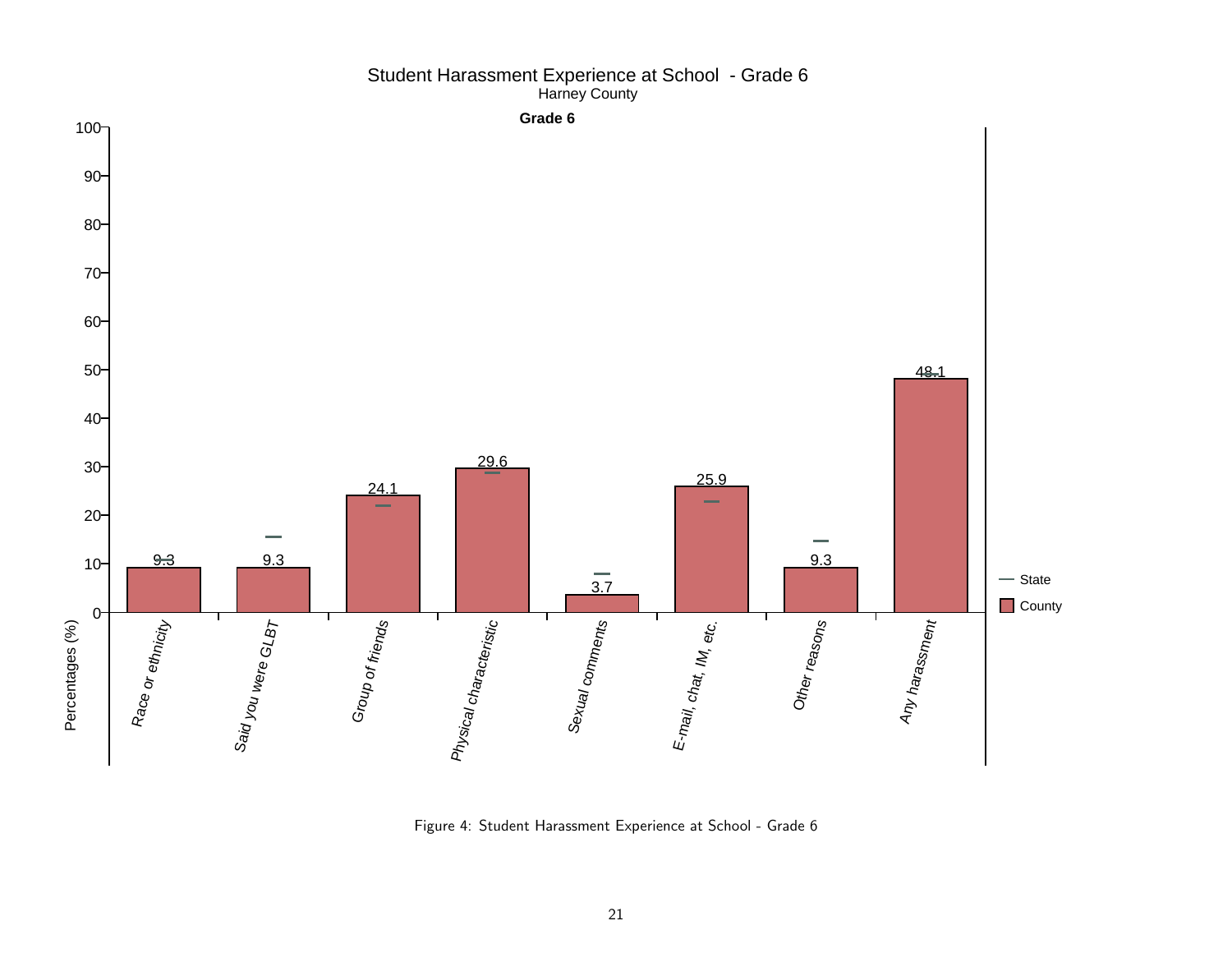<span id="page-21-0"></span>

#### Student Harassment Experience at School - Grade 8 Harney County

Figure 5: Student Harassment Experience at School - Grade 8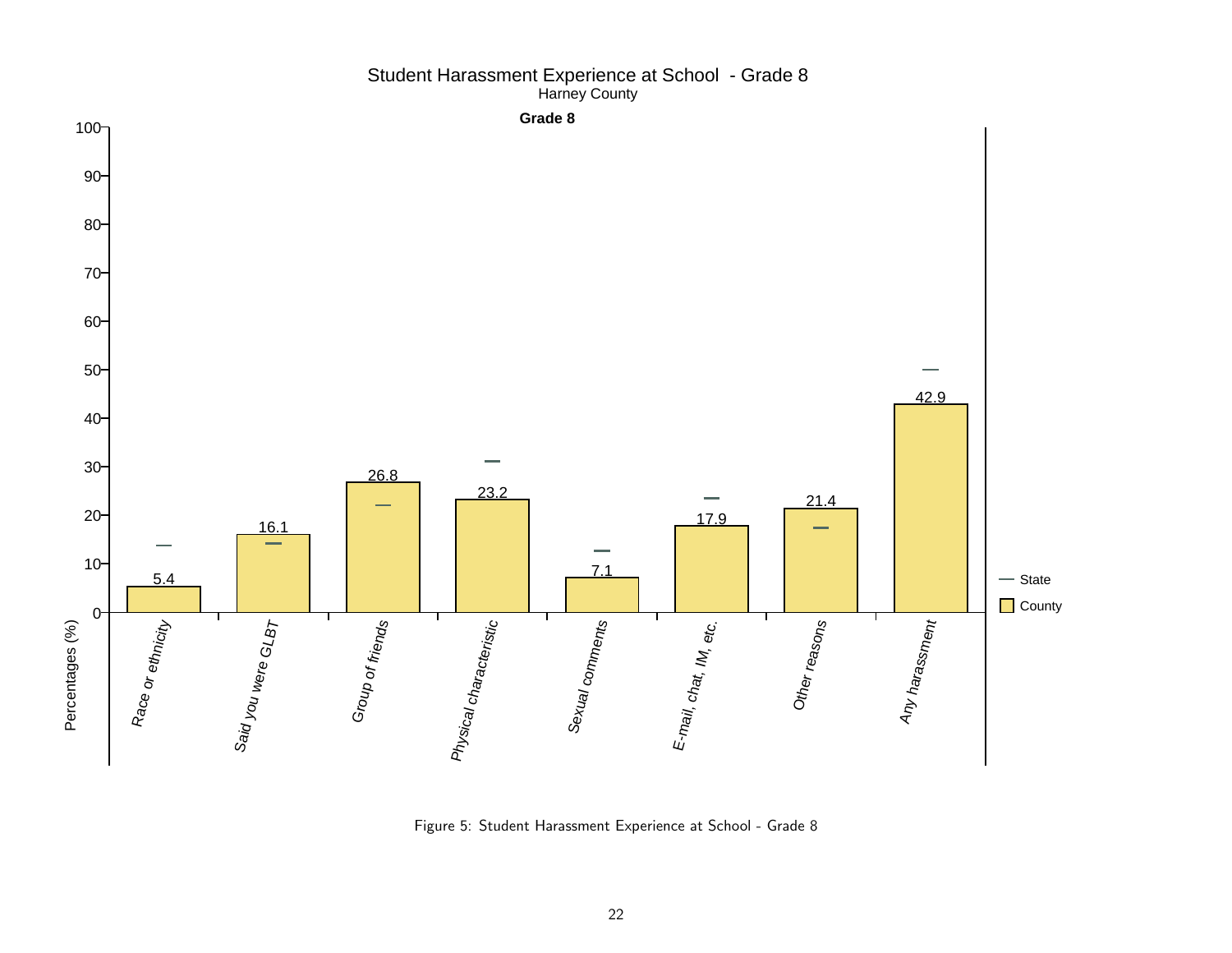#### <span id="page-22-0"></span>2.5 Serious Problem Behaviors

Schools are one of the safest places for our children. This does not mean that they are free of serious problem behaviors.

This table shows the prevalence of other serious problem behaviors reported to have occurred in the past 12 months at school.

<span id="page-22-1"></span>Table 14: Student Reported Serious Problem Behaviors on School Property Past 12 Months

|                                                                        | Grade 6                 |               | Grade 8                 |               |
|------------------------------------------------------------------------|-------------------------|---------------|-------------------------|---------------|
|                                                                        | County<br>$\frac{0}{0}$ | State<br>$\%$ | County<br>$\frac{0}{0}$ | State<br>$\%$ |
| Someone has offered, sold<br>or given you an illegal<br>drug at school | 1.9                     | 3.0           | 8.9                     | 10.1          |
| Were in a physical fight<br>on school property                         | 22.2                    | 16.4          | 28.6                    | 13.5          |
| Been threatened with a<br>weapon on school<br>property                 | 7.4                     | 11.3          | 14.3                    | 12.2          |

• Percentages exclude missing answers.

This table shows the prevalence of other serious problem behaviors reported to have occurred in the past 30 days at school.

<span id="page-22-2"></span>Table 15: Student Reported Serious Problem Behaviors on School Property Past 30 Days

|                                             | Grade 6         |      | Grade 8 |               |
|---------------------------------------------|-----------------|------|---------|---------------|
|                                             | State<br>County |      | County  | State         |
|                                             | $\%$            | $\%$ | $\%$    | $\frac{0}{0}$ |
| Took a weapon other<br>than a gun to school | 5.6             | 2.6  | 10.7    | 4.2           |
| Took a gun to school                        | 0.0             | 0.9  | 3.6     | 0.9           |
| Have a gun/weapon on<br>school property     | 5.6             | 2.8  | 10.7    | 4.3           |

• Percentages exclude missing answers.

This table shows problem behaviors that took place in the past 12 months, but they may take place anywhere, not necessarily on school property.

#### <span id="page-22-3"></span>Table 16: Student Reported Serious Problem Behaviors Anywhere Past 12 Months

|                                                  | Grade 6                 |                        | Grade 8                 |               |  |
|--------------------------------------------------|-------------------------|------------------------|-------------------------|---------------|--|
|                                                  | County<br>$\frac{0}{0}$ | State<br>$\frac{0}{0}$ | County<br>$\frac{0}{0}$ | State<br>$\%$ |  |
| Been in a physical fight                         | 29.6                    | 28.3                   | 41.1                    | 24.5          |  |
| <b>Bullied</b> someone<br>physically or verbally | 18.5                    | 15.8                   | 19.6                    | 17.8          |  |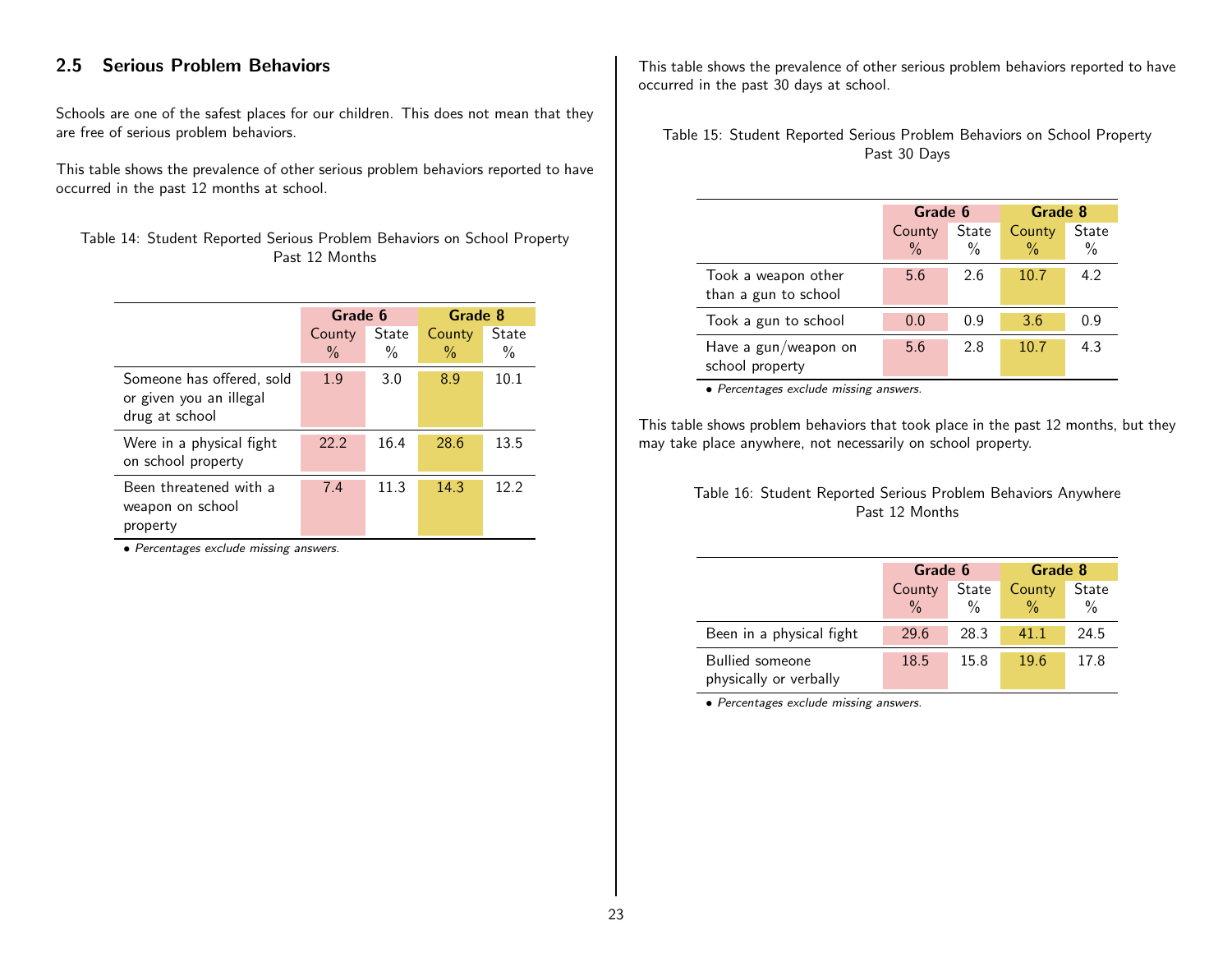<span id="page-23-0"></span>

#### Student Reported Serious Problem Behaviors Harney County

Figure 6: Student Reported Serious Problem Behaviors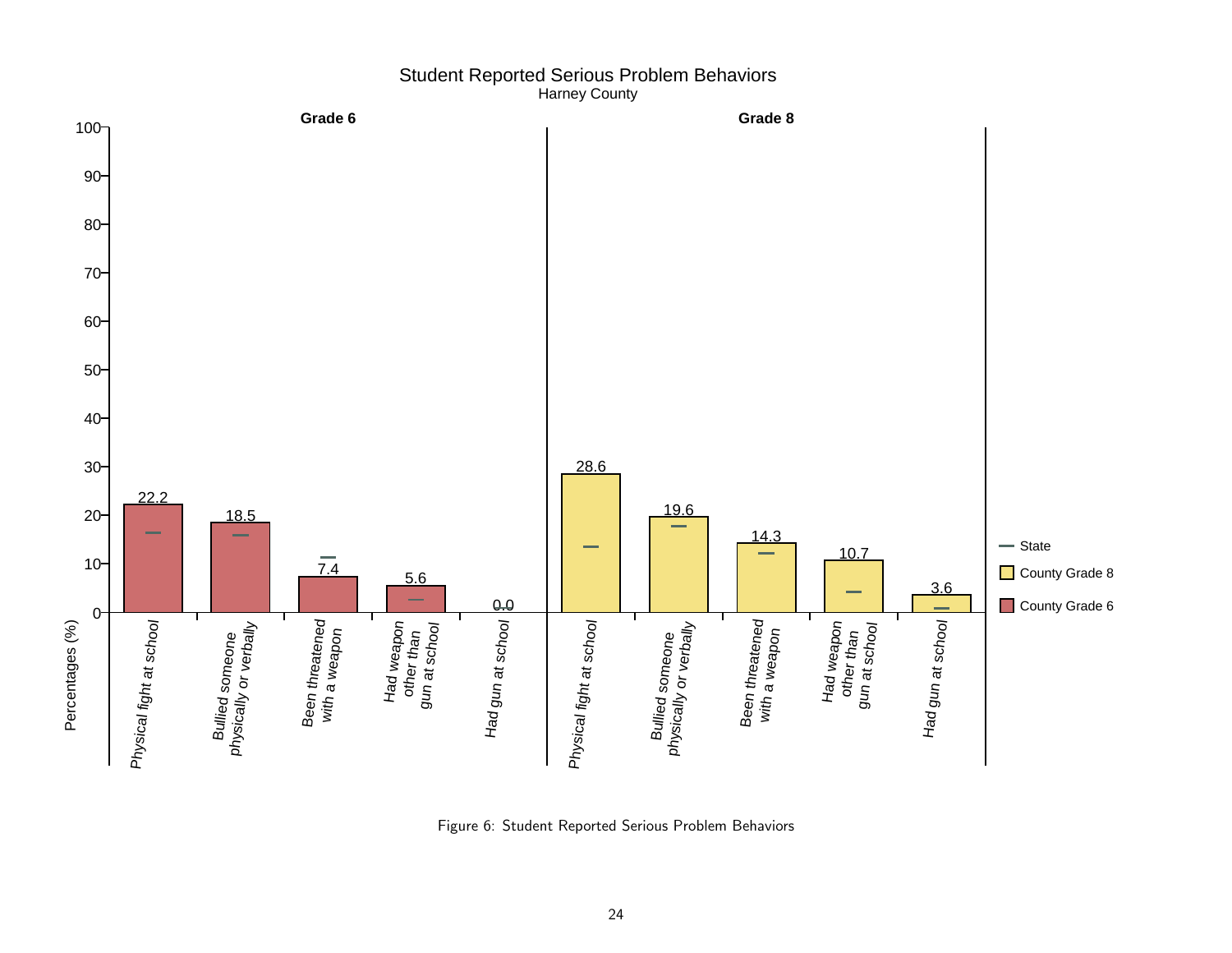## <span id="page-24-0"></span>3 POSITIVE YOUTH DEVELOPMENT

In 2006, a statewide benchmark of positive youth development (PYD) was established for 8th and 11th graders. High levels of positive youth development are strongly associated with healthy behaviors and student success. The benchmark looks at six components: emotional and mental health, physical health, feelings of competence, self-confidence, support of a caring adult in school, and service to the community.

#### <span id="page-24-1"></span>3.1 Positive Youth Development Benchmark

Students that answer at least five of the six PYD questions in a positive manner are considered to have strong positive youth development.

<span id="page-24-3"></span>Table 17: Positive Youth Development Benchmark

|                                      | Grade 6                 |               | Grade 8        |               |  |
|--------------------------------------|-------------------------|---------------|----------------|---------------|--|
|                                      | County<br>$\frac{0}{0}$ | State<br>$\%$ | County<br>$\%$ | State<br>$\%$ |  |
| Strong positive youth<br>development | 75.0                    | 59.9          | 49.1           | 50.9          |  |
| Weak positive youth<br>development   | 25.0                    | 40.1          | 50.9           | 49.1          |  |

#### <span id="page-24-2"></span>3.2 General Health

Two questions are asked as an assessment of student health.

<span id="page-24-4"></span>Table 18: Student's Assessment of General Health

|                                                     | Grade 6         |      | Grade 8 |       |  |
|-----------------------------------------------------|-----------------|------|---------|-------|--|
|                                                     | State<br>County |      | County  | State |  |
|                                                     | $\frac{0}{0}$   | $\%$ | $\%$    | $\%$  |  |
| Good to excellent<br>physical health                | 92.3            | 89.6 | 94.6    | 84.8  |  |
| Good to excellent<br>emotional and mental<br>health | 92.5            | 85.4 | 80.7    | 75.0  |  |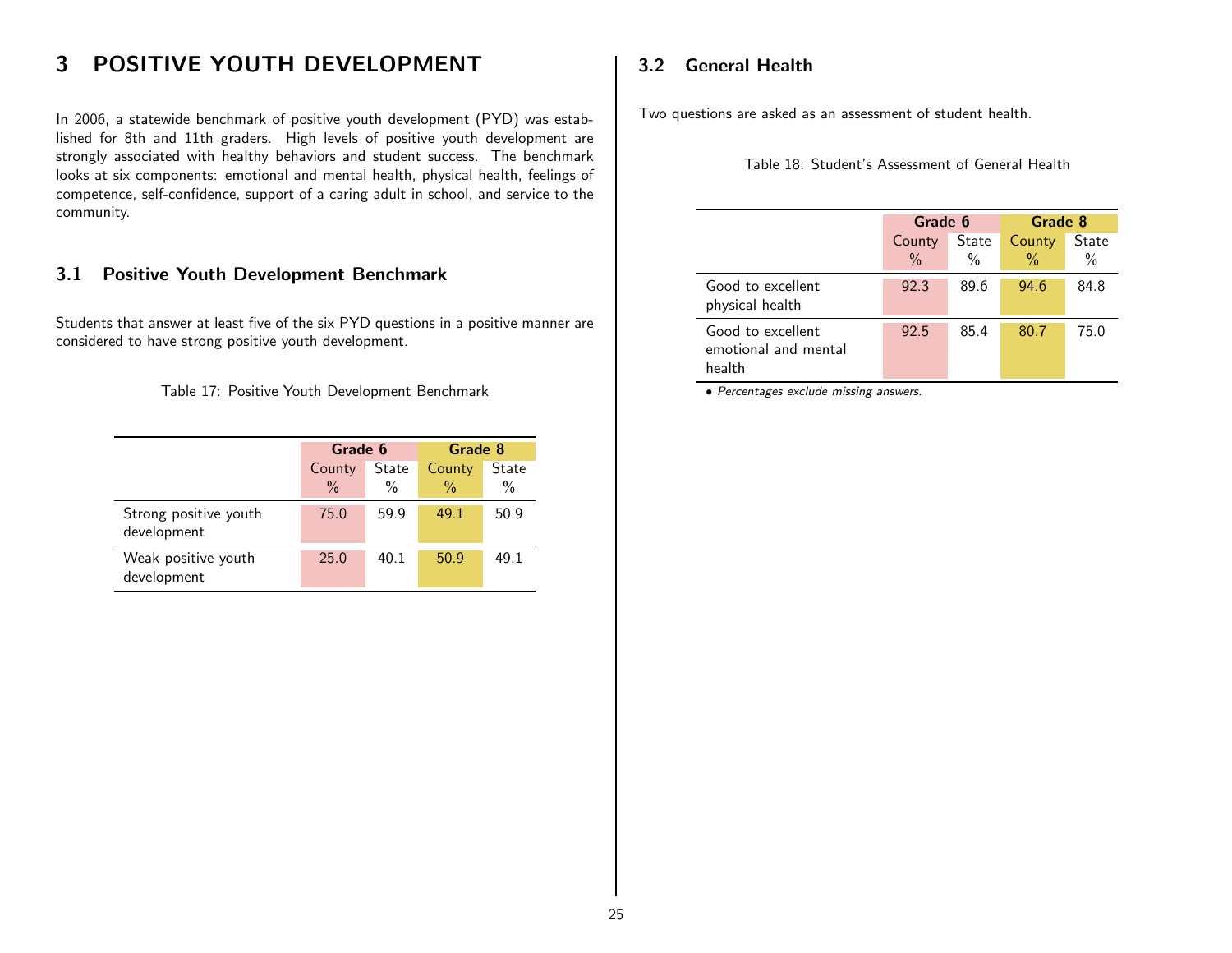## <span id="page-25-0"></span>3.3 Competence, Confidence, Support and Service

The following table reports the percentage of students that indicated the statement is "pretty much true" or "very much true."

|  |  |  |  | Table 19: Student Perception Competence, Confidence, Support and Service |  |  |  |  |
|--|--|--|--|--------------------------------------------------------------------------|--|--|--|--|
|--|--|--|--|--------------------------------------------------------------------------|--|--|--|--|

<span id="page-25-1"></span>

|                                                                                                | Grade 6        |               | Grade 8                 |               |  |
|------------------------------------------------------------------------------------------------|----------------|---------------|-------------------------|---------------|--|
|                                                                                                | County<br>$\%$ | State<br>$\%$ | County<br>$\frac{0}{0}$ | State<br>$\%$ |  |
| I can work out my<br>problems.                                                                 | 84.6           | 77.0          | 76.8                    | 74.6          |  |
| I can do most things if I<br>try.                                                              | 80.4           | 73.3          | 75.0                    | 75.5          |  |
| There is at least one<br>teacher or other adult in<br>my school that really<br>cares about me. | 76.9           | 70.9          | 67.9                    | 63.2          |  |
| I volunteer to help others<br>in my community.                                                 | 61.5           | 54.5          | 53.6                    | 447           |  |

• Percentages exclude missing answers.

• Percentages include Very much true and Pretty much true.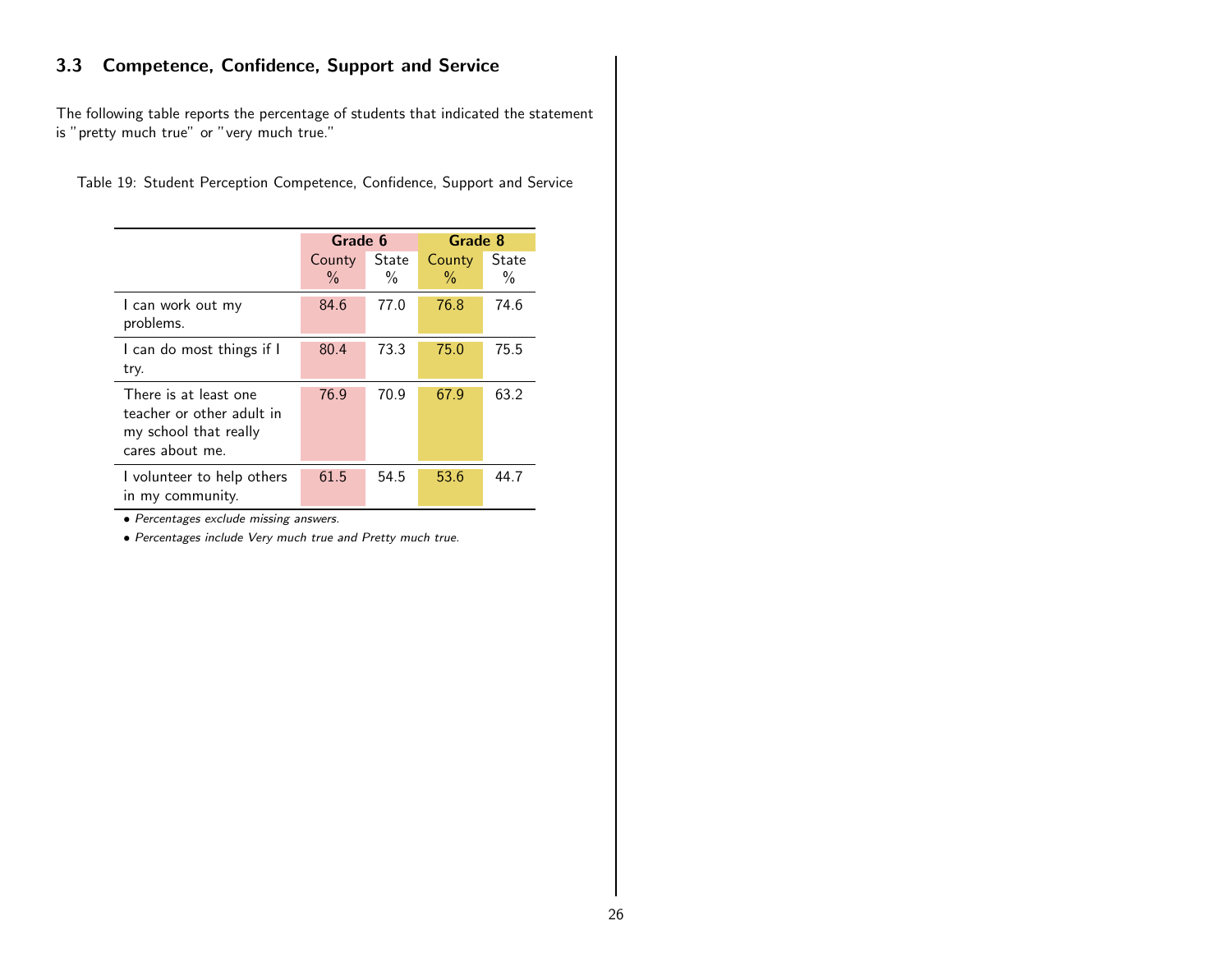#### Positive Youth Development - Grade 6 Harney County

<span id="page-26-0"></span>

Figure 7: Positive Youth Development - Grade 6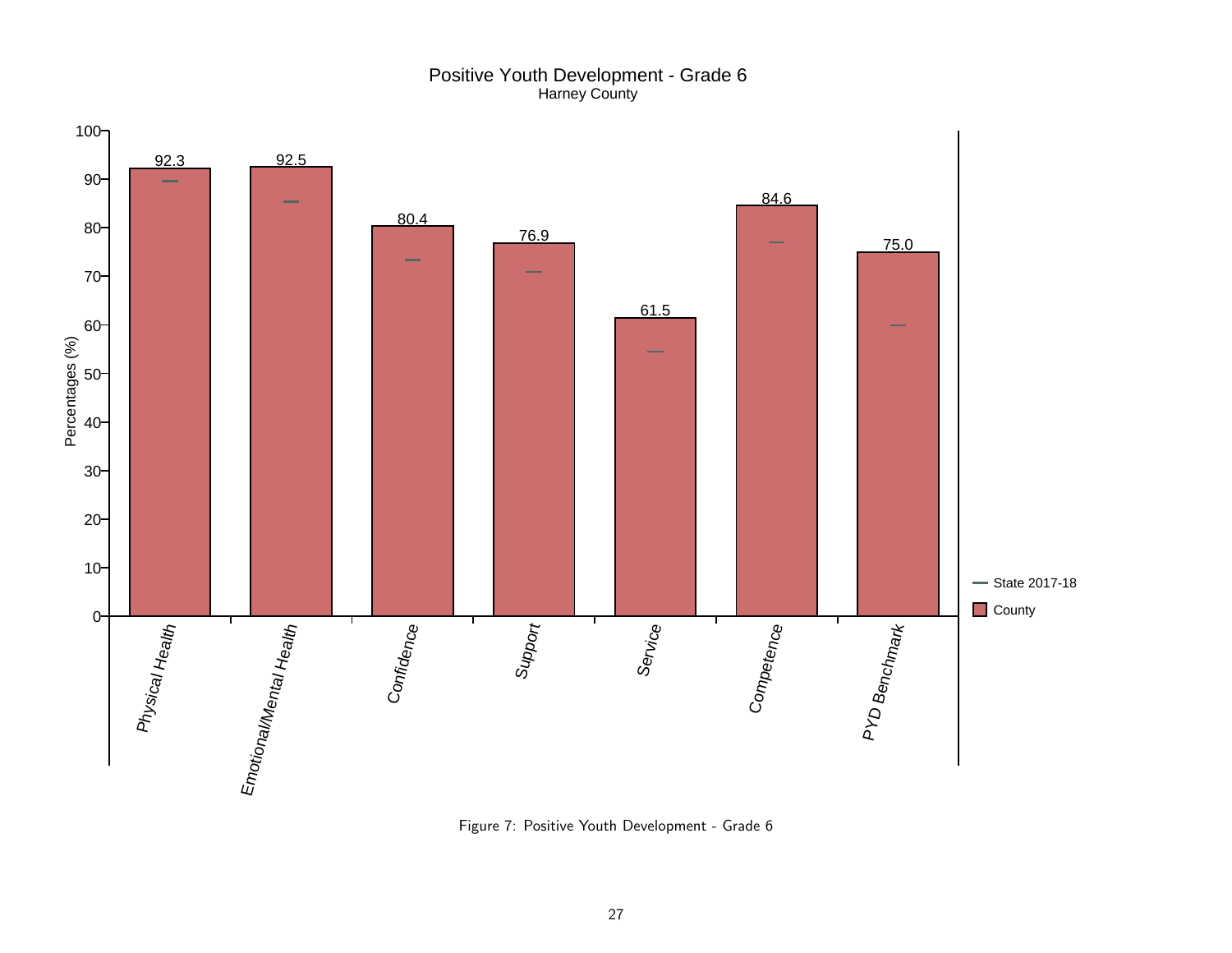#### Positive Youth Development - Grade 8 Harney County

<span id="page-27-0"></span>

Figure 8: Positive Youth Development - Grade 8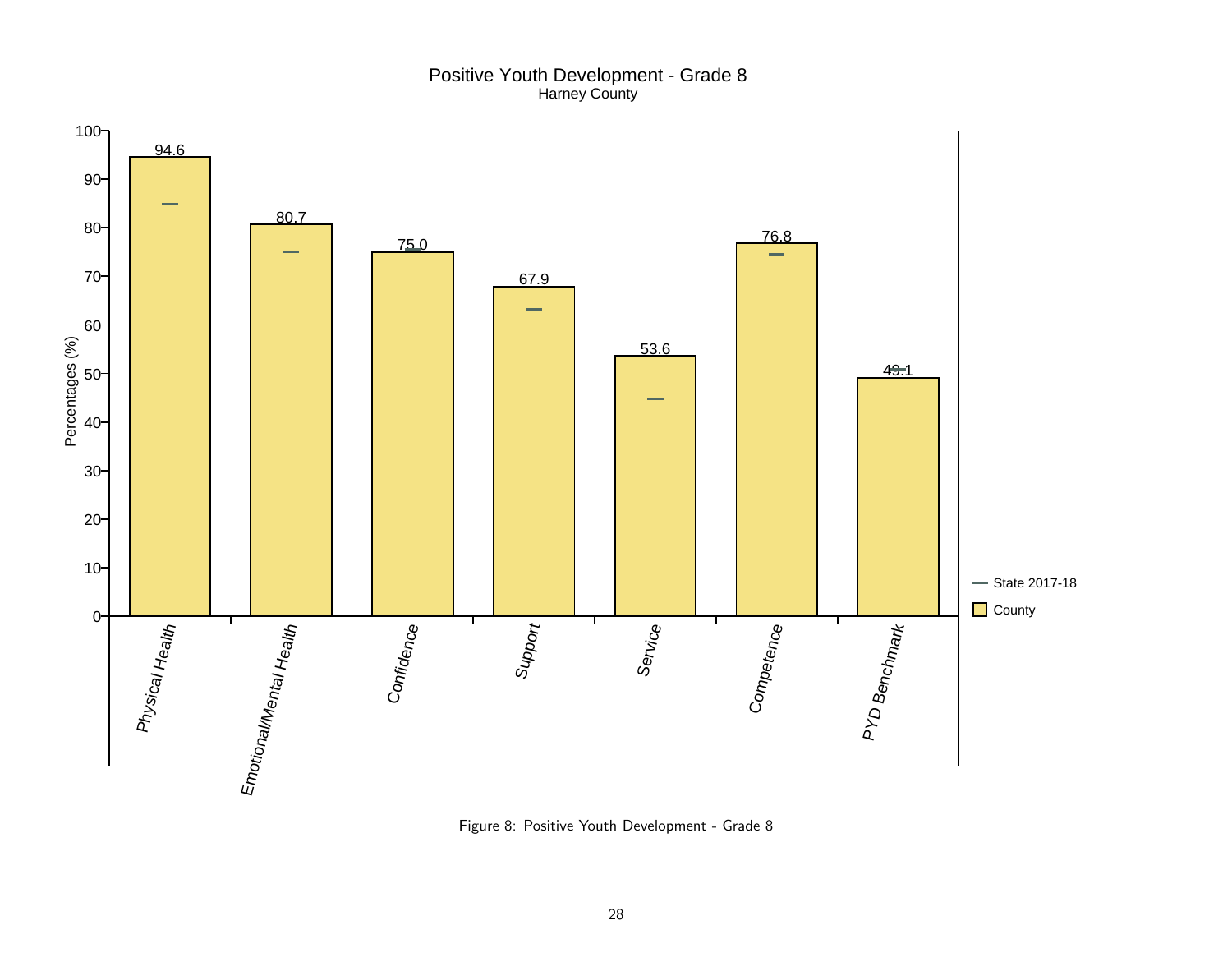## <span id="page-28-0"></span>4 MENTAL AND EMOTIONAL HEALTH

Good mental and emotional health makes it easier for youth to establish constructive interpersonal relationships, succeed in school and make a successful transition into the workforce. Depression and psychological distress can interfere with the development of positive teacher and peer relationships. Youth with depression or high levels of psychological distress may find it difficult to focus on academics. They are more likely to smoke, drink alcohol or use other drugs and they are at increased risk of suicide.

The Oregon Student Wellness Survey asks questions about emotional and mental health, depression, suicide thoughts and suicide attempts. The survey also asks a series of five questions known as the Mental Health Inventory (MHI-5). When responses for all five are considered together, the result is an estimate of the level of psychological distress that youth are experiencing. MHI-5 scores range from five to 30. Scores of 21 or higher are an indication that youth may be experiencing a mental health concern that requires further assessment.

#### <span id="page-28-1"></span>4.1 Psychological Distress

This table shows the percentage of students with high levels of psychological distress during the past 30 days based on an MHI-5 score of 21 or higher.

<span id="page-28-2"></span>

|  | Table 20: High Level Psychological Distress experienced by Students |  |  |
|--|---------------------------------------------------------------------|--|--|
|  | Past 30 Days                                                        |  |  |

|                          | Grade 6         |      | Grade 8       |       |
|--------------------------|-----------------|------|---------------|-------|
|                          | State<br>County |      | County        | State |
|                          | $\%$            | %    | $\frac{0}{0}$ | $\%$  |
| Below MHI-5 cutoff       | 94.1            | 91.1 | 87.3          | 85.8  |
| At or above MHI-5 cutoff | 5.9             | 8 Q  | 12.7          | 14 2  |

The following table contains data on each of the five Mental Health Inventory questions. This series of questions asks about how the student was feeling during the past 30 days. The table reports the percentage of students who indicated "a good bit of the time," "most of the time", or "all of the time."

#### <span id="page-28-3"></span>Table 21: Mental Health Inventory-5 Questions: How Students Felt Past 30 Days

|                                                                 | Grade 6                 |                        | Grade 8        |                        |
|-----------------------------------------------------------------|-------------------------|------------------------|----------------|------------------------|
|                                                                 | County<br>$\frac{0}{0}$ | State<br>$\frac{0}{0}$ | County<br>$\%$ | State<br>$\frac{0}{0}$ |
| Been a happy person                                             | 81.5                    | 77.9                   | 73.7           | 69.6                   |
| Felt calm and peaceful                                          | 69.8                    | 61.0                   | 62.5           | 53.7                   |
| Been a very nervous<br>person                                   | 17.3                    | 28.4                   | 21.1           | 35.5                   |
| Felt downhearted and<br>blue                                    | 13.0                    | 19.7                   | 19.3           | 25.7                   |
| Felt so down in the<br>dumps that nothing could<br>cheer you up | 16.7                    | 14.0                   | 17.9           | 18.1                   |

• Percentages exclude missing answers.

• Percentages include A good bit of the time, Most of the time and All of the time.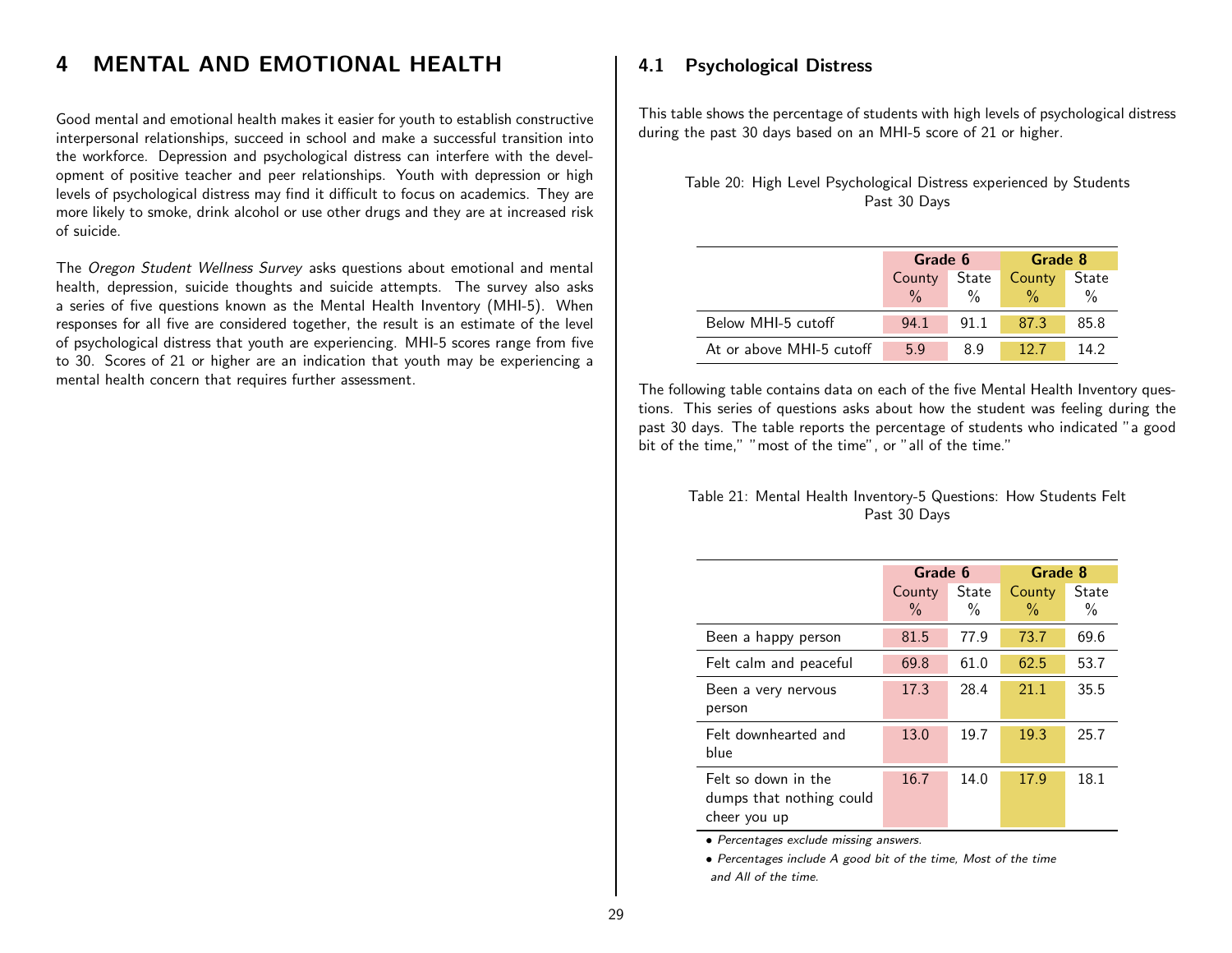#### <span id="page-29-0"></span>4.2 Depression and Suicide Ideation

Suicide is the second leading cause of death among Oregon youth aged 10-24. Depression is the most common underlying cause of suicide. The following table reports the percentage of students who had signs of depression, thoughts about suicide, or actually attempted suicide during the last 12 months.

#### <span id="page-29-1"></span>Table 22: Depression and Suicide Ideation by Students Past 12 Months

|                                                                                                                                                   | Grade 6        |               | Grade 8        |               |  |
|---------------------------------------------------------------------------------------------------------------------------------------------------|----------------|---------------|----------------|---------------|--|
|                                                                                                                                                   | County<br>$\%$ | State<br>$\%$ | County<br>$\%$ | State<br>$\%$ |  |
| Did you ever feel so sad<br>or hopeless almost every<br>day for two weeks or<br>more in a row that you<br>stopped doing some usual<br>activities? | 22.2           | 22.8          | 26.3           | 29.2          |  |
| Did you ever seriously<br>consider attempting<br>suicide?                                                                                         | 5.6            | 13.3          | 16.1           | 19.9          |  |
| Actually attempted<br>suicide?                                                                                                                    | 1.9            | 7.5           | 7.1            | 10.2          |  |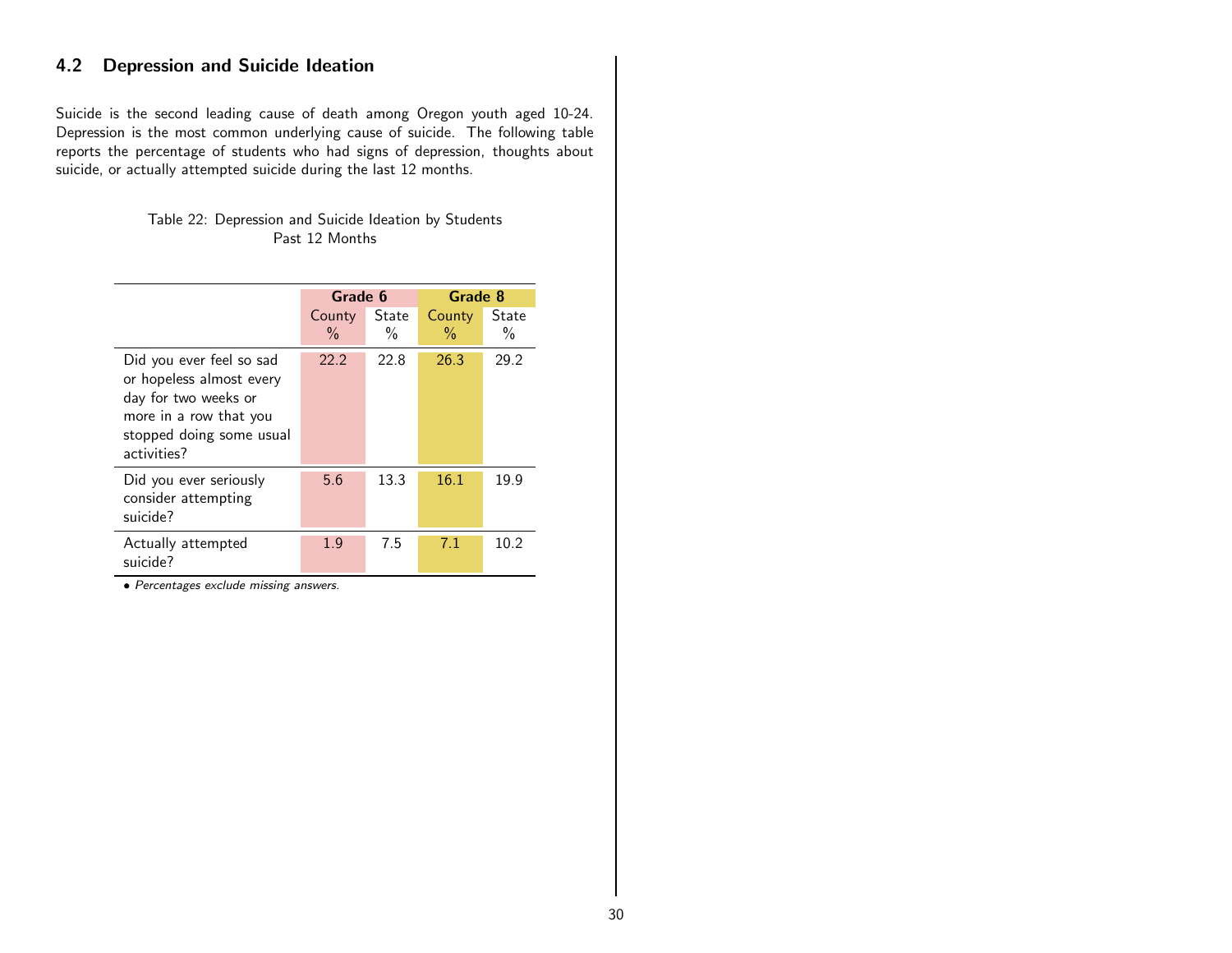#### Psychological Distress, Depression and Suicide by Students Past 12 Months Harney County

<span id="page-30-0"></span>

Figure 9: Psychological Distress, Depression and Suicide by Students Past 12 Months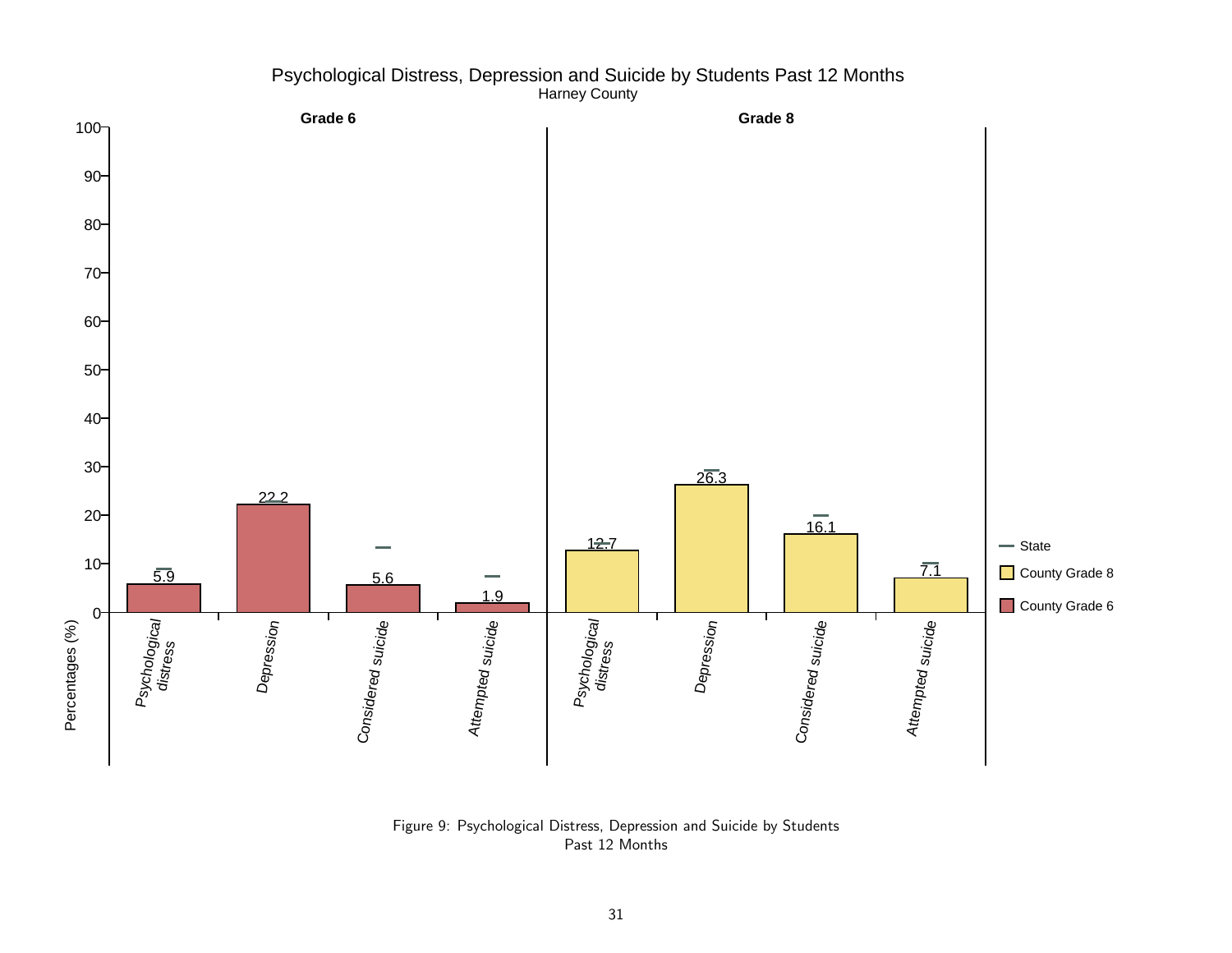#### <span id="page-31-0"></span>4.3 Adverse Childhood Experiences

Adverse Childhood Experiences (ACEs) is a term used to describe neglect, abuse, violence and/or distressed family environments that children under the age of 18 years may experience. The cumulative effect of ACEs can be traumatic, especially if experienced repeatedly beginning at a young age. There is a strong association between the amount of ACEs an individual experienced during childhood and the increased risk for negative health behaviors (smoking, drug and alcohol abuse and risky sexual behaviors), chronic mental health concerns (depression and suicidal thoughts) and chronic diseases (heart disease, stroke, diabetes and cancer) later in life.

The following table details the percentage of students who responded YES to the ACE questions:

The table Adverse Childhood Experience\* cannot be produced for this report because it requires data from the 11th grades.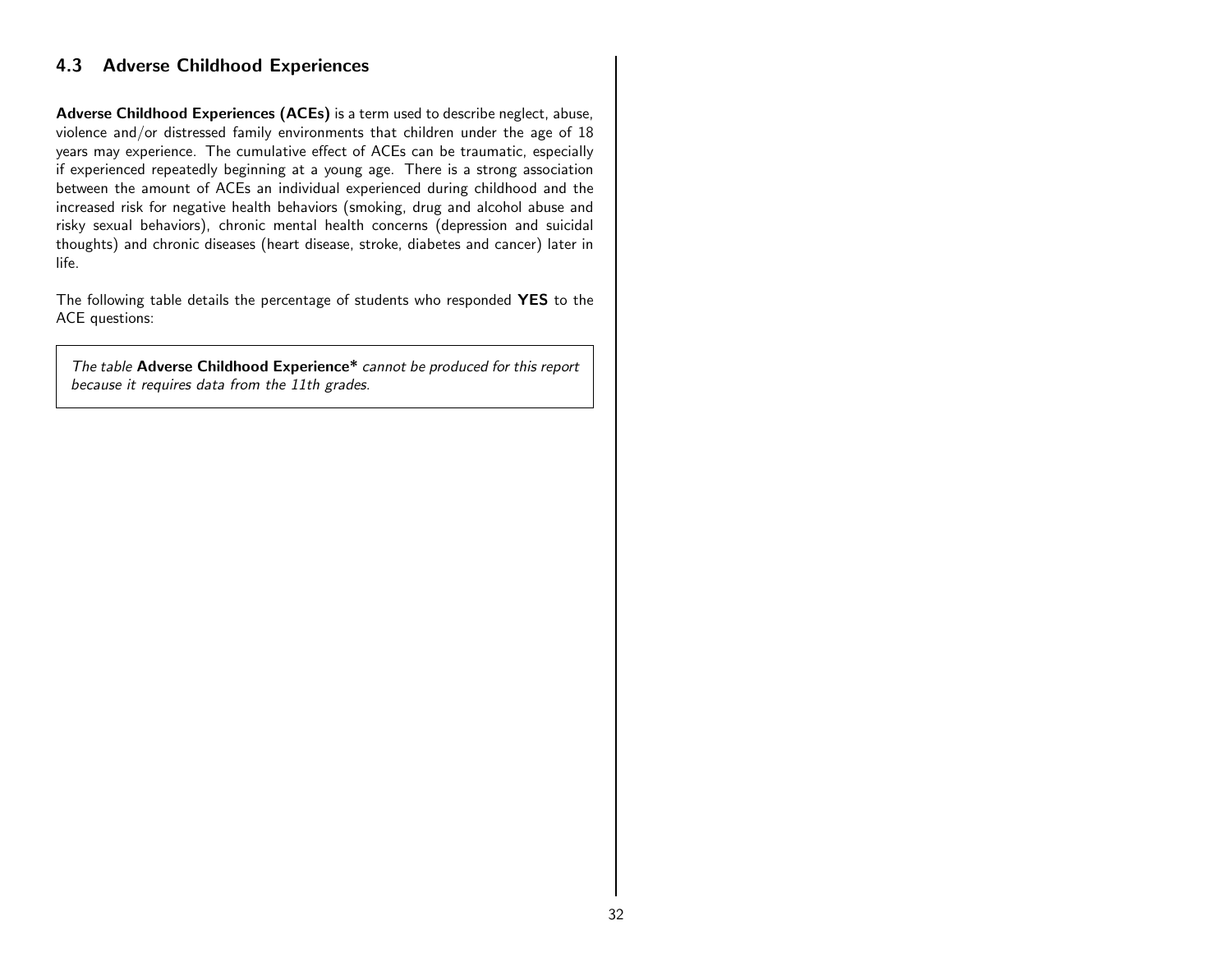#### Adverse Childhood Experience Harney County

<span id="page-32-0"></span>

Figure 10: Adverse Childhood Experience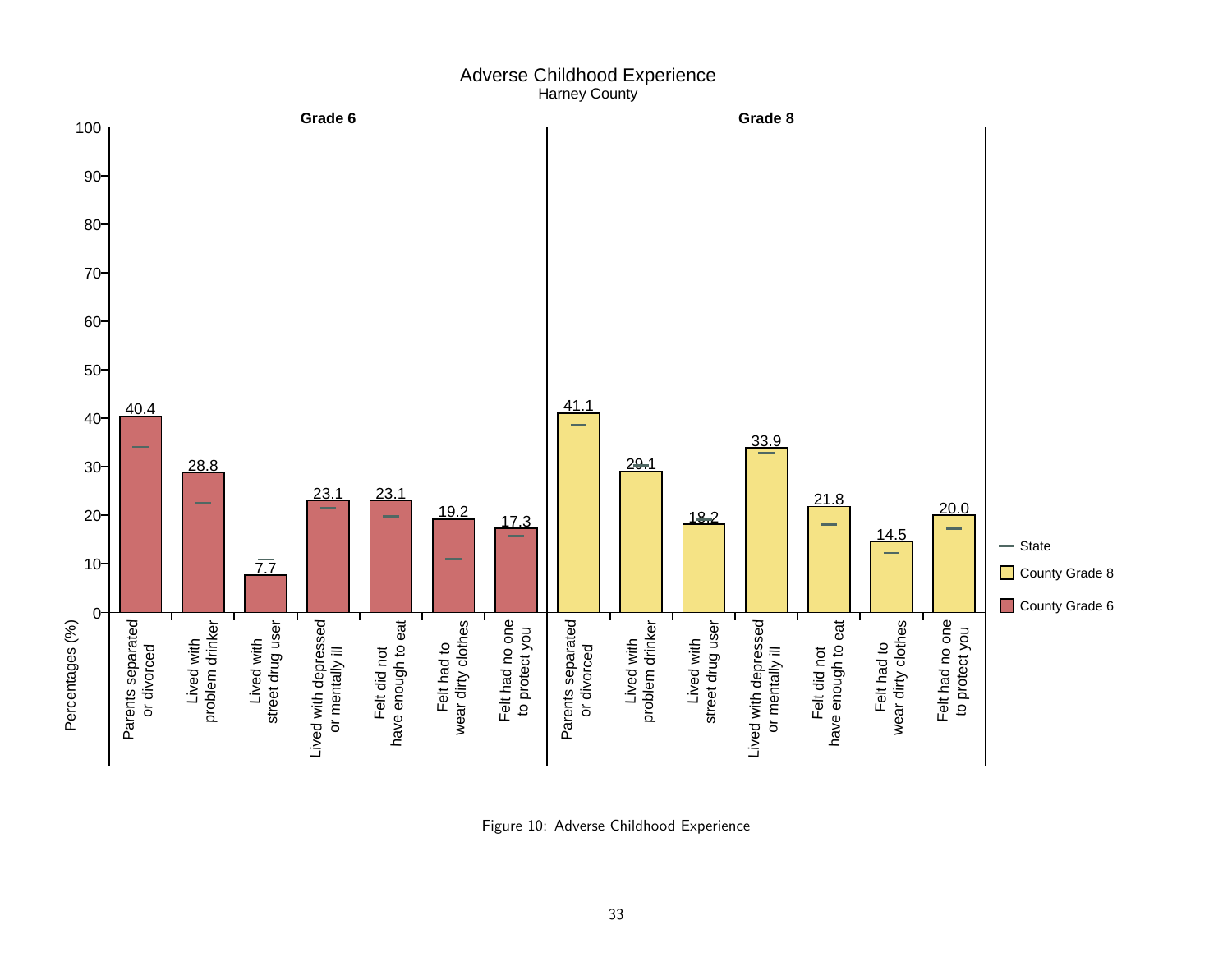## <span id="page-33-0"></span>5 PROBLEM GAMBLING

Students today are increasingly being exposed to gambling opportunities - on the Internet, in the community, at home and even at church - so it's no surprise that problems associated with gambling are being seen in youth. It's generally not perceived nor treated as risky, yet research shows that youth who gamble are much more likely to engage in other risky behaviors such as drinking, smoking and using drugs and some of them will go on to develop serious gambling problems.

The adolescent brain is developmentally inclined towards risk, minimal consideration of consequences, preference for stimulation and novelty, all of which gambling offers in abundance.

The Oregon Student Wellness Survey asks a series of questions that address and measure various gambling activities. Students were asked questions regarding the types of gambling in which they participated, in their feelings about being involved in gambling and the degree to which parents and teachers have communicated to the students the risks involved in engaging in this particular activity.

Gambling can be addictive, yet most youth and parents treat it as harmless entertainment. The following tables and charts contain data on gambling questions. These percentages are provided by grade level and statewide data are included for comparison purposes. For more information on youth gambling in Oregon, including more data and educational resources, go to <www.problemgamblingprevention.org>

#### <span id="page-33-1"></span>5.1 Types of Gambling in the Past 30 Days

Gambling involves betting anything of value (money, a watch, soda, etc.) on a game or event. The following table shows the percentage of students who participated in these types of gambling in the last 30 days.

<span id="page-33-2"></span>

|  |              | Table 23: Types of Gambling in which Students Participated |
|--|--------------|------------------------------------------------------------|
|  | Past 30 Days |                                                            |

|                                                                               | Grade 6        |                        | Grade 8        |               |
|-------------------------------------------------------------------------------|----------------|------------------------|----------------|---------------|
|                                                                               | County<br>$\%$ | State<br>$\frac{0}{0}$ | County<br>$\%$ | State<br>$\%$ |
| I did not gamble during<br>the last 30 days.                                  | 72.9           | 76.0                   | 67.9           | 71.9          |
| Playing lottery tickets /<br>Powerball / Megabucks.                           | 0.0            | 3.2                    | 1.9            | 3.9           |
| Playing dice or coin flips.                                                   | 6.3            | 9.1                    | 13.2           | 9.3           |
| Playing cards (poker,<br>$etc.$ ).                                            | 10.4           | 6.9                    | 11.3           | 9.3           |
| Betting on a sports team.                                                     | 16.7           | 11.0                   | 15.1           | 12.3          |
| Betting on games of<br>personal skill (bowling,<br>video games, dares, etc.). | 8.3            | 14.4                   | 18.9           | 16.1          |
| Gambling on the Internet<br>for free or with money.                           | 2.1            | 1.4                    | 0.0            | 2.8           |
| Playing Bingo for money.                                                      | 0.0            | 3.0                    | 3.8            | 2.9           |
| Other.                                                                        | 10.4           | 9.5                    | 15.1           | 9.6           |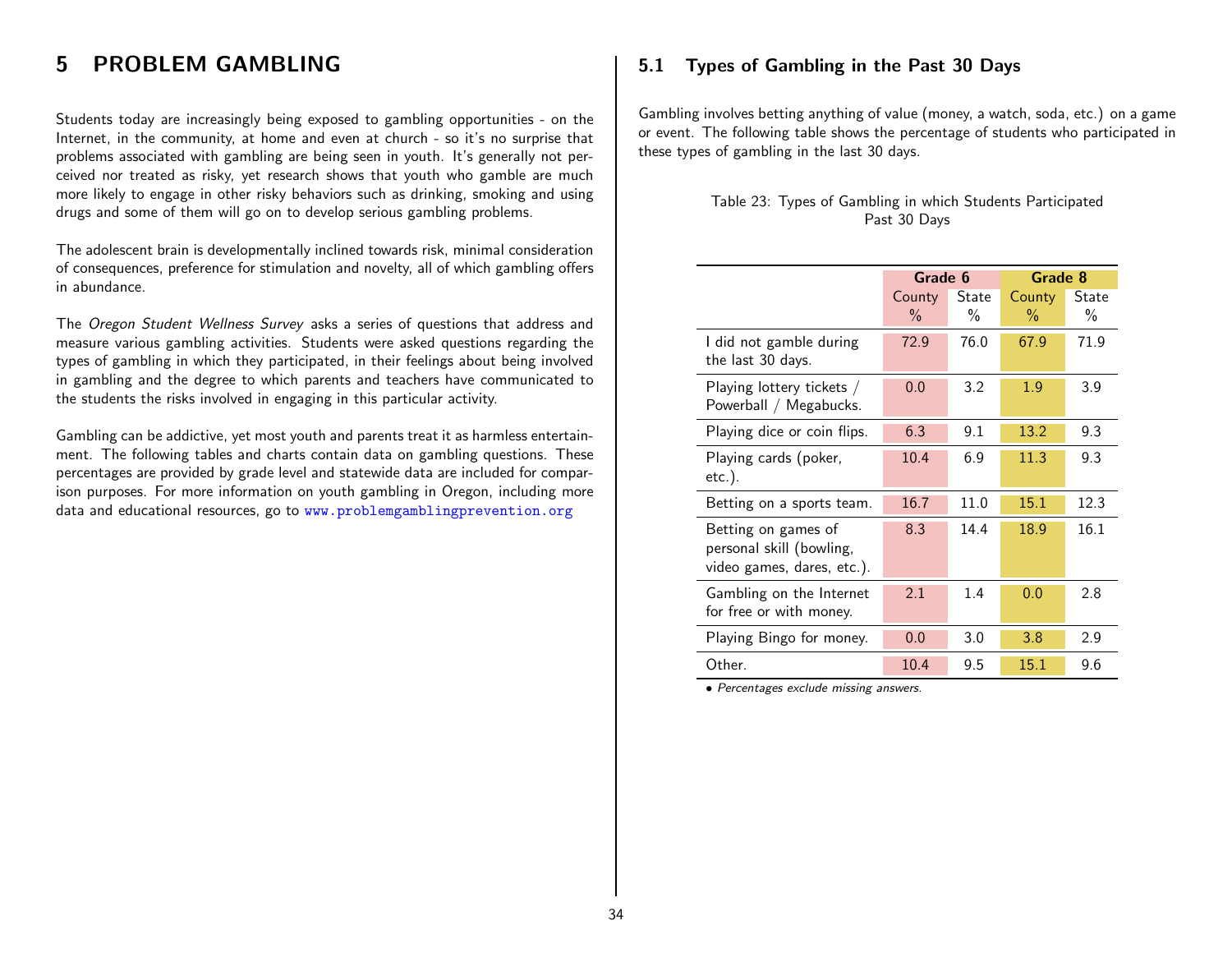#### <span id="page-34-0"></span>5.2 Risk of Problem Gambling

Most youth don't have large sums of money to spend on gambling, so this measure must be looked at within that context. The fact that youth are spending any money on a potentially addictive behavior is of concern, and some youth spend significant amounts on it. Even those who spend a small amount of money are still "spending" time and attention on gambling at the expense of other activities and responsibilities. By the time they get into college, where problem gambling rates are among the highest and the average college student gets 25 credit card solicitations a year, some youth have developed seemingly innocent gambling habits that will cost them dearly.

The following table shows the percentage of students who reported the following signs of problem gambling in the last 12 months. The last two questions (lied about/bet more) are based on a valid and reliable problem gambling screening instrument which has been used for many years; saying yes to either of these is highly correlated to a potential gambling problem and indicates a need for further assessment by a trained counselor.

#### <span id="page-34-2"></span>Table 24: Signs of Problem Gambling reported by Students Past 12 Months

|                                                                                      | Grade 6        |               | Grade 8        |               |
|--------------------------------------------------------------------------------------|----------------|---------------|----------------|---------------|
|                                                                                      | County<br>$\%$ | State<br>$\%$ | County<br>$\%$ | State<br>$\%$ |
| Felt bad about the<br>amount you bet, or about<br>what happens when you<br>bet money | 5.7            | 2.4           | 1.8            | 2.3           |
| Felt that you would like<br>to stop betting money<br>but didn't think you could      | 5.7            | 2.9           | 5.4            | 1.8           |
| Lied to anyone about<br>betting/gambling                                             | 5.7            | 3.3           | 1.8            | 4.4           |
| $\text{ Bet/gambled more than}$<br>you wanted to                                     | 3.8            | 2.9           | 8.8            | 4.1           |

• Percentages exclude missing answers.

#### <span id="page-34-1"></span>5.3 Communication about the Risks of Gambling

<span id="page-34-3"></span>

|  | Table 25: Communication About the Risks of Gambling |  |  |  |
|--|-----------------------------------------------------|--|--|--|
|--|-----------------------------------------------------|--|--|--|

|                                                                       | Grade 6        |                        | Grade 8     |               |
|-----------------------------------------------------------------------|----------------|------------------------|-------------|---------------|
|                                                                       | County<br>$\%$ | State<br>$\frac{0}{0}$ | County<br>% | State<br>$\%$ |
| Parents have talked to<br>you about the risks of<br>betting/gambling  | 60.4           | 50.7                   | 52.6        | 48.6          |
| Teachers have talked to<br>you about the risks of<br>betting/gambling | 56.6           | 18.5                   | 40.4        | 21.9          |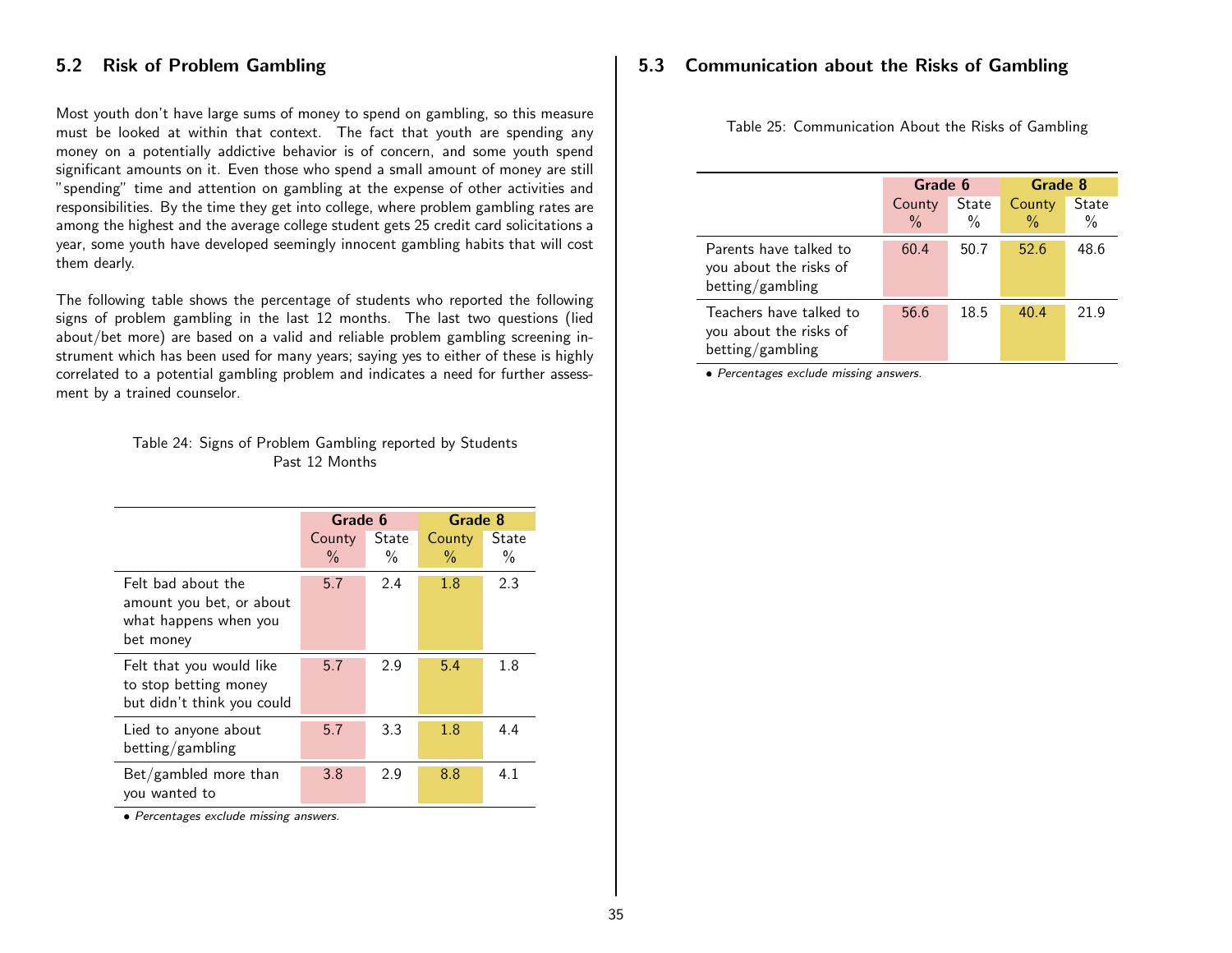#### Reported Student Gambling - Grade 6 Harney County

<span id="page-35-0"></span>

Figure 11: Reported Student Gambling - Grade 6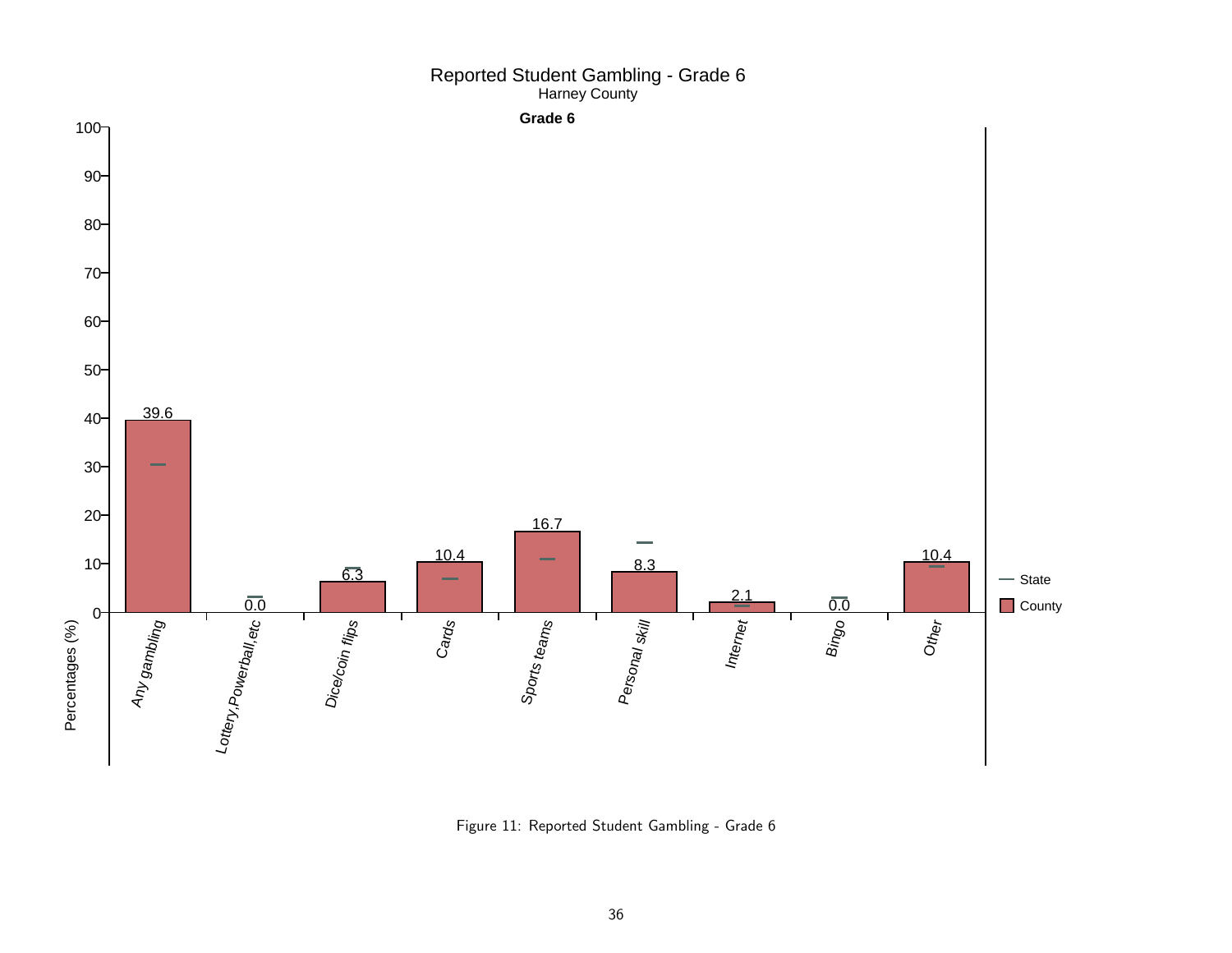#### Reported Student Gambling - Grade 8 Harney County



Figure 12: Reported Student Gambling - Grade 8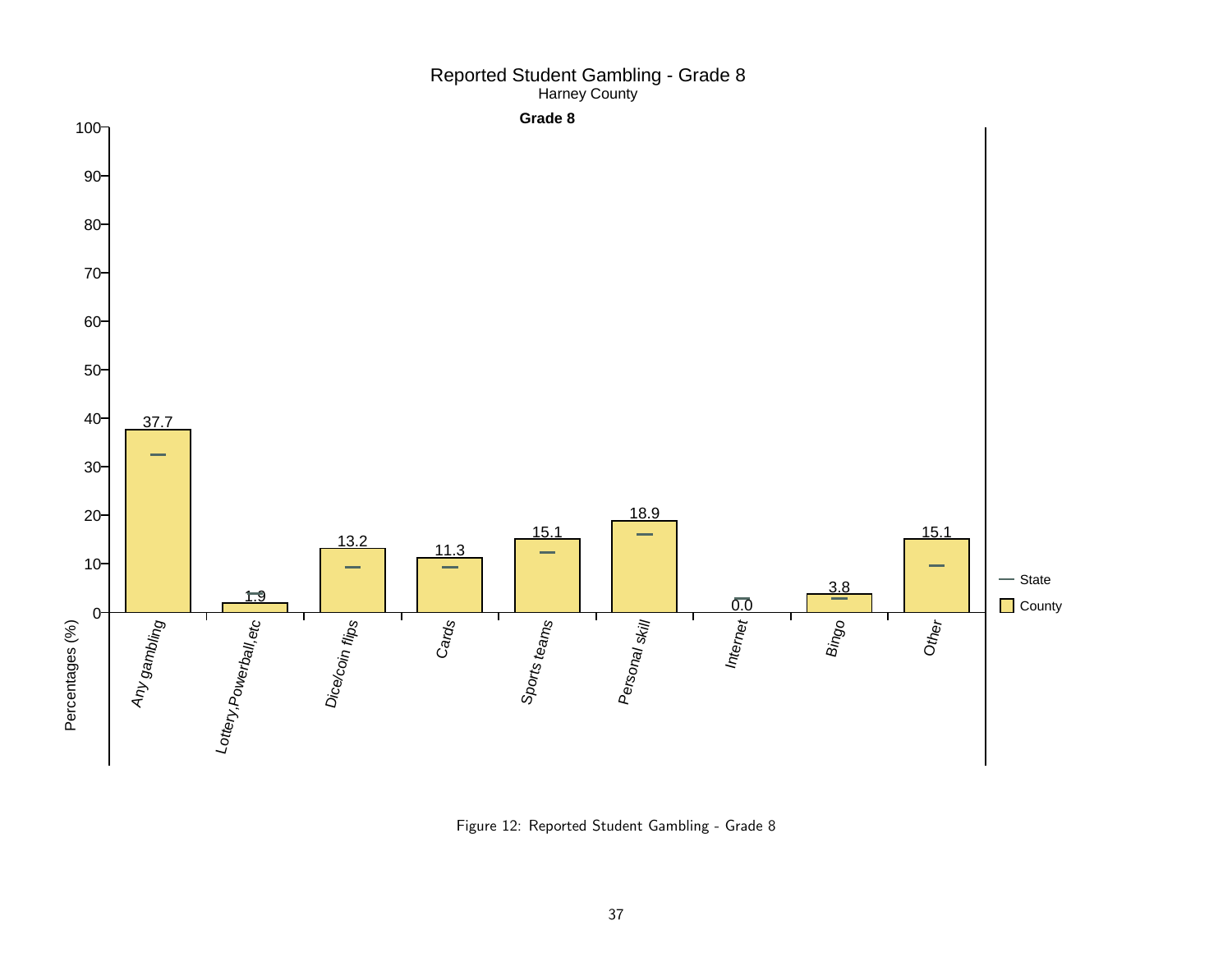

#### Signs of Problem Gambling - Past 12 Months Harney County

Figure 13: Signs of Problem Gambling - Past 12 Months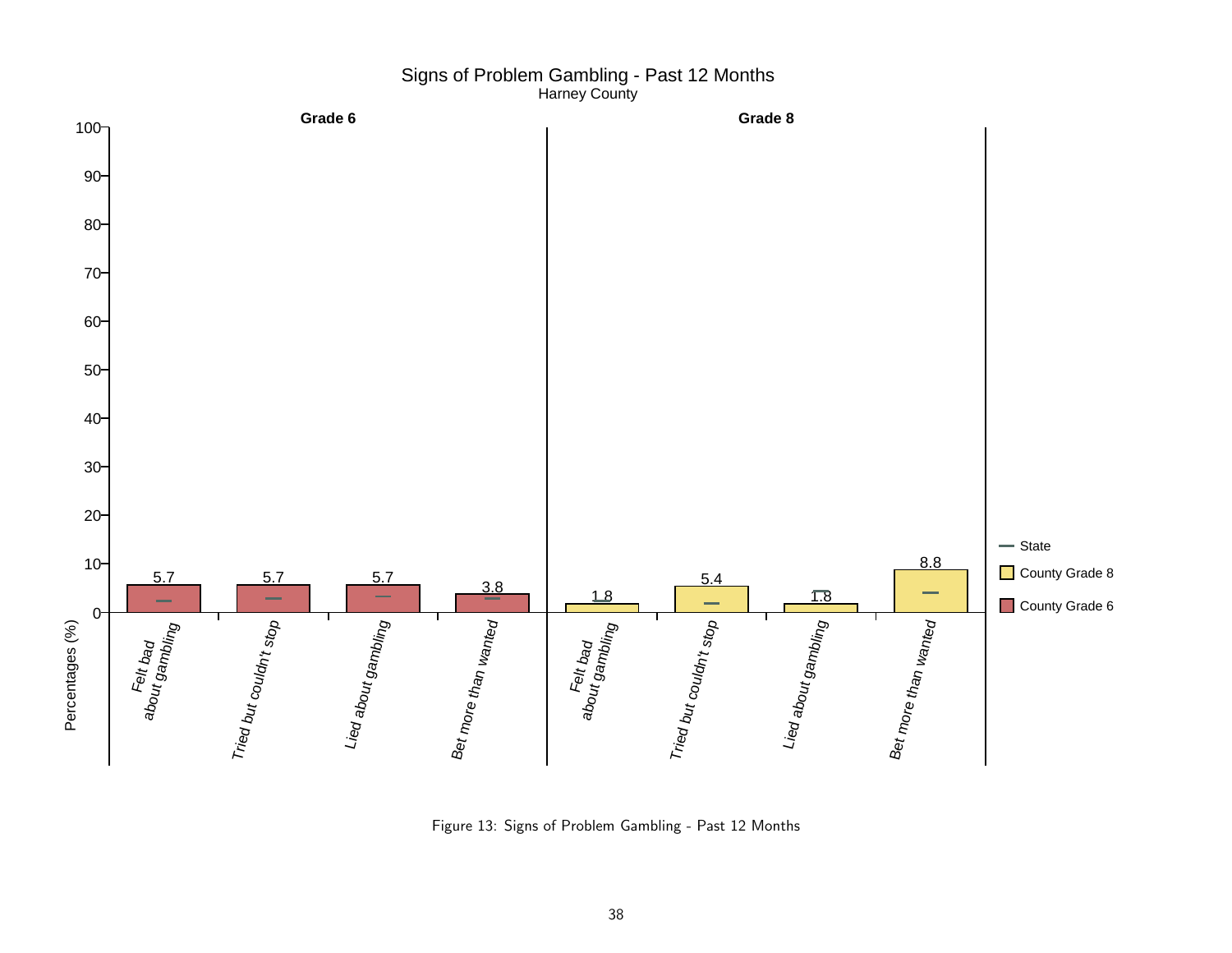# 6 SUBSTANCE USE

During the elementary school years, most children express anti-drug, anti-crime and pro-social attitudes and have difficulty imagining why people use drugs. However, in middle school, as more youth are exposed to others who use cigarettes, alcohol or other drugs, their attitudes often shift toward greater acceptance of these behaviors. Typically, by 11th grade, most students have tried alcohol, and many have tried marijuana, cigarettes or other tobacco products.

## 6.1 Abstinence from Substance Use

The following table shows the percent of students that have never used these substances.

Table 26: Abstinence from Substance Use

|                                                     | Grade 6        |                        | Grade 8                 |                        |
|-----------------------------------------------------|----------------|------------------------|-------------------------|------------------------|
|                                                     | County<br>$\%$ | State<br>$\frac{0}{0}$ | County<br>$\frac{0}{2}$ | State<br>$\frac{0}{0}$ |
| Never smoked a whole<br>cigarette                   | 98.1           | 98.1                   | 85.5                    | 93.3                   |
| Never used other tobacco<br>products                | 100.0          | 98.3                   | 85.7                    | 94.3                   |
| Never used an e-cigarette,<br>vape-pen or e-hookah* |                |                        |                         |                        |
| Never had more than a<br>sip or two of alcohol      | 84.9           | 77.1                   | 55.4                    | 60.1                   |
| Never tried marijuana                               | 100.0          | 97.0                   | 91.1                    | 86.0                   |
| Never tried synthetic<br>marijuana                  | 100.0          | 99.0                   | 92.9                    | 95.7                   |

• Percentages exclude missing answers.

 $*$  Only 11<sup>th</sup> graders were asked this question.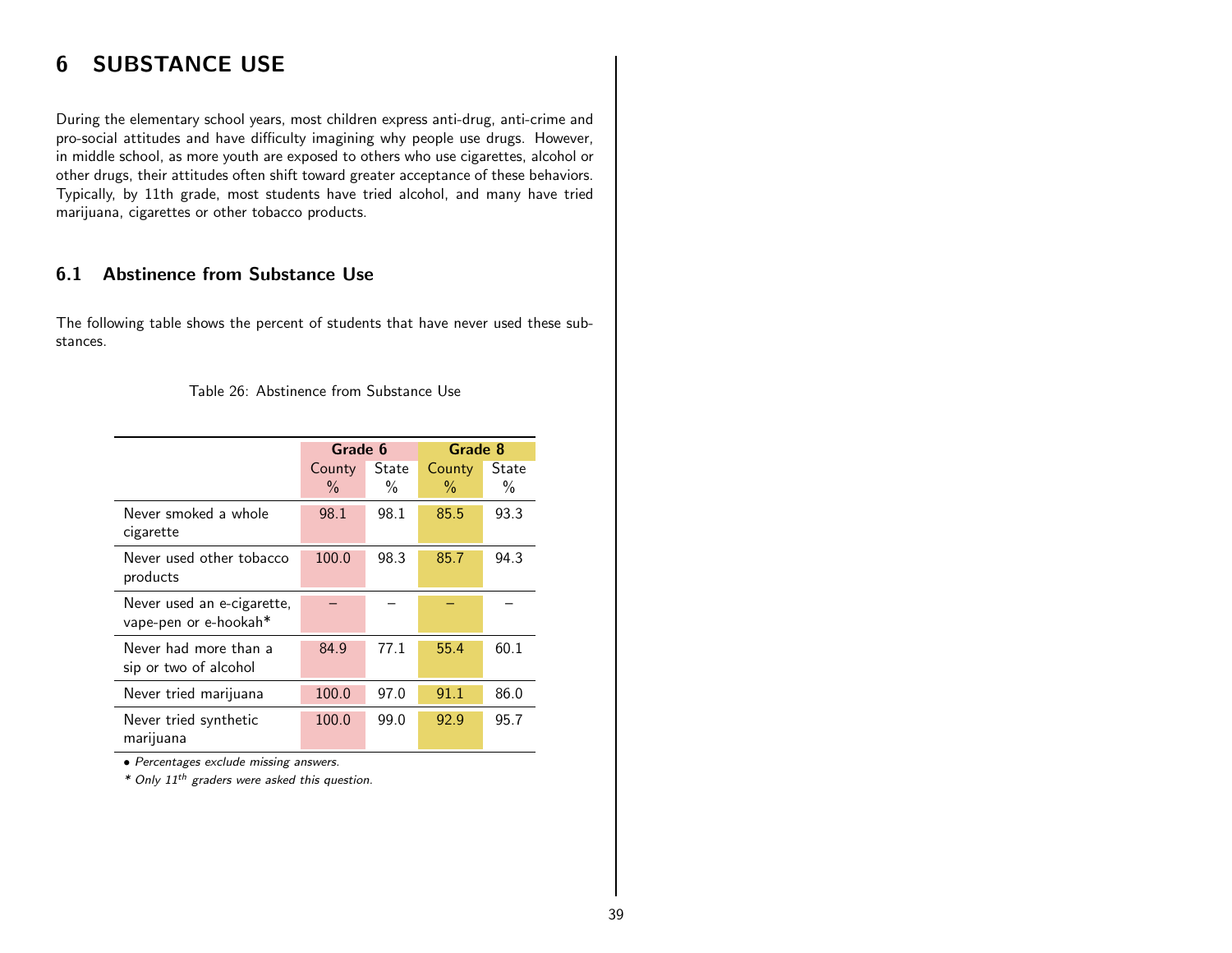# 6.2 Substance Use in the Past 30 Days

The next table provides the percentage of students who used one or more times in the past 30 days.

### Table 27: Student Reported Substance Use Past 30 Days

|                                                                                                                                        | Grade 6                 |               | Grade 8                 |                      |
|----------------------------------------------------------------------------------------------------------------------------------------|-------------------------|---------------|-------------------------|----------------------|
|                                                                                                                                        | County<br>$\frac{0}{0}$ | State<br>$\%$ | County<br>$\frac{0}{0}$ | <b>State</b><br>$\%$ |
| Smoked cigarettes                                                                                                                      | 0.0                     | 0.7           | 1.9                     | 2.8                  |
| Used other tobacco products                                                                                                            | 0.0                     | 0.6           | 5.4                     | 2.2                  |
| Used a hookah for tobacco*                                                                                                             |                         |               |                         |                      |
| Used an e-cigarette,<br>vape-pen or e-hookah*                                                                                          |                         |               |                         |                      |
| Had at least one drink of<br>alcohol                                                                                                   | 0.0                     | 4.5           | 12.5                    | 15.4                 |
| Had 5 or more drinks of<br>alcohol in a row, that is,<br>within a couple of hours                                                      | 0.0                     | 1.0           | 5.4                     | 5.6                  |
| Used marijuana                                                                                                                         | 0.0                     | 1.5           | 5.9                     | 7.9                  |
| Used synthetic marijuana                                                                                                               | 1.9                     | 0.7           | 1.8                     | 2.8                  |
| Sniffed glue, breathed the<br>contents of aerosol spray<br>cans, or any paints or sprays<br>to get high                                | 7.5                     | 5.0           | 7.1                     | 4.8                  |
| Used prescription drugs<br>(without a doctor's orders)                                                                                 | 1.9                     | 1.2           | 1.8                     | 3.8                  |
| Any illicit drug use including<br>marijuana, synthetic<br>marijuana, cocaine, ecstasy,<br>heroin, hallucinogens or<br>methamphetamines | 1.9                     | 1.8           | 7.1                     | 8.2                  |
| Any illicit drug use including<br>cocaine, ecstasy, heroin,<br>hallucinogens or<br>methamphetamines                                    | 0.0                     | 0.4           | 2.0                     | 1.3                  |

• Percentages exclude missing answers.

 $*$  Only 11<sup>th</sup> graders were asked this question.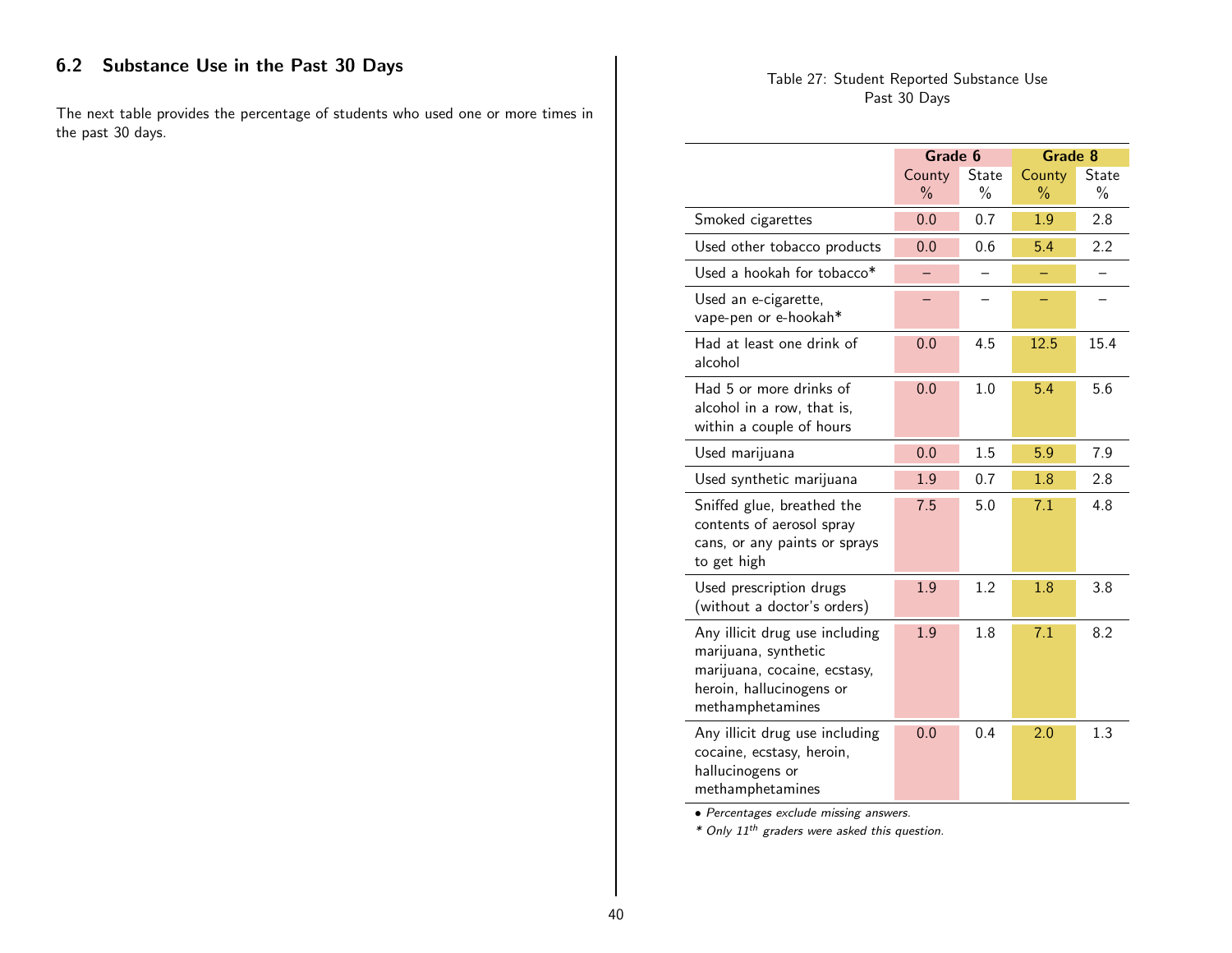#### Alcohol, Tobacco and Other Drug Use - Grade 6 Harney County



Figure 14: Alcohol, Tobacco and Other Drug Use - Grade 6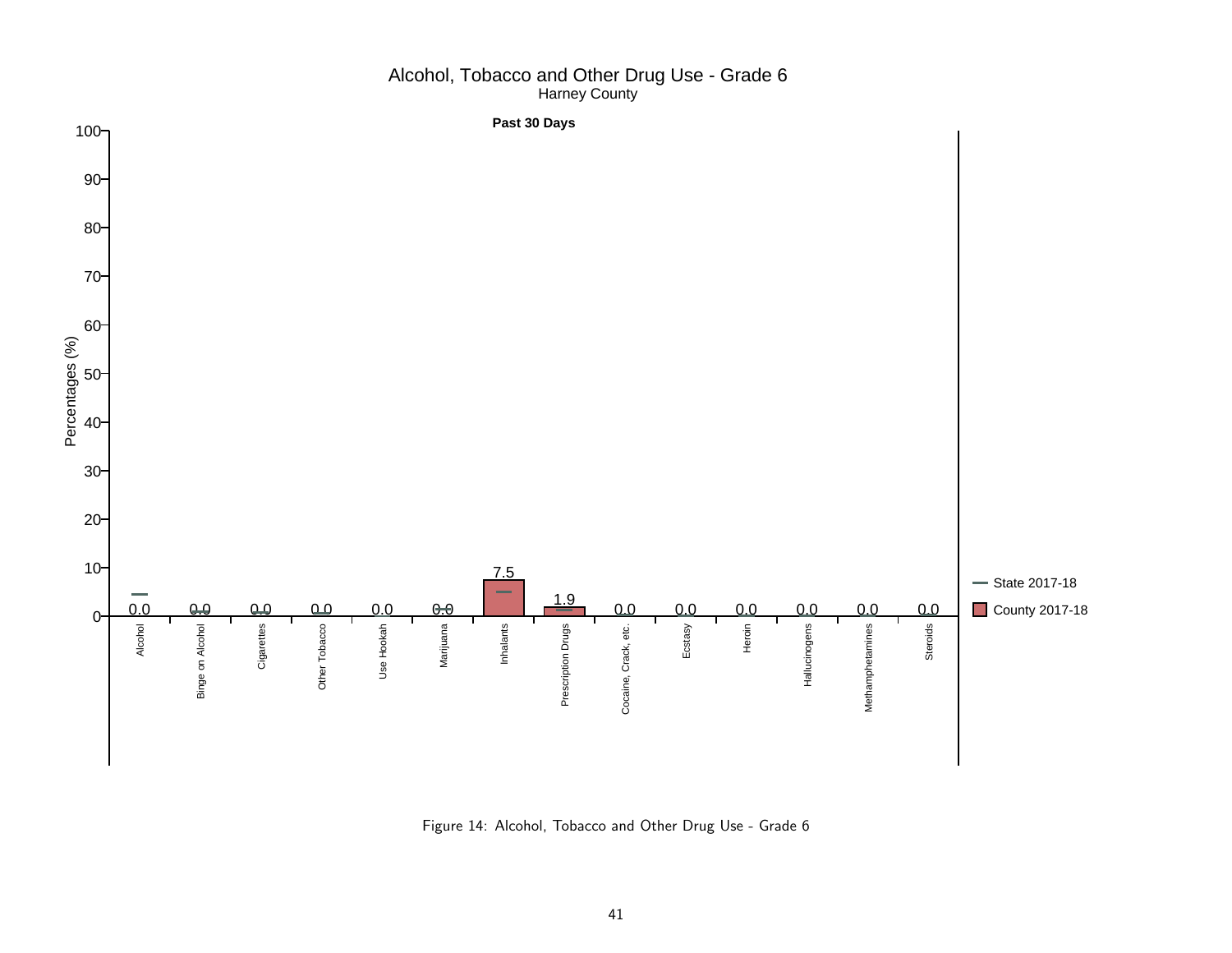#### Alcohol, Tobacco and Other Drug Use - Grade 8 Harney County



Figure 15: Alcohol, Tobacco and Other Drug Use - Grade 8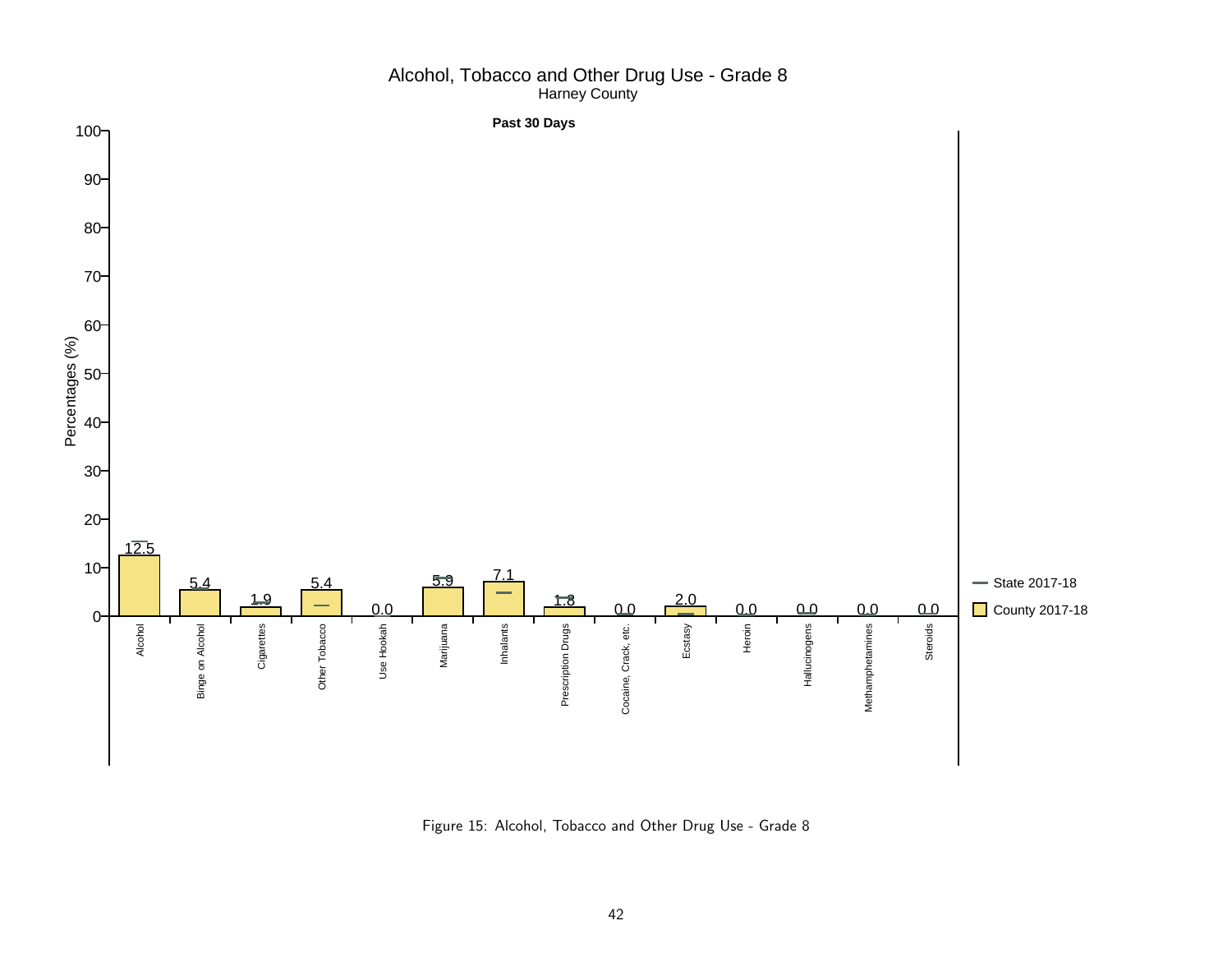# 6.3 Norms About Alcohol Use

"Everybody's doing it!" is a refrain commonly heard by parents and believed by far too many youth in Oregon. The Student Wellness Survey provides information about alcohol norms. A series of questions allows the comparison of actual alcohol-related behaviors to what youth think most students are doing.

Correcting misperceptions is essential to establishing new, healthy norms about underage drinking.

The table below provides the percentage of students who responded one or more times in the past 30 days.

#### Table 28: Student Reported Alcohol Use Past 30 Days

|                                                                                   | Grade 6        |               | Grade 8        |                        |
|-----------------------------------------------------------------------------------|----------------|---------------|----------------|------------------------|
|                                                                                   | County<br>$\%$ | State<br>$\%$ | County<br>$\%$ | State<br>$\frac{0}{0}$ |
| Had at least one drink of<br>alcohol                                              | 0.0            | 4.5           | 12.5           | 15.4                   |
| Think most students had<br>at least one drink of<br>alcohol                       | 37.0           | 34.1          | 53.6           | 56.7                   |
| Had 5 or more drinks of<br>alcohol in a row, that is,<br>within a couple of hours | 0.0            | 1.0           | 5.4            | 5.6                    |
| Think most students had<br>5 or more drinks of<br>alcohol in a row                | 22.2           | 14.1          | 32.1           | 35.0                   |

• Percentages exclude missing answers.

#### Table 29: Student Reported Alcohol and Vehicles Behavior Past 30 Days

|                                                                                                        | Grade 6        |                        | Grade 8                 |               |
|--------------------------------------------------------------------------------------------------------|----------------|------------------------|-------------------------|---------------|
|                                                                                                        | County<br>$\%$ | State<br>$\frac{0}{0}$ | County<br>$\frac{0}{0}$ | State<br>$\%$ |
| Rode in a vehicle driven<br>by a parent or other adult<br>who had been drinking                        | 7.4            | 10.8                   | 12.5                    | 12.8          |
| Rode in a vehicle driven<br>by a teenager who had<br>been drinking alcohol*                            |                |                        |                         |               |
| Drove a car or other<br>vehicle when you had<br>been drinking alcohol*                                 |                |                        |                         |               |
| Think most students rode<br>in a vehicle driven by a<br>parent or other adult who<br>had been drinking | 32.7           | 24.4                   | 33.9                    | 33.7          |
| Think most students rode<br>in a vehicle driven by a<br>teenager who had been<br>drinking alcohol*     |                |                        |                         |               |
| Think most students<br>drove a car or other<br>vehicle when they had<br>been drinking alcohol*         |                |                        |                         |               |

• Percentages exclude missing answers.

\* Only 11th graders were asked this question.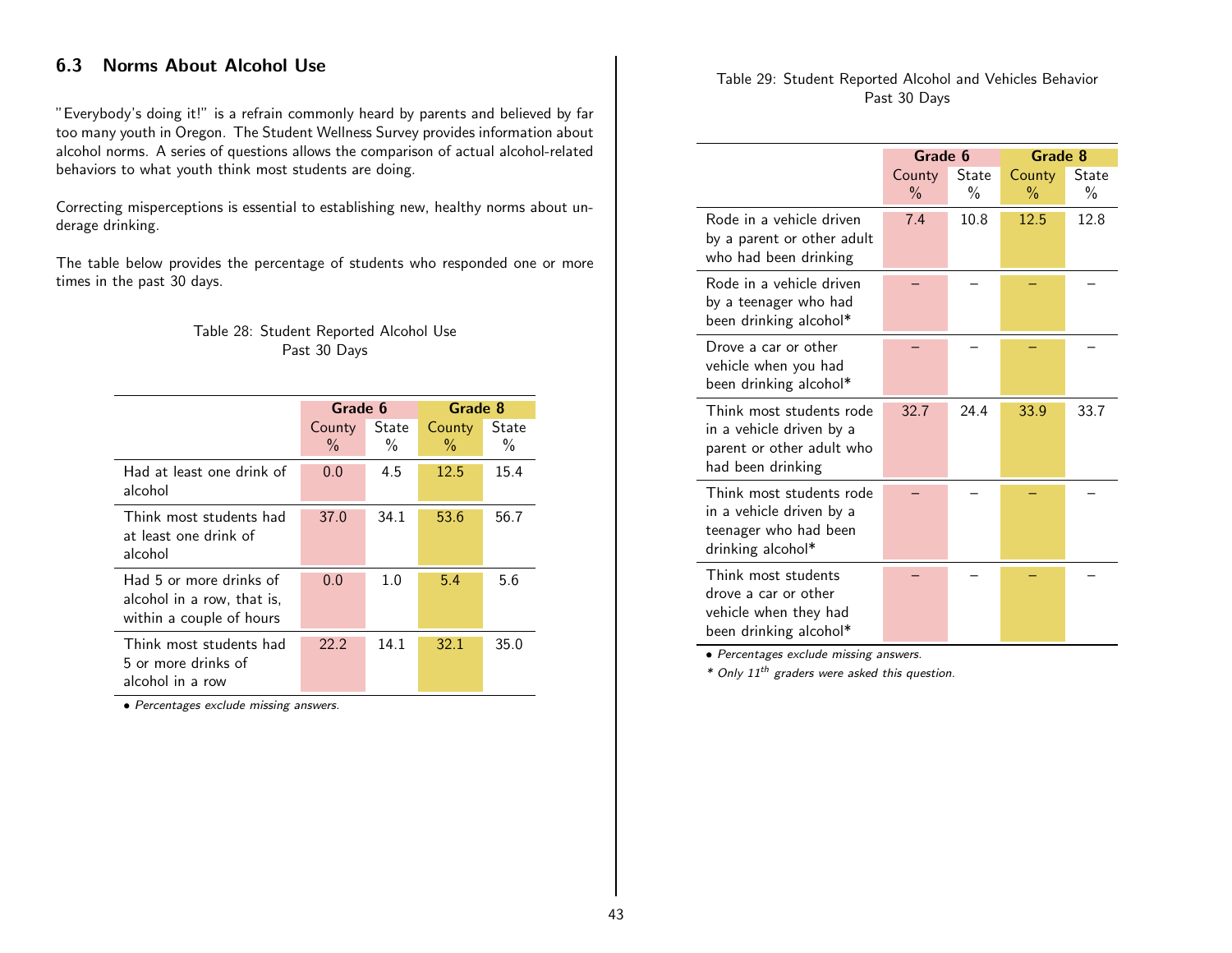The table below provides the percentage of students who responded "somewhat disapprove" or "strongly disapprove"

Table 30: Student Disapproving Attitudes about Drinking

|                                                                                                                        |                         | Grade 6                |                         | Grade 8    |  |  |
|------------------------------------------------------------------------------------------------------------------------|-------------------------|------------------------|-------------------------|------------|--|--|
|                                                                                                                        | County<br>$\frac{0}{0}$ | State<br>$\frac{0}{0}$ | County<br>$\frac{0}{0}$ | State<br>% |  |  |
| How do you feel about<br>someone your age having<br>one or two drinks of an<br>alcoholic beverage nearly<br>every day? | 71.7                    | 78.8                   | 60.7                    | 73.2       |  |  |

• Percentages exclude missing answers.

• Percentages include Somewhat Disapprove and Strongly Disapprove.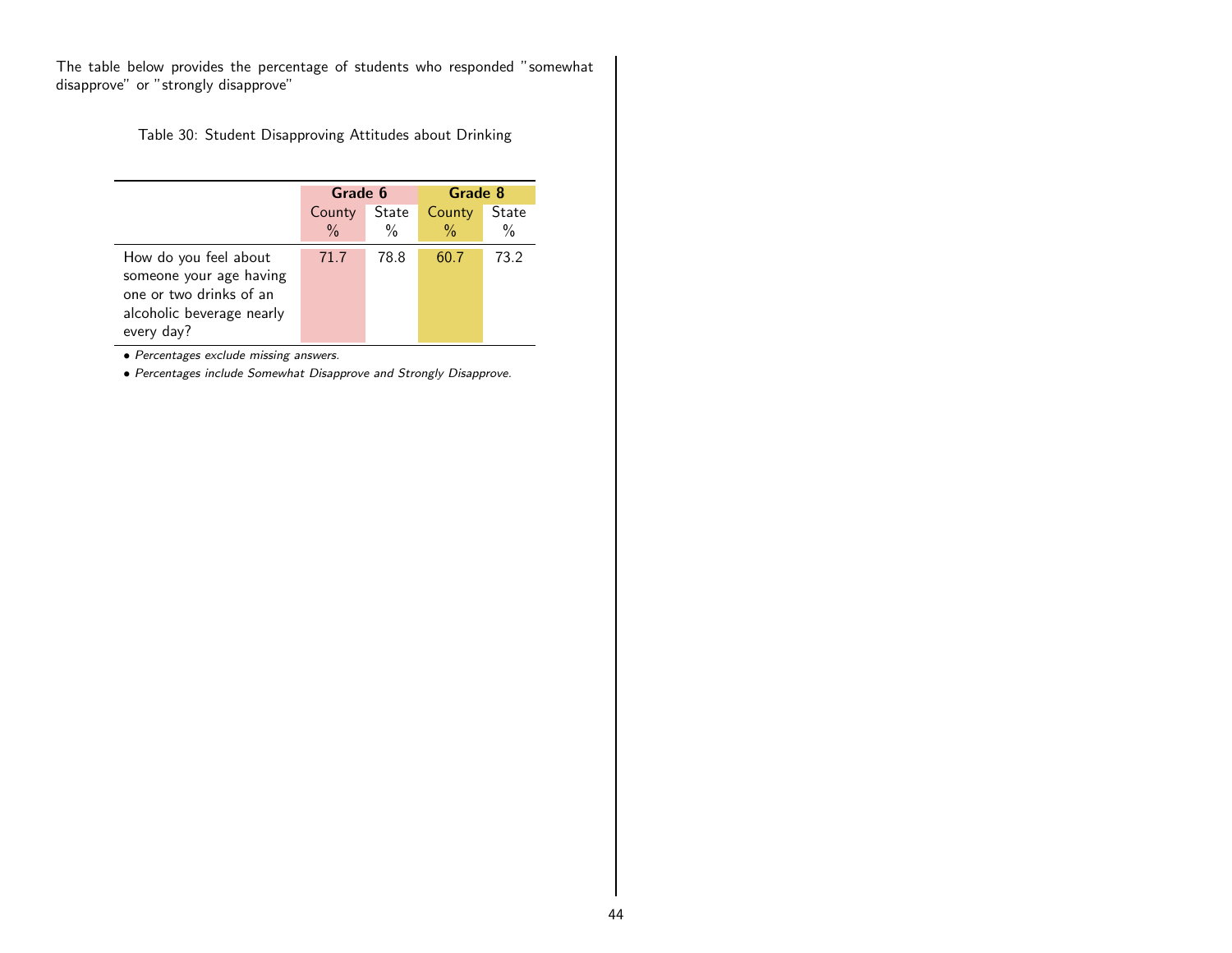## 6.4 Factors Associated with Initiation of Substance Use

This section reports on a variety of factors associated with initiation of substance use. Easy availability, attitudes about use, perceptions about the risk of harm from use and communication about substance use all influence whether young people choose to use tobacco, alcohol or other drugs.

## 6.5 Availability

Adolescents that report easy availability of cigarettes, alcohol, marijuana, and other illegal drugs are more likely to use these substances. Research has shown that legal restrictions on alcohol and tobacco use, such as raising the legal drinking age, restricting smoking in public, and increased taxation have been followed by decreases in consumption.

The table below shows the percentage of students that said it would be "sort of easy" or "very easy" for the student to...

Table 31: Easy Availability of Cigarettes, Alcohol, Marijuana, and Other Illegal Drugs

|                                                                                 | Grade 6        |                        | Grade 8        |                        |
|---------------------------------------------------------------------------------|----------------|------------------------|----------------|------------------------|
|                                                                                 | County<br>$\%$ | State<br>$\frac{0}{0}$ | County<br>$\%$ | State<br>$\frac{0}{0}$ |
| Get some cigarettes                                                             | 7.7            | 12.1                   | 16.1           | 25.3                   |
| Get some e-cigarettes,<br>vape-pens, or e-hookahs*                              |                |                        |                |                        |
| Get some beer, wine, or<br>hard liquor (for example,<br>vodka, whiskey, or gin) | 15.4           | 17.5                   | 35.7           | 39.9                   |
| Get some marijuana                                                              | 5.8            | 9.5                    | 23.6           | 32.3                   |
| Get some synthetic<br>marijuana, example: K2,<br>spice, etc.                    | 3.8            | 4.5                    | 10.7           | 15.8                   |
| Get a drug like cocaine,<br>LSD, or amphetamines                                | 1.9            | 3.0                    | 8.9            | 7.7                    |
| Get prescription drugs<br>not prescribed to you                                 | 7.7            | 12.2                   | 33.9           | 27.6                   |

• Percentages exclude missing answers.

 $*$  Only 11<sup>th</sup> graders were asked this question.

• Percentages include Sort of easy and Very easy.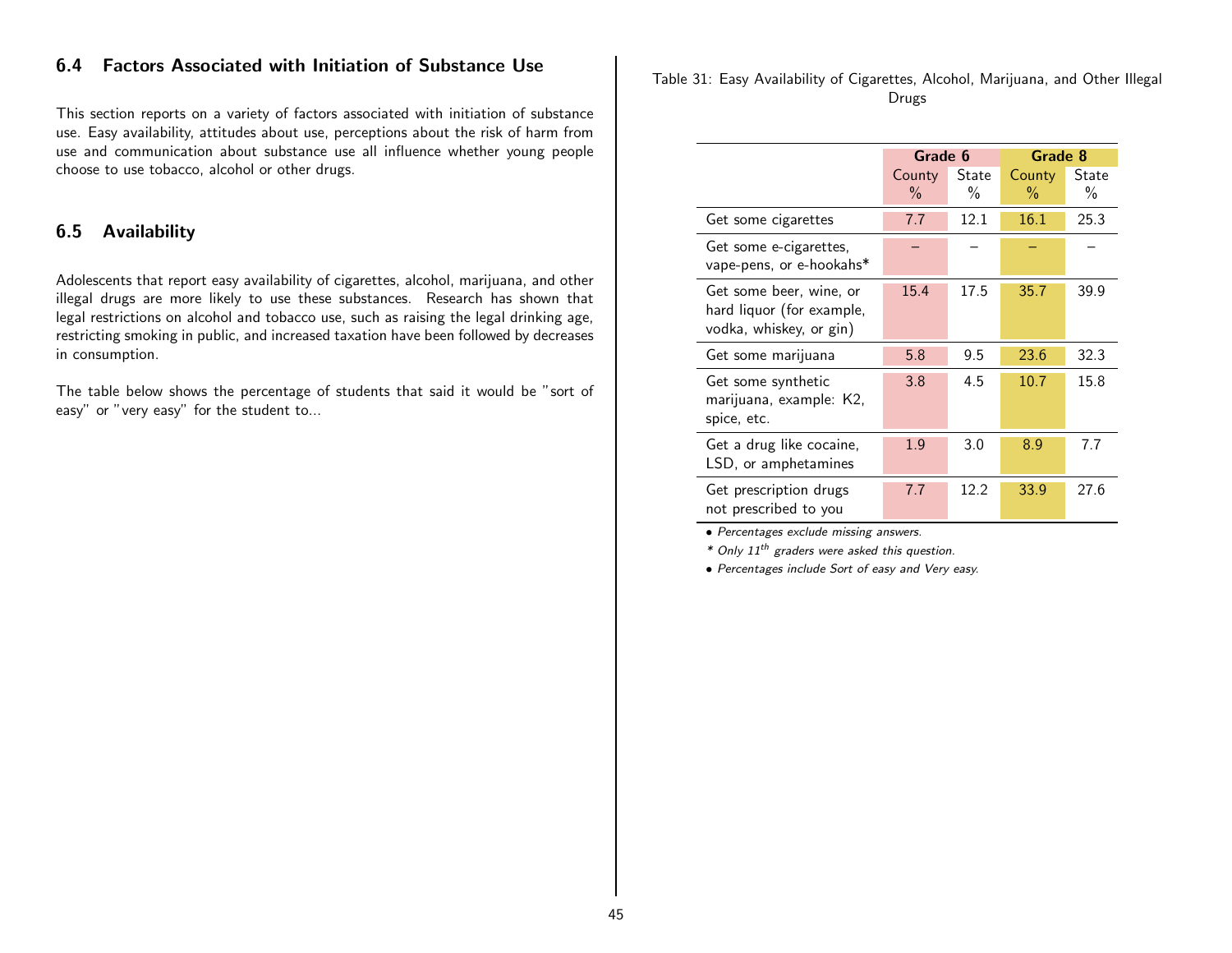## 6.6 Parental Attitude toward Substance Use

In families where parents are heavy users of alcohol, use illegal drugs or are tolerant of children's use, adolescents are more likely to engage in substance use. The risk is further increased if parents involve children in their own using behavior such as asking the child to light the parent's cigarette or get the parent a beer from the refrigerator.

The Oregon Student Wellness Survey asks students about how their parents would feel if the student used alcohol, cigarettes or marijuana. The table below reports the percentage of students who said their parents feel it would be "wrong" or "very wrong" for youth to...

Table 32: Student Perception about Parental Attitude toward Substance Use

|                                                                        | Grade 6        |               | Grade 8        |               |
|------------------------------------------------------------------------|----------------|---------------|----------------|---------------|
|                                                                        | County<br>$\%$ | State<br>$\%$ | County<br>$\%$ | State<br>$\%$ |
| Smoke cigarettes                                                       | 92.6           | 97.4          | 94.6           | 96.9          |
| Smoke e-cigarettes,<br>vape-pens, or e-hookahs*                        |                |               |                |               |
| Have one or two drinks of<br>an alcoholic beverage<br>nearly every day | 92.6           | 95.9          | 92.9           | 94.2          |
| Smoke marijuana                                                        | 94.4           | 96.8          | 92.9           | 92.8          |
| Use prescription drugs<br>not prescribed to you                        | 94.3           | 97.4          | 94.6           | 96.5          |
| Use synthetic marijuana,<br>example: K2, Spice*                        |                |               |                |               |

• Percentages exclude missing answers.

 $*$  Only 11<sup>th</sup> graders were asked this question.

• Percentages include Wrong and Very wrong.

### 6.7 Student Attitude toward Substance Use

Youth who disapprove of substance use are less likely to engage in a variety of problem behaviors.

The following table shows the percentage of students that "somewhat disapprove" or "strongly disapprove" about someone their age...

Table 33: Student Disapproving Attitude towards Peer Substance Use

|                                                                          | Grade 6        |            | Grade 8                 |                        |
|--------------------------------------------------------------------------|----------------|------------|-------------------------|------------------------|
|                                                                          | County<br>$\%$ | State<br>% | County<br>$\frac{0}{0}$ | State<br>$\frac{0}{0}$ |
| Smoking one or more<br>packs of cigarettes a day                         | 72.2           | 82.5       | 75.5                    | 81.8                   |
| Smoking e-cigarettes,<br>vape-pens, or e-hookahs*                        |                |            |                         |                        |
| Having one or two drinks<br>of an alcoholic beverage<br>nearly every day | 71.7           | 78.8       | 60.7                    | 73.2                   |
| Trying marijuana or<br>hashish once or twice                             | 68.5           | 79.1       | 71.4                    | 67.4                   |
| Using prescription drugs<br>not prescribed to them                       | 70.4           | 81.1       | 71.4                    | 80.2                   |
| Using synthetic<br>marijuana, example: K2,<br>Spice*                     |                |            |                         |                        |

• Percentages exclude missing answers.

 $*$  Only 11<sup>th</sup> graders were asked this question.

• Percentages include Somewhat Disapprove and Strongly Disapprove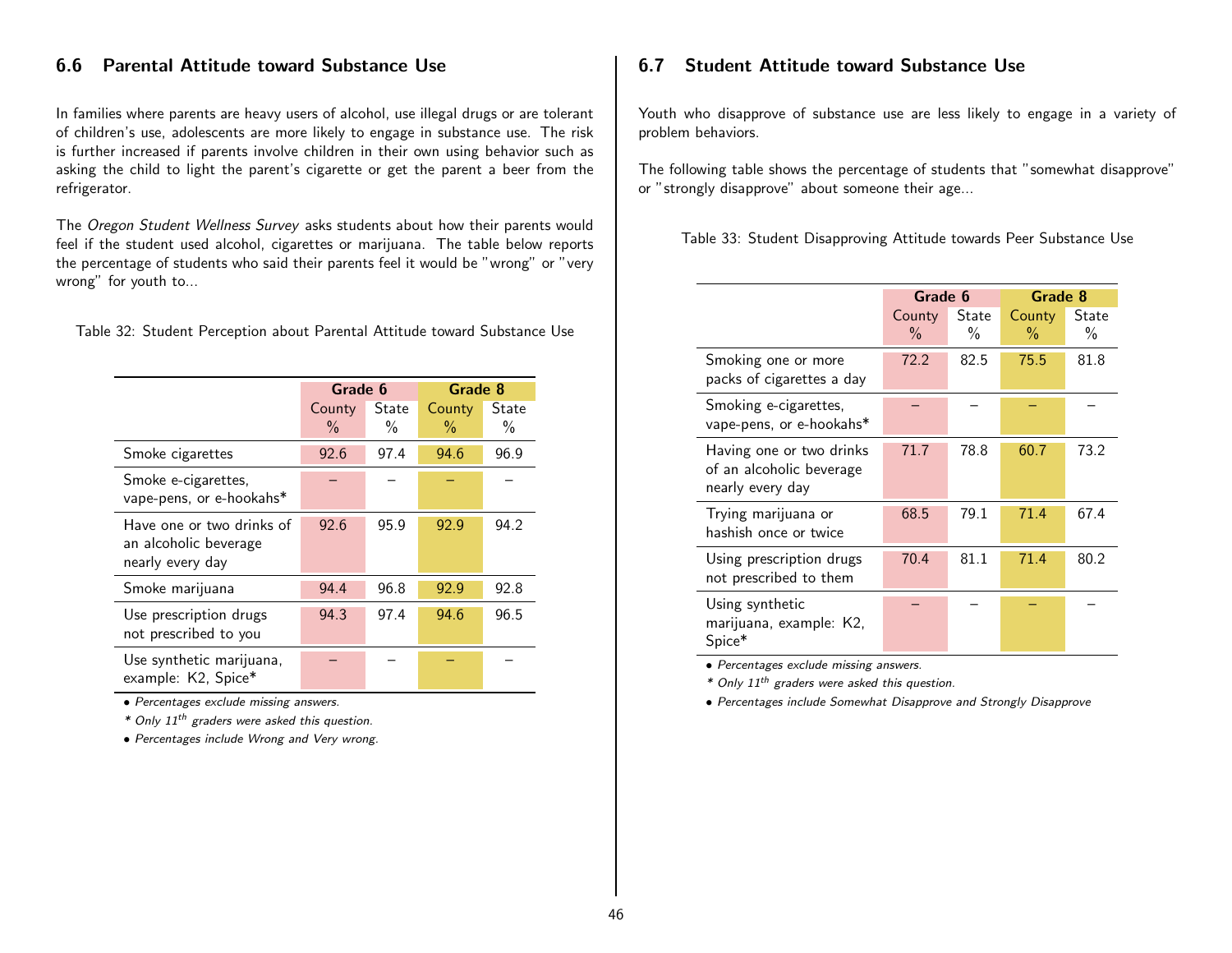# 6.8 Perceived Risk of Harm

Students who perceive cigarette, alcohol or marijuana use as risky are less likely to engage in use.

The following table reports the percentage of students who think there is a risk of people harming themselves (physically or in other ways)...

Table 34: Student Perception of Moderate or Great Risk of Harm

|                                                                                           |                         | Grade 8<br>Grade 6     |                         |            |
|-------------------------------------------------------------------------------------------|-------------------------|------------------------|-------------------------|------------|
|                                                                                           | County<br>$\frac{0}{0}$ | State<br>$\frac{0}{0}$ | County<br>$\frac{0}{0}$ | State<br>% |
| If they smoke one or<br>more packs of cigarettes<br>per day                               | 68.5                    | 75.2                   | 80.0                    | 77.1       |
| If they smoke<br>e-cigarettes, vape-pens,<br>or e-hookahs*                                |                         |                        |                         |            |
| If they take one or two<br>drinks of an alcoholic<br>beverage nearly every day            | 44.4                    | 47.2                   | 41.8                    | 49.5       |
| When they have five or<br>more drinks of an<br>alcoholic beverage once<br>or twice a week | 55.6                    | 63.6                   | 69.1                    | 68.3       |
| If they try marijuana once<br>or twice                                                    | 50.0                    | 42.5                   | 42.6                    | 30.0       |
| If they smoke marijuana<br>once or twice a week                                           | 66.7                    | 60.7                   | 67.3                    | 52.2       |
| If they use prescription<br>drugs that are not<br>prescribed to them                      | 74.1                    | 78.6                   | 78.2                    | 81.8       |

• Percentages exclude missing answers.

 $*$  Only 11<sup>th</sup> graders were asked this question.

• Percentages include Moderate risk and Great risk.

## 6.9 Communication about Substance Use

The table below shows the percentage of students who recall communication about substance use during the past 12 months.

| Table 35: Communication about Substance Use |  |
|---------------------------------------------|--|
| Past 12 Months                              |  |

|                                                                                                       | Grade 6        |               | Grade 8        |                        |
|-------------------------------------------------------------------------------------------------------|----------------|---------------|----------------|------------------------|
|                                                                                                       | County<br>$\%$ | State<br>$\%$ | County<br>$\%$ | State<br>$\frac{0}{0}$ |
| Talked with at least one<br>of your parents about the<br>dangers of tobacco,<br>alcohol, or drug use  | 64.8           | 63.2          | 73.2           | 67.7                   |
| Had a special class about<br>drugs or alcohol in school                                               | 50.0           | 31.4          | 69.6           | 51.2                   |
| Recall hearing, reading,<br>or watching an<br>advertisement about<br>prevention of substance<br>abuse | 33.3           | 38.1          | 57.1           | 59.0                   |

• Percentages exclude missing answers.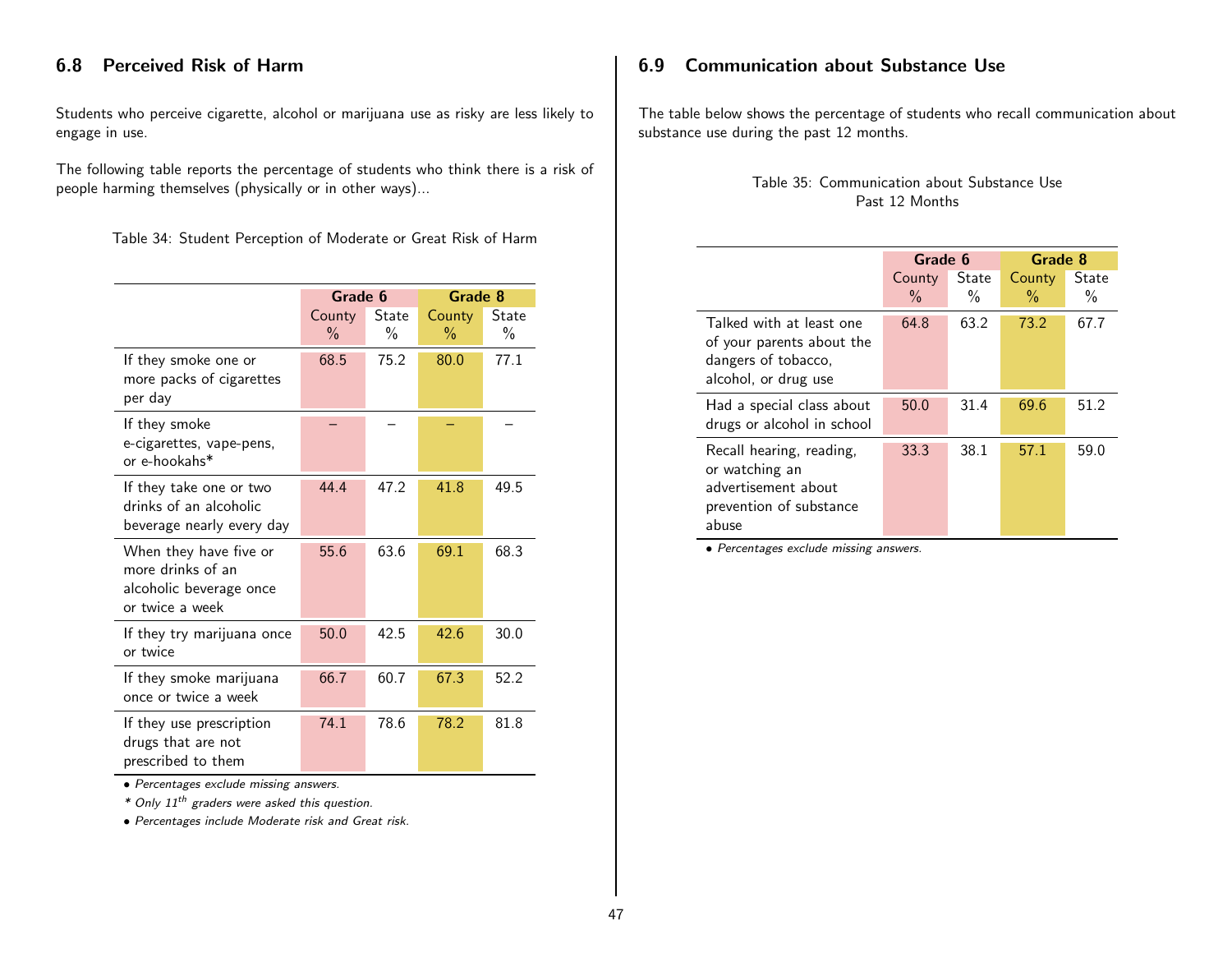# 7 DRUG FREE COMMUNITIES CORE MEASURES

The Drug-Free Communities (DFC) Support Program, administered by the Center for Substance Abuse Prevention, requests specific data which are typically referred to as the Core Measures. Beginning in 2013, there was a new set of Core Measures. The 2018 Student Wellness Survey meets these new Core Measure requirements. At this time, grantees are required to report on four drug categories: tobacco, alcohol, marijuana and prescription drugs. A number of Oregon DFCs focus on other substances, so this report also includes 30-day use data for binge drinking, methamphetamines, and any illicit drugs other than marijuana.

Data in the tables that follow are provided by grade level. For each drug, and at each grade level, the percentage of students who responded positively to the question and the number of students who responded to the question are reported.

## 7.1 30 Day Use

Table 36: 30 Day Use - Alcohol, Tobacco, and Other Drugs

|                                                                                   | Grade 6<br>County<br>$\frac{0}{0}$ | Grade 8<br>County<br>$\frac{0}{0}$ |
|-----------------------------------------------------------------------------------|------------------------------------|------------------------------------|
| Had at least one drink of<br>alcohol                                              | 0.0                                | 12.5                               |
| Had 5 or more drinks of<br>alcohol in a row, that is,<br>within a couple of hours | 0.0                                | 5.4                                |
| Smoked cigarettes                                                                 | 0.0                                | 1.9                                |
| Used an e-cigarette,<br>vape-pen or e-hookah*                                     |                                    |                                    |
| Used marijuana                                                                    | 0.0                                | 5.9                                |
| Used prescription drugs<br>(without a doctor's<br>orders)                         | 1.9                                | 1.8                                |
| Used any form of<br>cocaine, including<br>powder, crack or freebase               | 0.0                                | 0.0                                |
| Used ecstasy (also called<br>MDMA)                                                | 0.0                                | 2.0                                |
| Used heroin or other<br>opiates or narcotics                                      | 0.0                                | 0.0                                |
| Used LSD or other<br>hallucinogens or<br>psychedelics                             | 0.0                                | 0.0                                |
| Used methamphetamines<br>(also called speed,<br>crystal, crank or ice)            | 0.0                                | 0.0                                |
| Used steroid pills or shots<br>without a doctor's<br>prescription                 | 0.0                                | 0.0                                |

• Percentages exclude missing answers.

 $*$  Only 11<sup>th</sup> graders were asked this question.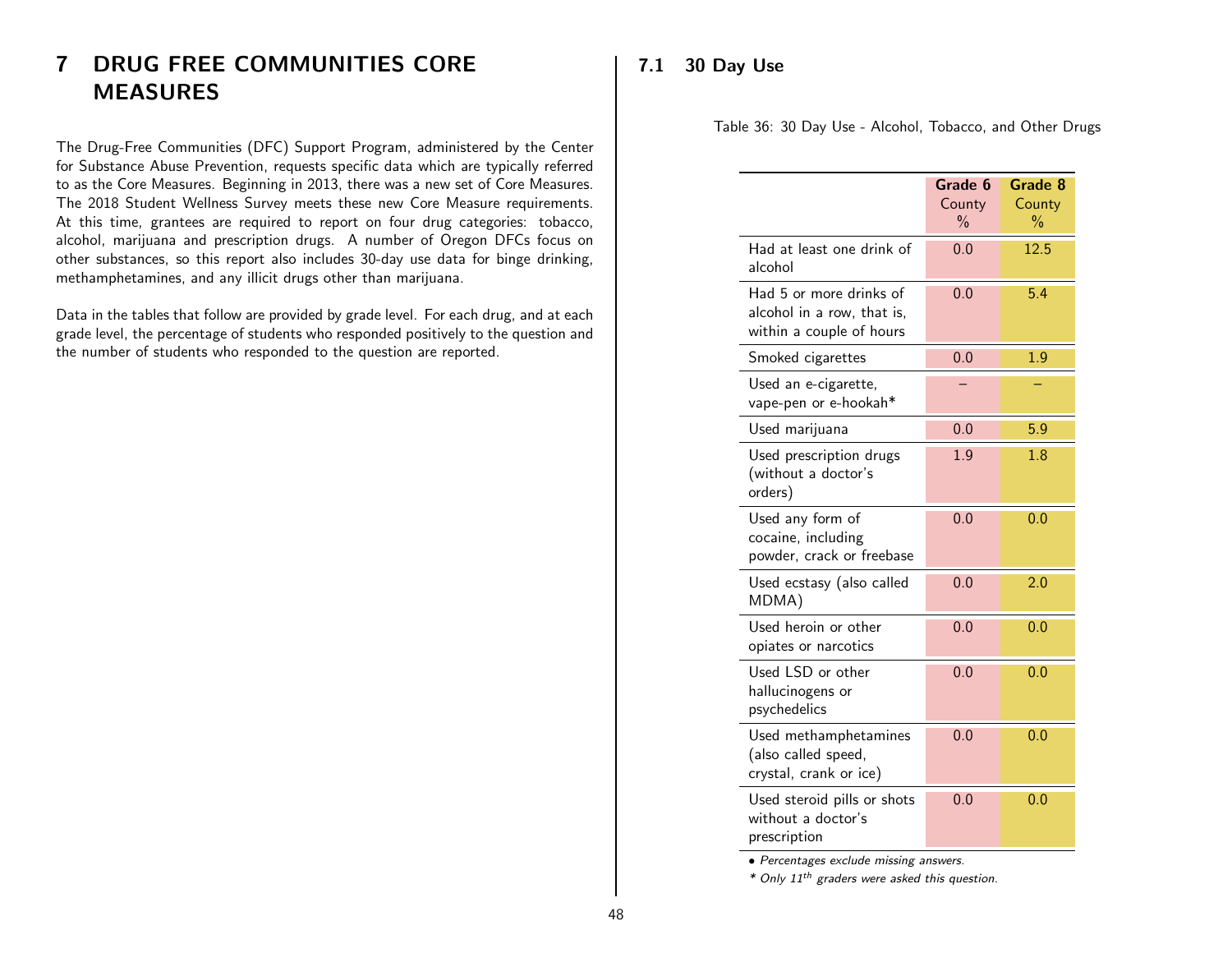## 7.2 Perception of Moderate or Great Risk

The following table is based on the question How much do you think people harm themselves (physically or in other ways)...

| Table 37: Student Perception of Moderate or Great Risk of Harming Themselves |  |  |  |  |  |
|------------------------------------------------------------------------------|--|--|--|--|--|
|------------------------------------------------------------------------------|--|--|--|--|--|

|                                                                                                         | Grade 6<br>County<br>$\%$ | Grade 8<br>County<br>$\%$ |
|---------------------------------------------------------------------------------------------------------|---------------------------|---------------------------|
| If they take one or two<br>drinks of an alcoholic<br>beverage (beer, wine,<br>liquor) nearly every day? | 44.4                      | 41.8                      |
| When they have five or<br>more drinks of an<br>alcoholic beverage once<br>or twice a week?              | 55.6                      | 69.1                      |
| If they smoke one or<br>more packs of cigarettes<br>per day?                                            | 68.5                      | 80.0                      |
| If they smoke<br>e-cigarettes, vape-pens,<br>or e-hookahs?*                                             |                           |                           |
| If they smoke marijuana<br>once or twice a week?                                                        | 66.7                      | 67.3                      |
| If they use prescription<br>drugs not prescribed to<br>them?                                            | 74.1                      | 78.2                      |

• Percentages exclude missing answers.

 $*$  Only 11<sup>th</sup> graders were asked this question.

## 7.3 Parents Feel It Would Be Wrong or Very Wrong

Table 38: Parents Feel It Would Be Wrong or Very Wrong to...

|                                                                        | Grade 6<br>County<br>$\%$ | Grade 8<br>County<br>% |
|------------------------------------------------------------------------|---------------------------|------------------------|
| Smoke cigarettes                                                       | 92.6                      | 94.6                   |
| Smoke e-cigarettes,<br>vape-pens, or e-hookahs*                        |                           |                        |
| Have one or two drinks of<br>an alcoholic beverage<br>nearly every day | 92.6                      | 92.9                   |
| Smoke marijuana                                                        | 94.4                      | 92.9                   |
| Use synthetic marijuana,<br>example: K2, Spice*                        |                           |                        |
| Use prescription drugs<br>not prescribed to you                        | 94.3                      | 94.6                   |

• Percentages exclude missing answers.

\* Only 11th graders were asked this question.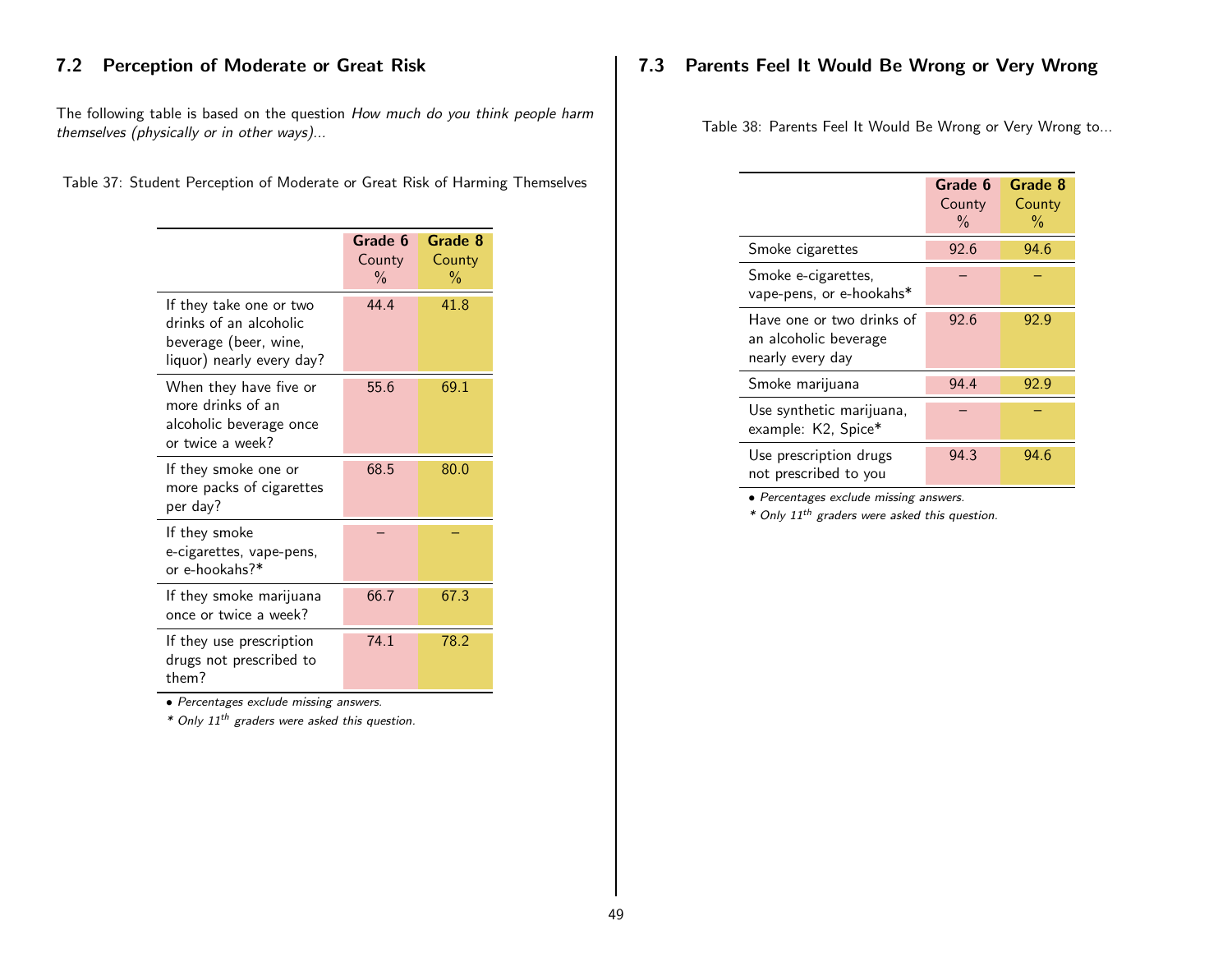# 7.4 Friends Feel It Would Be Wrong or Very Wrong

Table 39: Friends Feel It Would Be Wrong or Very Wrong to...

|                                                                        | Grade 6<br>County<br>$\frac{0}{0}$ | Grade 8<br>County<br>$\frac{0}{0}$ |
|------------------------------------------------------------------------|------------------------------------|------------------------------------|
| Smoke tobbaco                                                          | 90.4                               | 82.1                               |
| Smoke e-cigarettes,<br>vape-pens, or e-hookahs*                        |                                    |                                    |
| Have one or two drinks of<br>an alcoholic beverage<br>nearly every day | 86.8                               | 75.0                               |
| Use marijuana                                                          | 90.6                               | 80.4                               |
| Use synthetic marijuana,<br>example: K2, Spice*                        |                                    |                                    |
| Use prescription drugs<br>not prescribed to you                        | 92.5                               | 87.5                               |

• Percentages exclude missing answers.

\* Only 11th graders were asked this question.

# 7.5 Average Age (in years) of Onset

Table 40: Average Age (in years) of Onset

|                                                | Grade 6<br>County<br>$\%$ | Grade 8<br>County<br>$\frac{0}{0}$ |
|------------------------------------------------|---------------------------|------------------------------------|
| Had more than a sip or<br>two of alcohol       | 9.5                       | 10.7                               |
| Drinking alcohol regularly                     | 0.0                       | 12.5                               |
| Smoked a whole cigarette                       | 8.0                       | 10.9                               |
| Used tobacco products<br>other than cigarettes | 0.0                       | 11.4                               |
| Tried marijuana                                | 0.0                       | 11.8                               |
| Tried synthetic marijauna                      | 0.0                       | 12.8                               |
| Tried e-cigarettes,<br>vape-pens or e-hookahs* |                           |                                    |

• Averages exclude missing answers.

 $*$  Only 11<sup>th</sup> graders were asked this question.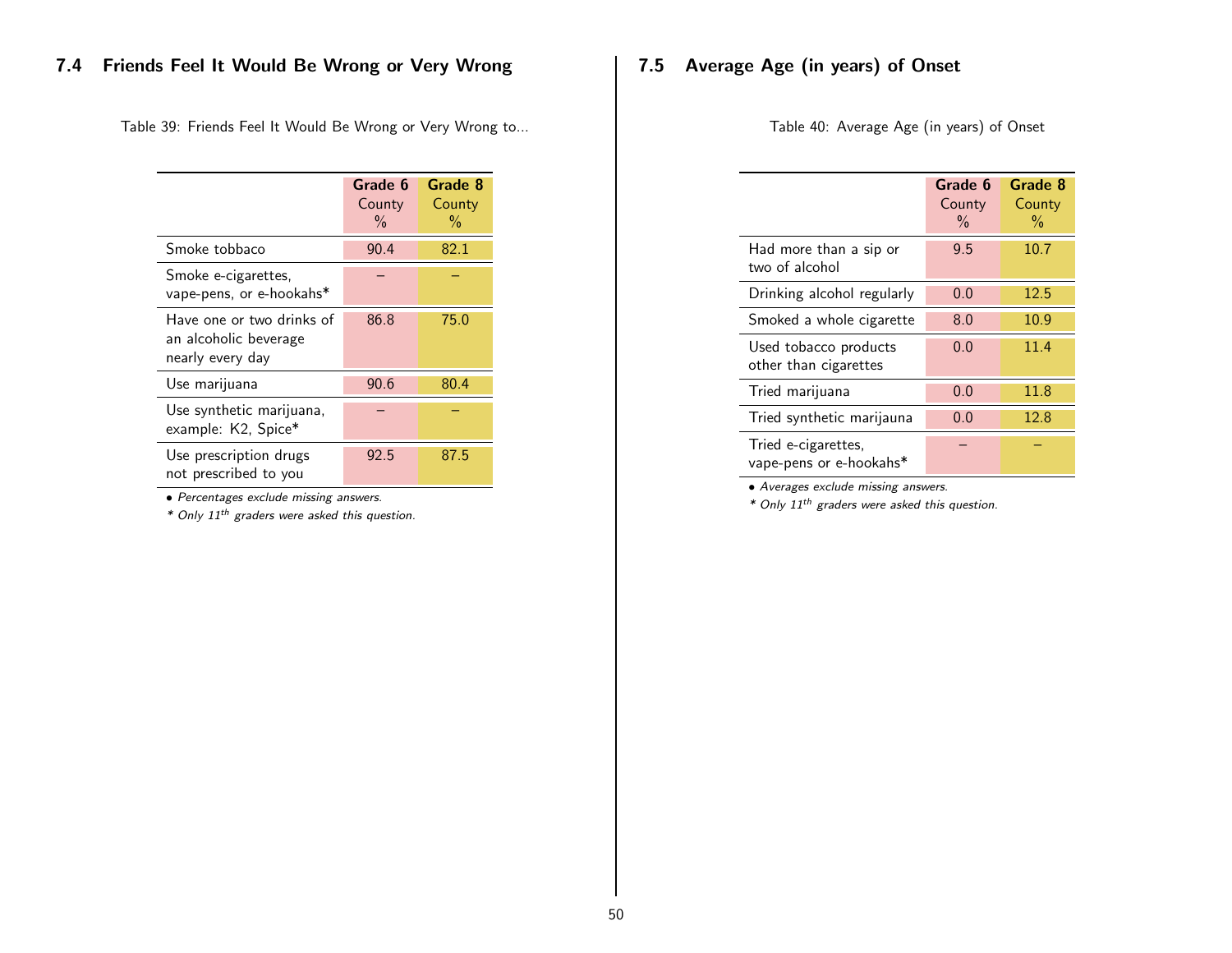# 8 HEIGHT, WEIGHT & BODY MASS INDEX (BMI)

The 2018 version of the Oregon Student Wellness Survey contains questions about height and weight. Information from these questions are broken down by sex rather than by grade. From these questions it is possible to calculate a Body Mass Index (BMI) and to classify students on a percentile ranking, based on previous CDC analysis, as being either underweight (less than 5th percentile), healthy weight (5th percentile to less than 85th percentile), overweight (85th to less than 95th percentile) or obese (greater than or equal to 95th percentile). This information is detailed in the following tables.

Table 41: Average Weight

|         | Grade 6               |        | Grade 8       |        |  |
|---------|-----------------------|--------|---------------|--------|--|
|         | Male<br><b>Female</b> |        | <b>Female</b> | Male   |  |
|         | Pounds                | Pounds | <b>Pounds</b> | Pounds |  |
| Average | 91.3                  | 96.9   | 112.4         | 118.9  |  |

• Averages exclude missing answers.

• The data in this table are not weighted.

#### Table 42: Average Height

|         | Grade 6                         |      | Grade 8                        |                |
|---------|---------------------------------|------|--------------------------------|----------------|
|         | Male<br><b>Female</b><br>Inches |      | <b>Female</b><br><b>Inches</b> | Male<br>Inches |
|         | Inches                          |      |                                |                |
| Average | 59.4                            | 60.1 | 63.5                           | 69.2           |

• Averages exclude missing answers.

• The data in this table are not weighted.

Table 43: BMI Categories

|                | Grade 6                        |              | Grade 8                        |              |
|----------------|--------------------------------|--------------|--------------------------------|--------------|
|                | <b>Female</b><br>$\frac{0}{0}$ | Male<br>$\%$ | <b>Female</b><br>$\frac{0}{0}$ | Male<br>$\%$ |
| Underweight    | 12.5                           | 0.0          | 0.0                            | 20.0         |
| Healthy Weight | 66.7                           | 71.4         | 100.0                          | 60.0         |
| Overweight     | 20.8                           | 14.3         | 0.0                            | 10.0         |
| Obese          | 0.0                            | 14.3         | 0.0                            | 10.0         |

• Percentages exclude missing answers.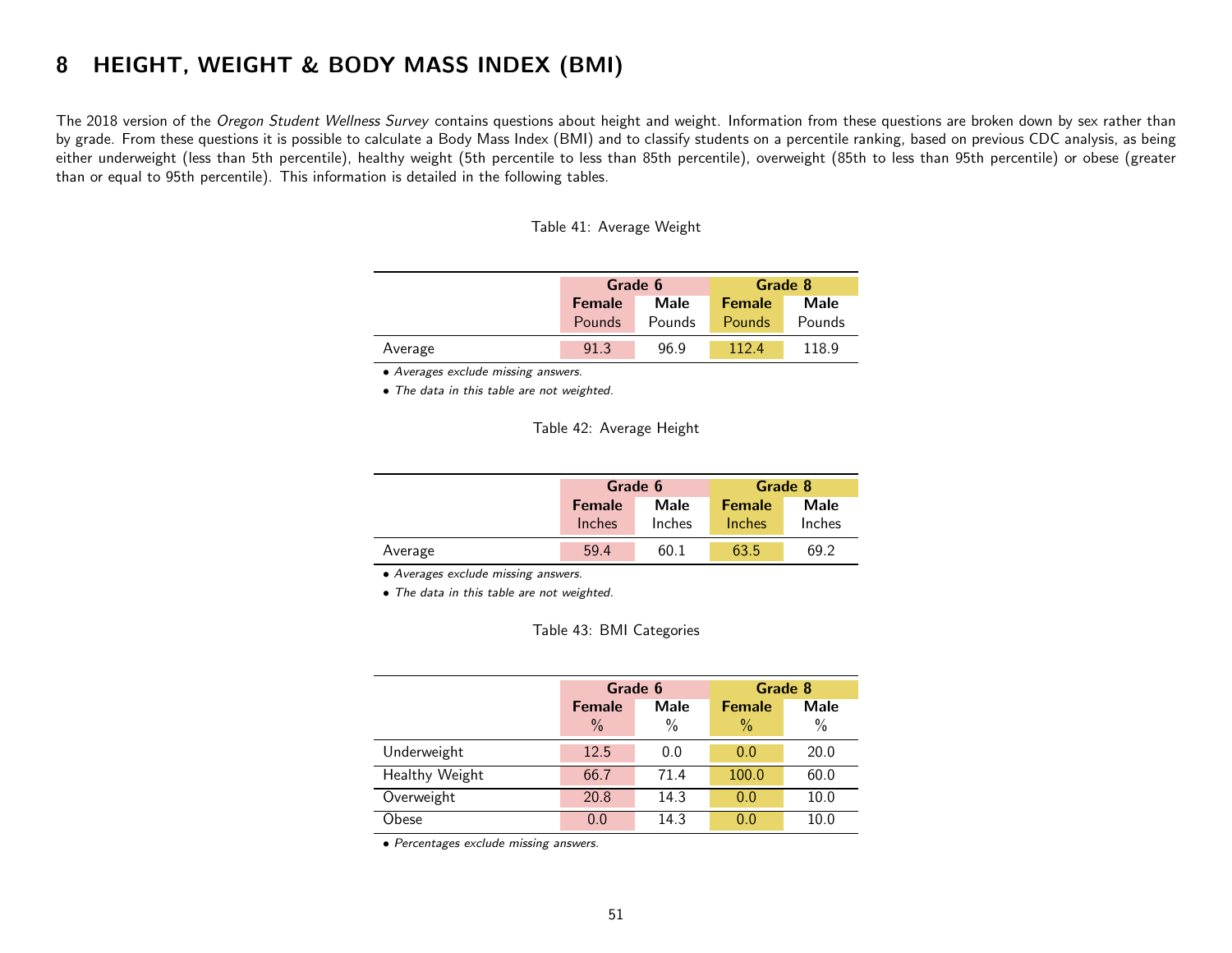The table How do you describe your weight? cannot be produced for this report because it requires data from the 11th grades.

The table What are you trying to do about your weight? cannot be produced for this report because it requires data from the 11th grades.

The table During the past 30 days, did you go without eating for 24 hours or more to lose weight or to keep from gaining weight? cannot be produced for this report because it requires data from the 11th grades.

The table During the past 30 days, did you take diet pills, powders, or liquids without a doctor's advice to lose weight or to keep from gaining weight? cannot be produced for this report because it requires data from the 11th grades.

The table During the past 30 days, did you vomit or take laxatives to lose weight or to keep from gaining weight? cannot be produced for this report because it requires data from the 11th grades.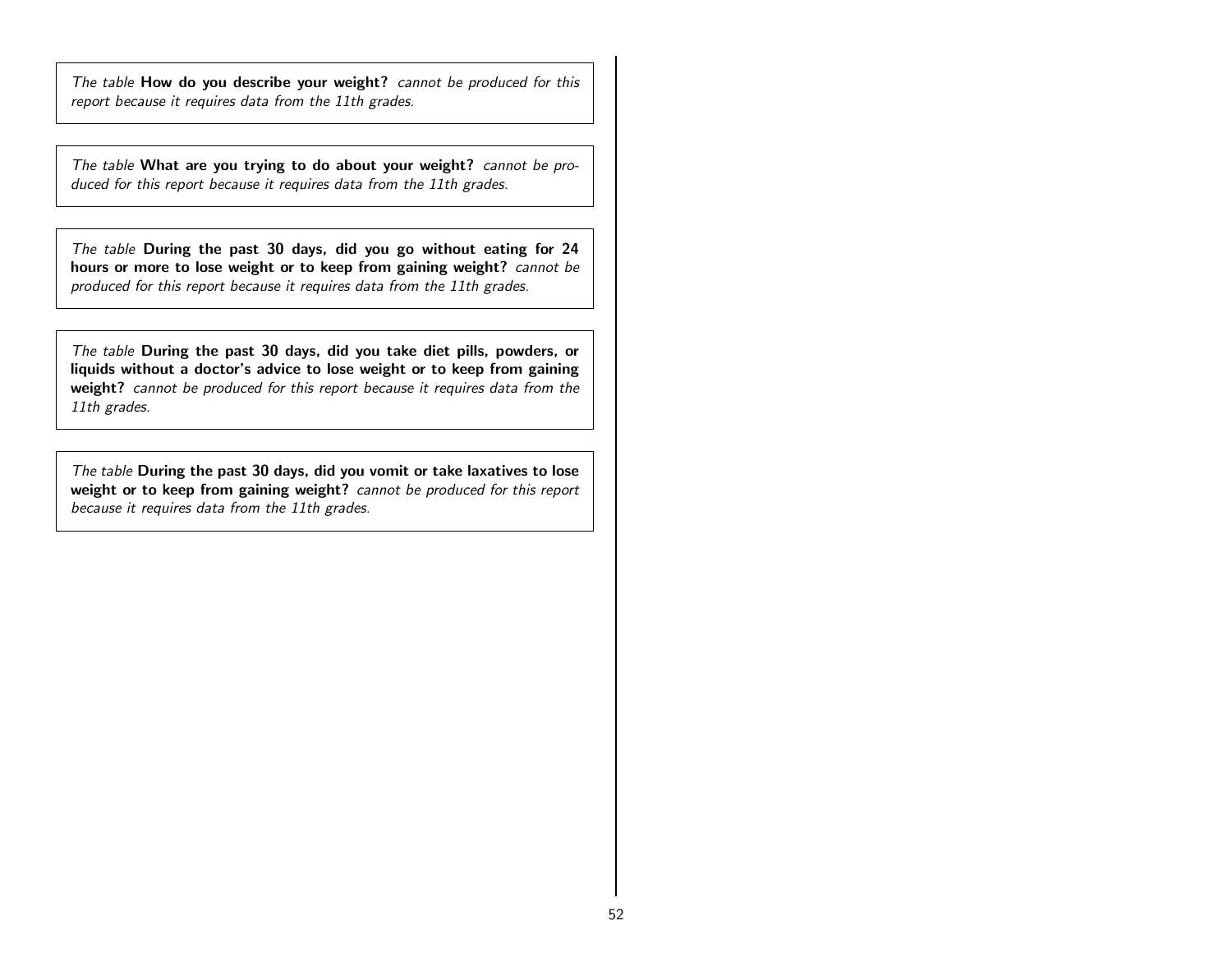# 9 COMPARISON TO PAST SURVEYS

This section contains comparisons to past survey results for specific variables. They are detailed below.

## 9.1 Past 30 Day Use

Table 44: Alcohol - Past 30 Day Use

| <b>Grade</b> | <b>Group</b> | 2012<br>$\%$ | 2014<br>$\frac{0}{0}$ | 2016<br>$\frac{0}{0}$ | 2018<br>$\%$ |
|--------------|--------------|--------------|-----------------------|-----------------------|--------------|
| 6            | county       | 8.3          | 7.4                   | 1.6                   | 0.0          |
|              | state        | 6.7          | 4.5                   | 4.0                   | 4.5          |
| 8            | county       | 32.1         | 12.9                  | 17.9                  | 12.5         |
|              | state        | 19.6         | 16.9                  | 15.4                  | 15.4         |
| 11           | county       | 57.2         | 40.0                  | 15.7                  | 0.0          |
|              | state        | 35.9         | 33.5                  | 29.8                  | 29.0         |

#### Table 45: Binge - Past 30 Day Use

| Grade | Group  | 2012 | 2014 | 2016 | 2018 |
|-------|--------|------|------|------|------|
|       |        | $\%$ | $\%$ | $\%$ | $\%$ |
| 6     | county | 2.8  | 0.0  | 0.0  | 0.0  |
|       | state  | 1.7  | 1.0  | 0.9  | 1.0  |
| 8     | county | 15.1 | 4.8  | 7.3  | 5.4  |
|       | state  | 8.1  | 6.6  | 5.4  | 5.6  |
| 11    | county | 27.4 | 22.9 | 8.0  | 0.0  |
|       | state  | 21.4 | 18.9 | 15.5 | 15.3 |

#### Table 46: Marijuana - Past 30 Day Use

| Grade | Group  | 2012<br>$\%$ | 2014<br>$\%$ | 2016<br>$\frac{0}{0}$ | 2018<br>$\%$ |
|-------|--------|--------------|--------------|-----------------------|--------------|
| 6     | county | 0.0          | 1.7          | 0.0                   | 0.0          |
|       | state  | 1.5          | 1.2          | 1.2                   | 1.5          |
| 8     | county | 17.0         | 10.8         | 12.5                  | 5.9          |
|       | state  | 8.7          | 7.9          | 7.2                   | 7.9          |
| 11    | county | 25.7         | 25.7         | 5.9                   | 0.0          |
|       | state  | 21.8         | 18.7         | 18.9                  | 20.0         |

#### Table 47: Cigarettes - Past 30 Day Use

| Grade | <b>Group</b> | 2012 | 2014          | 2016 | 2018 |
|-------|--------------|------|---------------|------|------|
|       |              | $\%$ | $\frac{0}{0}$ | $\%$ | $\%$ |
| 6     | county       | 0.0  | 0.0           | 0.0  | 0.0  |
|       | state        | 1.5  | 0.8           | 0.9  | 0.7  |
| 8     | county       | 11.8 | 5.0           | 1.9  | 1.9  |
|       | state        | 5.6  | 4.5           | 3.3  | 2.8  |
| 11    | county       | 6.3  | 26.5          | 2.0  | 0.0  |
|       | state        | 119  | 10.0          | 77   | 5.8  |

### Table 48: Illicit Drug Use - Past 30 Day Use

| Grade | <b>Group</b> | 2012<br>$\frac{0}{0}$ | 2014<br>$\frac{0}{0}$ | 2016<br>$\frac{0}{0}$ | 2018<br>$\frac{0}{6}$ |
|-------|--------------|-----------------------|-----------------------|-----------------------|-----------------------|
| 6     | county       | 0.0                   | 1.7                   | 1.5                   | 1.9                   |
|       | state        | 1.8                   | 1.4                   | 1.7                   | 1.8                   |
| 8     | county       | 17.0                  | 10.8                  | 12.5                  | 7.1                   |
|       | state        | 9.0                   | 8.1                   | 7.9                   | 8.2                   |
| 11    | county       | 25.7                  | 25.7                  | 5.9                   | 0.0                   |
|       | state        | 22.2                  | 19.1                  | 19.6                  | 20.4                  |

## 9.2 Perceived Risk of Use

Table 49: Alcohol - Perceived Risk

| Grade | <b>Group</b> | 2012 | 2014          | 2016          | 2018 |
|-------|--------------|------|---------------|---------------|------|
|       |              | $\%$ | $\frac{0}{0}$ | $\frac{0}{0}$ | $\%$ |
| 6     | county       | 58.8 | 54.7          | 63.5          | 55.6 |
|       | state        | 65.6 | 61.2          | 64.2          | 63.6 |
| 8     | county       | 72.5 | 63.9          | 55.8          | 69.1 |
|       | state        | 72.6 | 67.9          | 70.2          | 68.3 |
| 11    | county       | 68.1 | 71.4          | 74.5          | 0.0  |
|       | state        | 76.0 | 72.5          | 75.1          | 74.8 |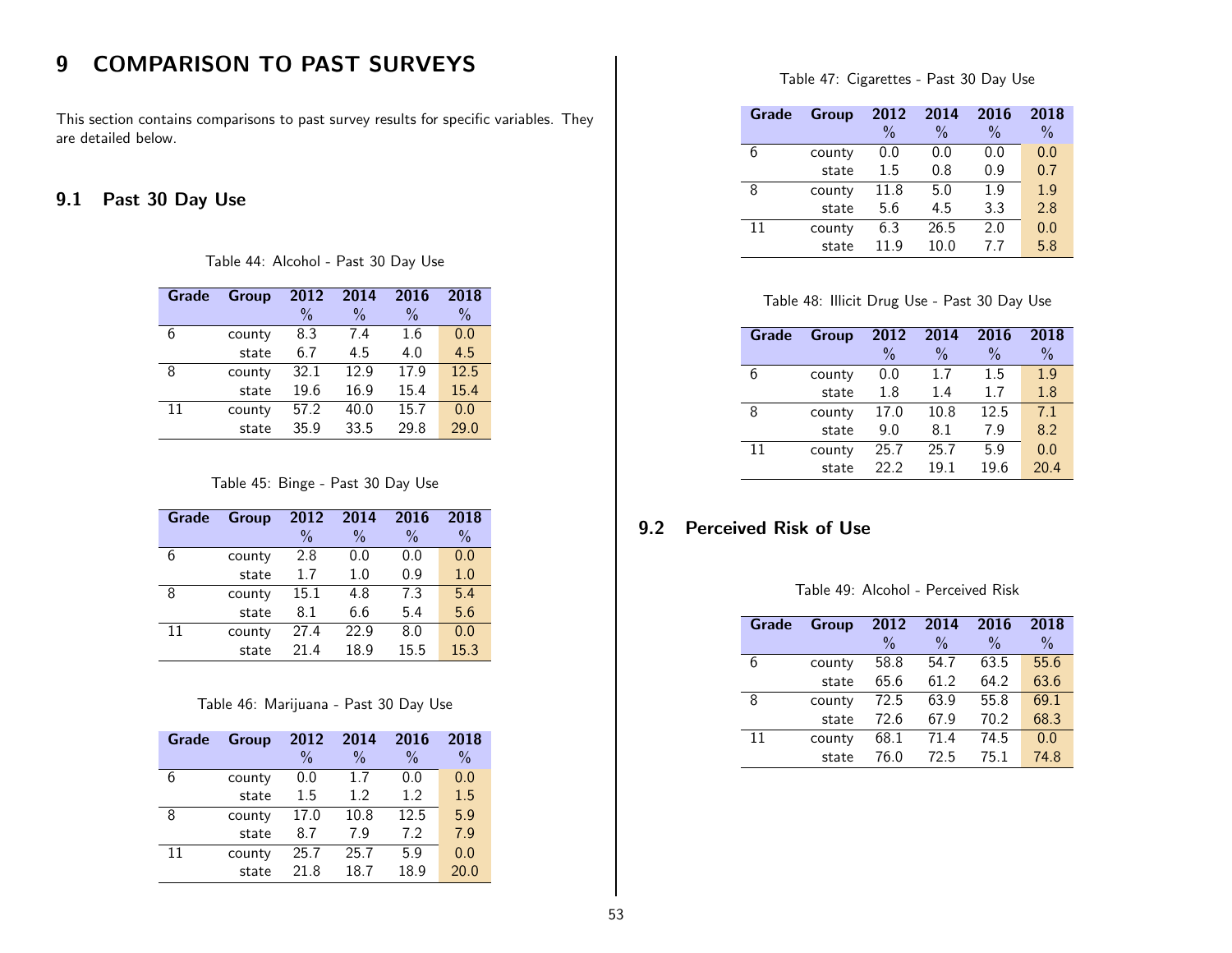Table 50: Marijuana - Perceived Risk

| <b>Grade</b> | <b>Group</b> | 2012 | 2014 | 2016          | 2018 |
|--------------|--------------|------|------|---------------|------|
|              |              | $\%$ | $\%$ | $\frac{0}{0}$ | $\%$ |
| 6            | county       | 73.5 | 67.9 | 71.4          | 66.7 |
|              | state        | 74.7 | 67.5 | 66.2          | 60.7 |
| 8            | county       | 76.5 | 65.6 | 62.0          | 67.3 |
|              | state        | 70.2 | 61.3 | 58.9          | 52.2 |
| 11           | county       | 59.2 | 40.0 | 50.0          | 0.0  |
|              | state        | 51.7 | 41.7 | 38.8          | 36.6 |

Table 51: Cigarettes - Perceived Risk

| Grade | <b>Group</b> | 2012<br>$\frac{0}{0}$ | 2014<br>$\frac{0}{0}$ | 2016<br>$\frac{0}{0}$ | 2018<br>$\frac{0}{0}$ |
|-------|--------------|-----------------------|-----------------------|-----------------------|-----------------------|
| 6     | county       | 88.2                  | 75.9                  | 70.3                  | 68.5                  |
|       | state        | 81.1                  | 78.3                  | 78.4                  | 75.2                  |
| 8     | county       | 86.5                  | 86.9                  | 76.9                  | 80.0                  |
|       | state        | 85.5                  | 82.5                  | 80.2                  | 77.1                  |
| 11    | county       | 93.1                  | 88.6                  | 82.4                  | 0.0                   |
|       | state        | 87.1                  | 83.2                  | 81.3                  | 79.9                  |

## 9.3 Availability

#### Table 52: Alcohol - Easy to Get

| <b>Grade</b> | <b>Group</b> | 2012 | 2014          | 2016          | 2018 |
|--------------|--------------|------|---------------|---------------|------|
|              |              | $\%$ | $\frac{0}{0}$ | $\frac{0}{0}$ | $\%$ |
| 6            | county       | 21.9 | 14.8          | 9.5           | 15.4 |
|              | state        | 19.8 | 15.1          | 16.5          | 17.5 |
| 8            | county       | 45.1 | 27.4          | 41.8          | 35.7 |
|              | state        | 43.6 | 39.2          | 38.7          | 39.9 |
| 11           | county       | 73.0 | 68.6          | 60.8          | 0.0  |
|              | state        | 71.1 | 68.3          | 66.0          | 64.3 |

Table 53: Cigarettes - Easy to Get

| Grade | <b>Group</b> | 2012 | 2014 | 2016 | 2018 |
|-------|--------------|------|------|------|------|
|       |              | $\%$ | $\%$ | $\%$ | $\%$ |
| 6     | county       | 15.6 | 9.4  | 7.9  | 7.7  |
|       | state        | 15.2 | 10.7 | 12.3 | 12.1 |
| 8     | county       | 39.2 | 21.0 | 25.9 | 16.1 |
|       | state        | 32.4 | 27.5 | 26.8 | 25.3 |
| 11    | county       | 64.5 | 62.9 | 42.0 | 0.0  |
|       | state        | 63.6 | 57.7 | 54.2 | 46.4 |

### Table 54: Marijuana - Easy to Get

| Grade | <b>Group</b> | 2012<br>$\frac{0}{0}$ | 2014<br>$\frac{0}{0}$ | 2016<br>$\frac{0}{0}$ | 2018<br>$\frac{0}{6}$ |
|-------|--------------|-----------------------|-----------------------|-----------------------|-----------------------|
| 6     | county       | 15.6                  | 1.9                   | 3.2                   | 5.8                   |
|       | state        | 9.2                   | 6.4                   | 9.0                   | 9.5                   |
| 8     | county       | 33.3                  | 16.1                  | 22.6                  | 23.6                  |
|       | state        | 32.8                  | 29.8                  | 32.0                  | 32.3                  |
| 11    | county       | 61.5                  | 65.7                  | 33.3                  | 0.0                   |
|       | state        | 69.3                  | 66.0                  | 67.9                  | 65.1                  |

## 9.4 Depression

Table 55: Felt sad almost every day for two weeks or more

| Grade | <b>Group</b> | 2012<br>$\%$ | 2014<br>$\frac{0}{0}$ | 2016<br>$\frac{0}{0}$ | 2018<br>$\frac{0}{0}$ |
|-------|--------------|--------------|-----------------------|-----------------------|-----------------------|
| 6     | county       | 17.1         | 16.4                  | 10.9                  | 22.2                  |
|       | state        | 19.3         | 18.2                  | 19.0                  | 22.8                  |
| 8     | county       | 39.6         | 28.1                  | 20.0                  | 26.3                  |
|       | state        | 22.7         | 24.7                  | 25.9                  | 29.2                  |
| 11    | county       | 18.9         | 28.6                  | 25.5                  | 0.0                   |
|       | state        | 27.9         | 29.2                  | 31.9                  | 35.6                  |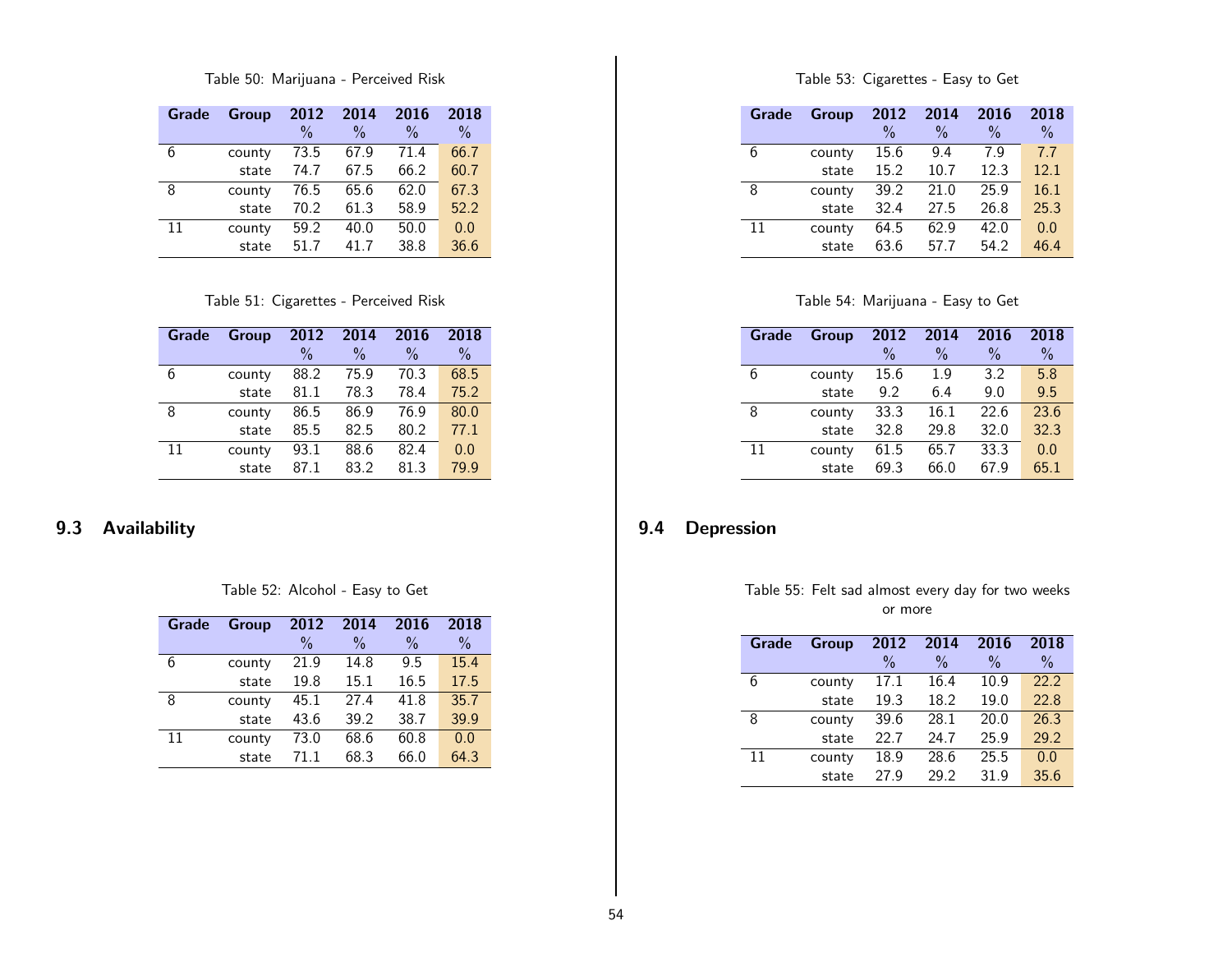Table 56: Seriously consider attempting suicide

| Grade | <b>Group</b> | 2012          | 2014 | 2016          | 2018 |
|-------|--------------|---------------|------|---------------|------|
|       |              | $\frac{0}{0}$ | $\%$ | $\frac{0}{0}$ | $\%$ |
| 6     | county       | 7.1           | 18.2 | 3.1           | 5.6  |
|       | state        | 9.0           | 8.5  | 10.5          | 13.3 |
| 8     | county       | 29.4          | 20.3 | 10.7          | 16.1 |
|       | state        | 15.8          | 17.4 | 17.6          | 19.9 |
| 11    | county       | 10.0          | 14.3 | 17.6          | 0.0  |
|       | state        | 15.1          | 17.7 | 18.1          | 19.7 |

Table 57: Actually attempted suicide

| Grade | <b>Group</b> | 2012<br>$\frac{0}{0}$ | 2014<br>$\frac{0}{0}$ | 2016<br>$\frac{0}{0}$ | 2018<br>$\%$ |
|-------|--------------|-----------------------|-----------------------|-----------------------|--------------|
| 6     | county       | 7.3                   | 5.5                   | 1.6                   | 1.9          |
|       | state        | 5.2                   | 4.7                   | 6.2                   | 7.5          |
| 8     | county       | 11.3                  | 15.6                  | 8.9                   | 7.1          |
|       | state        | 8.0                   | 9.9                   | 9.4                   | 10.2         |
| 11    | county       | 3.7                   | 5.9                   | 3.9                   | 0.0          |
|       | state        | 6.0                   | 77                    | 7.8                   | 8.1          |

## 9.5 Harassment In The Last 30 Days Related To:

Table 58: Race or ethnic origin

| Grade | <b>Group</b> | 2012 | 2014          | 2016          | 2018 |
|-------|--------------|------|---------------|---------------|------|
|       |              | $\%$ | $\frac{0}{0}$ | $\frac{0}{0}$ | $\%$ |
| 6     | county       | 9.5  | 9.1           | 0.0           | 9.3  |
|       | state        | 11.4 | 8.6           | 8.8           | 10.8 |
| 8     | county       | 5.7  | 3.1           | 10.9          | 5.4  |
|       | state        | 13.2 | 11.9          | 12.5          | 13.8 |
| 11    | county       | 8.9  | 5.7           | 13.7          | 0.0  |
|       | state        | 10.8 | 9.6           | 9.7           | 10.5 |

#### Table 59: Being gay, lesbian, bisexual or transgender

| Grade | <b>Group</b> | 2012 | 2014 | 2016          | 2018 |
|-------|--------------|------|------|---------------|------|
|       |              | $\%$ | $\%$ | $\frac{0}{0}$ | $\%$ |
| 6     | county       | 9.5  | 18.5 | 6.3           | 9.3  |
|       | state        | 16.0 | 12.9 | 13.3          | 15.5 |
| 8     | county       | 17.0 | 6.3  | 21.8          | 16.1 |
|       | state        | 13.7 | 12.3 | 12.8          | 14.2 |
| 11    | county       | 12.2 | 5.9  | 11.8          | 0.0  |
|       | state        | 8.0  | 7.0  | 7.3           | 7.0  |

Table 60: Who your friends are

| Grade | <b>Group</b> | 2012<br>$\%$ | 2014<br>$\%$ | 2016<br>$\%$ | 2018<br>$\%$ |
|-------|--------------|--------------|--------------|--------------|--------------|
| 6     | county       | 17.1         | 25.9         | 15.9         | 24.1         |
|       | state        | 21.4         | 19.0         | 19.8         | 22.0         |
| 8     | county       | 40.0         | 12.7         | 16.7         | 26.8         |
|       | state        | 22.7         | 20.4         | 20.7         | 22.1         |
| 11    | county       | 17.7         | 14.3         | 15.7         | 0.0          |
|       | state        | 16.1         | 14.7         | 14.0         | 14.0         |

#### Table 61: How you look

| Grade | <b>Group</b> | 2012 | 2014          | 2016          | 2018 |
|-------|--------------|------|---------------|---------------|------|
|       |              | $\%$ | $\frac{0}{0}$ | $\frac{0}{0}$ | $\%$ |
| 6     | county       | 23.8 | 17.3          | 20.6          | 29.6 |
|       | state        | 28.6 | 25.3          | 25.9          | 28.7 |
| 8     | county       | 47.1 | 12.7          | 29.1          | 23.2 |
|       | state        | 30.2 | 28.7          | 29.7          | 31.2 |
| 11    | county       | 21.0 | 14.3          | 23.5          | 0.0  |
|       | state        | 21.2 | 20.7          | 19.8          | 19.3 |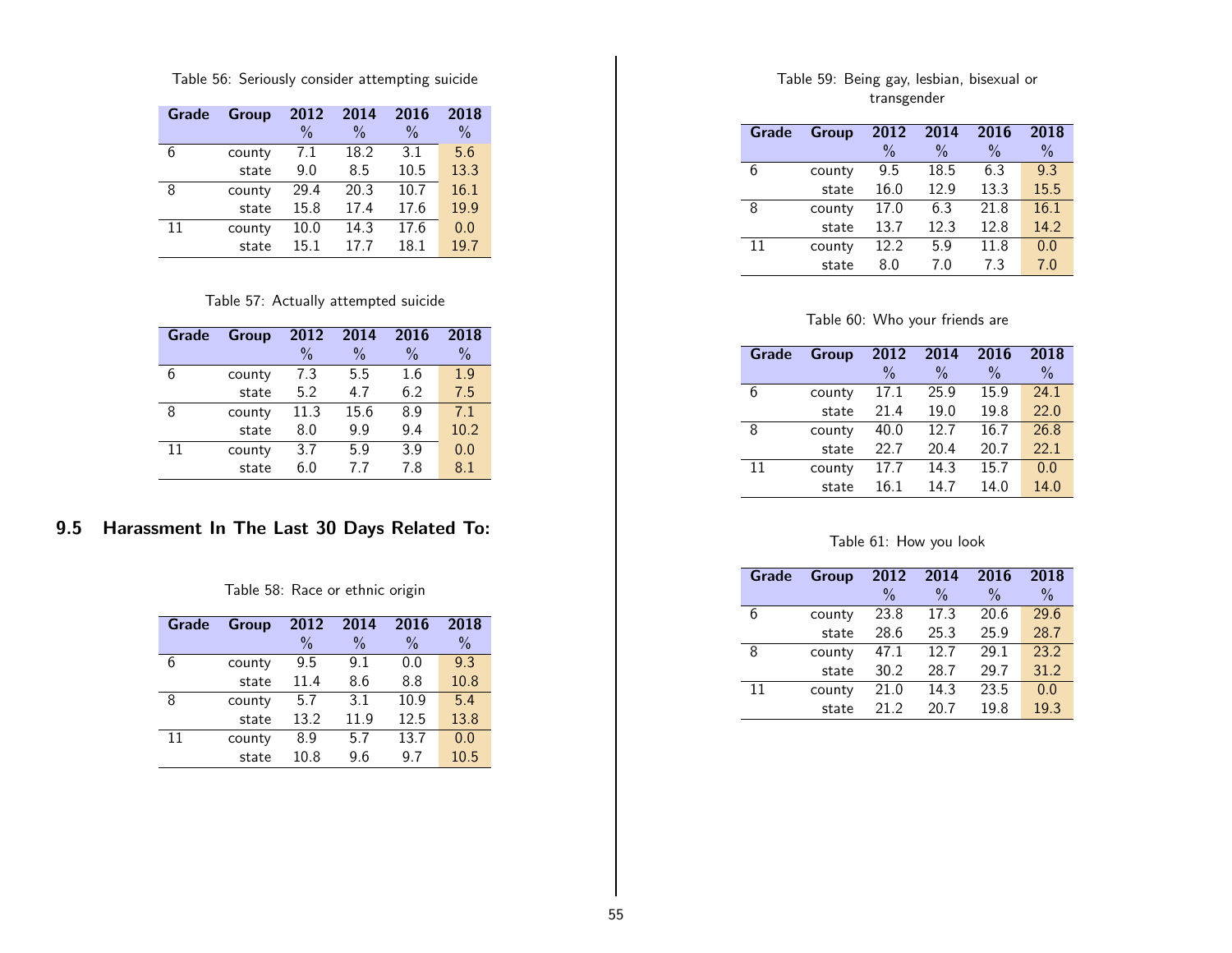9.6 Feeling Unsafe At or On the Way to School

Table 62: Received unwanted sexual comments

| <b>Grade</b> | <b>Group</b> | 2012 | 2014 | 2016 | 2018 |
|--------------|--------------|------|------|------|------|
|              |              | $\%$ | $\%$ | $\%$ | $\%$ |
| 6            | county       | 9.8  | 5.6  | 4.8  | 3.7  |
|              | state        | 8.2  | 6.1  | 6.5  | 7.9  |
| 8            | county       | 22.6 | 3.2  | 5.7  | 7.1  |
|              | state        | 12.1 | 10.2 | 11.0 | 12.6 |
| 11           | county       | 8.2  | 14.3 | 7.8  | 0.0  |
|              | state        | 11.4 | 10.5 | 10.9 | 11.3 |

Table 63: Through e-mail, social media sites (Facebook, Twitter, etc.)

| Grade | <b>Group</b> | 2012 | 2014 | 2016          | 2018 |
|-------|--------------|------|------|---------------|------|
|       |              | $\%$ | $\%$ | $\frac{0}{0}$ | $\%$ |
| 6     | county       | 7.1  | 18.2 | 6.3           | 25.9 |
|       | state        | 12.5 | 13.7 | 13.6          | 22.8 |
| 8     | county       | 24.5 | 12.5 | 16.4          | 17.9 |
|       | state        | 15.4 | 17.9 | 18.7          | 23.5 |
| 11    | county       | 10.5 | 28.6 | 11.8          | 0.0  |
|       | state        | 11.9 | 14.3 | 13.5          | 15.6 |

#### Table 64: For other reasons

| Grade | <b>Group</b> | 2012 | 2014          | 2016          | 2018 |
|-------|--------------|------|---------------|---------------|------|
|       |              | $\%$ | $\frac{0}{0}$ | $\frac{0}{0}$ | $\%$ |
| 6     | county       | 21.4 | 29.1          | 12.7          | 9.3  |
|       | state        | 23.1 | 20.0          | 20.9          | 14.7 |
| 8     | county       | 39.6 | 25.4          | 14.5          | 21.4 |
|       | state        | 23.9 | 23.5          | 23.1          | 17.5 |
| 11    | county       | 10.0 | 24.2          | 13.7          | 0.0  |
|       | state        | 16.2 | 16.5          | 15.4          | 12.8 |

| Table 65: Did not go to school because of feelings |  |              |  |  |
|----------------------------------------------------|--|--------------|--|--|
|                                                    |  | about safety |  |  |

| Grade | <b>Group</b> | 2012<br>$\%$ | 2014<br>$\frac{0}{0}$ | 2016<br>$\frac{0}{0}$ | 2018<br>$\%$ |
|-------|--------------|--------------|-----------------------|-----------------------|--------------|
| 6     | county       | 2.5          | 10.9                  | 12.7                  | 5.6          |
|       | state        | 8.3          | 8.7                   | 8.7                   | 12.3         |
| 8     | county       | 13.2         | 4.8                   | 25.0                  | 8.9          |
|       | state        | 7.0          | 7.6                   | 7.3                   | 10.5         |
| 11    | county       | 4.3          | 2.9                   | 5.9                   | 0.0          |
|       | state        | 41           | 5.7                   | 77                    | 12.9         |

# 9.7 Skipped School in the Last Four Weeks

Table 66: Skipped school

| Grade | <b>Group</b> | 2012          | 2014          | 2016          | 2018 |
|-------|--------------|---------------|---------------|---------------|------|
|       |              | $\frac{0}{0}$ | $\frac{0}{0}$ | $\frac{0}{0}$ | $\%$ |
| 6     | county       | 23.8          | 39.3          | 25.0          | 31.5 |
|       | state        | 24.1          | 25.5          | 25.5          | 32.3 |
| 8     | county       | 26.4          | 25.0          | 30.9          | 29.8 |
|       | state        | 23.3          | 23.8          | 23.5          | 28.8 |
| 11    | county       | 32.9          | 28.6          | 31.4          | 0.0  |
|       | state        | 30.1          | 30.7          | 32.1          | 36.2 |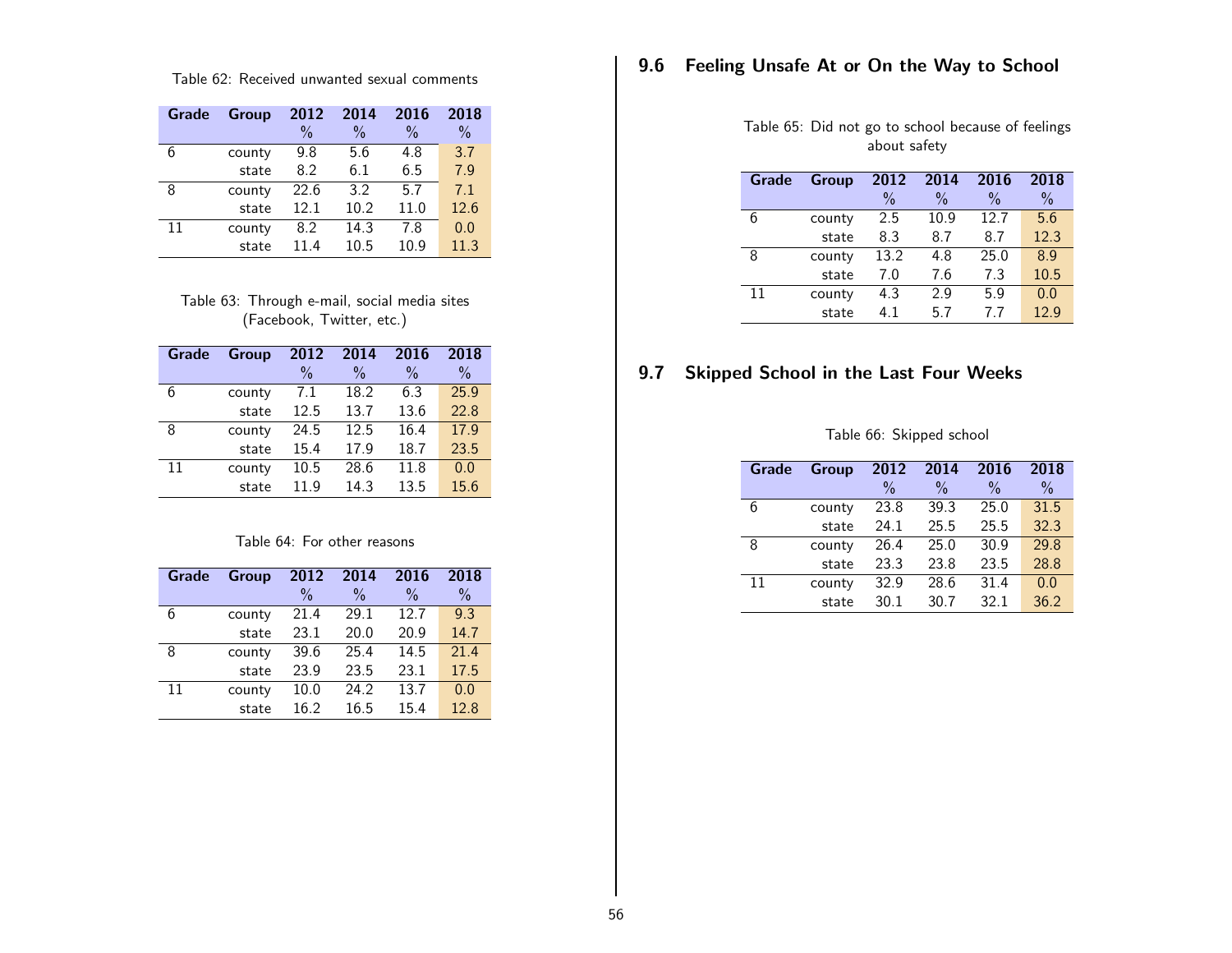# A FREQUENCY DISTRIBUTION TABLES

This section contains frequency distribution tables for all of the questions found on the 2018 Oregon Student Wellness Survey. Two versions of the survey were used, one for 6th and 8th grades and another for the 11th grade. The 6th and 8th grade survey consisted of a subset of the questions found on the 11th grade version. In order to provide results that spanned all grade levels in a single report, the data for questions that did not appear on the 6th and 8th grade version were coded as missing.

## A.1 Frequency Distribution Tables

#### A.1.1 Demographics

Table 67: How old are you?

|                       | Grade 6 |       | Grade 8 |       |
|-----------------------|---------|-------|---------|-------|
|                       | County  | State | County  | State |
|                       | $\%$    | $\%$  | $\%$    | $\%$  |
| 10 or younger         | 0.0     | 0.4   | 0.0     | 0.1   |
| 11 years old          | 33.9    | 42.4  | 0.0     | 0.1   |
| 12 years old          | 66.1    | 55.6  | 0.0     | 0.3   |
| 13 years old          | 0.0     | 1.6   | 21.7    | 41.0  |
| 14 years old          | 0.0     | 0.0   | 73.3    | 56.9  |
| 15 years old          | 0.0     | 0.0   | 5.0     | 1.6   |
| 16 years old          | 0.0     | 0.0   | 0.0     | 0.0   |
| 17 years old          | 0.0     | 0.0   | 0.0     | 0.0   |
| 18 years old          | 0.0     | 0.0   | 0.0     | 0.0   |
| 19 years old or older | 0.0     | 0.0   | 0.0     | 0.0   |

Table 68: How do you identiy?

|                               | Grade 6        |                        | Grade 8                 |               |
|-------------------------------|----------------|------------------------|-------------------------|---------------|
|                               | County<br>$\%$ | State<br>$\frac{0}{0}$ | County<br>$\frac{0}{0}$ | State<br>$\%$ |
| Female                        | 60.0           | 49.5                   | 40.0                    | 47.9          |
| Male                          | 40.0           | 49.0                   | 48.3                    | 49.2          |
| Transgender                   | 0.0            | 0.4                    | 1.7                     | 0.9           |
| Something else<br>fits better | 0.0            | 11                     | 10.0                    | 1.9           |

The figure Which of the following best describes you? cannot be produced for this report because it requires data from the 11th grades.

#### Table 69: In what grade are you?

|                            | Grade 6        |               | Grade 8        |               |
|----------------------------|----------------|---------------|----------------|---------------|
|                            | County<br>$\%$ | State<br>$\%$ | County<br>$\%$ | State<br>$\%$ |
| 6th                        | 100.0          | 100.0         | 0.0            | 0.0           |
| 7th                        | 0.0            | 0.0           | 0.0            | 0.0           |
| 8th                        | 0.0            | 0.0           | 100.0          | 100.0         |
| 9th                        | 0.0            | 0.0           | 0.0            | 0.0           |
| 10 <sub>th</sub>           | 0.0            | 0.0           | 0.0            | 0.0           |
| 11th                       | 0.0            | 0.0           | 0.0            | 0.0           |
| 12 <sub>th</sub>           | 0.0            | 0.0           | 0.0            | 0.0           |
| Ungraded or other<br>grade | 0.0            | 0.0           | 0.0            | 0.0           |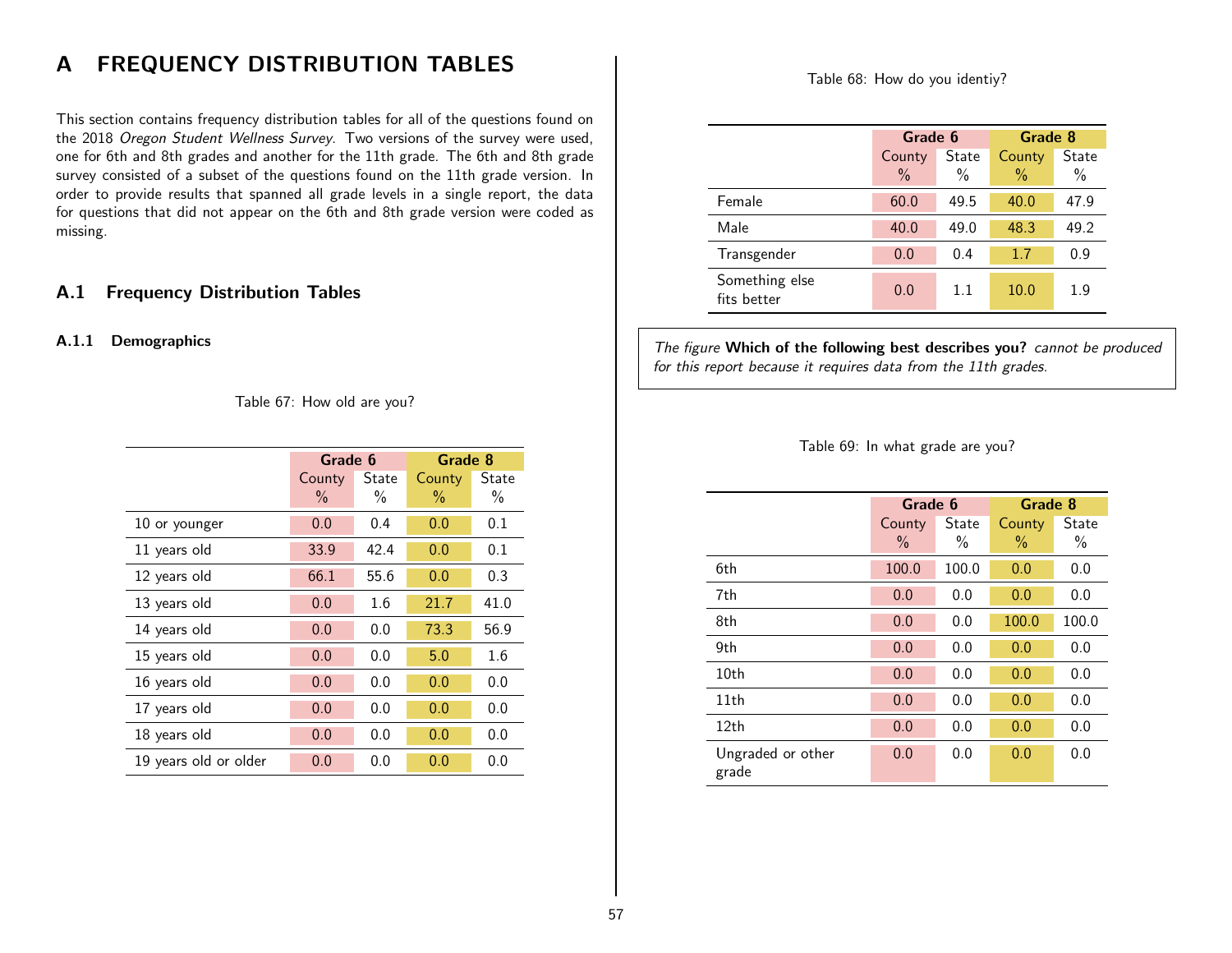Table 70: What is your race?

|                                                              | Grade 6        |                        | Grade 8        |               |
|--------------------------------------------------------------|----------------|------------------------|----------------|---------------|
|                                                              | County<br>$\%$ | State<br>$\frac{0}{0}$ | County<br>$\%$ | State<br>$\%$ |
| Non-Hispanic<br>American Indian or<br>Alaska Native          | 12.8           | 6.1                    | 9.3            | 3.4           |
| Non-Hispanic Asian                                           | 2.1            | 4.5                    | 0.0            | 4.7           |
| Non-Hispanic Black or<br>African American                    | 2.1            | 2.9                    | 0.0            | 3.0           |
| Non-Hispanic Native<br>Hawaiian or Other<br>Pacific Islander | 0.0            | 0.8                    | 0.0            | 1.0           |
| Non-Hispanic White                                           | 74.5           | 52.9                   | 77.8           | 55.8          |
| Non-Hispanic Multiple<br>- No best given                     | 2.1            | 1.0                    | 0.0            | 0.8           |
| Hispanic / Latino                                            | 6.4            | 26.2                   | 9.3            | 27.8          |
| Non-Hispanic Other                                           | 0.0            | 5.6                    | 3.7            | 3.7           |

Table 71: Are you Hispanic or Latino/Latina?

|     | Grade 6       |       | Grade 8       |       |  |
|-----|---------------|-------|---------------|-------|--|
|     | County        | State | County        | State |  |
|     | $\frac{0}{0}$ | $\%$  | $\frac{0}{0}$ | $\%$  |  |
| Yes | 6.4           | 25.6  | 9.3           | 27.5  |  |
| No  | 93.6          | 74.4  | 90.7          | 72.5  |  |

Table 72: What is the language you use most often at home?

|                   |                         | Grade 6       |                         | Grade 8       |  |
|-------------------|-------------------------|---------------|-------------------------|---------------|--|
|                   | County<br>$\frac{0}{0}$ | State<br>$\%$ | County<br>$\frac{0}{0}$ | State<br>$\%$ |  |
| English           | 100.0                   | 83.4          | 96.4                    | 83.0          |  |
| Russian           | 0.0                     | 0.9           | 3.6                     | 1.1           |  |
| Spanish           | 0.0                     | 11.8          | 0.0                     | 12.0          |  |
| Vietnamese        | 0.0                     | 0.5           | 0.0                     | 0.7           |  |
| A tribal language | 0.0                     | 0.1           | 0.0                     | 0.2           |  |
| Another language  | 0.0                     | 3.2           | 0.0                     | 3.0           |  |

## A.1.2 Transitions and Mobility

Table 73: Have you changed schools (including changing from elementary to middle and middle to high school) in the past year?

|     | Grade 6         |               | Grade 8       |               |  |
|-----|-----------------|---------------|---------------|---------------|--|
|     | State<br>County |               | County        | State         |  |
|     | $\frac{0}{0}$   | $\frac{0}{0}$ | $\frac{0}{6}$ | $\frac{0}{0}$ |  |
| Yes | 63.0            | 68.1          | 28.1          | 27.0          |  |
| No  | 37.0            | 31.9          | 71.9          | 73.0          |  |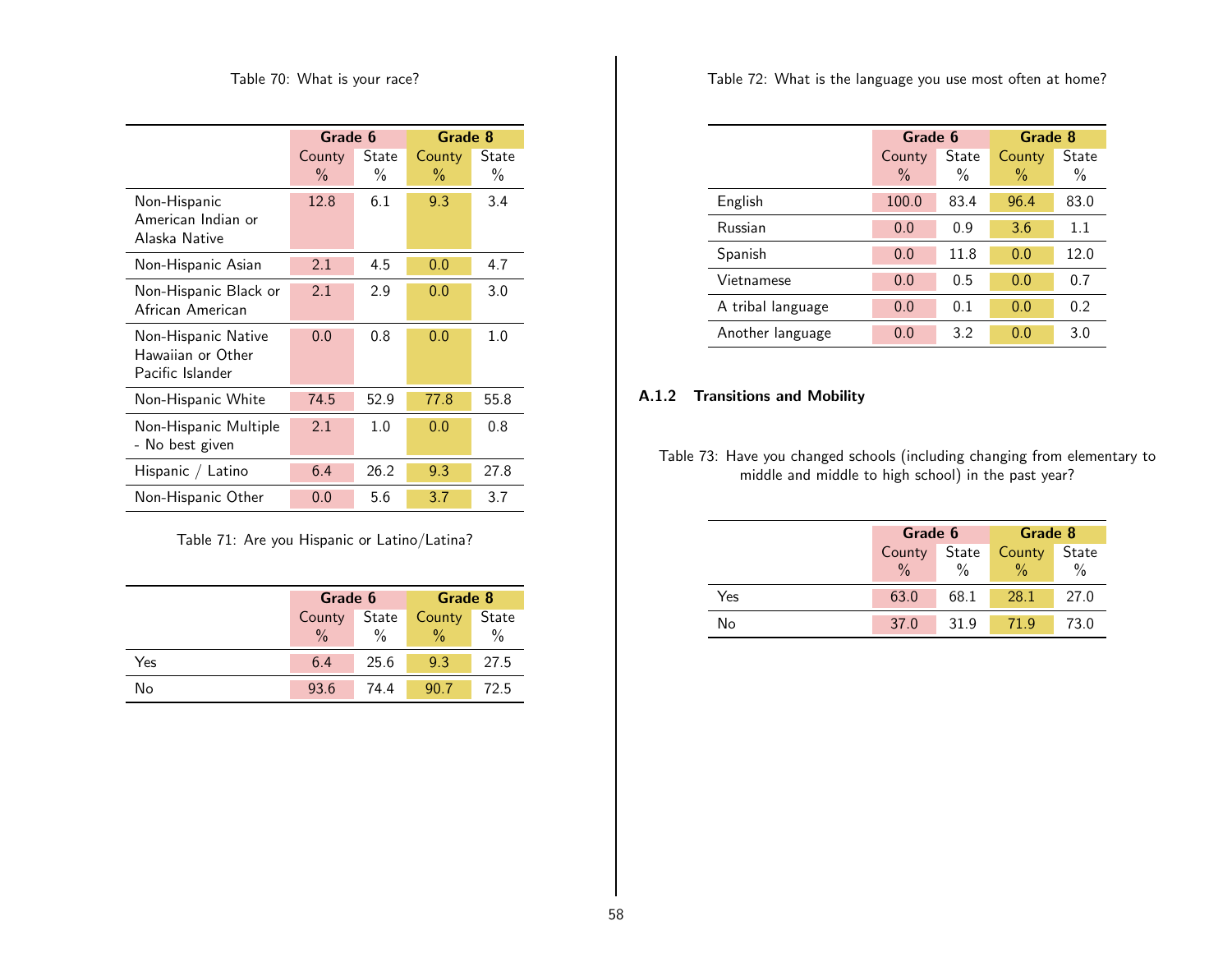Table 74: How many times have you changed homes since kindergarten?

|                 | Grade 6        |               | Grade 8        |               |  |
|-----------------|----------------|---------------|----------------|---------------|--|
|                 | County<br>$\%$ | State<br>$\%$ | County<br>$\%$ | State<br>$\%$ |  |
| Never           | 29.6           | 33.0          | 23.2           | 29.3          |  |
| 1 or 2 times    | 29.6           | 35.7          | 37.5           | 33.9          |  |
| 3 or 4 times    | 27.8           | 19.5          | 25.0           | 20.5          |  |
| 5 or 6 times    | 1.9            | 7.3           | 7.1            | 9.4           |  |
| 7 or more times | 111            | 4.5           | 71             | 6.9           |  |

# A.2 School Climate

### A.2.1 Academic Performance

Table 75: Putting them all together, what were your grades like last year?

|            | Grade 6        |               | Grade 8                 |               |  |
|------------|----------------|---------------|-------------------------|---------------|--|
|            | County<br>$\%$ | State<br>$\%$ | County<br>$\frac{0}{0}$ | State<br>$\%$ |  |
| Mostly A's | 64.8           | 44.9          | 50.9                    | 41.1          |  |
| Mostly B's | 13.0           | 36.5          | 24.6                    | 33.0          |  |
| Mostly C's | 18.5           | 13.9          | 21.1                    | 17.9          |  |
| Mostly D's | 1.9            | 3.1           | 1.8                     | 4.5           |  |
| Mostly F's | 1.9            | 1.6           | 1.8                     | 3.5           |  |

#### A.2.2 School Commitment

Table 76: During the LAST FOUR WEEKS how many whole days of school have you missed because you skipped or "cut"?

|                 | Grade 6        |               | Grade 8        |               |
|-----------------|----------------|---------------|----------------|---------------|
|                 | County<br>$\%$ | State<br>$\%$ | County<br>$\%$ | State<br>$\%$ |
| None            | 68.5           | 67.7          | 70.2           | 71.2          |
| 1 day           | 14.8           | 11.9          | 12.3           | 10.1          |
| 2 days          | 5.6            | 7.1           | 12.3           | 6.5           |
| 3 days          | 5.6            | 5.1           | 0.0            | 4.8           |
| 4 to 5 days     | 1.9            | 4.6           | 1.8            | 4.2           |
| 6 to 10 days    | 3.7            | 2.0           | 3.5            | 1.7           |
| 11 or more days | 0.0            | 1.5           | 0.0            | 1.4           |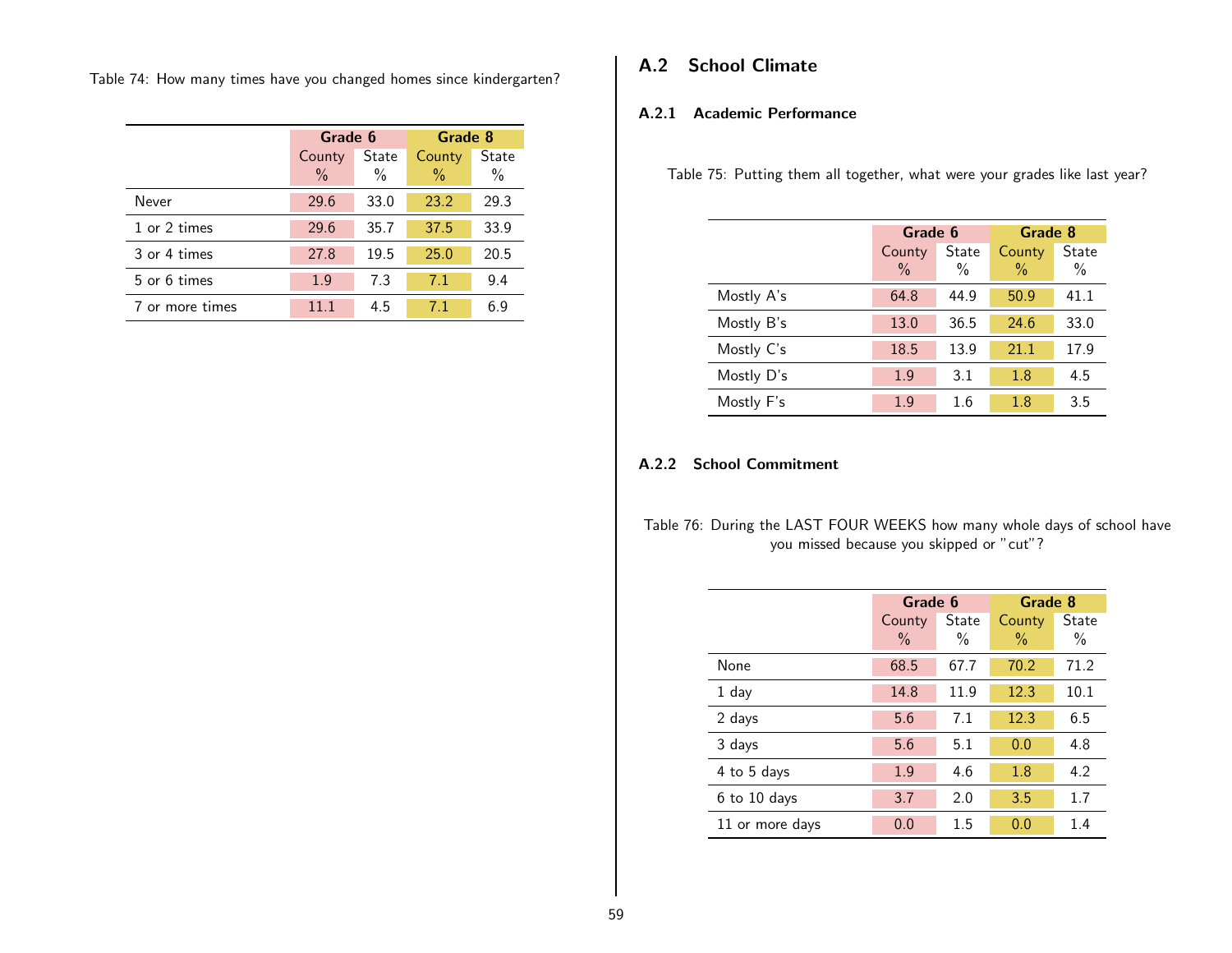Table 77: How do you like school?

|                                      | Grade 6                 |               | Grade 8        |               |  |
|--------------------------------------|-------------------------|---------------|----------------|---------------|--|
|                                      | County<br>$\frac{0}{0}$ | State<br>$\%$ | County<br>$\%$ | State<br>$\%$ |  |
| I like school very<br>much           | 20.4                    | 17.3          | 5.3            | 8.5           |  |
| 1 like school                        | 33.3                    | 36.1          | 15.8           | 30.3          |  |
| I neither like nor<br>dislike school | 33.3                    | 33.1          | 31.6           | 39.5          |  |
| I dislike school                     | 1.9                     | 7.8           | 26.3           | 12.2          |  |
| I dislike school very<br>much        | 11 1                    | 5.8           | 21.1           | 9.5           |  |

|  | Table 78: How important do you think the things you are learning in school are |  |  |                                  |  |  |  |
|--|--------------------------------------------------------------------------------|--|--|----------------------------------|--|--|--|
|  |                                                                                |  |  | going to be for your later life? |  |  |  |

|                      | Grade 6                 |               | Grade 8        |               |  |
|----------------------|-------------------------|---------------|----------------|---------------|--|
|                      | County<br>$\frac{0}{0}$ | State<br>$\%$ | County<br>$\%$ | State<br>$\%$ |  |
| Very important       | 42.6                    | 38.5          | 15.8           | 22.2          |  |
| Quite important      | 27.8                    | 30.9          | 24.6           | 27.4          |  |
| Fairly important     | 16.7                    | 21.2          | 38.6           | 29.8          |  |
| Slightly important   | 11.1                    | 7.7           | 10.5           | 16.5          |  |
| Not at all important | 1.9                     | 17            | 10.5           | 4.1           |  |

Table 79: How often do you feel that the schoolwork you are assigned is meaningful and important?

|               | Grade 6        |               | Grade 8                 |            |  |
|---------------|----------------|---------------|-------------------------|------------|--|
|               | County<br>$\%$ | State<br>$\%$ | County<br>$\frac{0}{0}$ | State<br>% |  |
| Almost always | 13.0           | 23.6          | 1.8                     | 10.2       |  |
| Often         | 40.7           | 33.7          | 22.8                    | 26.7       |  |
| Sometimes     | 31.5           | 32.0          | 42.1                    | 40.9       |  |
| Seldom        | 7.4            | 7.3           | 24.6                    | 16.1       |  |
| Never         | 7.4            | 3.4           | 8.8                     | 6.1        |  |

Table 80: Thinking back over the past school year, how often did you try to do your best work in school?

|               | Grade 6                 |               | Grade 8                 |               |  |
|---------------|-------------------------|---------------|-------------------------|---------------|--|
|               | County<br>$\frac{0}{0}$ | State<br>$\%$ | County<br>$\frac{0}{0}$ | State<br>$\%$ |  |
| Almost always | 57.4                    | 56.6          | 40.4                    | 39.7          |  |
| Often         | 31.5                    | 29.5          | 33.3                    | 36.1          |  |
| Sometimes     | 9.3                     | 10.6          | 22.8                    | 17.3          |  |
| Seldom        | 1.9                     | 2.5           | 0.0                     | 5.3           |  |
| Never         | 0.0                     | 0.8           | 3.5                     | 1.6           |  |

Table 81: I have lots of chances to be part of class discussions or activities.

|                   | Grade 6                 |                        | Grade 8                 |               |  |
|-------------------|-------------------------|------------------------|-------------------------|---------------|--|
|                   | County<br>$\frac{0}{0}$ | State<br>$\frac{0}{0}$ | County<br>$\frac{0}{0}$ | State<br>$\%$ |  |
| Strongly agree    | 27.8                    | 43.3                   | 24.6                    | 37.1          |  |
| Somewhat agree    | 55.6                    | 46.4                   | 50.9                    | 50.7          |  |
| Somewhat disagree | 11.1                    | 8.2                    | 14.0                    | 9.8           |  |
| Strongly disagree | 5.6                     | 22                     | 10.5                    | 24            |  |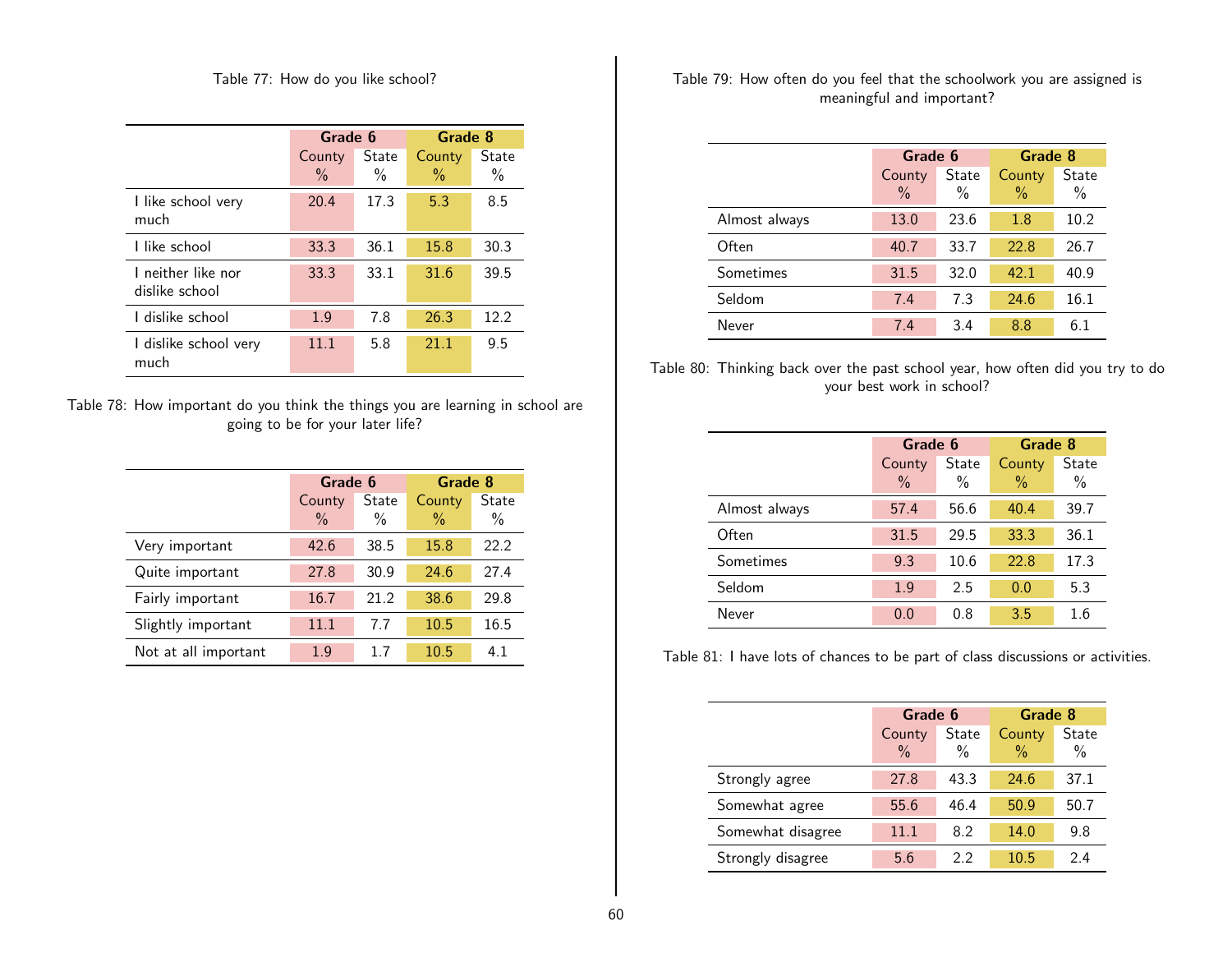Table 82: There are lots of chances for students in my school to get involved in sports, clubs, and other school activities outside of class.

|                   | Grade 6                 |               | Grade 8                 |               |
|-------------------|-------------------------|---------------|-------------------------|---------------|
|                   | County<br>$\frac{0}{0}$ | State<br>$\%$ | County<br>$\frac{0}{0}$ | State<br>$\%$ |
| Strongly agree    | 61.1                    | 57.9          | 63.2                    | 53.2          |
| Somewhat agree    | 33.3                    | 32.3          | 26.3                    | 34.4          |
| Somewhat disagree | 3.7                     | 7.6           | 5.3                     | 9.5           |
| Strongly disagree | 1.9                     | 2.3           | 5.3                     | 2 Q           |

Table 83: I respect most of my teachers.

|                   | Grade 6 |               | Grade 8       |       |
|-------------------|---------|---------------|---------------|-------|
|                   | County  | State         | County        | State |
|                   | $\%$    | $\frac{0}{0}$ | $\frac{0}{0}$ | $\%$  |
| Strongly agree    | 77.4    | 70.0          | 43.9          | 56.0  |
| Somewhat agree    | 15.1    | 24.1          | 43.9          | 33.1  |
| Somewhat disagree | 1.9     | 4.5           | 5.3           | 8.4   |
| Strongly disagree | 5.7     | 13            | 7 በ           | 24    |

Table 84: My teachers notice when I am doing a good job and let me know about it.

|                   | Grade 6                 |               | Grade 8                 |               |
|-------------------|-------------------------|---------------|-------------------------|---------------|
|                   | County<br>$\frac{0}{0}$ | State<br>$\%$ | County<br>$\frac{0}{0}$ | State<br>$\%$ |
| Strongly agree    | 22.6                    | 32.0          | 14.0                    | 23.6          |
| Somewhat agree    | 58.5                    | 45.8          | 50.9                    | 45.2          |
| Somewhat disagree | 11.3                    | 15.9          | 19.3                    | 22.2          |
| Strongly disagree | 7.5                     | 6.3           | 15.8                    | 89            |

Table 85: I can talk to my teachers openly and freely about my concerns.

|                   | Grade 6                 |               | Grade 8        |               |
|-------------------|-------------------------|---------------|----------------|---------------|
|                   | County<br>$\frac{0}{0}$ | State<br>$\%$ | County<br>$\%$ | State<br>$\%$ |
| Strongly agree    | 35.2                    | 30.2          | 15.8           | 21.1          |
| Somewhat agree    | 40.7                    | 36.5          | 38.6           | 35.5          |
| Somewhat disagree | 11.1                    | 20.4          | 26.3           | 26.0          |
| Strongly disagree | 13.0                    | 13.0          | 19.3           | 17.4          |

Table 86: In my school, teachers treat students with respect.

|                   | Grade 6                 |               | Grade 8        |               |  |
|-------------------|-------------------------|---------------|----------------|---------------|--|
|                   | County<br>$\frac{0}{0}$ | State<br>$\%$ | County<br>$\%$ | State<br>$\%$ |  |
| Strongly agree    | 57.4                    | 55.4          | 21.1           | 35.0          |  |
| Somewhat agree    | 27.8                    | 32.6          | 45.6           | 43.6          |  |
| Somewhat disagree | 11.1                    | 9.1           | 26.3           | 16.0          |  |
| Strongly disagree | 3.7                     | 2.9           | 7.0            | 5.3           |  |

Table 87: Most students at my school help each other when they are hurt or upset.

|                   | Grade 6                 |                        | Grade 8                 |               |
|-------------------|-------------------------|------------------------|-------------------------|---------------|
|                   | County<br>$\frac{0}{0}$ | State<br>$\frac{0}{0}$ | County<br>$\frac{0}{0}$ | State<br>$\%$ |
| Strongly agree    | 20.4                    | 29.0                   | 5.3                     | 17.9          |
| Somewhat agree    | 55.6                    | 44.4                   | 45.6                    | 43.5          |
| Somewhat disagree | 14.8                    | 19.4                   | 29.8                    | 27.0          |
| Strongly disagree | 9.3                     | 7.3                    | 19.3                    | 11 7          |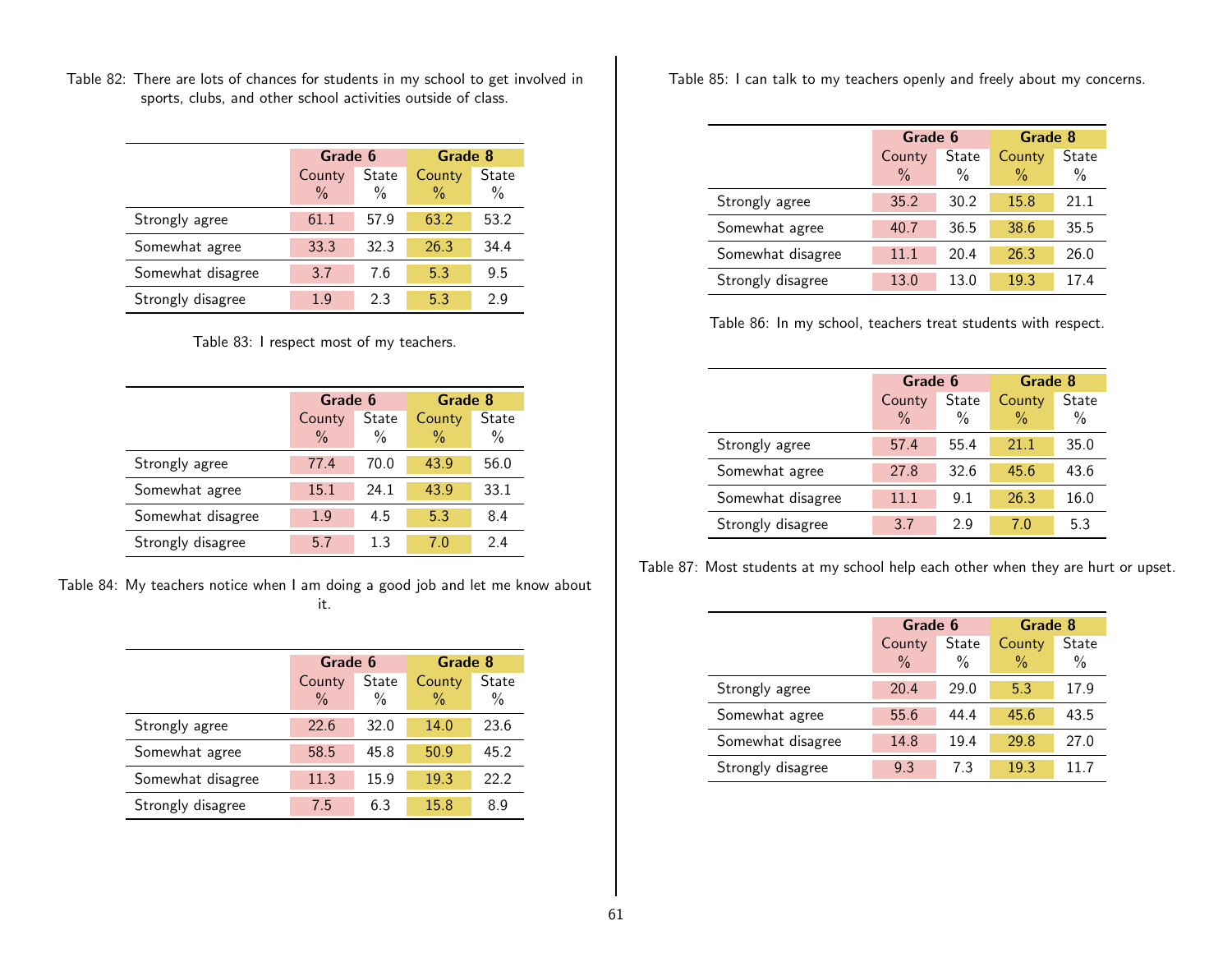Table 88: In my school, students that work hard to get good grades are picked on by other students.

|                   | Grade 6        |               | Grade 8        |               |
|-------------------|----------------|---------------|----------------|---------------|
|                   | County<br>$\%$ | State<br>$\%$ | County<br>$\%$ | State<br>$\%$ |
| Strongly agree    | 18.9           | 10.0          | 7.0            | 6.9           |
| Somewhat agree    | 20.8           | 19.9          | 21.1           | 18.0          |
| Somewhat disagree | 26.4           | 28.1          | 35.1           | 33.7          |
| Strongly disagree | 34.0           | 42 1          | 36.8           | 41 3          |

## A.2.3 Safe School Environment

Table 89: During the past 30 days, on how many days did you not go to school because you felt you would be unsafe at school or on your way to or from school?

|                | Grade 6                 |               | Grade 8        |               |
|----------------|-------------------------|---------------|----------------|---------------|
|                | County<br>$\frac{0}{0}$ | State<br>$\%$ | County<br>$\%$ | State<br>$\%$ |
| $0$ days       | 94.4                    | 87.7          | 91.1           | 89.5          |
| 1 day          | 3.7                     | 7.0           | 1.8            | 6.2           |
| 2 or 3 days    | 0.0                     | 3.4           | 1.8            | 2.8           |
| 4 or 5 days    | 0.0                     | 0.8           | 0.0            | 0.6           |
| 6 or more days | 1.9                     | 1.0           | 5.4            | 0.9           |

Table 90: During the past 30 days, on how many days did you carry a gun as a weapon on school property?

|                | Grade 6                 |               | Grade 8        |               |
|----------------|-------------------------|---------------|----------------|---------------|
|                | County<br>$\frac{0}{0}$ | State<br>$\%$ | County<br>$\%$ | State<br>$\%$ |
| 0 days         | 100.0                   | 99.1          | 96.4           | 99.1          |
| 1 day          | 0.0                     | 0.5           | 0.0            | 0.3           |
| 2 or 3 days    | 0.0                     | 0.2           | 1.8            | 0.2           |
| 4 or 5 days    | 0.0                     | 0.1           | 0.0            | 0.1           |
| 6 or more days | 0.0                     | 0.2           | 1.8            | 0.3           |

Table 91: During the past 30 days, on how many days did you carry a weapon (other than a gun) such as a knife or club on school property?

|                | Grade 6                 |               | Grade 8                 |               |
|----------------|-------------------------|---------------|-------------------------|---------------|
|                | County<br>$\frac{0}{0}$ | State<br>$\%$ | County<br>$\frac{0}{0}$ | State<br>$\%$ |
| 0 days         | 94.4                    | 97.4          | 89.3                    | 95.8          |
| 1 day          | 3.7                     | 1.6           | 3.6                     | 2.0           |
| 2 or 3 days    | 0.0                     | 0.4           | 0.0                     | 0.8           |
| 4 or 5 days    | 0.0                     | 0.2           | 0.0                     | 0.3           |
| 6 or more days | 1.9                     | 0.5           | 7.1                     | 11            |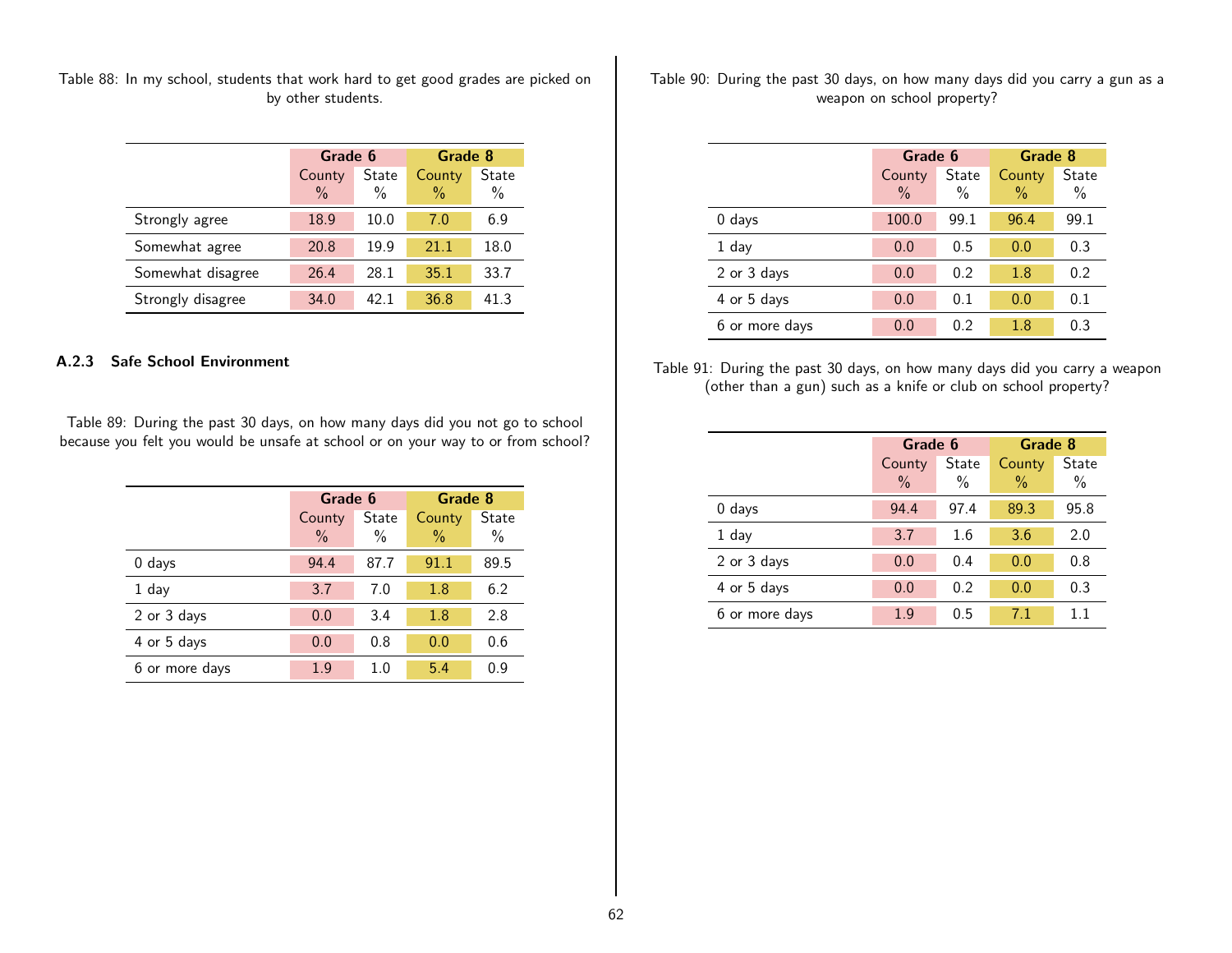Table 92: During the past 12 months, how many times were you in a physical fight?

|                  | Grade 6        |               | Grade 8        |               |
|------------------|----------------|---------------|----------------|---------------|
|                  | County<br>$\%$ | State<br>$\%$ | County<br>$\%$ | State<br>$\%$ |
| $0 \times$       | 70.4           | 71.7          | 58.9           | 75.5          |
| 1 time           | 22.2           | 14.6          | 23.2           | 13.1          |
| 2 or 3 times     | 7.4            | 8.0           | 12.5           | 7.2           |
| 4 or 5 times     | 0.0            | 2.3           | 3.6            | 1.9           |
| 6 or 7 times     | 0.0            | 0.9           | 0.0            | 0.7           |
| 8 or 9 times     | 0.0            | 0.4           | 0.0            | 0.3           |
| 10 or 11 times   | 0.0            | 0.3           | 0.0            | 0.1           |
| 12 or more times | 0.0            | 1.7           | 1.8            | 1.2           |

Table 93: During the past 12 months, how many times were you in a physical fight on school property?

|                    | Grade 6        |               | Grade 8        |               |
|--------------------|----------------|---------------|----------------|---------------|
|                    | County<br>$\%$ | State<br>$\%$ | County<br>$\%$ | State<br>$\%$ |
|                    |                |               |                |               |
| 0 times            | 77.8           | 83.6          | 71.4           | 86.5          |
| 1 time             | 18.5           | 10.6          | 21.4           | 9.2           |
| 2 or 3 times       | 3.7            | 4.0           | 7.1            | 3.1           |
| 4 or 5 times       | 0.0            | 0.8           | 0.0            | 0.5           |
| 6 or 7 times       | 0.0            | 0.4           | 0.0            | 0.2           |
| 8 or 9 times       | 0.0            | 0.2           | 0.0            | 0.1           |
| $10$ or $11$ times | 0.0            | 0.1           | 0.0            | 0.1           |
| 12 or more times   | 0.0            | 0.4           | 0.0            | 0.3           |

Table 94: During the past 12 months, how many times did you bully someone (such as hitting, kicking, pushing, saying mean things, spreading rumors, or making sexual comments that bothered them)?

|                  | Grade 6        |               | Grade 8        |               |
|------------------|----------------|---------------|----------------|---------------|
|                  | County<br>$\%$ | State<br>$\%$ | County<br>$\%$ | State<br>$\%$ |
| $0 \times$       | 81.5           | 84.2          | 80.4           | 82.2          |
| 1 time           | 9.3            | 9.7           | 12.5           | 9.1           |
| 2 or 3 times     | 5.6            | 3.5           | 3.6            | 4.8           |
| 4 or 5 times     | 1.9            | 0.9           | 0.0            | 1.3           |
| 6 or 7 times     | 0.0            | 0.4           | 0.0            | 0.6           |
| 8 or 9 times     | 0.0            | 0.2           | 0.0            | 0.3           |
| 10 or 11 times   | 0.0            | 0.1           | 0.0            | 0.1           |
| 12 or more times | 1.9            | 11            | 3.6            | 17            |

Table 95: During the past 12 months, how many times have you been suspended from school?

|                  | Grade 6        |               | Grade 8        |                        |
|------------------|----------------|---------------|----------------|------------------------|
|                  | County<br>$\%$ | State<br>$\%$ | County<br>$\%$ | State<br>$\frac{0}{0}$ |
| $0 \times$       | 96.3           | 92.4          | 83.9           | 87.7                   |
| 1 time           | 3.7            | 5.0           | 8.9            | 7.3                    |
| 2 or 3 times     | 0.0            | 1.6           | 5.4            | 3.1                    |
| 4 or 5 times     | 0.0            | 0.3           | 0.0            | 0.8                    |
| 6 or 7 times     | 0.0            | 0.2           | 0.0            | 0.3                    |
| 8 or 9 times     | 0.0            | 0.1           | 1.8            | 0.2                    |
| 10 or 11 times   | 0.0            | 0.0           | 0.0            | 0.1                    |
| 12 or more times | 0.0            | 0.2           | 0.0            | 0.4                    |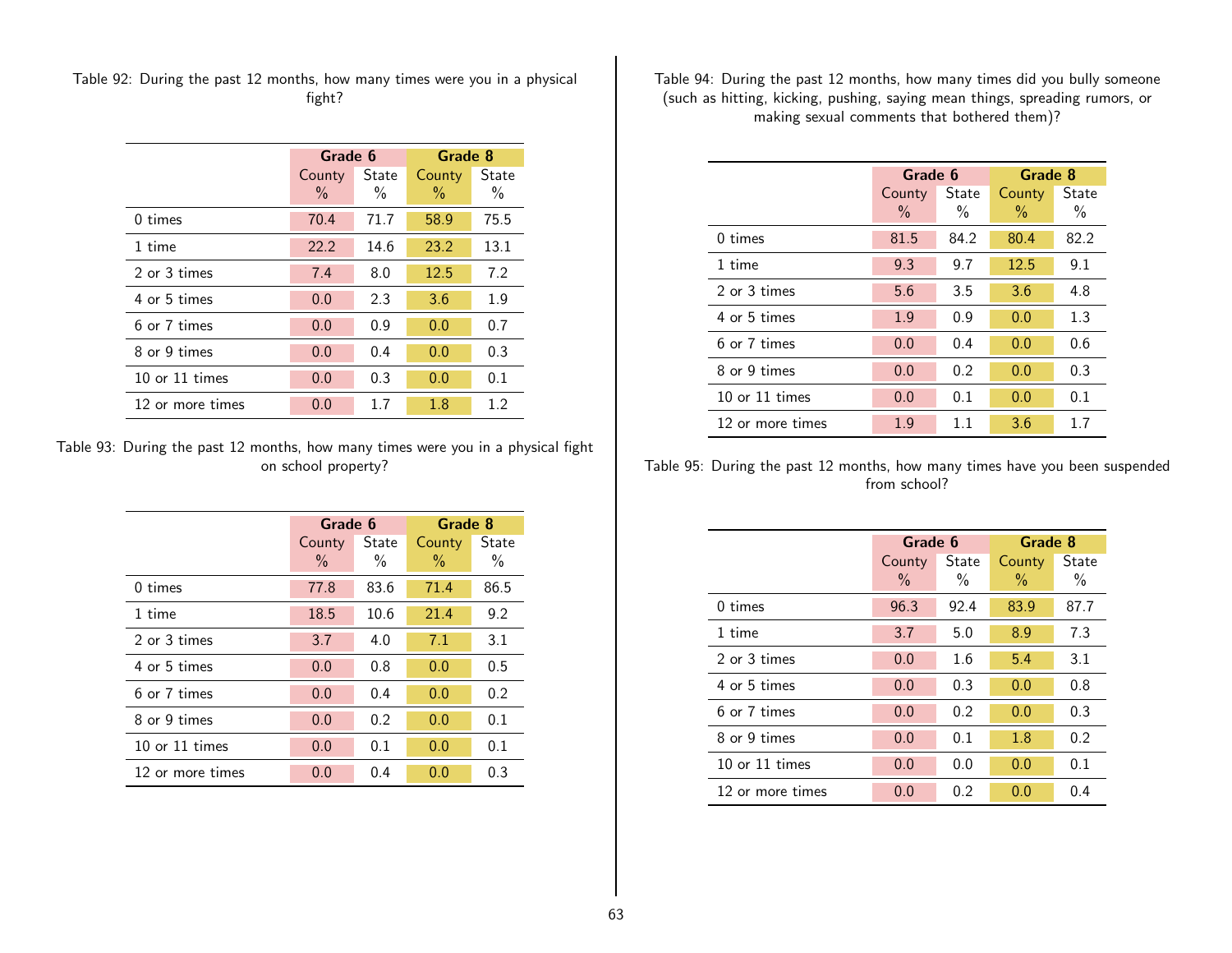Table 96: During the past 12 months, how many times has someone threatened you with a weapon such as a gun, knife, or club on school property?

|                  | Grade 6        |               | Grade 8        |                      |  |
|------------------|----------------|---------------|----------------|----------------------|--|
|                  | County<br>$\%$ | State<br>$\%$ | County<br>$\%$ | <b>State</b><br>$\%$ |  |
| $0 \times$       | 92.6           | 88.7          | 85.7           | 87.8                 |  |
| 1 time           | 3.7            | 6.8           | 8.9            | 6.9                  |  |
| 2 or 3 times     | 1.9            | 2.5           | 1.8            | 2.9                  |  |
| 4 or 5 times     | 0.0            | 0.7           | 0.0            | 1.0                  |  |
| 6 or 7 times     | 0.0            | 0.3           | 0.0            | 0.4                  |  |
| 8 or 9 times     | 0.0            | 0.2           | 0.0            | 0.2                  |  |
| 10 or 11 times   | 0.0            | 0.1           | 0.0            | 0.1                  |  |
| 12 or more times | 1.9            | 0.6           | 3.6            | 0.7                  |  |

The figure During the past 12 months, how many times have you been drunk or high at school? cannot be produced for this report because it requires data from the 11th grades.

Table 97: During the past 12 months, has anyone offered, sold, or given you an illegal drug on school property?

|     | Grade 6         |               | Grade 8       |       |
|-----|-----------------|---------------|---------------|-------|
|     | State<br>County |               | County        | State |
|     | $\frac{0}{0}$   | $\frac{0}{0}$ | $\frac{0}{0}$ | $\%$  |
| Yes | 1.9             | 3.0           | 8.9           | 10.1  |
| No  | 98.1            | 97.0          | 911           | 89.9  |

## A.2.4 Harassment and Bullying

| Table 98: Any harassment in the past 30 days |  |  |  |  |
|----------------------------------------------|--|--|--|--|
|----------------------------------------------|--|--|--|--|

|     |               | Grade 6       |               | Grade 8       |
|-----|---------------|---------------|---------------|---------------|
|     | County        | State         | County        | State         |
|     | $\frac{0}{0}$ | $\frac{0}{0}$ | $\frac{0}{0}$ | $\frac{0}{0}$ |
| No  | 51.9          | 50.9          | 57.1          | 50.0          |
| Yes | 48.1          | 49.1          | 429           | 50.0          |

Table 99: In the last 30 days, how many times have you been harassed at school, on a school bus or going to and from school because of your race or ethnic origin?

|                 | Grade 6        |               | Grade 8        |               |
|-----------------|----------------|---------------|----------------|---------------|
|                 | County<br>$\%$ | State<br>$\%$ | County<br>$\%$ | State<br>$\%$ |
| 0 times         | 90.7           | 89.2          | 94.6           | 86.2          |
| 1 time          | 5.6            | 5.7           | 3.6            | 6.6           |
| 2 or 3 times    | 3.7            | 2.9           | 1.8            | 3.8           |
| 4 or 5 times    | 0.0            | 0.7           | 0.0            | $1.1\,$       |
| 6 or more times | 0.0            | 1.5           | 0.0            | 2.3           |

Table 100: In the last 30 days, how many times have you been harassed at school, on a school bus or going to and from school because someone said you were gay, lesbian, bisexual or transgender?

|                 | Grade 6        |               | Grade 8                 |            |
|-----------------|----------------|---------------|-------------------------|------------|
|                 | County<br>$\%$ | State<br>$\%$ | County<br>$\frac{0}{0}$ | State<br>% |
|                 |                |               |                         |            |
| 0 times         | 90.7           | 84.5          | 83.9                    | 85.8       |
| 1 time          | 5.6            | 6.7           | 3.6                     | 5.1        |
| 2 or 3 times    | 0.0            | 4.1           | 5.4                     | 4.1        |
| 4 or 5 times    | 0.0            | 1.3           | 3.6                     | 1.3        |
| 6 or more times | 37             | 3.5           | 3.6                     | 37         |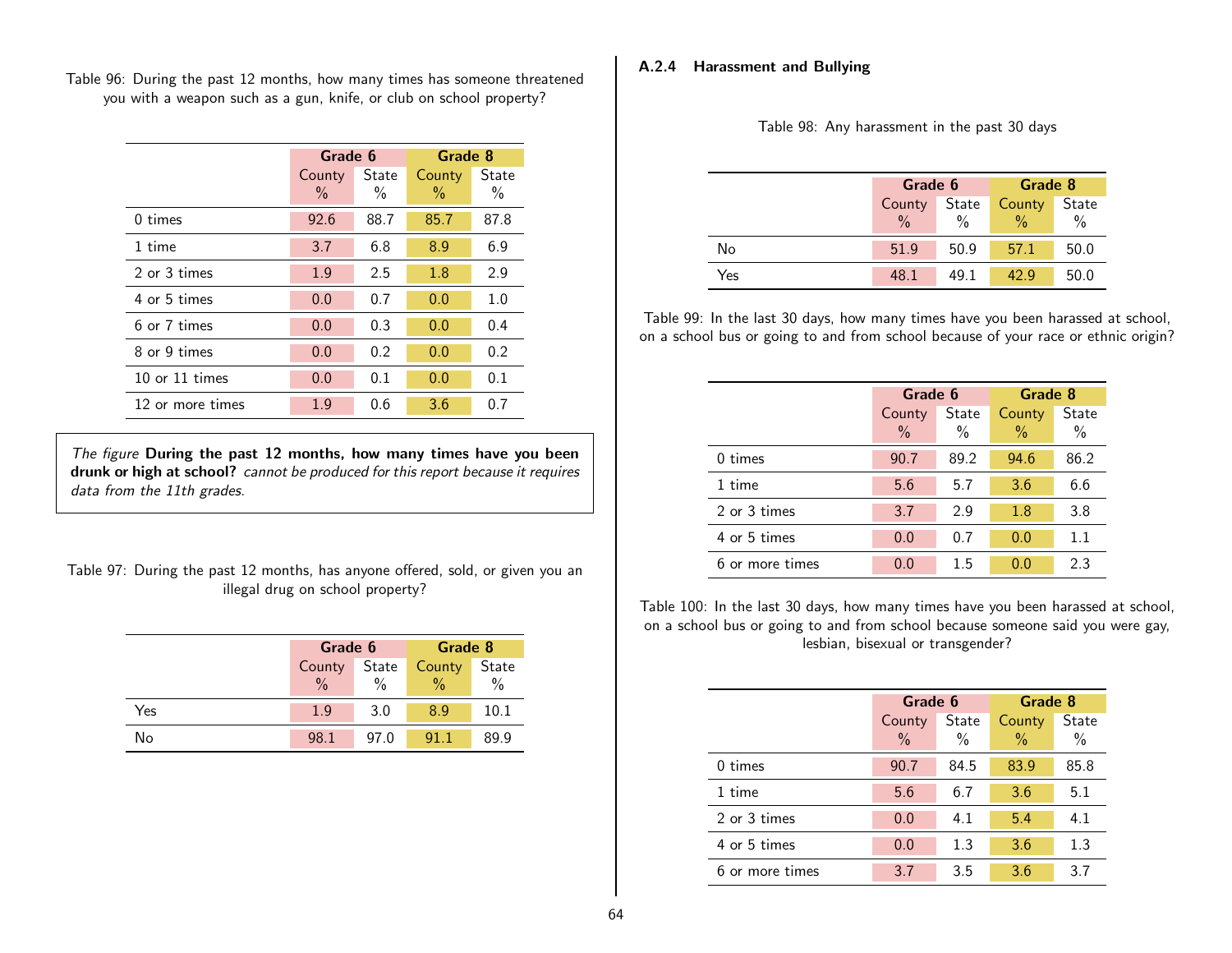Table 101: In the last 30 days, how many times have you been harassed at school, on a school bus or going to and from school because of who your friends are?

|                 | Grade 6        |               | Grade 8                 |               |  |
|-----------------|----------------|---------------|-------------------------|---------------|--|
|                 | County<br>$\%$ | State<br>$\%$ | County<br>$\frac{0}{0}$ | State<br>$\%$ |  |
| $0 \times$      | 75.9           | 78.0          | 73.2                    | 77.9          |  |
| 1 time          | 13.0           | 11.8          | 10.7                    | 10.5          |  |
| 2 or 3 times    | 3.7            | 5.8           | 8.9                     | 6.7           |  |
| 4 or 5 times    | 1.9            | 1.6           | 3.6                     | 1.7           |  |
| 6 or more times | 5.6            | 2.8           | 3.6                     | 3.1           |  |

Table 102: In the last 30 days, how many times have you been harassed at school, on a school bus or going to and from school because of how you look (weight, clothes, acne, or other physical characteristics)?

|                 |                         | Grade 6       |                | Grade 8       |
|-----------------|-------------------------|---------------|----------------|---------------|
|                 | County<br>$\frac{0}{0}$ | State<br>$\%$ | County<br>$\%$ | State<br>$\%$ |
| 0 times         | 70.4                    | 71.3          | 76.8           | 68.8          |
| 1 time          | 13.0                    | 12.5          | 3.6            | 12.5          |
| 2 or 3 times    | 9.3                     | 7.8           | 8.9            | 9.2           |
| 4 or 5 times    | 1.9                     | 2.8           | 7.1            | 3.2           |
| 6 or more times | 5.6                     | 5.7           | 3.6            | 6.3           |

Table 103: In the last 30 days, how many times have you been harassed at school, on a school bus or going to and from school because you received unwanted sexual comments or attention?

|                 | Grade 6                 |               | Grade 8                 |               |
|-----------------|-------------------------|---------------|-------------------------|---------------|
|                 | County<br>$\frac{0}{0}$ | State<br>$\%$ | County<br>$\frac{0}{0}$ | State<br>$\%$ |
| $0 \times$      | 96.3                    | 92.1          | 92.9                    | 87.4          |
| 1 time          | 0.0                     | 4.0           | 3.6                     | 5.0           |
| 2 or 3 times    | 1.9                     | 1.9           | 0.0                     | 3.7           |
| 4 or 5 times    | 1.9                     | 0.7           | 1.8                     | $1.5\,$       |
| 6 or more times | 0.0                     | 1.3           | 1.8                     | 2.4           |

Table 104: In the last 30 days, how many times have you been harassed at school, on a school bus or going to and from school through e-mail, social media sites (Facebook, Twitter, YouTube, etc.), chat rooms, instant messaging, web sites, texting or phone?

|                 | Grade 6        |               | Grade 8        |               |
|-----------------|----------------|---------------|----------------|---------------|
|                 | County<br>$\%$ | State<br>$\%$ | County<br>$\%$ | State<br>$\%$ |
| $0 \times$      | 74.1           | 77.2          | 82.1           | 76.5          |
| 1 time          | 11.1           | 9.6           | 8.9            | 9.1           |
| 2 or 3 times    | 7.4            | 5.8           | 3.6            | 6.3           |
| 4 or 5 times    | 0.0            | 2.0           | 0.0            | 2.5           |
| 6 or more times | 7.4            | 5.4           | 5.4            | 5.7           |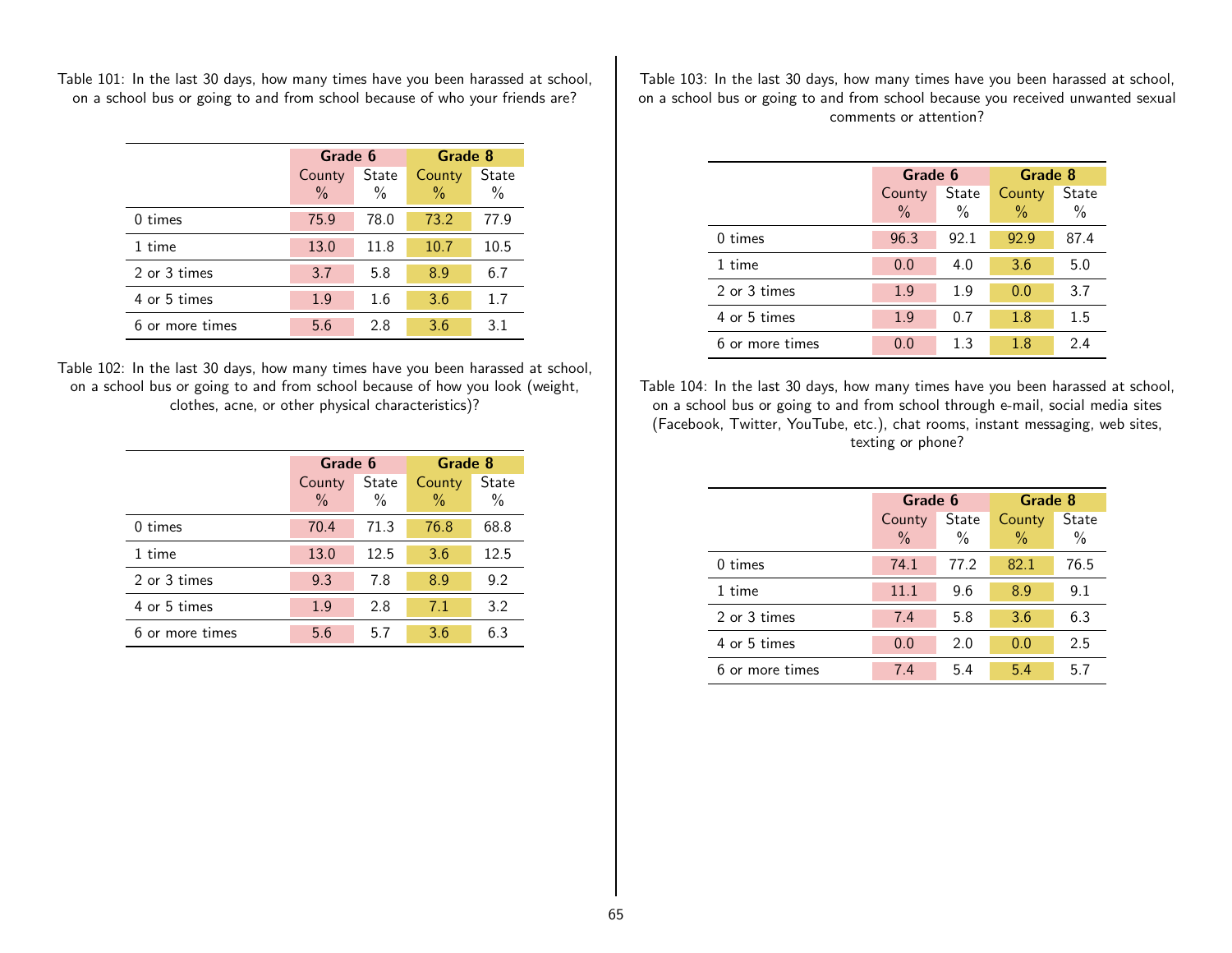Table 105: In the last 30 days, how many times have you been harassed at school, on a school bus or going to and from school for other reasons?

|                 | Grade 6        |               | Grade 8                 |               |
|-----------------|----------------|---------------|-------------------------|---------------|
|                 | County<br>$\%$ | State<br>$\%$ | County<br>$\frac{0}{0}$ | State<br>$\%$ |
| $0 \times$      | 90.7           | 85.3          | 78.6                    | 82.5          |
| 1 time          | 5.6            | 6.9           | 12.5                    | 7.4           |
| 2 or 3 times    | 1.9            | 3.7           | 3.6                     | 4.6           |
| 4 or 5 times    | 0.0            | 1.4           | 5.4                     | 1.8           |
| 6 or more times | 1.9            | 2.7           | 0.0                     | 3.7           |

Table 106: How often have you seen another student bully others by hitting, kicking, punching or otherwise hurting them in school or on the school bus?

|                            | Grade 6        |               | Grade 8        |               |
|----------------------------|----------------|---------------|----------------|---------------|
|                            | County<br>$\%$ | State<br>$\%$ | County<br>$\%$ | State<br>$\%$ |
| Never                      | 35.8           | 44.9          | 32.1           | 43.6          |
| Once or twice per year     | 37.7           | 31.5          | 35.7           | 33.9          |
| Once or twice per<br>month | 13.2           | 12.4          | 12.5           | 12.6          |
| Once or twice per<br>week  | 9.4            | 7.6           | 10.7           | 6.5           |
| Every day                  | 3.8            | 3.6           | 8.9            | 3.4           |

Table 107: How often have you heard another student bully others by saying mean things, teasing or calling other students names in your school or on the school bus?

|                            | Grade 6                 |               | Grade 8                 |                        |
|----------------------------|-------------------------|---------------|-------------------------|------------------------|
|                            | County<br>$\frac{0}{0}$ | State<br>$\%$ | County<br>$\frac{0}{0}$ | State<br>$\frac{0}{0}$ |
| Never                      | 24.1                    | 30.5          | 21.4                    | 26.7                   |
| Once or twice per year     | 33.3                    | 25.6          | 26.8                    | 24.5                   |
| Once or twice per<br>month | 16.7                    | 16.2          | 19.6                    | 18.7                   |
| Once or twice per<br>week  | 9.3                     | 14.6          | 21.4                    | 15.8                   |
| Every day                  | 16.7                    | 13.1          | 10.7                    | 14.3                   |

Table 108: How often have you heard another student spread mean rumors or leave other students out of activities to be mean in your school or on the school bus?

|                            | Grade 6        |               | Grade 8                 |               |
|----------------------------|----------------|---------------|-------------------------|---------------|
|                            | County<br>$\%$ | State<br>$\%$ | County<br>$\frac{0}{0}$ | State<br>$\%$ |
| Never                      | 30.2           | 34.3          | 23.2                    | 29.0          |
| Once or twice per year     | 24.5           | 24.8          | 28.6                    | 24.0          |
| Once or twice per<br>month | 17.0           | 16.8          | 25.0                    | 18.8          |
| Once or twice per<br>week  | 13.2           | 13.0          | 16.1                    | 14.9          |
| Every day                  | 15.1           | 11 1          | 7.1                     | 13.2          |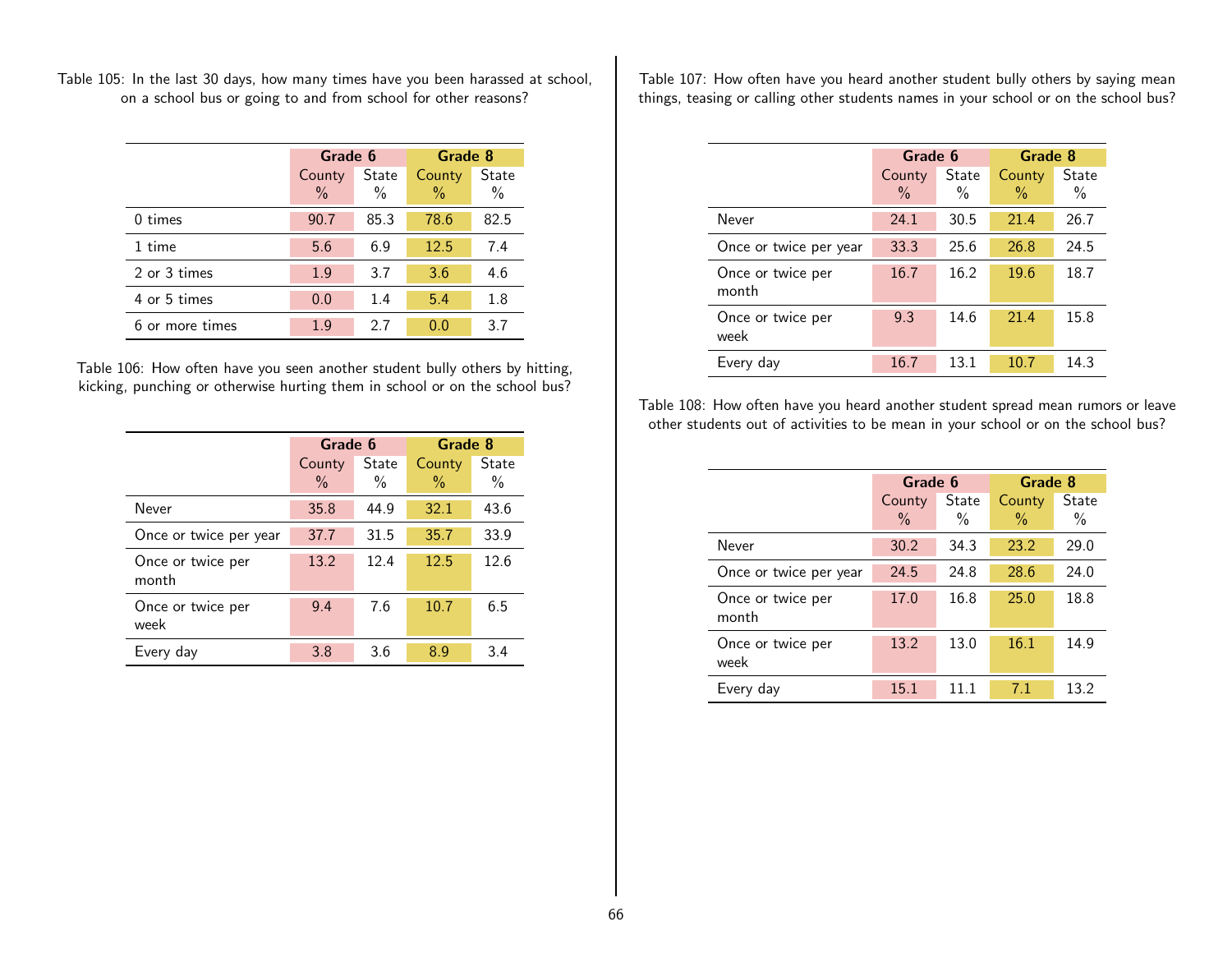A.3.1 Positive Youth Development

#### Table 109: Positive Youth Development

|                                      | Grade 6                 |                        | Grade 8                 |               |
|--------------------------------------|-------------------------|------------------------|-------------------------|---------------|
|                                      | County<br>$\frac{0}{0}$ | State<br>$\frac{0}{0}$ | County<br>$\frac{0}{0}$ | State<br>$\%$ |
| Strong positive youth<br>development | 75.0                    | 59.9                   | 49.1                    | 50.9          |
| Weak positive youth<br>development   | 25.0                    | 40.1                   | 50.9                    | 49.1          |

Table 110: Would you say that in general your emotional and mental health is...

|                  | Grade 6                 |               | Grade 8                 |               |
|------------------|-------------------------|---------------|-------------------------|---------------|
|                  | County<br>$\frac{0}{0}$ | State<br>$\%$ | County<br>$\frac{0}{0}$ | State<br>$\%$ |
| <b>Fxcellent</b> | 34.0                    | 26.2          | 24.6                    | 20.5          |
| Very good        | 39.6                    | 28.6          | 36.8                    | 26.0          |
| Good             | 18.9                    | 30.6          | 19.3                    | 28.5          |
| Fair             | 3.8                     | 11.2          | 12.3                    | 16.9          |
| Poor             | 3.8                     | 3.3           | 7.0                     | 8.2           |

Table 111: Would you say that in general your physical health is...

|           | Grade 6        |               | Grade 8        |               |
|-----------|----------------|---------------|----------------|---------------|
|           | County<br>$\%$ | State<br>$\%$ | County<br>$\%$ | State<br>$\%$ |
| Excellent | 30.8           | 28.3          | 32.1           | 22.2          |
| Very good | 38.5           | 30.7          | 39.3           | 29.7          |
| Good      | 23.1           | 30.5          | 23.2           | 32.9          |
| Fair      | 7.7            | 9.0           | 3.6            | 12.5          |
| Poor      | 0.0            | 1.5           | 1.8            | 2.8           |

Table 112: I can do most things if I try.

|                  | Grade 6        |               | Grade 8                 |               |
|------------------|----------------|---------------|-------------------------|---------------|
|                  | County<br>$\%$ | State<br>$\%$ | County<br>$\frac{0}{0}$ | State<br>$\%$ |
| Very much true   | 39.2           | 32.3          | 25.0                    | 32.5          |
| Pretty much true | 41.2           | 41.0          | 50.0                    | 43.0          |
| A little true    | 9.8            | 18.9          | 19.6                    | 19.3          |
| Not at all true  | 9.8            | 7.8           | 5.4                     | 5.2           |

Table 113: I can work out my problems.

|                  | Grade 6        |               | Grade 8        |               |
|------------------|----------------|---------------|----------------|---------------|
|                  | County<br>$\%$ | State<br>$\%$ | County<br>$\%$ | State<br>$\%$ |
| Very much true   | 42.3           | 34.5          | 25.0           | 30.9          |
| Pretty much true | 42.3           | 42.5          | 51.8           | 43.7          |
| A little true    | 9.6            | 18.1          | 19.6           | 20.5          |
| Not at all true  | 5.8            | 4.9           | 3.6            | 4.9           |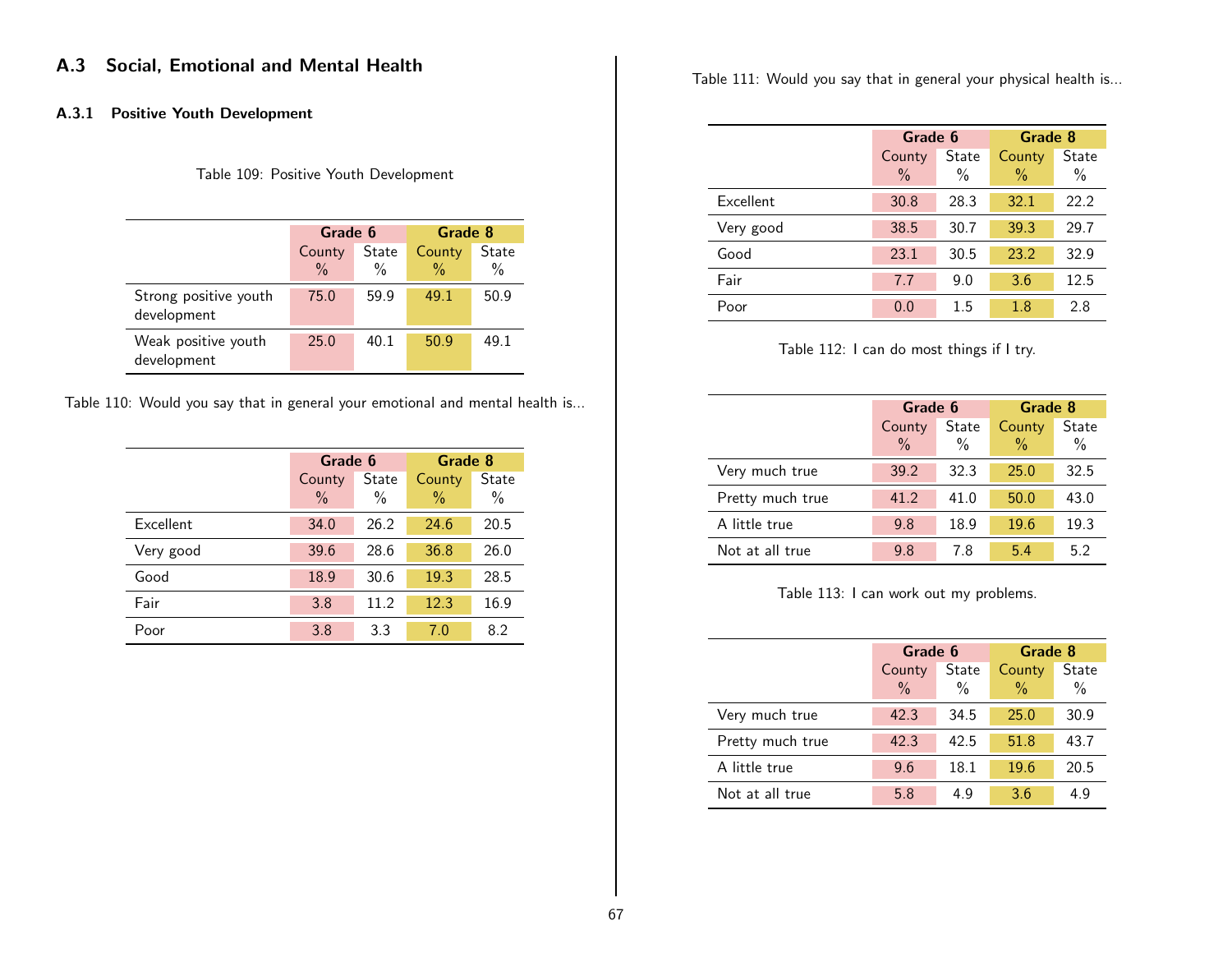Table 114: I volunteer to help others in my community.

|                  | Grade 6 |       | Grade 8 |       |
|------------------|---------|-------|---------|-------|
|                  | County  | State | County  | State |
|                  | $\%$    | $\%$  | $\%$    | $\%$  |
| Very much true   | 26.9    | 25.9  | 21.4    | 19.3  |
| Pretty much true | 34.6    | 28.6  | 32.1    | 25.4  |
| A little true    | 23.1    | 31.4  | 33.9    | 35.7  |
| Not at all true  | 15.4    | 14.1  | 12.5    | 19.7  |

Table 115: There is at least one teacher or other adult in my school that really cares about me.

|                  | Grade 6 |               | Grade 8 |       |
|------------------|---------|---------------|---------|-------|
|                  | County  | State         | County  | State |
|                  | $\%$    | $\frac{0}{0}$ | $\%$    | $\%$  |
| Very much true   | 51.9    | 45.9          | 42.9    | 36.1  |
| Pretty much true | 25.0    | 25.1          | 25.0    | 27.2  |
| A little true    | 15.4    | 18.2          | 16.1    | 23.2  |
| Not at all true  | 7.7     | 10.8          | 16.1    | 13.6  |

The figure On an average school night, how many hours of sleep do you get? cannot be produced for this report because it requires data from the 11th grades.

#### A.3.2 Mental Health Inventory

Table 116: Mental Health Inventory 5

|                             | Grade 6                 |                        | Grade 8                 |               |
|-----------------------------|-------------------------|------------------------|-------------------------|---------------|
|                             | County<br>$\frac{0}{0}$ | State<br>$\frac{0}{0}$ | County<br>$\frac{0}{0}$ | State<br>$\%$ |
| Below MHI-5 cutoff          | 94.1                    | 91.1                   | 87.3                    | 85.8          |
| At or above MHI-5<br>cutoff | 5.9                     | 89                     | 127                     | 14.2          |

Table 117: During the past 30 days, how much of the time have you been a happy person

|                        | Grade 6        |               | Grade 8        |               |
|------------------------|----------------|---------------|----------------|---------------|
|                        | County<br>$\%$ | State<br>$\%$ | County<br>$\%$ | State<br>$\%$ |
| All of the time        | 20.4           | 19.8          | 17.5           | 14.1          |
| Most of the time       | 51.9           | 43.1          | 45.6           | 38.1          |
| A good bit of the time | 9.3            | 15.0          | 10.5           | 17.4          |
| Some of the time       | 9.3            | 11.8          | 12.3           | 16.1          |
| A little of the time   | 7.4            | 8.1           | 10.5           | 11.2          |
| None of the time       | 1.9            | 22            | 3.5            | 31            |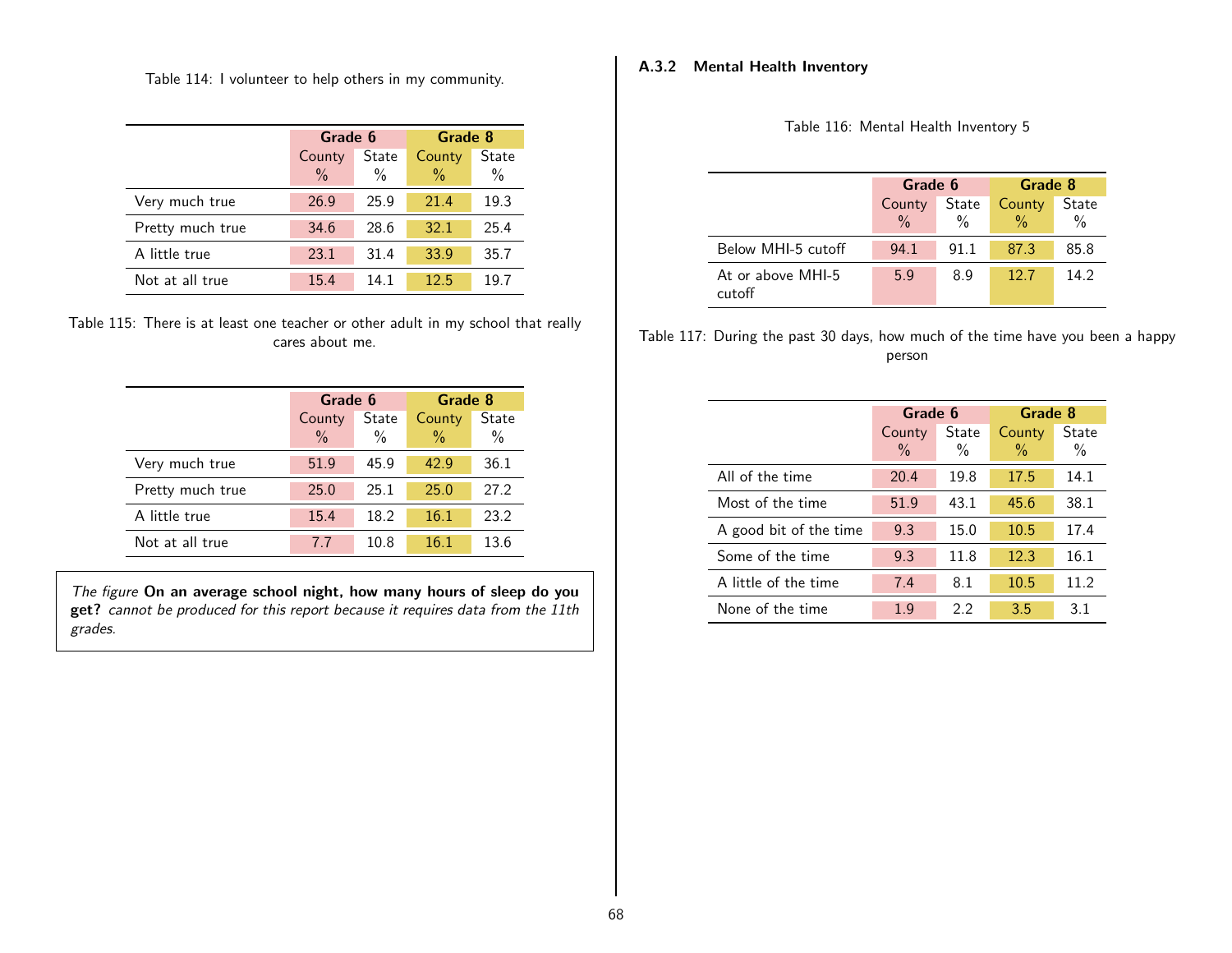Table 118: During the past 30 days, how much of the time have you been a very nervous person

|                        | Grade 6                 |               | Grade 8        |            |
|------------------------|-------------------------|---------------|----------------|------------|
|                        | County<br>$\frac{0}{0}$ | State<br>$\%$ | County<br>$\%$ | State<br>% |
| All of the time        | 1.9                     | 7.0           | 5.3            | 8.5        |
| Most of the time       | 3.8                     | 10.4          | 3.5            | 13.0       |
| A good bit of the time | 11.5                    | 11.0          | 12.3           | 14.0       |
| Some of the time       | 34.6                    | 20.1          | 29.8           | 21.3       |
| A little of the time   | 28.8                    | 34.9          | 28.1           | 30.2       |
| None of the time       | 19.2                    | 16.6          | 21 1           | 13.0       |

Table 119: During the past 30 days, how much of the time have you felt calm and peaceful

|                        | Grade 6        |               | Grade 8                 |               |
|------------------------|----------------|---------------|-------------------------|---------------|
|                        | County<br>$\%$ | State<br>$\%$ | County<br>$\frac{0}{0}$ | State<br>$\%$ |
| All of the time        | 13.2           | 15.0          | 1.8                     | 10.6          |
| Most of the time       | 39.6           | 26.9          | 30.4                    | 23.9          |
| A good bit of the time | 17.0           | 19.1          | 30.4                    | 19.3          |
| Some of the time       | 15.1           | 16.3          | 8.9                     | 19.2          |
| A little of the time   | 3.8            | 14.4          | 21.4                    | 18.4          |
| None of the time       | 11.3           | 8.3           | 7.1                     | 8.7           |

Table 120: During the past 30 days, how much of the time have you felt downhearted and blue

|                        | Grade 6        |               | Grade 8        |               |
|------------------------|----------------|---------------|----------------|---------------|
|                        | County<br>$\%$ | State<br>$\%$ | County<br>$\%$ | State<br>$\%$ |
| All of the time        | 7.4            | 3.9           | 5.3            | 5.0           |
| Most of the time       | 3.7            | 7.1           | 7.0            | 9.2           |
| A good bit of the time | 1.9            | 8.6           | 7.0            | 11.6          |
| Some of the time       | 14.8           | 14.2          | 17.5           | 16.7          |
| A little of the time   | 40.7           | 31.9          | 24.6           | 31.2          |
| None of the time       | 31.5           | 34.2          | 38.6           | 26.4          |

Table 121: During the past 30 days, how much of the time have you felt so down in the dumps that nothing could cheer you up

|                        | Grade 6 |       | Grade 8 |              |
|------------------------|---------|-------|---------|--------------|
|                        | County  | State | County  | <b>State</b> |
|                        | $\%$    | $\%$  | $\%$    | $\%$         |
| All of the time        | 9.3     | 3.4   | 7.1     | 4.2          |
| Most of the time       | 3.7     | 5.0   | 3.6     | 6.3          |
| A good bit of the time | 3.7     | 5.6   | 7.1     | 7.6          |
| Some of the time       | 9.3     | 8.5   | 1.8     | 9.8          |
| A little of the time   | 14.8    | 19.7  | 23.2    | 21.0         |
| None of the time       | 59.3    | 57.9  | 571     | 51.2         |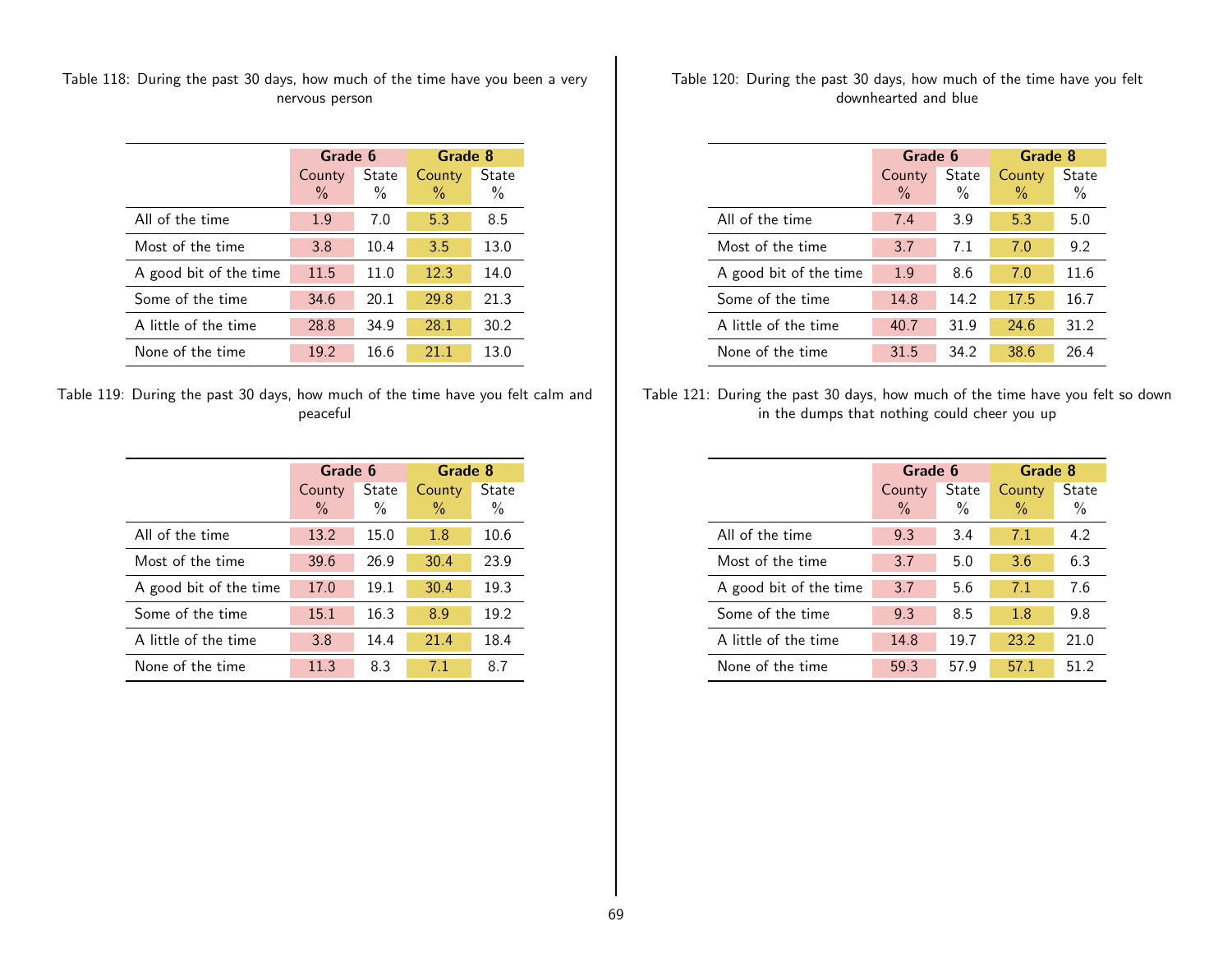### A.3.3 Depression and Suicidality

Table 122: During the past 12 months, did you ever feel so sad or hopeless almost every day for two weeks or more in a row that you stopped doing some usual activities?

|     | Grade 6      |      | <b>Grade 8</b>      |               |
|-----|--------------|------|---------------------|---------------|
|     | County State |      | County State        |               |
|     | $\%$         | $\%$ | $\frac{0}{0}$       | $\frac{0}{0}$ |
| Yes | 22.2         | 22.8 | $-26.3$             | 29.2          |
| No  | 77.8         | 77.2 | $\blacksquare$ 73.7 | 70.8          |

Table 123: During the past 12 months, did you ever seriously consider attempting suicide?

|     | Grade 6         |               | Grade 8       |               |
|-----|-----------------|---------------|---------------|---------------|
|     | State<br>County |               | County        | State         |
|     | $\frac{0}{0}$   | $\frac{0}{0}$ | $\frac{0}{0}$ | $\frac{0}{0}$ |
| Yes | 5.6             | 13.3          | 16.1          | 19.9          |
| No  | 94.4            | 86.7          | 83.9          | 80.1          |

Table 124: During the past 12 months, how many times did you actually attempt suicide?

|                 | Grade 6        |               | Grade 8        |               |
|-----------------|----------------|---------------|----------------|---------------|
|                 | County<br>$\%$ | State<br>$\%$ | County<br>$\%$ | State<br>$\%$ |
| $0 \times$      | 98.1           | 92.5          | 92.9           | 89.8          |
| 1 time          | 0.0            | 4.3           | 3.6            | 5.3           |
| 2 or 3 times    | 0.0            | 2.0           | 3.6            | 3.2           |
| 4 or 5 times    | 1.9            | 0.5           | 0.0            | 0.8           |
| 6 or more times | 0.0            | 0.6           | 0.0            | 0.8           |

## A.3.4 Problem Gambling

Table 125: Gambling involves betting anything of value (money, a watch, soda, etc.) on a game or event with an uncertain outcome. Please mark ALL the different types of betting that you have done, if any, during the last 30 days:

|                                                                                  | Grade 6        |               | Grade 8                 |               |
|----------------------------------------------------------------------------------|----------------|---------------|-------------------------|---------------|
|                                                                                  | County<br>$\%$ | State<br>$\%$ | County<br>$\frac{0}{0}$ | State<br>$\%$ |
| I did not gamble<br>during the last 30<br>days.                                  | 72.9           | 76.0          | 67.9                    | 71.9          |
| Playing lottery tickets<br>Powerball /<br>Megabucks.                             | 0.0            | 3.2           | 1.9                     | 3.9           |
| Playing dice or coin<br>flips.                                                   | 6.3            | 9.1           | 13.2                    | 9.3           |
| Playing cards (poker,<br>$etc.$ ).                                               | 10.4           | 6.9           | 11.3                    | 9.3           |
| Betting on a sports<br>team.                                                     | 16.7           | 11.0          | 15.1                    | 12.3          |
| Betting on games of<br>personal skill<br>(bowling, video<br>games, dares, etc.). | 8.3            | 14.4          | 18.9                    | 16.1          |
| Gambling on the<br>Internet for free or<br>with money.                           | 2.1            | 1.4           | 0.0                     | 2.8           |
| Playing Bingo for<br>money.                                                      | 0.0            | 3.0           | 3.8                     | 2.9           |
| Other.                                                                           | 10.4           | 9.5           | 15.1                    | 9.6           |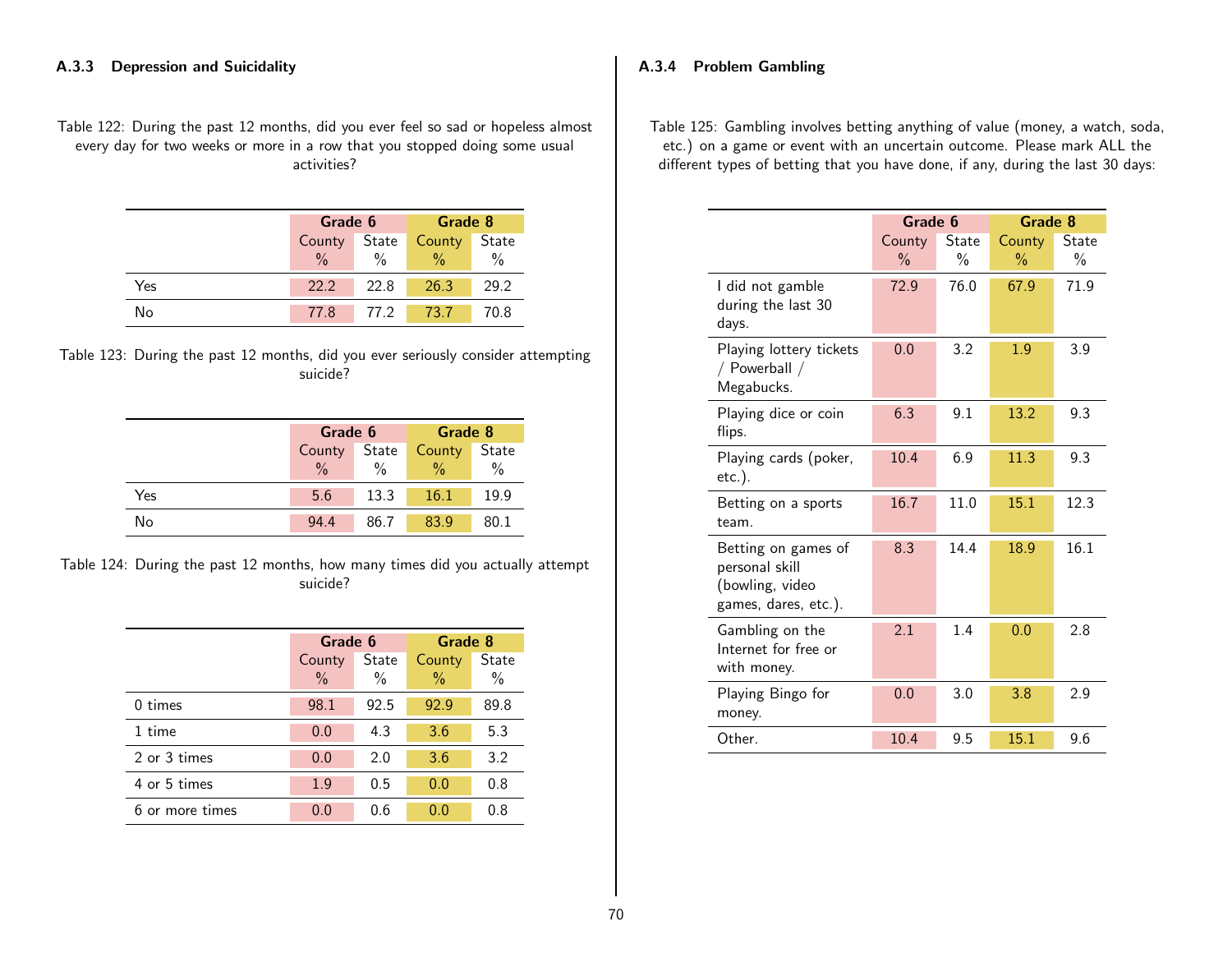Table 126: During the last 12 months, have you ever felt bad about the amount you bet, or about what happens when you bet money?

|                        | Grade 6        |               | Grade 8        |               |
|------------------------|----------------|---------------|----------------|---------------|
|                        | County<br>$\%$ | State<br>$\%$ | County<br>$\%$ | State<br>$\%$ |
| Yes                    | 5.7            | 2.4           | 1.8            | 2.3           |
| No                     | 13.2           | 17.2          | 21.4           | 22.0          |
| I don't bet for money. | 81.1           | 80.4          | 76.8           | 75.6          |

Table 127: During the last 12 months, have you ever felt that you would like to stop betting money but didn't think you could?

|                        | Grade 6       |       | Grade 8 |       |
|------------------------|---------------|-------|---------|-------|
|                        | County        | State | County  | State |
|                        | $\frac{0}{0}$ | $\%$  | $\%$    | $\%$  |
| Yes                    | 5.7           | 2.9   | 5.4     | 1.8   |
| No                     | 11.3          | 15.5  | 16.1    | 21.3  |
| I don't bet for money. | 83.0          | 81.6  | 78.6    | 76.9  |

Table 128: Have you ever lied to anyone about betting/gambling?

|     | Grade 6         |               | Grade 8       |               |
|-----|-----------------|---------------|---------------|---------------|
|     | State<br>County |               | County        | State         |
|     | $\frac{0}{0}$   | $\frac{0}{0}$ | $\frac{0}{0}$ | $\frac{0}{0}$ |
| Yes | 5.7             | 3.3           | 1.8           | 4.4           |
| No  | 94.3            | 96.7          | 98.2          | 95.6          |

Table 129: Have you ever bet/gambled more than you wanted to?

|     | Grade 6       |       | Grade 8       |               |
|-----|---------------|-------|---------------|---------------|
|     | County        | State | <b>County</b> | State         |
|     | $\frac{0}{0}$ | $\%$  | $\frac{0}{0}$ | $\frac{0}{0}$ |
| Yes | 3.8           | 2.9   | 8.8           | 4.1           |
| No  | 96.2          | 97.1  | 912           | 95.9          |

Table 130: Have your parents ever talked to you about the risks of betting/gambling?

|     | Grade 6         |               | Grade 8       |               |
|-----|-----------------|---------------|---------------|---------------|
|     | State<br>County |               | <b>County</b> | State         |
|     | $\frac{0}{0}$   | $\frac{0}{0}$ |               | $\frac{0}{0}$ |
| Yes | 60.4            | 50.7          | 52.6          | 48.6          |
| No  | 39.6            | 49.3          | 47.4          | 51.4          |

Table 131: Have your teachers ever talked to you about the risks of betting/gambling?

|     | Grade 6       |               | Grade 8       |       |
|-----|---------------|---------------|---------------|-------|
|     | County        | State         | County        | State |
|     | $\frac{0}{0}$ | $\frac{0}{0}$ | $\frac{0}{0}$ | $\%$  |
| Yes | 56.6          | 18.5          | 40.4          | 21.9  |
| No  | 43.4          | 81.5          | 59.6          | 78.1  |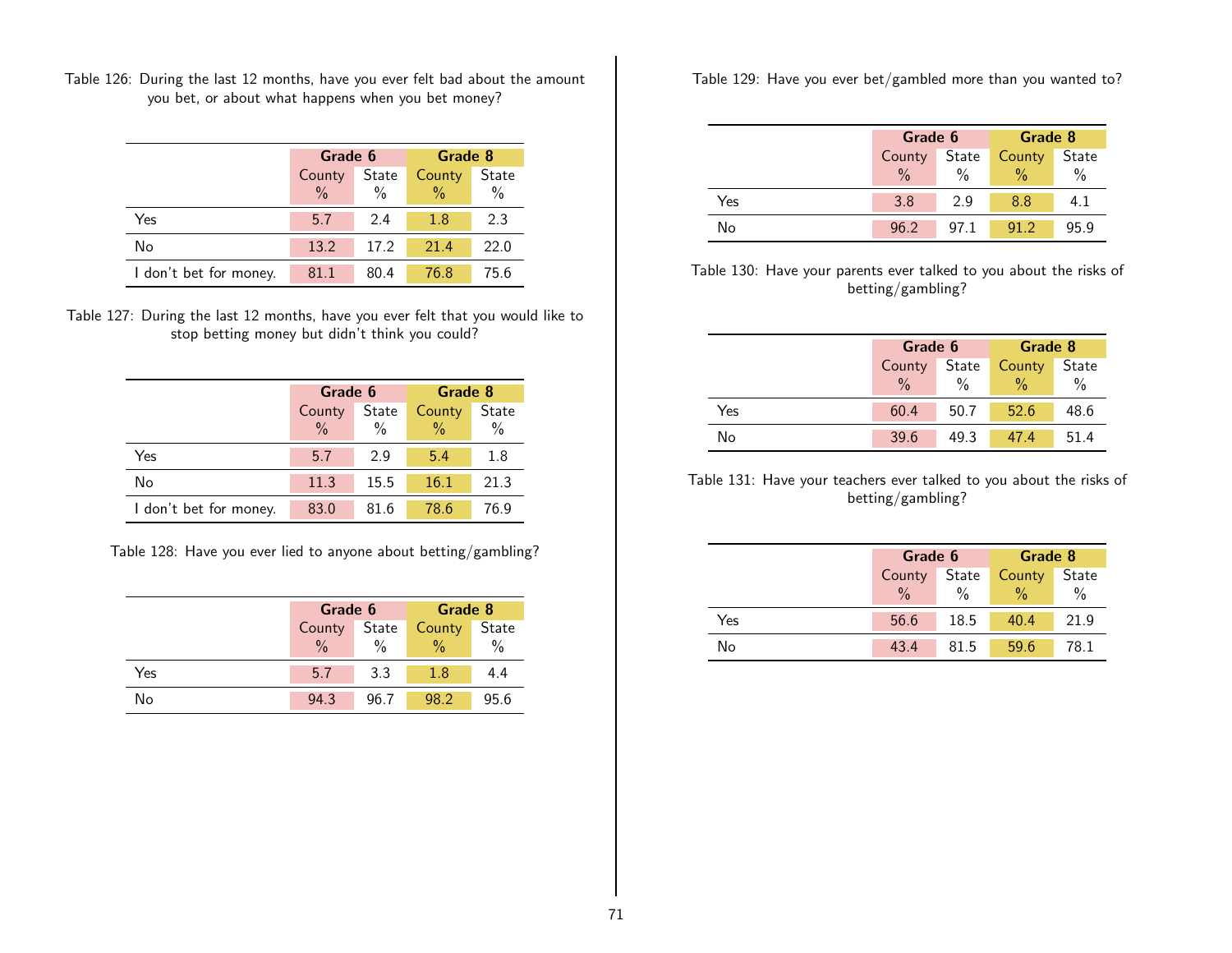#### A.3.5 Adverse Childhood Experiences

Table 132: Were your parents ever separated or divorced after you were born?

|     | Grade 6       |               | Grade 8       |               |
|-----|---------------|---------------|---------------|---------------|
|     | <b>County</b> | State         | County        | State         |
|     | $\frac{0}{0}$ | $\frac{0}{0}$ | $\frac{0}{0}$ | $\frac{0}{0}$ |
| Yes | 40.4          | 34.1          | 41.1          | 38.6          |
| No  | 59.6          | 65.9          | 58.9          | 61.4          |

Table 133: Have you ever lived with someone who is/was a problem drinker or alcoholic?

|     | Grade 6         |               | Grade 8       |               |
|-----|-----------------|---------------|---------------|---------------|
|     | State<br>County |               | <b>County</b> | State         |
|     | $\frac{0}{0}$   | $\frac{0}{0}$ | $\%$          | $\frac{0}{0}$ |
| Yes | 28.8            | 22.6          | 29.1          | 30.3          |
| No  | 71.2            | 77.4          | 70 Q          | 69.7          |

| Table 134: Have you ever lived with someone who uses/used street drugs? |  |  |  |  |  |  |
|-------------------------------------------------------------------------|--|--|--|--|--|--|
|-------------------------------------------------------------------------|--|--|--|--|--|--|

|     | Grade 6       |               | Grade 8       |               |
|-----|---------------|---------------|---------------|---------------|
|     | County        | State         | County        | State         |
|     | $\frac{0}{0}$ | $\frac{0}{0}$ | $\frac{0}{0}$ | $\frac{0}{0}$ |
| Yes | 7.7           | 10.9          | 18.2          | 19.2          |
| No  | 92.3          | 89.1          | 81.8          | 80.8          |

Table 135: Have you ever lived with a household member who is/was depressed or mentally ill?

|     | Grade 6                 |                        | Grade 8                        |                        |
|-----|-------------------------|------------------------|--------------------------------|------------------------|
|     | County<br>$\frac{0}{0}$ | State<br>$\frac{0}{0}$ | <b>County</b><br>$\frac{0}{0}$ | State<br>$\frac{0}{0}$ |
| Yes | 23.1                    | 21.6                   | 33.9                           | 32.9                   |
| No  | 76.9                    | 78.4                   | 66.1                           | 67.1                   |

Table 136: Have you ever felt that you did not have enough to eat?

|     | Grade 6       |               | Grade 8       |               |
|-----|---------------|---------------|---------------|---------------|
|     | County        | State         | County        | State         |
|     | $\frac{0}{0}$ | $\frac{0}{0}$ | $\frac{0}{0}$ | $\frac{0}{0}$ |
| Yes | 23.1          | 19.8          | 21.8          | 18.1          |
| No  | 76.9          | 80.2          | 78.2          | 81.9          |

Table 137: Have you ever felt that you had to wear dirty clothes?

|     | Grade 6         |               | Grade 8       |       |
|-----|-----------------|---------------|---------------|-------|
|     | State<br>County |               | County        | State |
|     | $\frac{0}{0}$   | $\frac{0}{0}$ | $\frac{0}{0}$ | $\%$  |
| Yes | 19.2            | 10.9          | 14.5          | 12.3  |
| No  | 80.8            | 89.1          | 85.5          | 87.7  |

Table 138: Have you ever felt that you had no one to protect you?

|     | Grade 6       |               | Grade 8       |               |
|-----|---------------|---------------|---------------|---------------|
|     | County        | State         | County        | State         |
|     | $\frac{0}{0}$ | $\frac{0}{0}$ | $\frac{0}{2}$ | $\frac{0}{0}$ |
| Yes | 17.3          | 15.8          | <b>20.0</b>   | 17.3          |
| No  | 82.7          | 84.2          | 80.0          | 82.7          |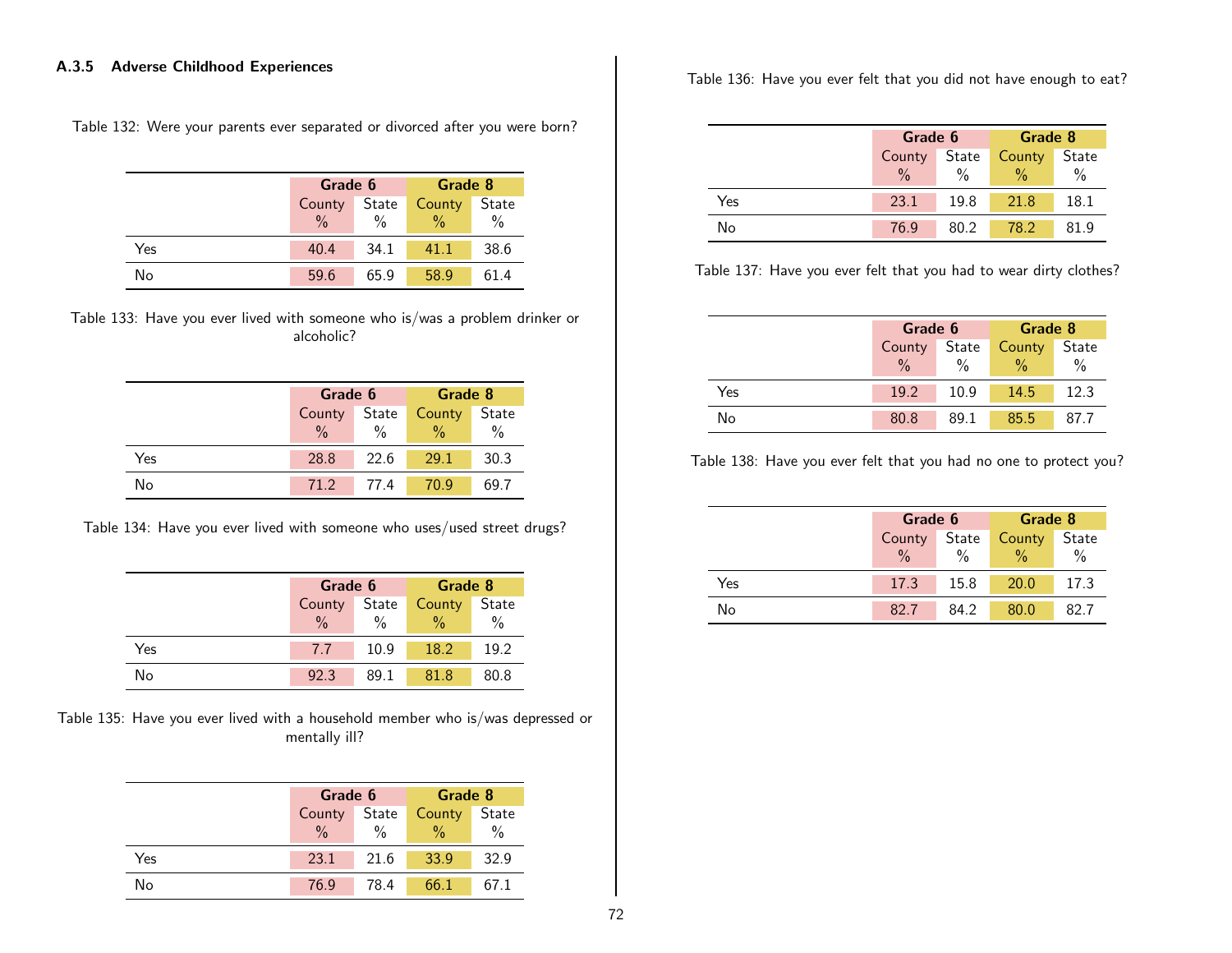# A.4 Substance Use

### A.4.1 Tobacco Use

Table 139: During the past 30 days, on how many days did you smoke cigarettes?

|               |                | Grade 6       |                | Grade 8              |
|---------------|----------------|---------------|----------------|----------------------|
|               | County<br>$\%$ | State<br>$\%$ | County<br>$\%$ | <b>State</b><br>$\%$ |
| $0$ days      | 100.0          | 99.3          | 98.1           | 97.2                 |
| 1 or 2 days   | 0.0            | 0.4           | 1.9            | 1.4                  |
| 3 to 5 days   | 0.0            | 0.2           | 0.0            | 0.6                  |
| 6 to 9 days   | 0.0            | 0.1           | 0.0            | 0.3                  |
| 10 to 19 days | 0.0            | 0.0           | 0.0            | 0.2                  |
| 20 to 29 days | 0.0            | 0.0           | 0.0            | 0.1                  |
| All 30 days   | 0.0            | 0.0           | 0.0            | 0.3                  |

Table 140: During the past 30 days, on how many days did you use other tobacco products?

|                   | Grade 6        |               | Grade 8        |               |
|-------------------|----------------|---------------|----------------|---------------|
|                   | County<br>$\%$ | State<br>$\%$ | County<br>$\%$ | State<br>$\%$ |
| $0$ days          | 100.0          | 99.4          | 94.6           | 97.8          |
| 1 or 2 days       | 0.0            | 0.4           | 3.6            | 1.0           |
| 3 to 5 days       | 0.0            | 0.1           | 0.0            | 0.4           |
| 6 to 9 days       | 0.0            | 0.1           | 1.8            | 0.2           |
| 10 to 19 days     | 0.0            | 0.0           | 0.0            | 0.2           |
| $20$ to $29$ days | 0.0            | 0.0           | 0.0            | 0.1           |
| All 30 days       | 0.0            | 0.1           | 0.0            | 0.3           |

The figure During the past 30 days, on how many days did you smoke tobacco in a "Hookah," also known as a water pipe? cannot be produced for this report because it requires data from the 11th grades.

The figure During the past 30 days, from which of the following sources did you get tobacco (cigarettes, chew, cigars)? Please mark all that apply. cannot be produced for this report because it requires data from the 11th grades.

Table 141: Used any tobacco product during the past 30 days

|        | Grade 6       |               | Grade 8       |               |
|--------|---------------|---------------|---------------|---------------|
|        | County        | State         | County        | State         |
|        | $\frac{0}{0}$ | $\frac{0}{0}$ | $\frac{0}{0}$ | $\frac{0}{0}$ |
| No Use | 100.0         | 98.9          | 92.9          | 96.1          |
| Use    | 0.0           | 11            | 71            | 3.9           |

Table 142: How old were you when you smoked a whole cigarette for the first time?

|                        | Grade 6        |               | Grade 8        |            |
|------------------------|----------------|---------------|----------------|------------|
|                        | County<br>$\%$ | State<br>$\%$ | County<br>$\%$ | State<br>% |
| Never have             | 98.1           | 98.1          | 85.5           | 93.3       |
| 8 years old or younger | 1.9            | 0.5           | 1.8            | 0.7        |
| 9 years old            | 0.0            | 0.3           | 1.8            | 0.6        |
| 10 years old           | 0.0            | 0.4           | 3.6            | 0.7        |
| 11 years old           | 0.0            | 0.5           | 0.0            | 0.7        |
| 12 years old           | 0.0            | 0.2           | 3.6            | 1.4        |
| 13 years old           | 0.0            | 0.0           | 3.6            | 2.0        |
| 14 years old           | 0.0            | 0.0           | 0.0            | 0.5        |
| 15 years old           | 0.0            | 0.0           | 0.0            | 0.1        |
| 16 years old           | 0.0            | 0.0           | 0.0            | 0.0        |
| 17 years old or older  | 0.0            | 0.0           | 0.0            | 0.0        |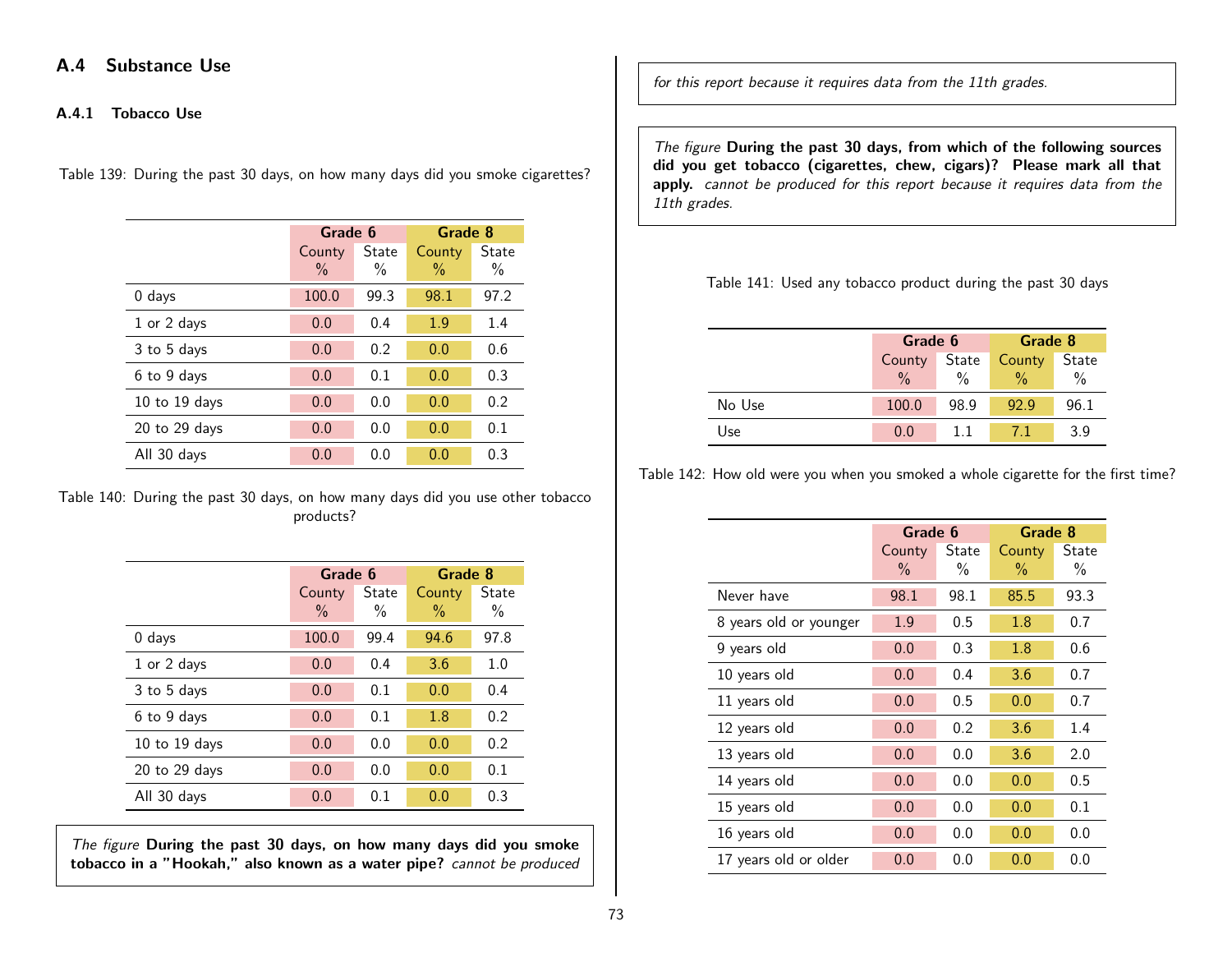Table 143: How old were you when you smoked a whole cigarette for the first time?

|                  | Grade 6       |               | Grade 8 |       |
|------------------|---------------|---------------|---------|-------|
|                  | County        | State         | County  | State |
|                  | $\frac{0}{0}$ | $\frac{0}{0}$ |         | $\%$  |
| Avg Age in Years | 8.0           | 9.8           | 10.9    | 115   |

Table 144: How old were you the first time you used tobacco products other than cigarettes such as snuff, chewing tobacco, and smoking tobacco from a pipe?

|                        | Grade 6                 |            | Grade 8                 |               |
|------------------------|-------------------------|------------|-------------------------|---------------|
|                        | County<br>$\frac{0}{0}$ | State<br>% | County<br>$\frac{0}{0}$ | State<br>$\%$ |
| Never have             | 100.0                   | 98.3       | 85.7                    | 94.3          |
| 8 years old or younger | 0.0                     | 0.3        | 3.6                     | 0.7           |
| 9 years old            | 0.0                     | 0.3        | 0.0                     | 0.4           |
| 10 years old           | 0.0                     | 0.3        | 1.8                     | 0.5           |
| 11 years old           | 0.0                     | 0.5        | 0.0                     | 0.5           |
| 12 years old           | 0.0                     | 0.3        | 0.0                     | 1.2           |
| 13 years old           | 0.0                     | 0.0        | 8.9                     | 1.7           |
| 14 years old           | 0.0                     | 0.0        | 0.0                     | 0.6           |
| 15 years old           | 0.0                     | 0.0        | 0.0                     | 0.1           |
| 16 years old           | 0.0                     | 0.0        | 0.0                     | 0.0           |
| 17 years old or older  | 0.0                     | 0.0        | 0.0                     | 0.0           |

Table 145: How old were you the first time you used tobacco products other than cigarettes such as snuff, chewing tobacco, and smoking tobacco from a pipe?

|                  | Grade 6                 |               | Grade 8            |      |
|------------------|-------------------------|---------------|--------------------|------|
|                  | County<br>$\frac{0}{0}$ | $\frac{0}{0}$ | State County State |      |
| Avg Age in Years | 0.0                     | 10.1          | 11 4               | 11 6 |

The figure How old were you when you first tried e-cigarettes, vape-pens, or e-hookahs?\* cannot be produced for this report because it requires data from the 11th grades.

## A.4.2 Alcohol Use

The figure During your life, on how many days have you had at least one drink of alcohol? cannot be produced for this report because it requires data from the 11th grades.

Table 146: During the past 30 days, on how many days did you have at least one drink of alcohol?

|                   | Grade 6        |               | Grade 8        |               |
|-------------------|----------------|---------------|----------------|---------------|
|                   | County<br>$\%$ | State<br>$\%$ | County<br>$\%$ | State<br>$\%$ |
| 0 days            | 100.0          | 95.5          | 87.5           | 84.6          |
| 1 or 2 days       | 0.0            | 3.7           | 7.1            | 10.7          |
| 3 to 5 days       | 0.0            | 0.5           | 3.6            | 2.5           |
| 6 to 9 days       | 0.0            | 0.2           | 1.8            | 1.1           |
| 10 to 19 days     | 0.0            | 0.1           | 0.0            | 0.6           |
| $20$ to $29$ days | 0.0            | 0.0           | 0.0            | 0.2           |
| All 30 days       | 0.0            | 0.1           | 0.0            | 0.3           |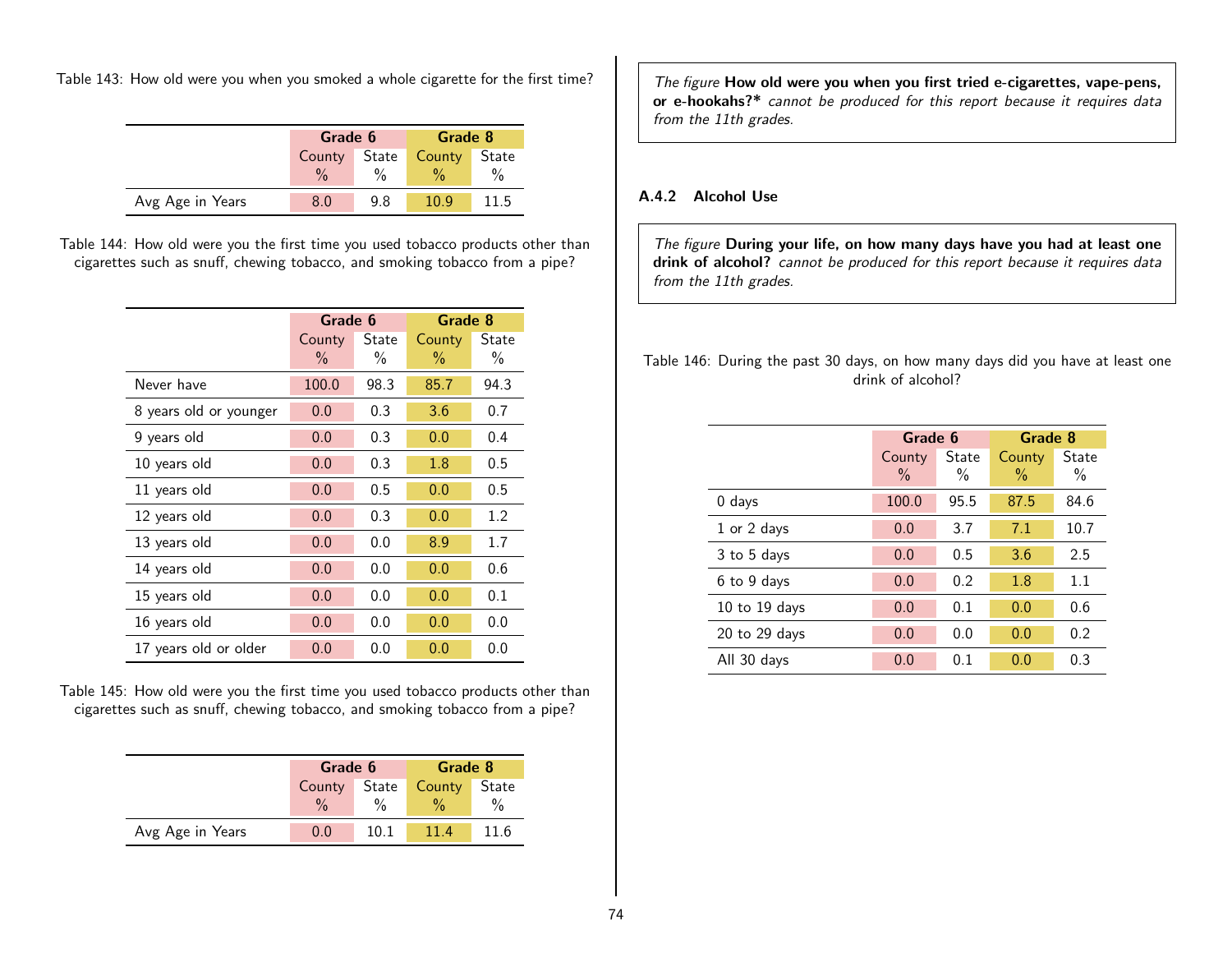Table 147: During the past 30 days, on how many days did you have 5 or more drinks of alcohol in a row, that is, within a couple of hours?

|                   |                | Grade 6       |                | Grade 8              |
|-------------------|----------------|---------------|----------------|----------------------|
|                   | County<br>$\%$ | State<br>$\%$ | County<br>$\%$ | <b>State</b><br>$\%$ |
| $0$ days          | 100.0          | 99.0          | 94.6           | 94.4                 |
| 1 or 2 days       | 0.0            | 0.6           | 3.6            | 3.5                  |
| 3 to 5 days       | 0.0            | 0.1           | 1.8            | 0.9                  |
| 6 to 9 days       | 0.0            | 0.1           | 0.0            | 0.5                  |
| 10 to 19 days     | 0.0            | 0.0           | 0.0            | 0.3                  |
| $20$ to $29$ days | 0.0            | 0.0           | 0.0            | 0.1                  |
| All 30 days       | 0.0            | 0.1           | 0.0            | 0.2                  |

Table 148: During the past 30 days, on how many days do you think most students in your school had at least one drink of alcohol? (your best estimate)

|                   | Grade 6       |       | Grade 8 |       |
|-------------------|---------------|-------|---------|-------|
|                   | County        | State | County  | State |
|                   | $\frac{0}{0}$ | $\%$  | $\%$    | $\%$  |
| 0 days            | 63.0          | 65.9  | 46.4    | 43.3  |
| 1 or 2 days       | 31.5          | 24.0  | 33.9    | 28.9  |
| 3 to 5 days       | 3.7           | 5.9   | 12.5    | 13.8  |
| 6 to 9 days       | 0.0           | 2.0   | 7.1     | 6.8   |
| 10 to 19 days     | 1.9           | 1.2   | 0.0     | 3.9   |
| $20$ to $29$ days | 0.0           | 0.3   | 0.0     | 1.2   |
| All 30 days       | 0.0           | 0.7   | 0.0     | 2.0   |

Table 149: During the past 30 days, on how many days do you think most students in your school had 5 or more drinks of alcohol in a row, that is, within a couple of hours? (your best estimate)

|                   |                | Grade 6       |                         | Grade 8       |  |
|-------------------|----------------|---------------|-------------------------|---------------|--|
|                   | County<br>$\%$ | State<br>$\%$ | County<br>$\frac{0}{0}$ | State<br>$\%$ |  |
| 0 days            | 77.8           | 85.9          | 67.9                    | 65.0          |  |
| 1 or 2 days       | 16.7           | 9.6           | 26.8                    | 20.5          |  |
| 3 to 5 days       | 3.7            | 2.3           | 1.8                     | 7.1           |  |
| 6 to 9 days       | 1.9            | 1.1           | 3.6                     | 3.6           |  |
| 10 to 19 days     | 0.0            | 0.5           | 0.0                     | 1.9           |  |
| $20$ to $29$ days | 0.0            | 0.2           | 0.0                     | 0.8           |  |
| All 30 days       | 0.0            | 0.3           | 0.0                     | 1.2           |  |

The figure Think of your four best friends (the friends you feel closest to). In the past 12 months, how many of your best friends have tried beer, wine, or hard liquor (for example, vodka, whiskey or gin)? cannot be produced for this report because it requires data from the 11th grades.

The figure During the past 30 days, what type of alcohol did you usually drink? Select only one response. cannot be produced for this report because it requires data from the 11th grades.

The figure During the past 30 days, from which of the following sources did you get the alcohol you drank? Please mark all that apply. cannot be produced for this report because it requires data from the 11th grades.

The figure In the last 12 months, which of the following have you experienced? Please mark all that apply. cannot be produced for this report because it requires data from the 11th grades.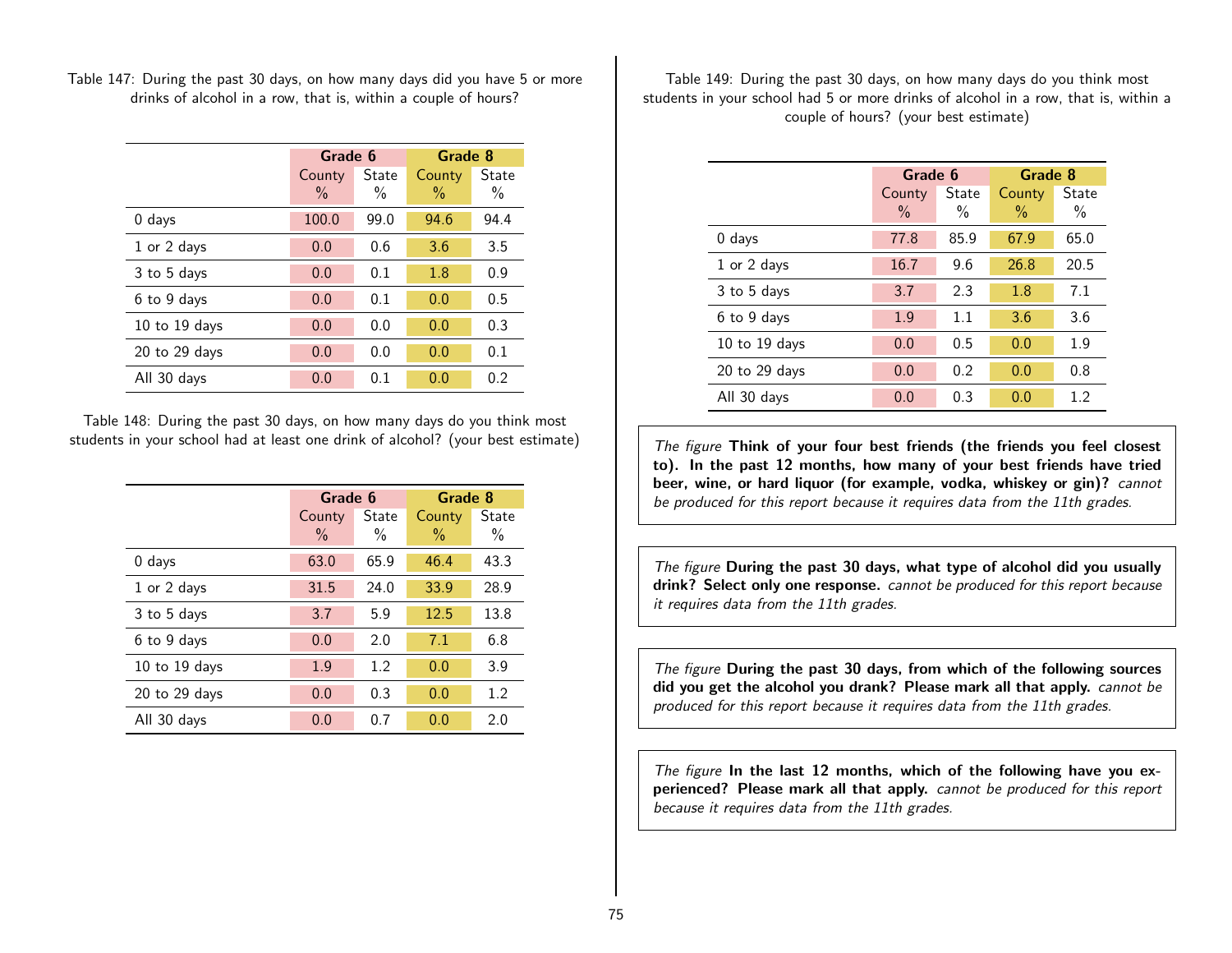Table 150: During the past 30 days, how many times did you ride in a vehicle driven by a parent or other adult who had been drinking alcohol?

|                 | Grade 6                 |                        | Grade 8        |               |
|-----------------|-------------------------|------------------------|----------------|---------------|
|                 | County<br>$\frac{0}{0}$ | State<br>$\frac{0}{0}$ | County<br>$\%$ | State<br>$\%$ |
| $0 \times$      | 92.6                    | 89.2                   | 87.5           | 87.2          |
| 1 time          | 7.4                     | 6.3                    | 5.4            | 6.9           |
| 2 or 3 times    | 0.0                     | 2.5                    | 5.4            | 3.5           |
| 4 or 5 times    | 0.0                     | 0.6                    | 0.0            | 1.0           |
| 6 or more times | 0.0                     | 1.3                    | 1.8            | 1.4           |

The figure During the past 30 days, how many times did you ride in a vehicle driven by a teenager who had been drinking alcohol? cannot be produced for this report because it requires data from the 11th grades.

The figure During the past 30 days, how many times did you drive a car or other vehicle when you had been drinking alcohol? cannot be produced for this report because it requires data from the 11th grades.

Table 151: During the past 30 days, how many times did most students in your school ride in a vehicle driven by a parent or other adult who had been drinking alcohol?

|                 |               | Grade 6 |        | Grade 8 |
|-----------------|---------------|---------|--------|---------|
|                 | County        | State   | County | State   |
|                 | $\frac{0}{0}$ | %       | $\%$   | $\%$    |
| $0 \times$      | 67.3          | 75.6    | 66.1   | 66.3    |
| 1 time          | 25.0          | 12.9    | 12.5   | 16.6    |
| 2 or 3 times    | 7.7           | 7.9     | 16.1   | 12.0    |
| 4 or 5 times    | 0.0           | 1.6     | 1.8    | 2.6     |
| 6 or more times | 0.0           | 2.0     | 3.6    | 2.5     |

The figure During the past 30 days, how many times did most students in your school ride in a vehicle driven by a teenager who had been drinking alcohol? cannot be produced for this report because it requires data from the 11th grades.

The figure During the past 30 days, how many times did most students in your school drive a car or other vehicle when they had been drinking alcohol? cannot be produced for this report because it requires data from the 11th grades.

Table 152: How old were you when you had more than a sip or two of beer, wine, or hard liquor (for example, vodka, whiskey, or gin) for the first time?

|                        | Grade 6        |                        | Grade 8        |                        |  |
|------------------------|----------------|------------------------|----------------|------------------------|--|
|                        | County<br>$\%$ | State<br>$\frac{0}{0}$ | County<br>$\%$ | State<br>$\frac{0}{0}$ |  |
| Never have             | 84.9           | 77.1                   | 55.4           | 60.1                   |  |
| 8 years old or younger | 5.7            | 8.9                    | 14.3           | 9.0                    |  |
| 9 years old            | 0.0            | 3.4                    | 1.8            | 3.9                    |  |
| 10 years old           | 5.7            | 4.6                    | 1.8            | 4.6                    |  |
| 11 years old           | 3.8            | 4.3                    | 8.9            | 4.0                    |  |
| 12 years old           | 0.0            | 1.6                    | 3.6            | 7.0                    |  |
| 13 years old           | 0.0            | 0.0                    | 12.5           | 8.7                    |  |
| 14 years old           | 0.0            | 0.0                    | 1.8            | 2.8                    |  |
| 15 years old           | 0.0            | 0.0                    | 0.0            | 0.1                    |  |
| 16 years old           | 0.0            | 0.0                    | 0.0            | 0.0                    |  |
| 17 years old or older  | 0.0            | 0.0                    | 0.0            | 0.0                    |  |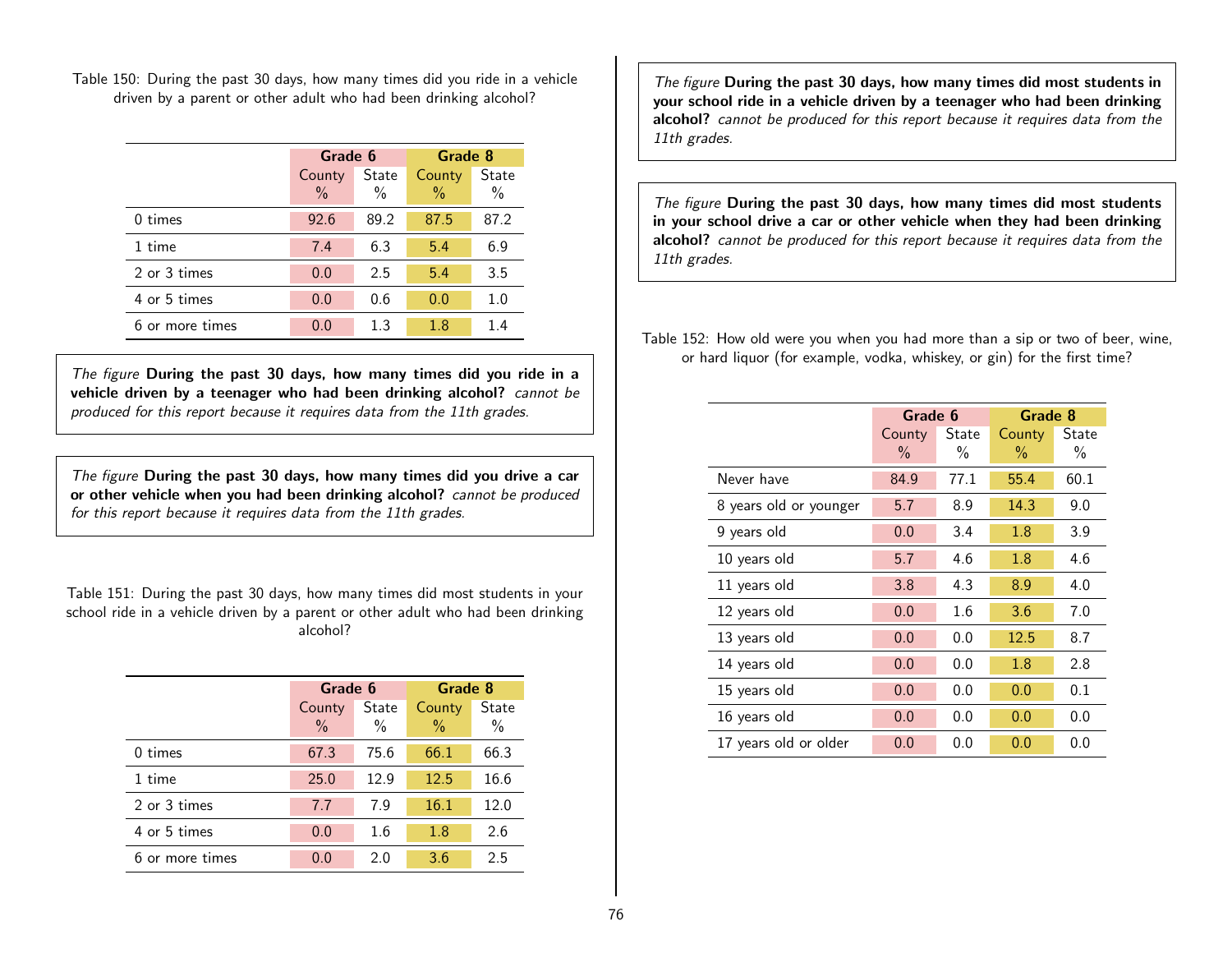Table 153: How old were you when you had more than a sip or two of beer, wine, or hard liquor (for example, vodka, whiskey, or gin) for the first time?

|                  | Grade 6                 |                        | <b>Grade 8</b> |               |
|------------------|-------------------------|------------------------|----------------|---------------|
|                  | County<br>$\frac{0}{0}$ | State<br>$\frac{0}{0}$ | County         | State<br>$\%$ |
| Avg Age in Years | 9.5                     | 94                     | 10.7           | 10.8          |

Table 154: How old were you when you first began drinking alcoholic beverages regularly, that is at least once or twice a month?

|                        | Grade 6                 |                        | Grade 8                 |                        |
|------------------------|-------------------------|------------------------|-------------------------|------------------------|
|                        | County<br>$\frac{0}{0}$ | State<br>$\frac{0}{0}$ | County<br>$\frac{0}{0}$ | State<br>$\frac{0}{0}$ |
| Never have             | 100.0                   | 97.8                   | 92.9                    | 91.6                   |
| 8 years old or younger | 0.0                     | 0.5                    | 0.0                     | 0.6                    |
| 9 years old            | 0.0                     | 0.2                    | 0.0                     | 0.3                    |
| 10 years old           | 0.0                     | 0.5                    | 0.0                     | 0.6                    |
| 11 years old           | 0.0                     | 0.5                    | 1.8                     | 0.6                    |
| 12 years old           | 0.0                     | 0.4                    | 1.8                     | 1.4                    |
| 13 years old           | 0.0                     | 0.0                    | 1.8                     | 3.5                    |
| 14 years old           | 0.0                     | 0.0                    | 1.8                     | 1.3                    |
| 15 years old           | 0.0                     | 0.0                    | 0.0                     | 0.1                    |
| 16 years old           | 0.0                     | 0.0                    | 0.0                     | 0.0                    |
| 17 years old or older  | 0.0                     | 0.0                    | 0.0                     | 0.0                    |

Table 155: How old were you when you first began drinking alcoholic beverages regularly, that is at least once or twice a month?

|                  | Grade 6       |               | <b>Grade 8</b> |       |
|------------------|---------------|---------------|----------------|-------|
|                  | County State  |               | County         | State |
|                  | $\frac{0}{0}$ | $\frac{0}{6}$ |                |       |
| Avg Age in Years | 0.0           | 10 1          | 12.5           | 122   |

# A.4.3 Marijuana Use

Table 156: During the past 30 days, how many times did you use marijuana?

|                  | Grade 6        |               | Grade 8                 |                      |
|------------------|----------------|---------------|-------------------------|----------------------|
|                  | County<br>$\%$ | State<br>$\%$ | County<br>$\frac{0}{0}$ | <b>State</b><br>$\%$ |
| $0 \times$       | 100.0          | 98.4          | 94.6                    | 91.7                 |
| 1 or 2 times     | 0.0            | 0.9           | 3.6                     | 3.6                  |
| 3 to 9 times     | 0.0            | 0.3           | 1.8                     | 2.0                  |
| 10 to 19 times   | 0.0            | 0.1           | 0.0                     | 1.1                  |
| 20 to 39 times   | 0.0            | 0.1           | 0.0                     | 0.5                  |
| 40 or more times | 0.0            | 0.1           | 0.0                     | 1.1                  |

The figure During the past 30 days, from which of the following sources did you get marijuana? Please mark all that apply. cannot be produced for this report because it requires data from the 11th grades.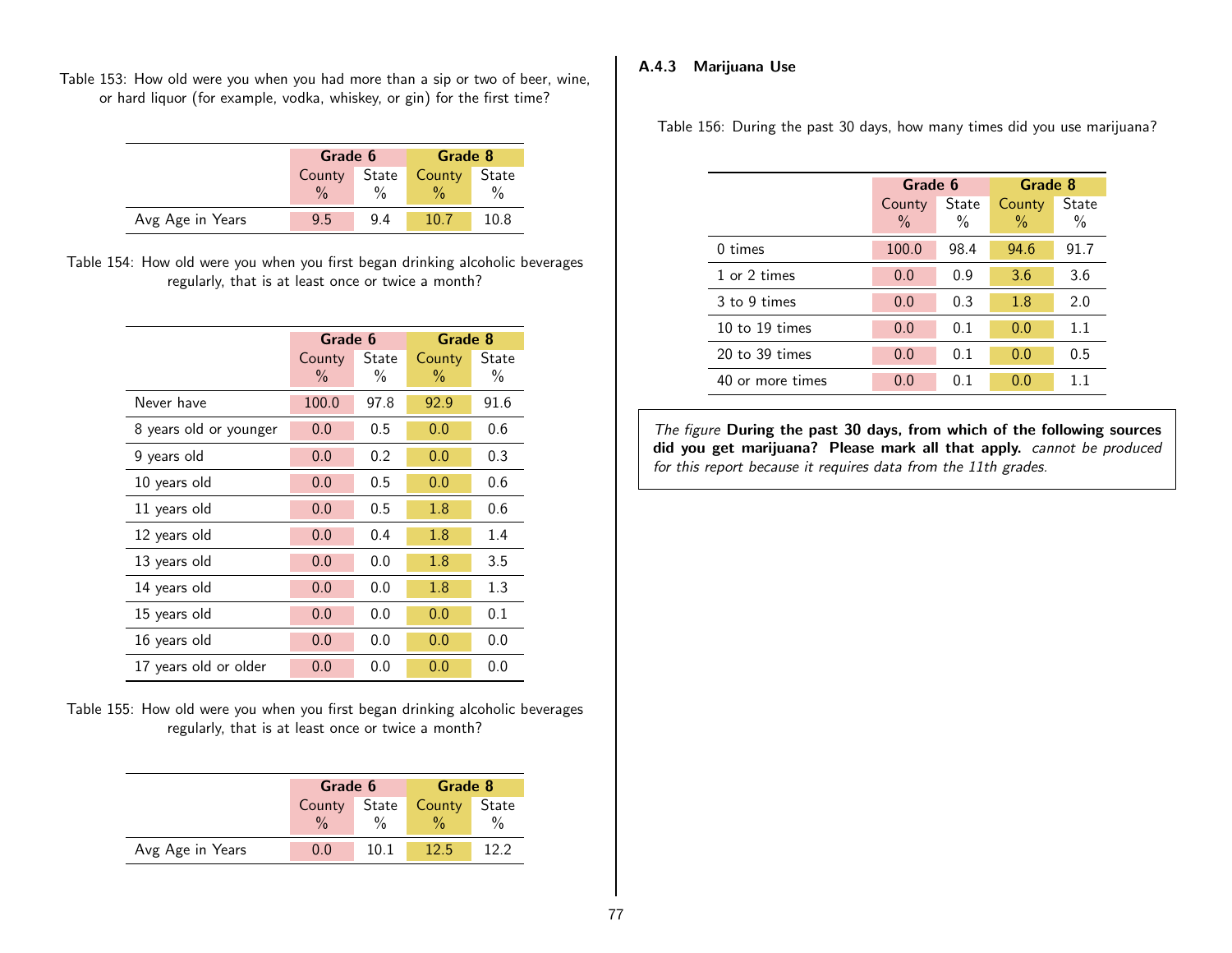Table 157: How old were you when you tried marijuana for the first time?

|                        | Grade 6        |                        | Grade 8                 |                        |
|------------------------|----------------|------------------------|-------------------------|------------------------|
|                        | County<br>$\%$ | State<br>$\frac{0}{0}$ | County<br>$\frac{0}{0}$ | State<br>$\frac{0}{0}$ |
|                        |                |                        |                         |                        |
| Never have             | 100.0          | 97.0                   | 91.1                    | 86.0                   |
| 8 years old or younger | 0.0            | 0.4                    | 0.0                     | 0.7                    |
| 9 years old            | 0.0            | 0.3                    | 0.0                     | 0.5                    |
| 10 years old           | 0.0            | 0.6                    | 1.8                     | 1.1                    |
| 11 years old           | 0.0            | 1.0                    | 3.6                     | 1.5                    |
| 12 years old           | 0.0            | 0.6                    | 0.0                     | 3.3                    |
| 13 years old           | 0.0            | 0.0                    | 1.8                     | 5.2                    |
| 14 years old           | 0.0            | 0.0                    | 1.8                     | $1.5\,$                |
| 15 years old           | 0.0            | 0.0                    | 0.0                     | 0.1                    |
| 16 years old           | 0.0            | 0.0                    | 0.0                     | 0.0                    |
| 17 years old or older  | 0.0            | 0.0                    | 0.0                     | 0.0                    |

Table 158: How old were you when you tried marijuana for the first time?

|                  | Grade 6       |               | Grade 8       |       |  |
|------------------|---------------|---------------|---------------|-------|--|
|                  | County State  |               | County        | State |  |
|                  | $\frac{0}{0}$ | $\frac{0}{6}$ | $\frac{0}{0}$ | $\%$  |  |
| Avg Age in Years | 0.0           | 10.4          | 11.8          | 12.0  |  |

Table 159: How old were you when you first tried synthetic marijuana (also called K2, Spice, etc.) for the first time?

|                        | Grade 6                 |               | Grade 8        |            |
|------------------------|-------------------------|---------------|----------------|------------|
|                        | County<br>$\frac{0}{2}$ | State<br>$\%$ | County<br>$\%$ | State<br>% |
| Never have             | 100.0                   | 99.0          | 92.9           | 95.7       |
| 8 years old or younger | 0.0                     | 0.2           | 0.0            | 0.3        |
| 9 years old            | 0.0                     | 0.1           | 0.0            | 0.2        |
| 10 years old           | 0.0                     | 0.2           | 0.0            | 0.3        |
| 11 years old           | 0.0                     | 0.3           | 3.6            | 0.5        |
| 12 years old           | 0.0                     | 0.2           | 0.0            | 0.7        |
| 13 years old           | 0.0                     | 0.0           | 0.0            | 1.6        |
| 14 years old           | 0.0                     | 0.0           | 1.8            | 0.5        |
| 15 years old           | 0.0                     | 0.0           | 1.8            | 0.1        |
| 16 years old           | 0.0                     | 0.0           | 0.0            | 0.0        |
| 17 years old or older  | 0.0                     | 0.0           | 0.0            | 0.0        |

Table 160: How old were you when you first tried synthetic marijuana (also called K2, Spice, etc.) for the first time?

|                  | Grade 6                 |                        | Grade 8 |               |
|------------------|-------------------------|------------------------|---------|---------------|
|                  | County<br>$\frac{0}{0}$ | State<br>$\frac{0}{0}$ | County  | State<br>$\%$ |
| Avg Age in Years | 0.0                     | 10.3                   | 12.8    | 11.9          |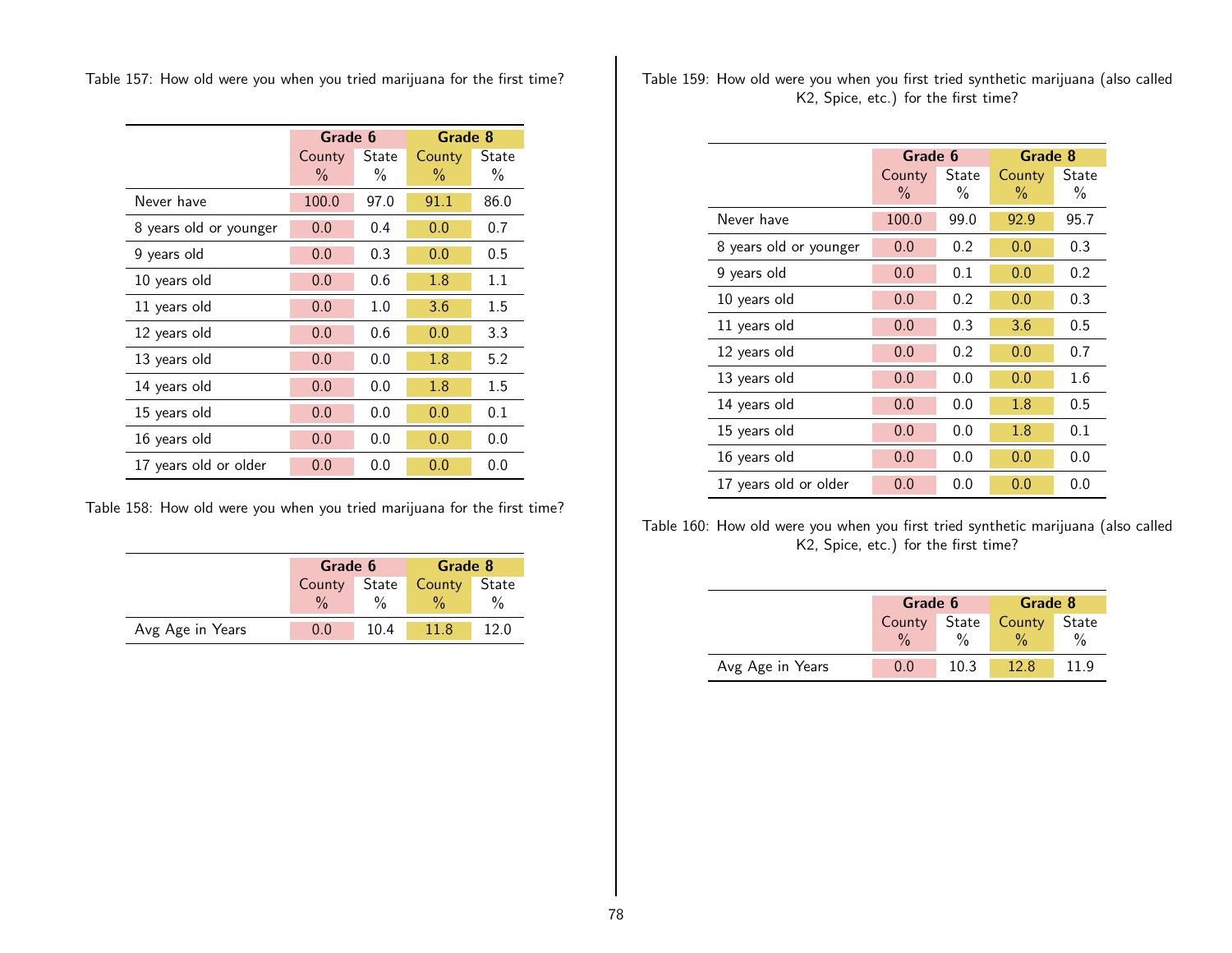Table 161: During the past 30 days, on how many days did you sniff glue, breathe the contents of aerosol spray cans, or inhale any paints or sprays to get high?

|                   | Grade 6        |               | Grade 8        |               |
|-------------------|----------------|---------------|----------------|---------------|
|                   | County<br>$\%$ | State<br>$\%$ | County<br>$\%$ | State<br>$\%$ |
| 0 days            | 92.5           | 95.0          | 92.9           | 95.2          |
| 1 or 2 days       | 5.7            | 3.8           | 3.6            | 3.1           |
| 3 to 5 days       | 1.9            | 0.7           | 0.0            | 0.8           |
| 6 to 9 days       | 0.0            | 0.2           | 0.0            | 0.3           |
| 10 to 19 days     | 0.0            | 0.1           | 0.0            | 0.2           |
| $20$ to $29$ days | 0.0            | 0.0           | 0.0            | 0.1           |
| All 30 days       | 0.0            | 0.2           | 3.6            | 0.3           |

Table 162: During the past 30 days, on how many days did you use synthetic marijuana, example: K2, Spice, etc.?

|                   | Grade 6       |       | Grade 8       |       |
|-------------------|---------------|-------|---------------|-------|
|                   | County        | State | County        | State |
|                   | $\frac{0}{0}$ | $\%$  | $\frac{0}{0}$ | $\%$  |
| $0$ days          | 98.1          | 99.3  | 98.2          | 97.2  |
| 1 or 2 days       | 1.9           | 0.4   | 0.0           | 1.3   |
| 3 to 5 days       | 0.0           | 0.2   | 0.0           | 0.5   |
| 6 to 9 days       | 0.0           | 0.1   | 0.0           | 0.4   |
| 10 to 19 days     | 0.0           | 0.1   | 0.0           | 0.2   |
| $20$ to $29$ days | 0.0           | 0.0   | 0.0           | 0.1   |
| All 30 days       | 0.0           | 0.1   | 1.8           | 0.4   |

Table 163: During the past 30 days, on how many days did you use a prescription drug (such as OxyContin, Percocet, Vicodin, codeine, Adderall, Ritalin, or Xanax) without a doctor's orders?

|                   | Grade 6        |               | Grade 8        |               |
|-------------------|----------------|---------------|----------------|---------------|
|                   | County<br>$\%$ | State<br>$\%$ | County<br>$\%$ | State<br>$\%$ |
| 0 days            | 98.1           | 98.8          | 98.2           | 96.2          |
| 1 or 2 days       | 0.0            | 0.6           | 0.0            | 1.9           |
| 3 to 5 days       | 0.0            | 0.2           | 0.0            | 0.8           |
| 6 to 9 days       | 1.9            | 0.1           | 0.0            | 0.4           |
| 10 to 19 days     | 0.0            | 0.1           | 0.0            | 0.3           |
| $20$ to $29$ days | 0.0            | 0.0           | 0.0            | 0.2           |
| All 30 days       | 0.0            | 0.2           | 1.8            | 0.3           |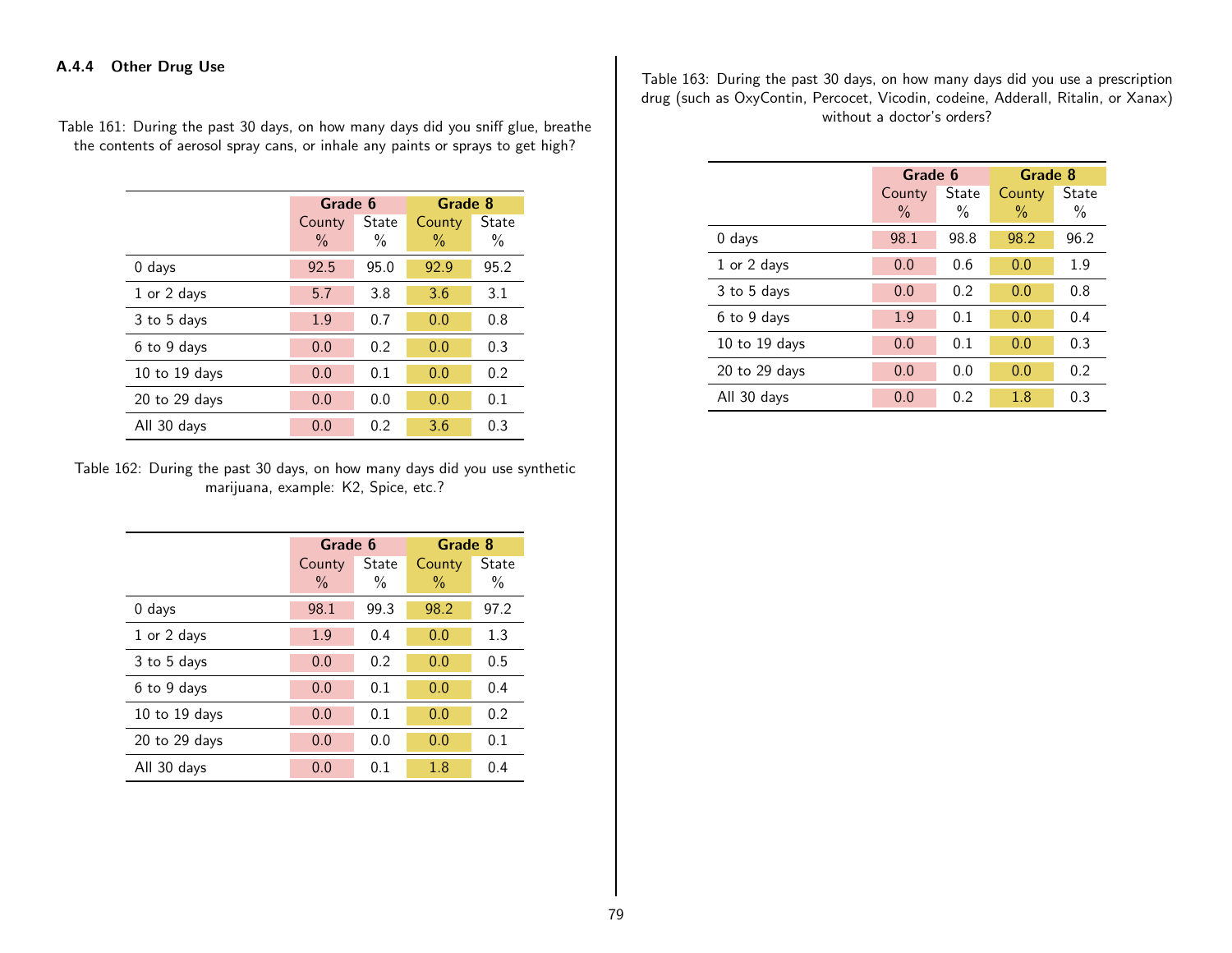Table 164: Which of the following illicit drugs did you use during the past 30 days? Please mark all that apply.

|                                                                   | Grade 6                 |            | Grade 8                 |                        |
|-------------------------------------------------------------------|-------------------------|------------|-------------------------|------------------------|
|                                                                   | County<br>$\frac{0}{0}$ | State<br>% | County<br>$\frac{0}{0}$ | State<br>$\frac{0}{0}$ |
| I did not use illicit<br>drugs during the past<br>30 days         | 100.0                   | 98.4       | 94.1                    | 92.1                   |
| Marijuana                                                         | 0.0                     | 1.5        | 5.9                     | 7.9                    |
| Any form of cocaine<br>including powder,<br>crack or freebase     | 0.0                     | 0.2        | 0.0                     | 0.4                    |
| Ecstasy (also called<br>MDMA)                                     | 0.0                     | 0.1        | 2.0                     | 0.4                    |
| Heroin or other<br>opiates or narcotics                           | 0.0                     | 0.1        | 0.0                     | 0.2                    |
| LSD or other<br>hallucinogens or<br>psychedelics                  | 0.0                     | 0.1        | 0.0                     | 0.6                    |
| Methamphetamines<br>(also called speed,<br>crystal, crank or ice) | 0.0                     | 0.1        | 0.0                     | 0.3                    |
| Steroid pills or shots<br>without a doctor's<br>prescription      | 0.0                     | 0.3        | 0.0                     | 0.5                    |

Table 165: Any illicit drug use including marijuana, synthetic marijuana, cocaine, ecstasy, heroin, hallucinogens or methamphetamines

|        | Grade 6         |               | Grade 8       |       |
|--------|-----------------|---------------|---------------|-------|
|        | State<br>County |               | County        | State |
|        | $\frac{0}{0}$   | $\frac{0}{0}$ | $\frac{0}{0}$ | $\%$  |
| No Use | 98.1            | 98.2          | 92.9          | 91.8  |
| Use    | 1.9             | 1.8           | 71            | 8.2   |

Table 166: Any illicit drug use including cocaine, ecstasy, heroin, hallucinogens or methamphetamines

|        | Grade 6                 |                        | Grade 8 |                        |
|--------|-------------------------|------------------------|---------|------------------------|
|        | County<br>$\frac{0}{0}$ | State<br>$\frac{0}{0}$ | County  | State<br>$\frac{0}{0}$ |
| No Use | 100.0                   | 99.6                   | 98.0    | 98.7                   |
| Use    | 0.0                     | በ 4                    | 2.0     | 1.3                    |

## A.4.5 Lifetime Drug Use

The figure During your life, how many times have you Used marijuana? cannot be produced for this report because it requires data from the 11th grades.

The figure During your life, how many times have you Sniffed glue, breathed the contents of aerosol spray cans, or inhaled any paints or sprays to get high? cannot be produced for this report because it requires data from the 11th grades.

The figure During your life, how many times have you Taken steroid pills or shots without a doctor's prescription? cannot be produced for this report because it requires data from the 11th grades.

The figure During your life, how many times have you Taken a prescription drug not prescribed to you? cannot be produced for this report because it requires data from the 11th grades.

The figure During your life, how many times have you Used any form of cocaine, including powder, crack or freebase? cannot be produced for this report because it requires data from the 11th grades.

The figure During your life, how many times have you Used ecstasy (also called MDMA)? cannot be produced for this report because it requires data from the 11th grades.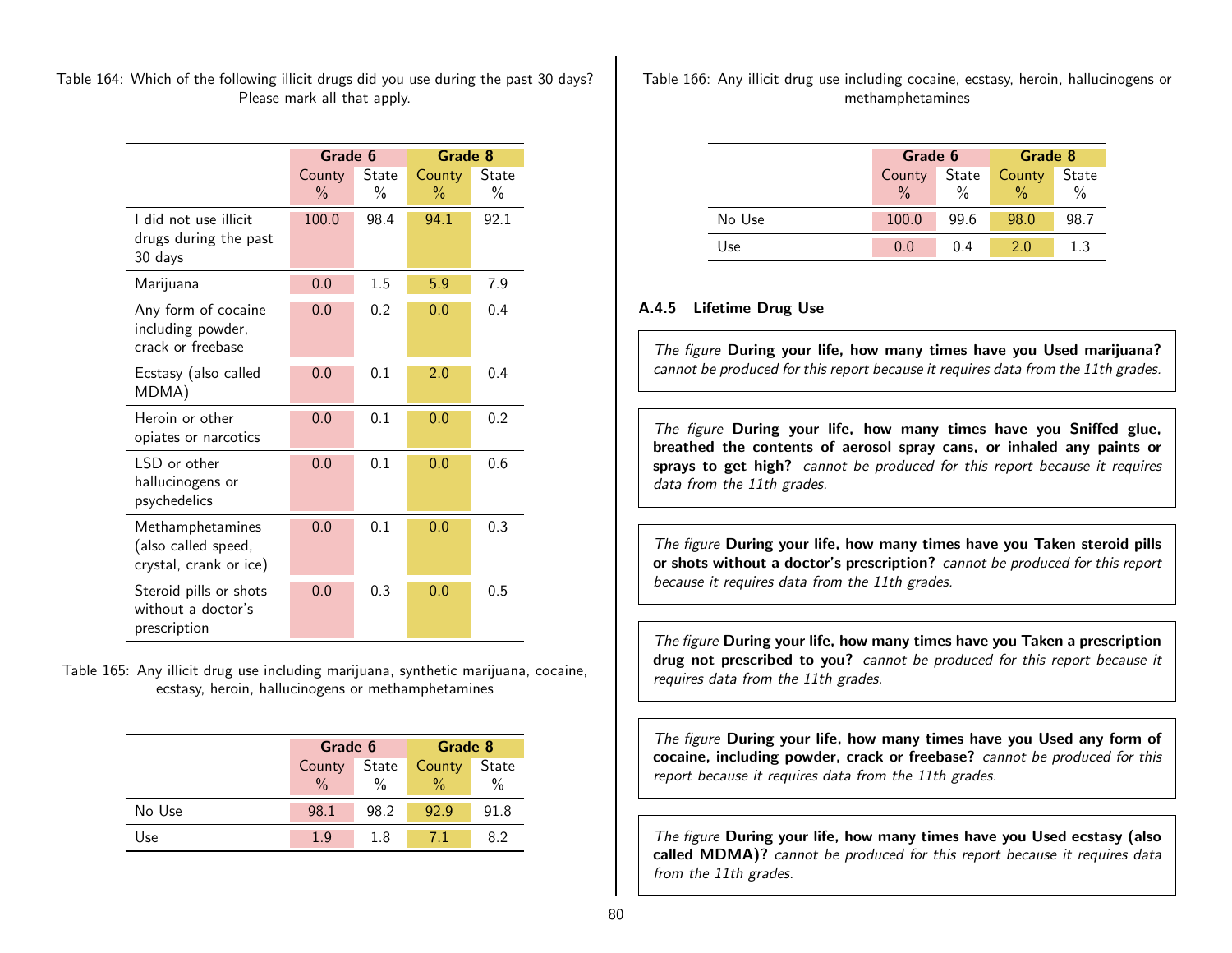The figure During your life, how many times have you Used heroin (also called smack, junk, or China White)? cannot be produced for this report because it requires data from the 11th grades.

The figure During your life, how many times have you Used methamphetamines (also called speed, crystal, crank or ice)? cannot be produced for this report because it requires data from the 11th grades.

The figure During your life, how many times have you used a needle to inject any illegal drug into your body? cannot be produced for this report because it requires data from the 11th grades.

The figure Lifetime drug use (includes marijuana, inhalants, steroids, prescription drugs, cocaine, ecstasy, heroin, methamphetamines) cannot be produced for this report because it requires data from the 11th grades.

The figure Lifetime drug use other than marijuana (includes inhalants, steroids, prescription drugs, cocaine, ecstasy, heroin, methamphetamines) cannot be produced for this report because it requires data from the 11th grades.

### A.4.6 Availability of Alcohol, Tobacco and Drugs

Table 167: If you wanted to get some, how easy would it be for you to get some beer, wine, or hard liquor (for example, vodka, whiskey, or gin)?

|               | Grade 6       |               | Grade 8 |       |
|---------------|---------------|---------------|---------|-------|
|               | County        | State         | County  | State |
|               | $\frac{0}{0}$ | $\frac{0}{0}$ | $\%$    | $\%$  |
| Very hard     | 75.0          | 69.0          | 48.2    | 40.6  |
| Somewhat hard | 9.6           | 13.5          | 16.1    | 19.4  |
| Sort of easy  | 5.8           | 10.4          | 17.9    | 22.1  |
| Very easy     | 9.6           | 7.1           | 17.9    | 17.9  |

Table 168: If you wanted to get some, how easy would it be for you to get some cigarettes?

|               | Grade 6        |                        | Grade 8        |               |
|---------------|----------------|------------------------|----------------|---------------|
|               | County<br>$\%$ | State<br>$\frac{0}{0}$ | County<br>$\%$ | State<br>$\%$ |
| Very hard     | 88.5           | 78.3                   | 62.5           | 56.8          |
| Somewhat hard | 3.8            | 9.7                    | 21.4           | 17.9          |
| Sort of easy  | 1.9            | 6.4                    | 3.6            | 13.2          |
| Very easy     | 5.8            | 5.7                    | 12.5           | 12.0          |

Table 169: If you wanted to get some, how easy would it be for you to get some marijuana?

|               | Grade 6 |       | Grade 8 |       |
|---------------|---------|-------|---------|-------|
|               | County  | State | County  | State |
|               | $\%$    | $\%$  | $\%$    | $\%$  |
| Very hard     | 94.2    | 83.4  | 67.3    | 54.1  |
| Somewhat hard | 0.0     | 7.1   | 9.1     | 13.5  |
| Sort of easy  | 1.9     | 4.8   | 12.7    | 14.4  |
| Very easy     | 3.8     | 47    | 10.9    | 17.9  |

Table 170: If you wanted to get some, how easy would it be for you to get some synthetic marijuana, example: K2, Spice, etc.?

|               | Grade 6        |                        | Grade 8        |               |
|---------------|----------------|------------------------|----------------|---------------|
|               | County<br>$\%$ | State<br>$\frac{0}{0}$ | County<br>$\%$ | State<br>$\%$ |
| Very hard     | 96.2           | 90.3                   | 78.6           | 69.9          |
| Somewhat hard | 0.0            | 5.2                    | 10.7           | 14.2          |
| Sort of easy  | 3.8            | 2.3                    | 7.1            | 8.4           |
| Very easy     | 0.0            | 22                     | 3.6            | 74            |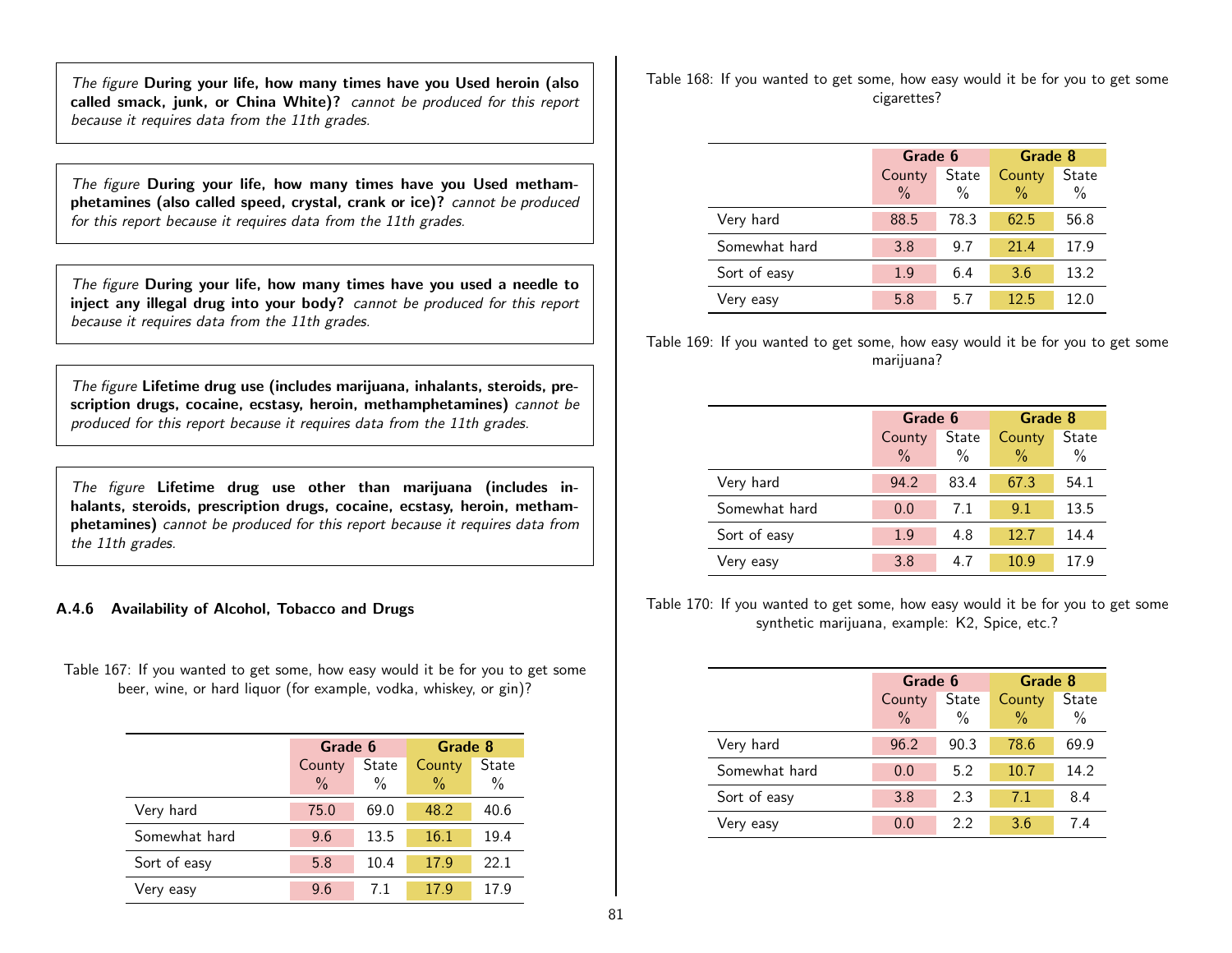Table 171: If you wanted to get some, how easy would it be for you to get a drug like cocaine, LSD, or amphetamines?

|               | Grade 6        |                        | Grade 8                 |               |
|---------------|----------------|------------------------|-------------------------|---------------|
|               | County<br>$\%$ | State<br>$\frac{0}{0}$ | County<br>$\frac{0}{0}$ | State<br>$\%$ |
| Very hard     | 98.1           | 93.4                   | 85.7                    | 82.3          |
| Somewhat hard | 0.0            | 3.7                    | 5.4                     | 10.0          |
| Sort of easy  | 1.9            | 1.5                    | 5.4                     | 4.1           |
| Very easy     | 0.0            | 15                     | 3.6                     | 3.5           |

Table 172: If you wanted to get some, how easy would it be for you to get prescription drugs not prescribed to you?

|               | Grade 6 |       | Grade 8 |       |
|---------------|---------|-------|---------|-------|
|               | County  | State | County  | State |
|               | $\%$    | $\%$  | $\%$    | $\%$  |
| Very hard     | 90.4    | 77.7  | 60.7    | 56.4  |
| Somewhat hard | 1.9     | 10.1  | 5.4     | 16.0  |
| Sort of easy  | 1.9     | 6.0   | 17.9    | 13.5  |
| Very easy     | 5.8     | 6.2   | 16.1    | 14.1  |

The figure If you wanted to get some, how easy would it be for you to get some e-cigarettes, vape-pens, or e-hookahs? cannot be produced for this report because it requires data from the 11th grades.

## A.4.7 Perceived Risk of Harm from Substance Use

Table 173: How much do you think people risk harming themselves (physically or in other ways) if they take one or two drinks of an alcoholic beverage (beer, wine, liquor) nearly every day?

|               | Grade 6        |                        | Grade 8        |                      |
|---------------|----------------|------------------------|----------------|----------------------|
|               | County<br>$\%$ | State<br>$\frac{0}{0}$ | County<br>$\%$ | <b>State</b><br>$\%$ |
| No risk       | 22.2           | 19.2                   | 12.7           | 16.6                 |
| Slight risk   | 33.3           | 33.6                   | 45.5           | 33.9                 |
| Moderate risk | 20.4           | 26.5                   | 20.0           | 30.2                 |
| Great risk    | 24.1           | 20.7                   | 21.8           | 19.3                 |

Table 174: How much do you think people risk harming themselves (physically or in other ways) when they have five or more drinks of an alcoholic beverage once or twice a week?

|               |                | Grade 6       |                | Grade 8       |
|---------------|----------------|---------------|----------------|---------------|
|               | County<br>$\%$ | State<br>$\%$ | County<br>$\%$ | State<br>$\%$ |
|               |                |               |                |               |
| No risk       | 22.2           | 15.5          | 9.1            | 11.4          |
| Slight risk   | 22.2           | 20.8          | 21.8           | 20.3          |
| Moderate risk | 27.8           | 34.9          | 40.0           | 37.7          |
| Great risk    | 27.8           | 28.7          | 29.1           | 30.6          |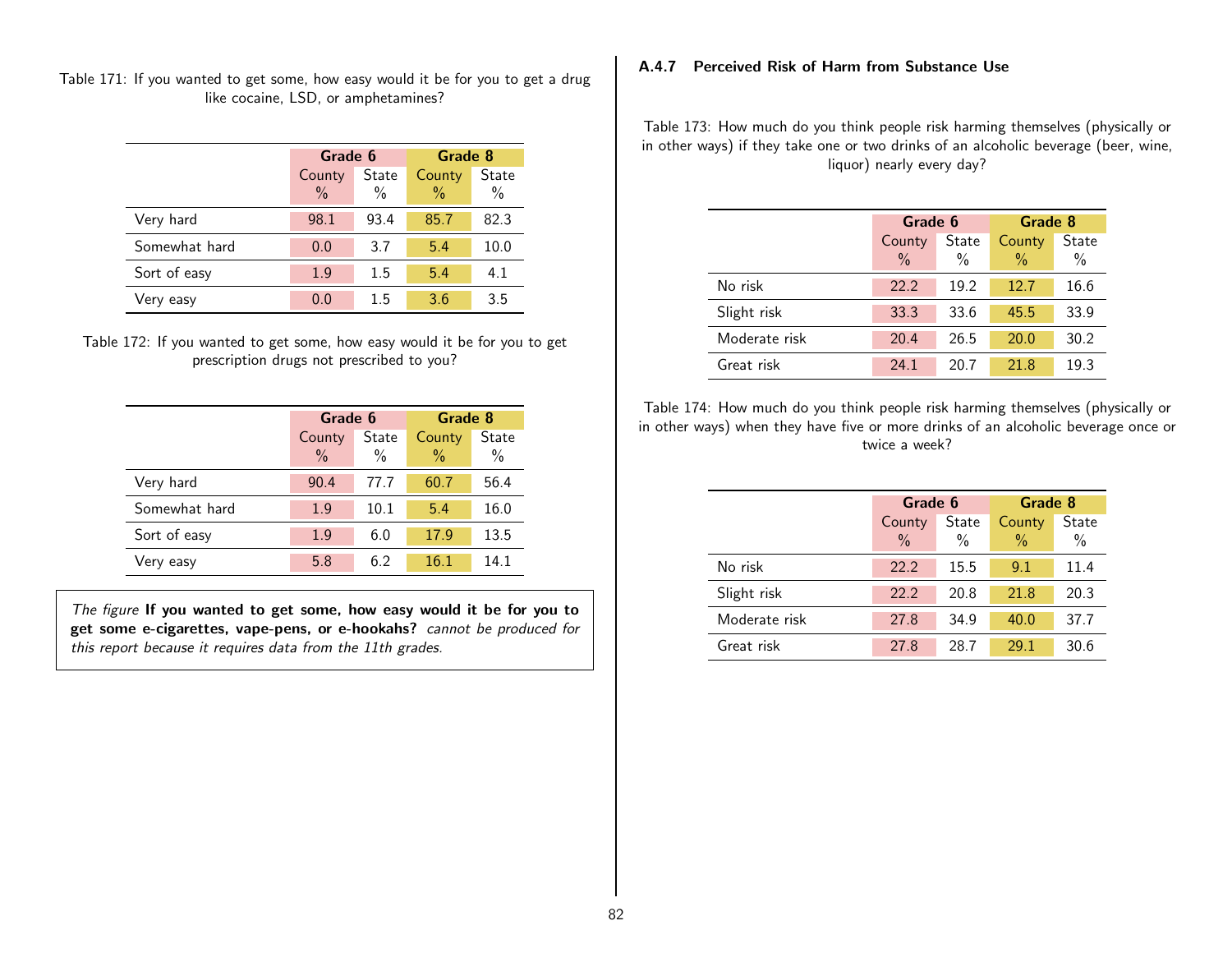Table 175: How much do you think people risk harming themselves (physically or in other ways) if they smoke one or more packs of cigarettes per day?

|               | Grade 6        |                      | Grade 8        |                      |
|---------------|----------------|----------------------|----------------|----------------------|
|               | County<br>$\%$ | <b>State</b><br>$\%$ | County<br>$\%$ | <b>State</b><br>$\%$ |
| No risk       | 22.2           | 15.0                 | 7.3            | 11.7                 |
| Slight risk   | 9.3            | 9.8                  | 12.7           | 11.1                 |
| Moderate risk | 13.0           | 17.8                 | 21.8           | 19.2                 |
| Great risk    | 55.6           | 57.5                 | 58.2           | 57.9                 |

Table 176: How much do you think people risk harming themselves (physically or in other ways) if they try marijuana once or twice?

|               | Grade 6 |               | Grade 8       |       |
|---------------|---------|---------------|---------------|-------|
|               | County  | State         | County        | State |
|               | $\%$    | $\frac{0}{0}$ | $\frac{0}{0}$ | $\%$  |
| No risk       | 25.9    | 23.7          | 20.4          | 32.3  |
| Slight risk   | 24.1    | 33.9          | 37.0          | 37.8  |
| Moderate risk | 22.2    | 23.2          | 16.7          | 17.6  |
| Great risk    | 27.8    | 19.3          | 25.9          | 12.4  |

Table 177: How much do you think people risk harming themselves (physically or in other ways) if they smoke marijuana once or twice a week?

|               | Grade 6        |                      | Grade 8        |               |
|---------------|----------------|----------------------|----------------|---------------|
|               | County<br>$\%$ | <b>State</b><br>$\%$ | County<br>$\%$ | State<br>$\%$ |
| No risk       | 25.9           | 19.0                 | 14.5           | 21.4          |
| Slight risk   | 7.4            | 20.3                 | 18.2           | 26.3          |
| Moderate risk | 25.9           | 30.0                 | 29.1           | 29.9          |
| Great risk    | 40.7           | 30.6                 | 38.2           | 22.3          |

Table 178: How much do you think people risk harming themselves (physically or in other ways) if they use prescription drugs not prescribed to them?

|               |                | Grade 6                       |                         | Grade 8       |
|---------------|----------------|-------------------------------|-------------------------|---------------|
|               | County<br>$\%$ | <b>State</b><br>$\frac{0}{0}$ | County<br>$\frac{0}{0}$ | State<br>$\%$ |
| No risk       | 20.4           | 13.3                          | 7.3                     | 9.3           |
| Slight risk   | 5.6            | 8.1                           | 14.5                    | 9.0           |
| Moderate risk | 18.5           | 21.2                          | 23.6                    | 25.0          |
| Great risk    | 55.6           | 57.4                          | 54.5                    | 56.7          |

Table 179: How do you feel about someone your age having one or two drinks of an alcoholic beverage nearly every day?

|                                  |                | Grade 6       |                         | Grade 8       |
|----------------------------------|----------------|---------------|-------------------------|---------------|
|                                  | County<br>$\%$ | State<br>$\%$ | County<br>$\frac{0}{0}$ | State<br>$\%$ |
| Neither approve or<br>disapprove | 13.2           | 13.0          | 25.0                    | 18.8          |
| Somewhat disapprove              | 9.4            | 7.6           | 5.4                     | 16.7          |
| Strongly disapprove              | 62.3           | 71.2          | 55.4                    | 56.6          |
| Don't know or can't<br>say       | 15.1           | 8.2           | 14.3                    | 8.0           |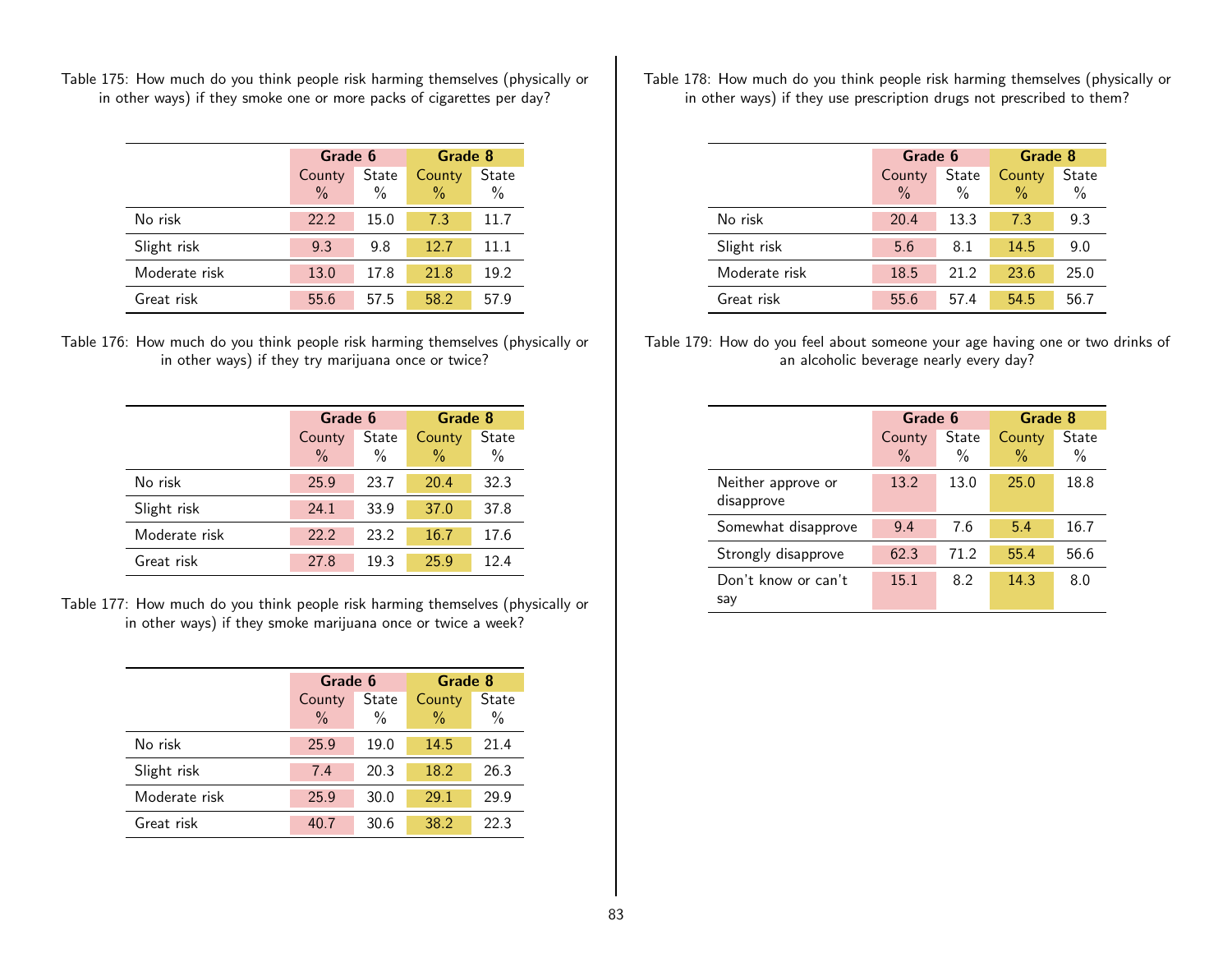Table 180: How do you feel about someone your age smoking one or more packs of cigarettes a day?

|                                  | Grade 6                 |                        | Grade 8        |               |
|----------------------------------|-------------------------|------------------------|----------------|---------------|
|                                  | County<br>$\frac{0}{0}$ | State<br>$\frac{0}{0}$ | County<br>$\%$ | State<br>$\%$ |
| Neither approve or<br>disapprove | 14.8                    | 10.9                   | 11.3           | 11.6          |
| Somewhat disapprove              | 3.7                     | 3.4                    | 7.5            | 7.6           |
| Strongly disapprove              | 68.5                    | 79.0                   | 67.9           | 74.3          |
| Don't know or can't<br>say       | 13.0                    | ნ ნ                    | 13.2           | 6.5           |

Table 181: How do you feel about someone your age trying marijuana or hashish once or twice?

|                                  | Grade 6                 |                        | Grade 8        |               |
|----------------------------------|-------------------------|------------------------|----------------|---------------|
|                                  | County<br>$\frac{0}{0}$ | State<br>$\frac{0}{0}$ | County<br>$\%$ | State<br>$\%$ |
| Neither approve or<br>disapprove | 16.7                    | 13.2                   | 19.6           | 25.0          |
| Somewhat disapprove              | 3.7                     | 9.8                    | 16.1           | 19.3          |
| Strongly disapprove              | 64.8                    | 69.3                   | 55.4           | 48.1          |
| Don't know or can't<br>say       | 14.8                    | 7.7                    | 8.9            | 7.7           |

Table 182: How do you feel about someone your age using prescription drugs not prescribed to them?

|                                  | Grade 6                 |                        | Grade 8        |               |
|----------------------------------|-------------------------|------------------------|----------------|---------------|
|                                  | County<br>$\frac{0}{0}$ | State<br>$\frac{0}{0}$ | County<br>$\%$ | State<br>$\%$ |
| Neither approve or<br>disapprove | 16.7                    | 11.1                   | 14.3           | 12.0          |
| Somewhat disapprove              | 5.6                     | 5.9                    | 10.7           | 10.4          |
| Strongly disapprove              | 64.8                    | 75.2                   | 60.7           | 69.8          |
| Don't know or can't<br>say       | 13.0                    | 7.7                    | 14.3           | 7.9           |

The figure How do you feel about someone your age use synthetic marijuana, example: K2, Spice? cannot be produced for this report because it requires data from the 11th grades.

The figure How do you feel about someone your age smoke e-cigarettes, vape-pens, or e-hookahs? cannot be produced for this report because it requires data from the 11th grades.

#### A.4.8 Communication about Substance Use

Table 183: During the past 12 months, do you recall hearing, reading, or watching an advertisement about prevention of substance abuse?

|                            |                         | Grade 6                |                | Grade 8       |
|----------------------------|-------------------------|------------------------|----------------|---------------|
|                            | County<br>$\frac{0}{0}$ | State<br>$\frac{0}{0}$ | County<br>$\%$ | State<br>$\%$ |
| Yes                        | 33.3                    | 38.1                   | 57.1           | 59.0          |
| No                         | 31.5                    | 35.3                   | 12.5           | 22.3          |
| Don't know or can't<br>say | 35.2                    | 26.6                   | 30.4           | 18.7          |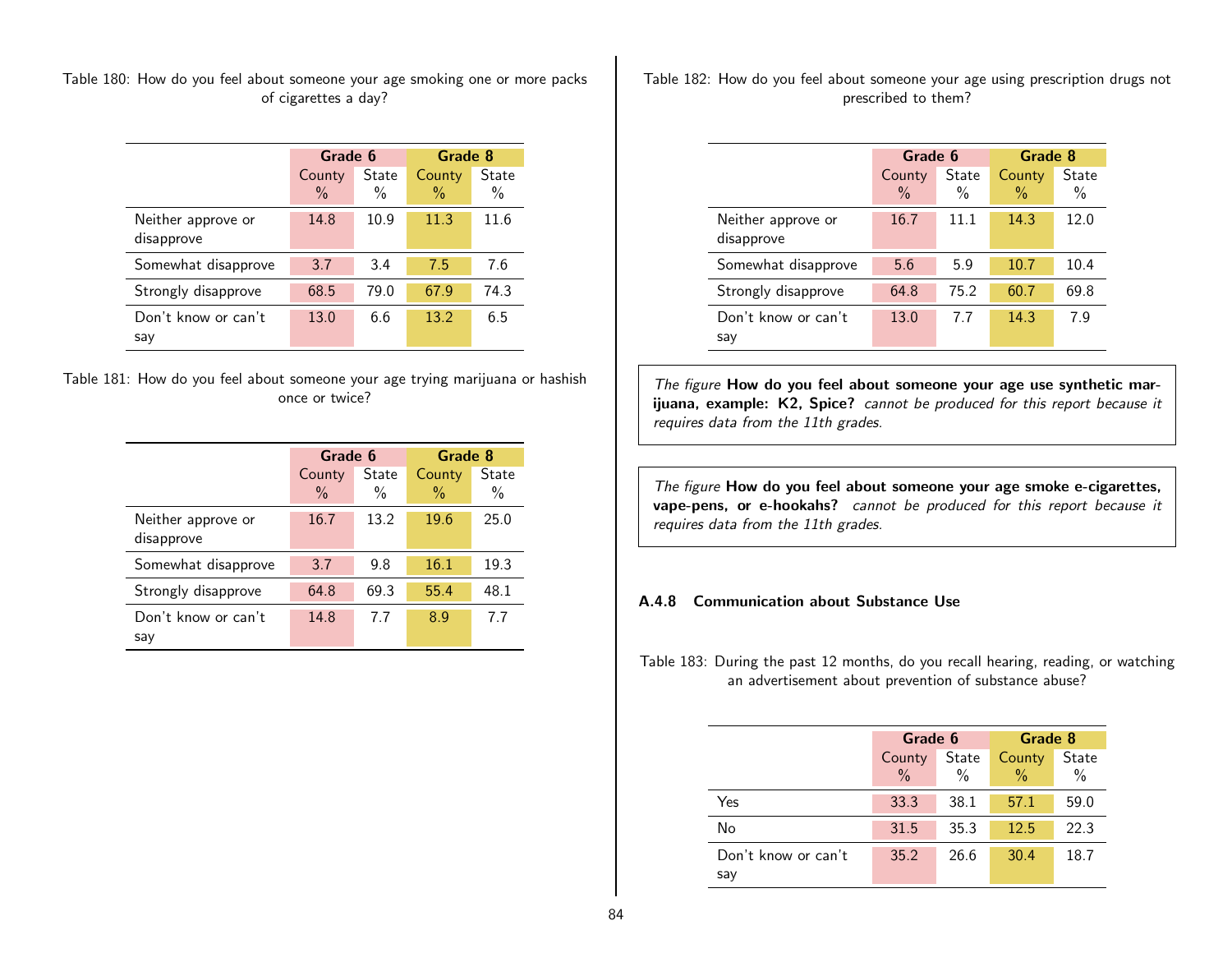Table 184: During the past 12 months, have you had a special class about drugs or alcohol in school?

|                            | Grade 6                 |                        | Grade 8        |                      |
|----------------------------|-------------------------|------------------------|----------------|----------------------|
|                            | County<br>$\frac{0}{0}$ | State<br>$\frac{0}{0}$ | County<br>$\%$ | <b>State</b><br>$\%$ |
| Yes                        | 50.0                    | 31.4                   | 69.6           | 51.2                 |
| No                         | 40.7                    | 58.6                   | 25.0           | 38.4                 |
| Don't know or can't<br>say | 9.3                     | 10.0                   | 5.4            | 10.4                 |

Table 185: During the past 12 months, have you talked with at least one of your parents about the dangers of tobacco, alcohol, or drug use?

|                     | Grade 6 |       | Grade 8 |       |
|---------------------|---------|-------|---------|-------|
|                     | County  | State | County  | State |
|                     | $\%$    | $\%$  | $\%$    | $\%$  |
| Yes                 | 64.8    | 63.2  | 73.2    | 67.7  |
| No                  | 22.2    | 27.8  | 16.1    | 23.8  |
| Don't know or can't | 13.0    | 9.0   | 10.7    | 8.5   |
| say                 |         |       |         |       |

The figure Would you be more or less likely to want to work for an employer that tests its employees for drug or alcohol use on a random basis? cannot be produced for this report because it requires data from the 11th grades.

## A.5 Parenting and Parental Attitudes

## A.5.1 Family Management

Table 186: My parents ask if I've gotten my homework done.

|                  | Grade 6        |                               | Grade 8                 |               |
|------------------|----------------|-------------------------------|-------------------------|---------------|
|                  | County<br>$\%$ | <b>State</b><br>$\frac{0}{0}$ | County<br>$\frac{0}{0}$ | State<br>$\%$ |
| Very much true   | 67.3           | 68.9                          | 55.4                    | 55.2          |
| Pretty much true | 17.3           | 17.3                          | 28.6                    | 22.3          |
| A little true    | 9.6            | 8.0                           | 10.7                    | 13.4          |
| Not at all true  | 5.8            | 5.8                           | 5.4                     | 9.2           |

Table 187: My parents would catch me if I skipped school.

|                  |                | Grade 6                |                         | Grade 8       |
|------------------|----------------|------------------------|-------------------------|---------------|
|                  | County<br>$\%$ | State<br>$\frac{0}{0}$ | County<br>$\frac{0}{0}$ | State<br>$\%$ |
| Very much true   | 88.5           | 79.0                   | 73.2                    | 67.0          |
| Pretty much true | 7.7            | 10.8                   | 8.9                     | 16.6          |
| A little true    | 0.0            | 5.0                    | 8.9                     | 9.4           |
| Not at all true  | 3.8            | 5.3                    | 8.9                     | 71            |

Table 188: When I am not at home, one of my parents knows where I am and whom I am with.

|                  | Grade 6 |               | Grade 8 |       |
|------------------|---------|---------------|---------|-------|
|                  | County  | State         | County  | State |
|                  | $\%$    | $\frac{0}{0}$ | $\%$    | $\%$  |
| Very much true   | 67.3    | 74.0          | 69.6    | 64.7  |
| Pretty much true | 19.2    | 15.2          | 23.2    | 21.4  |
| A little true    | 9.6     | 5.9           | 1.8     | 9.1   |
| Not at all true  | 3.8     | 4.9           | 5.4     | 4.8   |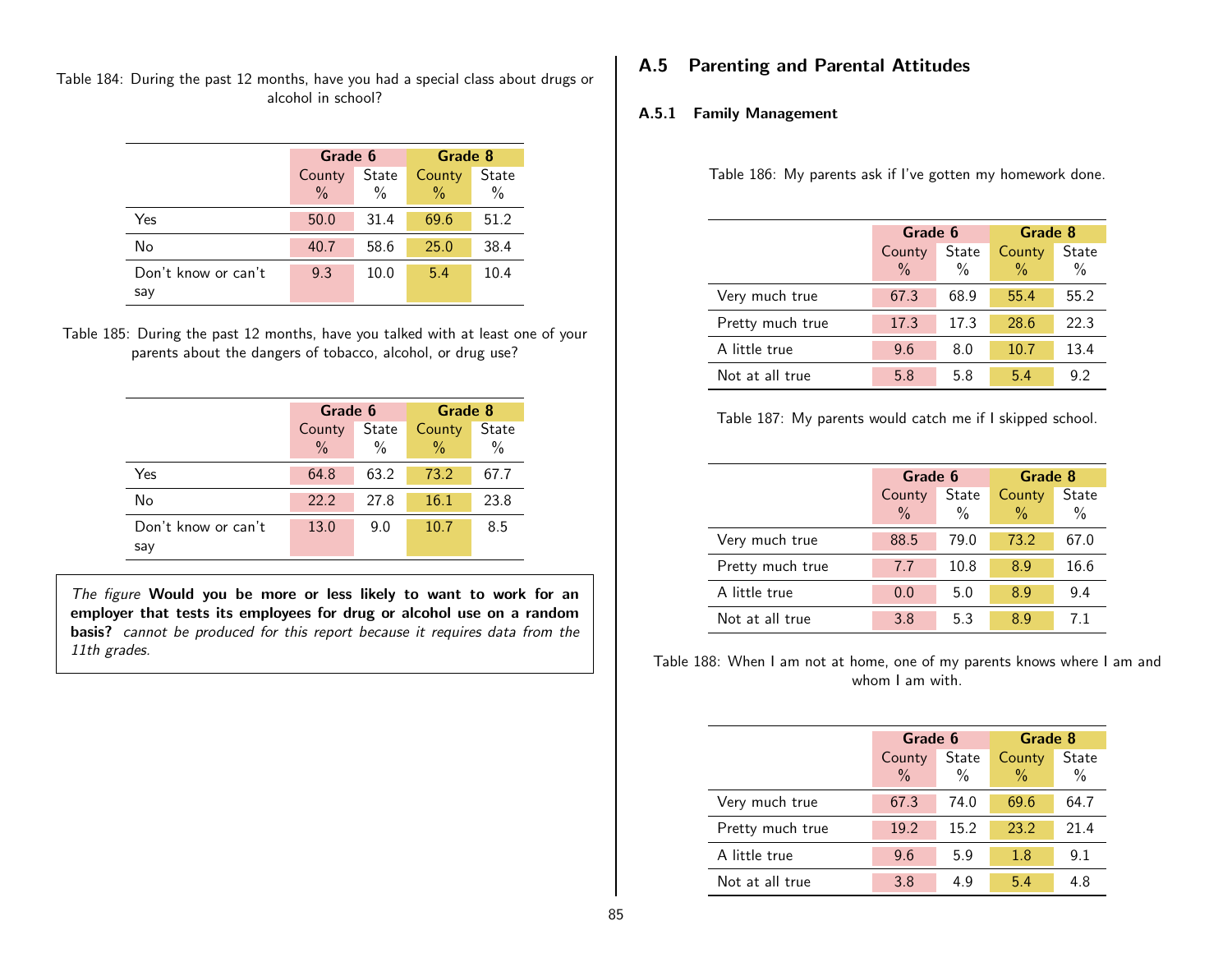Table 189: My family has clear rules about alcohol and drug use.

|                  | Grade 6                 |                      | Grade 8        |               |
|------------------|-------------------------|----------------------|----------------|---------------|
|                  | County<br>$\frac{0}{0}$ | <b>State</b><br>$\%$ | County<br>$\%$ | State<br>$\%$ |
| Very much true   | 76.9                    | 81.7                 | 78.6           | 71.1          |
| Pretty much true | 13.5                    | 9.9                  | 89             | 15.5          |
| A little true    | 3.8                     | 4.5                  | 89             | 8.5           |
| Not at all true  | 5.8                     | 3.9                  | 3.6            | 4.8           |

The figure How would most students in your school respond to this statement: "My family has clear rules about alcohol and drug use." cannot be produced for this report because it requires data from the 11th grades.

### A.5.2 Parental Attitudes towards Substance Use

Table 190: How wrong do you think your parents feel it would be for you to have one or two drinks of an alcoholic beverage nearly every day?

|                    | Grade 6       |       | Grade 8       |       |  |
|--------------------|---------------|-------|---------------|-------|--|
|                    | County        | State | County        | State |  |
|                    | $\frac{0}{0}$ | $\%$  | $\frac{0}{0}$ | $\%$  |  |
| Very wrong         | 83.3          | 89.5  | 80.4          | 84.5  |  |
| Wrong              | 9.3           | 6.4   | 12.5          | 9.7   |  |
| A little bit wrong | 3.7           | 2.0   | 0.0           | 3.5   |  |
| Not wrong at all   | 3.7           | 2.1   | 71            | 2.3   |  |

Table 191: How wrong do you think your parents feel it would be for you to smoke cigarettes?

|                    | Grade 6                 |                        | Grade 8                 |               |
|--------------------|-------------------------|------------------------|-------------------------|---------------|
|                    | County<br>$\frac{0}{0}$ | State<br>$\frac{0}{0}$ | County<br>$\frac{0}{0}$ | State<br>$\%$ |
| Very wrong         | 87.0                    | 92.6                   | 85.7                    | 89.9          |
| Wrong              | 5.6                     | 4.8                    | 8.9                     | 7.0           |
| A little bit wrong | 5.6                     | 0.8                    | 3.6                     | 1.4           |
| Not wrong at all   | 1.9                     | 1.8                    | 1.8                     | 17            |

Table 192: How wrong do you think your parents feel it would be for you to smoke marijuana?

|                    | Grade 6        |               | Grade 8        |                      |
|--------------------|----------------|---------------|----------------|----------------------|
|                    | County<br>$\%$ | State<br>$\%$ | County<br>$\%$ | <b>State</b><br>$\%$ |
| Very wrong         | 87.0           | 91.9          | 83.9           | 84.2                 |
| Wrong              | 7.4            | 4.9           | 8.9            | 8.6                  |
| A little bit wrong | 1.9            | 12            | 3.6            | 4.2                  |
| Not wrong at all   | 3.7            | 2.0           | 3.6            | 3.0                  |

Table 193: How wrong do you think your parents feel it would be for you to use prescription drugs not prescribed to you?

|                    | Grade 6        |                        | Grade 8        |                      |
|--------------------|----------------|------------------------|----------------|----------------------|
|                    | County<br>$\%$ | State<br>$\frac{0}{0}$ | County<br>$\%$ | <b>State</b><br>$\%$ |
| Very wrong         | 90.6           | 92.7                   | 85.7           | 90.1                 |
| Wrong              | 3.8            | 4.7                    | 8.9            | 6.4                  |
| A little bit wrong | 3.8            | 0.9                    | 3.6            | 1.6                  |
| Not wrong at all   | 1.9            | 1.8                    | 1.8            | 1 Q                  |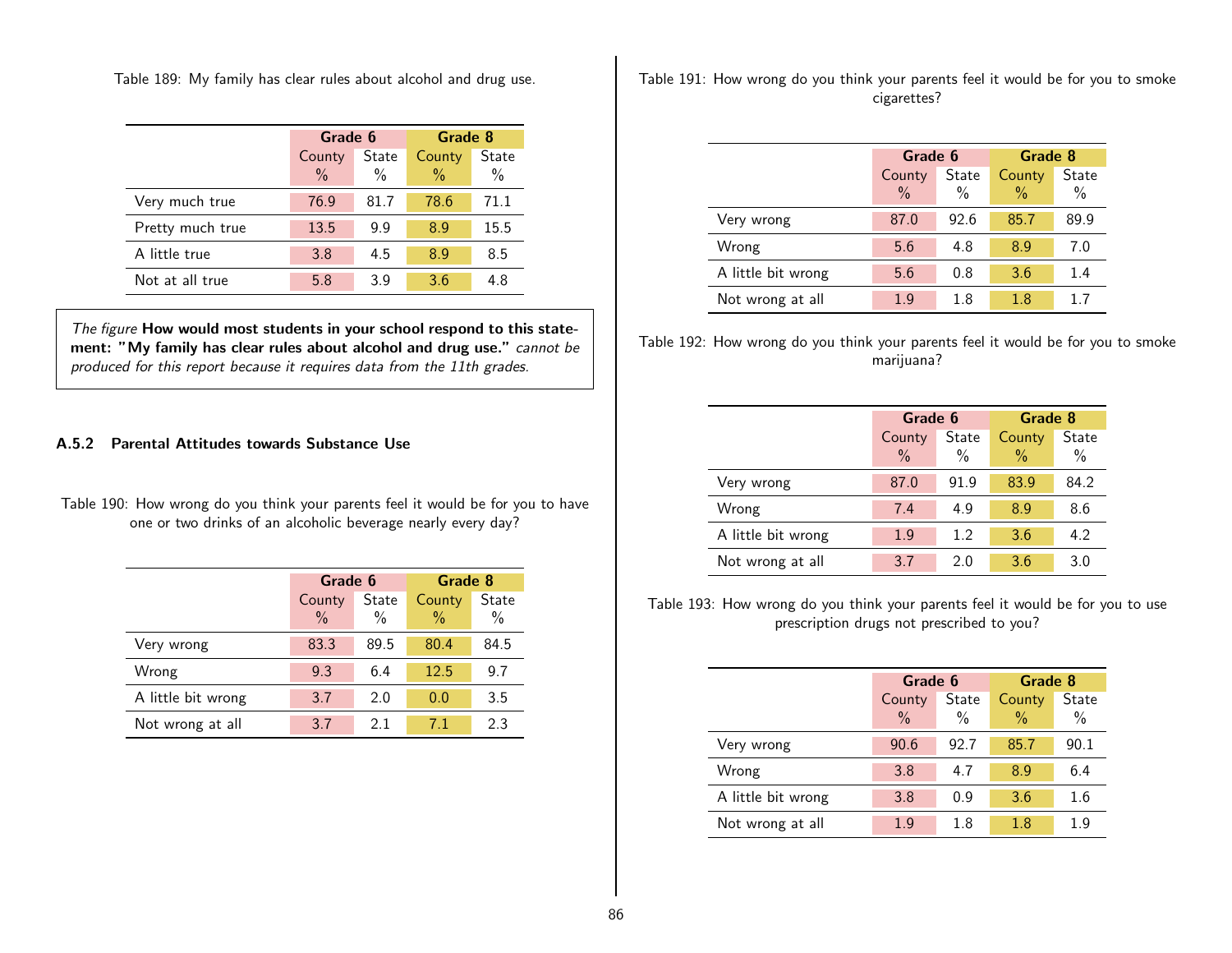The figure How wrong do you think your parents feel it would be for you to use synthetic marijuana, example: K2, Spice? cannot be produced for this report because it requires data from the 11th grades.

The figure How wrong do you think your parents feel it would be for you to smoke e-cigarettes, vape-pens, or e-hookahs? cannot be produced for this report because it requires data from the 11th grades.

# A.6 Influence of Friendships

- A.6.1 Friends' Attitudes towards Substance Use
- Table 194: How wrong do you think your friends feel it would be for you to have one or two drinks of an alcoholic beverage nearly every day?

|                    |                | Grade 6                |                | Grade 8       |
|--------------------|----------------|------------------------|----------------|---------------|
|                    | County<br>$\%$ | State<br>$\frac{0}{0}$ | County<br>$\%$ | State<br>$\%$ |
| Very wrong         | 67.9           | 71.5                   | 46.4           | 51.2          |
| Wrong              | 18.9           | 18.9                   | 28.6           | 26.4          |
| A little bit wrong | 9.4            | 5.8                    | 16.1           | 14.6          |
| Not wrong at all   | 3.8            | 3.9                    | 89             | 7.8           |

Table 195: How wrong do you think your friends feel it would be for you to smoke tobacco?

|                    | Grade 6                 |                        | Grade 8        |               |
|--------------------|-------------------------|------------------------|----------------|---------------|
|                    | County<br>$\frac{0}{0}$ | State<br>$\frac{0}{0}$ | County<br>$\%$ | State<br>$\%$ |
| Very wrong         | 76.9                    | 77.2                   | 58.9           | 59.7          |
| Wrong              | 13.5                    | 16.4                   | 23.2           | 25.6          |
| A little bit wrong | 7.7                     | 3.2                    | 8.9            | 8.9           |
| Not wrong at all   | 1.9                     | 3.3                    | 89             | 5.9           |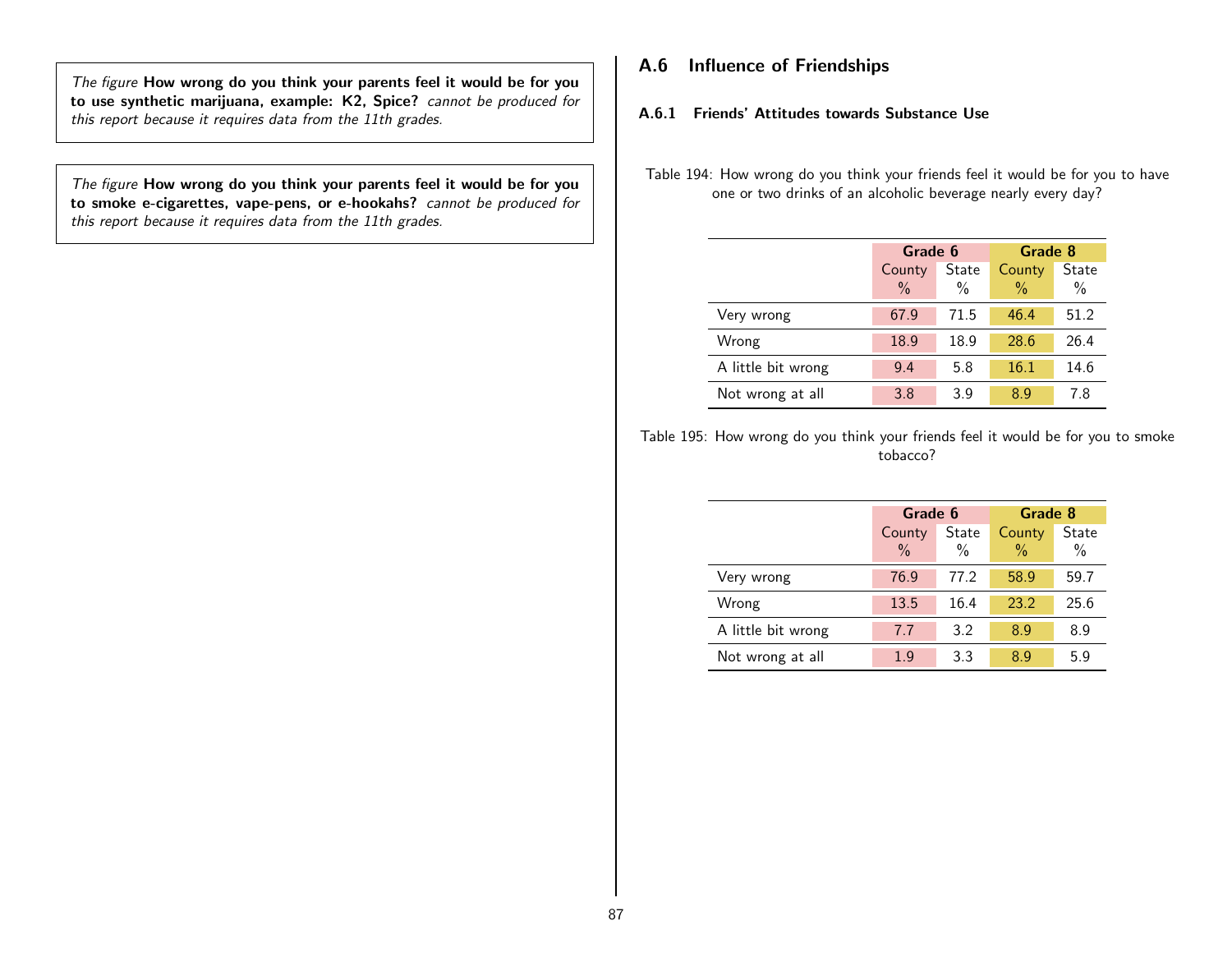Table 196: How wrong do you think your friends feel it would be for you to smoke marijuana?

|                    | Grade 6                 |               | Grade 8        |               |
|--------------------|-------------------------|---------------|----------------|---------------|
|                    | County<br>$\frac{0}{0}$ | State<br>$\%$ | County<br>$\%$ | State<br>$\%$ |
| Very wrong         | 75.5                    | 77.1          | 58.9           | 52.4          |
| Wrong              | 15.1                    | 14.2          | 21.4           | 20.3          |
| A little bit wrong | 7.5                     | 44            | 7.1            | 13.9          |
| Not wrong at all   | 1.9                     | 4.3           | 12.5           | 13.4          |

Table 197: How wrong do you think your friends feel it would be for you to use prescription drugs not prescribed to you?

|                    | Grade 6                 |                        |                         | Grade 8       |  |  |
|--------------------|-------------------------|------------------------|-------------------------|---------------|--|--|
|                    | County<br>$\frac{0}{0}$ | State<br>$\frac{0}{0}$ | County<br>$\frac{0}{0}$ | State<br>$\%$ |  |  |
| Very wrong         | 79.2                    | 78.4                   | 66.1                    | 66.2          |  |  |
| Wrong              | 13.2                    | 15.2                   | 21.4                    | 21.4          |  |  |
| A little bit wrong | 7.5                     | 3.1                    | 3.6                     | 7.4           |  |  |
| Not wrong at all   | 0.0                     | 3.2                    | 89                      | 5.1           |  |  |

The figure How wrong do you think your friends feel it would be for you to use synthetic marijuana, example: K2, Spice? cannot be produced for this report because it requires data from the 11th grades.

The figure How wrong do you think your friends feel it would be for you to smoke e-cigarettes, vape-pens, or e-hookahs? cannot be produced for this report because it requires data from the 11th grades.

# A.7 Height and Weight

## A.7.1 Body Mass Index and Weight

|                | Grade 6        |               | Grade 8        |               |
|----------------|----------------|---------------|----------------|---------------|
|                | County<br>$\%$ | State<br>$\%$ | County<br>$\%$ | State<br>$\%$ |
| Underweight    | 7.9            | 7.4           | 10.0           | 4.1           |
| Healthy Weight | 68.4           | 60.8          | 80.0           | 64.1          |
| Overweight     | 18.4           | 17.5          | 5.0            | 16.8          |
| Obese          | 5.3            | 14.3          | 5.0            | 15.0          |

Table 198: Body Mass Index Percentile Ranking

The figure **How do you describe your weight?** cannot be produced for this report because it requires data from the 11th grades.

The figure Which of the following are you trying to do about your weight? cannot be produced for this report because it requires data from the 11th grades.

The figure During the past 30 days, did you Go without eating for 24 hours or more (also called fasting) to lose weight or to keep from gaining weight? cannot be produced for this report because it requires data from the 11th grades.

The figure During the past 30 days, did you Take any diet pills, powders, or liquids without a doctor's advice to lose weight or to keep from gaining weight? (Do not include meal replacement products such as Slim Fast.) cannot be produced for this report because it requires data from the 11th grades.

The figure During the past 30 days, did you Vomit or take laxatives to lose weight or to keep from gaining weight? cannot be produced for this report because it requires data from the 11th grades.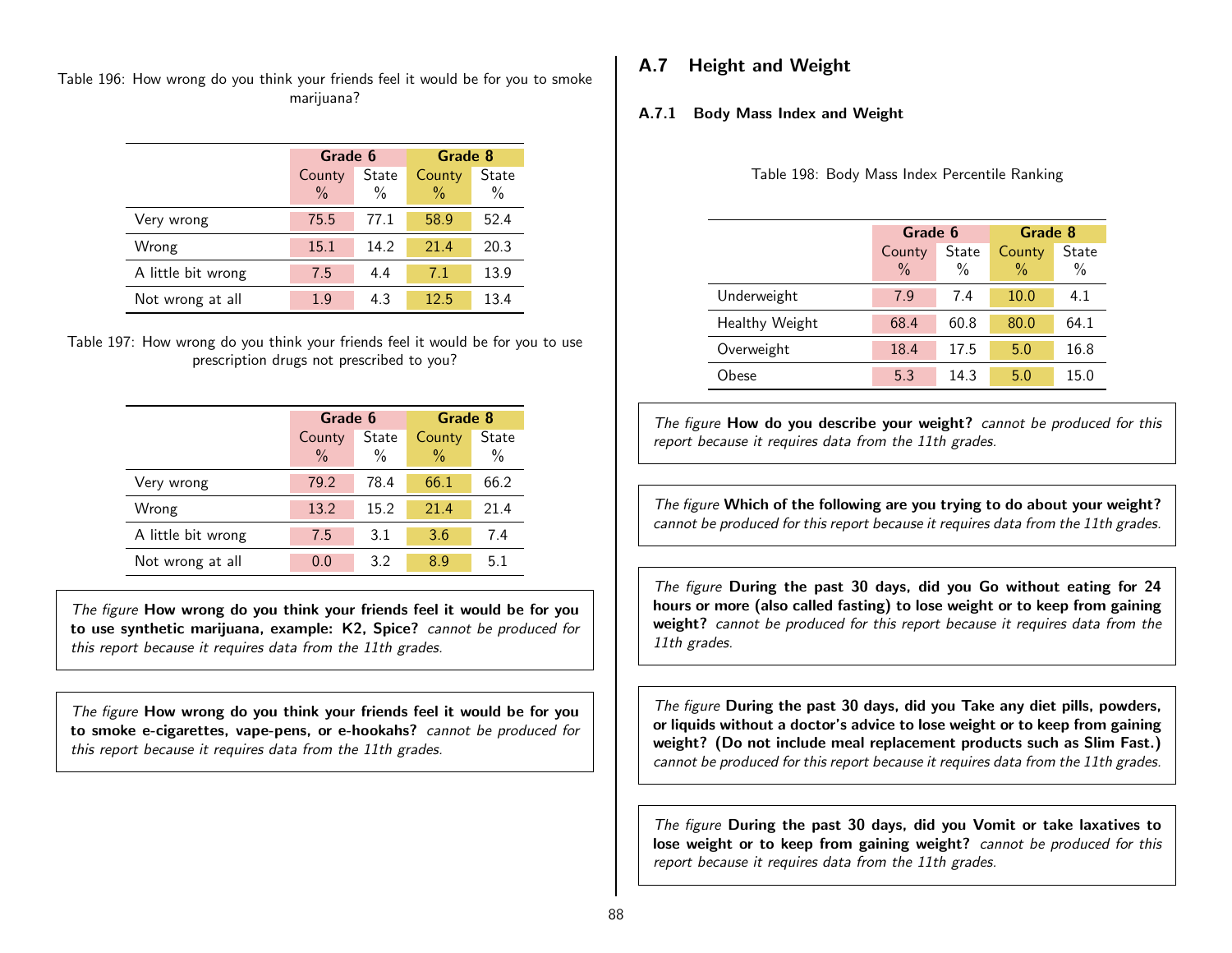

| DO NOT put your name on the questi-                                                        |
|--------------------------------------------------------------------------------------------|
|                                                                                            |
|                                                                                            |
|                                                                                            |
|                                                                                            |
|                                                                                            |
|                                                                                            |
|                                                                                            |
|                                                                                            |
|                                                                                            |
|                                                                                            |
|                                                                                            |
|                                                                                            |
|                                                                                            |
|                                                                                            |
|                                                                                            |
|                                                                                            |
|                                                                                            |
|                                                                                            |
|                                                                                            |
|                                                                                            |
|                                                                                            |
|                                                                                            |
|                                                                                            |
|                                                                                            |
|                                                                                            |
|                                                                                            |
| v and anonymous. L                                                                         |
|                                                                                            |
|                                                                                            |
|                                                                                            |
|                                                                                            |
|                                                                                            |
| .<br>.                                                                                     |
|                                                                                            |
|                                                                                            |
|                                                                                            |
|                                                                                            |
|                                                                                            |
|                                                                                            |
|                                                                                            |
|                                                                                            |
|                                                                                            |
|                                                                                            |
|                                                                                            |
| ייים וכ                                                                                    |
|                                                                                            |
|                                                                                            |
|                                                                                            |
|                                                                                            |
| )<br>3<br>2<br>2<br>2<br>2<br>2<br>3<br>2<br>1<br>1<br>1<br>1<br>1<br>1<br>1<br>1<br>1<br> |
| ֧֚֚֝<br>֧֧֧֧֧֧֧֧֧֚֚֚֚֚֚֚֚֚֚֚֚֚֚֚֚֚֚֚֚֚֚֚֝֝֓֝֬֝֟֬֝֓֝֬֝֬֝֬<br>֧֧֝                            |
|                                                                                            |
|                                                                                            |

2. This is not a test, so there are no right or wrong answers. We would like you to work quickly so you can finish. 2. This is not a test, so there are no right or wrong answers. We would like you to work quickly so you can finish.

- 3. All of the questions should be answered by completely filling in one of the answer spaces. If you do not find an<br>answer that fits exactly, use the one that comes closest. If any question does not apply to you, or you ar answer that fits exactly, use the one that comes closest. If any question does not apply to you, or you are not sure 3. All of the questions should be answered by completely filling in one of the answer spaces. If you do not find an what it means, just leave it blank. You can skip any question that you do not wish to answer.
- 4. Please mark only ONE oval unless the question specifically asks you to "Please mark all that apply." **4. Please mark only ONE oval unless the question specifically asks you to "Please mark all that apply."**

| Completely fill in the oval using a #2 pencil                                                                                               |                                                          |
|---------------------------------------------------------------------------------------------------------------------------------------------|----------------------------------------------------------|
| 1. How old are you?                                                                                                                         | 6. Are you Hispanic or Latino/Latina?                    |
| $O$ 14 years old<br>O <sub>15</sub> years old<br>$213$ years old<br>O <sub>11</sub> years old<br>O10 years old<br>O <sub>12</sub> years old | OYes<br>$\frac{8}{2}$                                    |
| 2. How do you identify?                                                                                                                     | 7. What is the language you use most often at home?      |
| Something else fits better<br><b>O</b> Transgender<br>OFemale<br><b>OMale</b>                                                               | <b>Bussian</b><br>OEnglish                               |
| 3. In what grade are you?                                                                                                                   | O Vietnamese<br><b>O</b> Spanish                         |
| O Ungraded or other grade<br>$O$ <sup>9th</sup><br>O <sub>6th</sub><br>3 <sup>8</sup>                                                       | O Another language<br>OA tribal language                 |
| 4. What is your race? (Please mark all that apply)                                                                                          | 8. Are you enrolled in any of the following tribes?      |
| American Indian/Native American                                                                                                             | $\bigcirc$ l am not enrolled in a tribe                  |
| OAlaska Native                                                                                                                              | <b>OBurns Paiute Tribe</b>                               |
| O Asian Indian                                                                                                                              | Coquille Indian Tribe                                    |
| OChinese                                                                                                                                    | Cow Creek Band of Umpqua Tribe of Indians                |
| OJapanese                                                                                                                                   | Confederated Tribes of Grand Ronde<br>OKlamath Tribes    |
| $O$ Korean                                                                                                                                  | O Confederated Tribes of the Umatilla Indian Reservation |
| OVietnamese<br>OFilipino                                                                                                                    | O Confederated Tribes of the Coos, Lower Umpqua          |
| O Native Hawaiian                                                                                                                           | and Siuslaw Indians                                      |
| Oother Pacific Islander                                                                                                                     | Confederated Tribes of Siletz Indians                    |
| O Black or African American                                                                                                                 |                                                          |
| OWhite                                                                                                                                      | O Confederated Tribes of Warm Springs<br>O Other         |
| Other (Specify)                                                                                                                             |                                                          |
| 5. If you selected more than one race, what one                                                                                             | 9. Would you say that in general your emotional and      |
| race best describes you?                                                                                                                    | mental health is                                         |
| O American Indian/Native American                                                                                                           | Oexcellent<br>$q$ ood<br>Opoor                           |
| O Alaska Native                                                                                                                             | Overy good<br>O <sup>tair</sup>                          |
| O Asian Indian                                                                                                                              |                                                          |
| OChinese                                                                                                                                    | 10. Would you say that in general your physical          |
| OJapanese                                                                                                                                   | health is.                                               |
| Okorean                                                                                                                                     |                                                          |
| OVietnamese                                                                                                                                 | Oexcellent<br>$q$ ood<br>Opoor                           |
| OFilipino                                                                                                                                   | Overy good<br>$O$ fair                                   |
| O Native Hawaiian                                                                                                                           |                                                          |
| Oother Pacific Islander                                                                                                                     |                                                          |
| O Black or African American                                                                                                                 |                                                          |
| OWhite                                                                                                                                      |                                                          |
| Oother                                                                                                                                      |                                                          |

173601

[SERIAL]

I

**PLEASE DO NOT WRITE IN THIS AREA**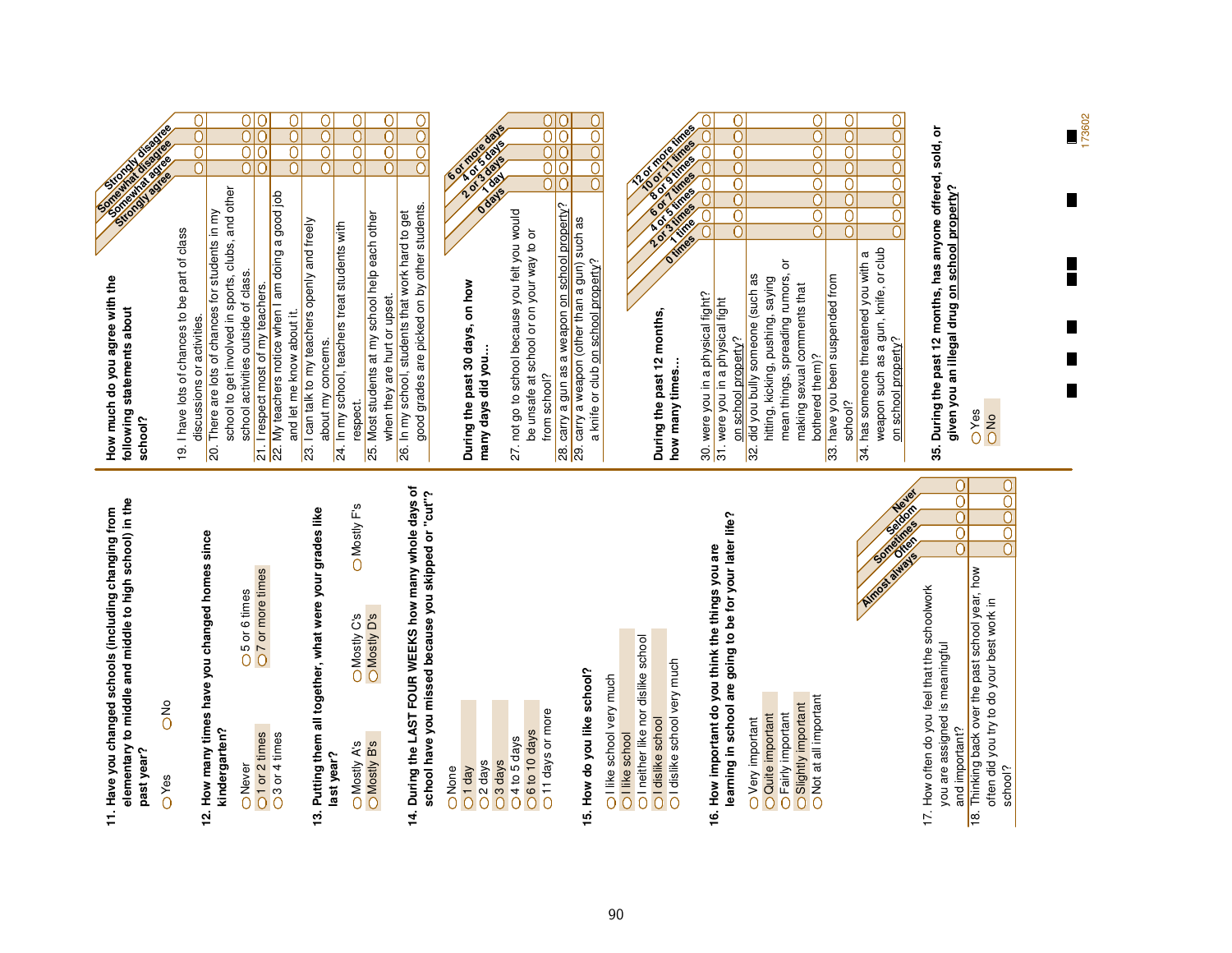| 53. During the past 12 months, how many times did you<br>During the past 12 months, did you ever seriously<br>consider attempting suicide?<br>actually attempt suicide?<br>O6 or more times<br>○2 or 3 times<br>O <sub>4</sub> or 5 times<br>O <sub>0</sub> times<br>o1 time<br>OYes<br>$\frac{9}{2}$<br>$\circ$<br>52.                                                                                                                                                                                                                                                                                                                                                                                                                                                     | have done, if any, during the last 30 days: (Please mark<br>54. Please mark ALL the different types of betting that you<br>watch, soda, etc.) on a game or event with an uncertain<br>œ<br>Gambling involves betting anything of value (money,<br>all that apply)<br>outcome.                                                                                                                                                                                                                                                                                                                                 | Betting on games of personal skill (bowling, video<br>Gambling on the Internet for free or with money<br>O Playing lottery tickets/Powerball/Megabucks<br>ol did not gamble during the last 30 days<br>Playing cards (poker, etc.)<br>Playing Bingo for money<br>Betting on a sports team<br>Playing dice or coin flips<br>games, dares, etc.)<br><b>O</b> Other<br>$\circ$<br>$\Omega$                                                                                      | 55. During the last 12 months, have you ever felt bad about<br>the amount you bet, or about what happens when you<br>ONo<br>Oldon't bet for money<br>bet money?<br>OYes                                                                                                                                                                                                                                                                                                                                   | <b>Nes</b><br>56. During the last 12 months, have you ever felt that you<br>would like to stop betting money but didn't think you<br>ol don't bet for money<br>could?<br>OYes<br>$\frac{8}{2}$                                                                                                                         | 173603<br>0<br>0<br>0<br><b>SERIAL</b><br>$\overline{0}$<br>$\overline{0}$<br>$\cap$<br>0<br>60. Have your teachers ever talked to you about the<br>59. Have your parents ever talked to you about the<br>58. Have you ever bet/gambled more than you<br>Ō<br>57. Have you ever lied to anyone about<br>$\begin{matrix} 0 \\ 0 \end{matrix}$<br>$\begin{matrix} 0 \\ 0 \end{matrix}$<br>risks of betting/gambling?<br>risks of betting/gambling?<br>$\overline{O}$<br>pooooooooooooooo<br>betting/gambling?<br>Г<br>wanted to? |
|-----------------------------------------------------------------------------------------------------------------------------------------------------------------------------------------------------------------------------------------------------------------------------------------------------------------------------------------------------------------------------------------------------------------------------------------------------------------------------------------------------------------------------------------------------------------------------------------------------------------------------------------------------------------------------------------------------------------------------------------------------------------------------|---------------------------------------------------------------------------------------------------------------------------------------------------------------------------------------------------------------------------------------------------------------------------------------------------------------------------------------------------------------------------------------------------------------------------------------------------------------------------------------------------------------------------------------------------------------------------------------------------------------|------------------------------------------------------------------------------------------------------------------------------------------------------------------------------------------------------------------------------------------------------------------------------------------------------------------------------------------------------------------------------------------------------------------------------------------------------------------------------|-----------------------------------------------------------------------------------------------------------------------------------------------------------------------------------------------------------------------------------------------------------------------------------------------------------------------------------------------------------------------------------------------------------------------------------------------------------------------------------------------------------|------------------------------------------------------------------------------------------------------------------------------------------------------------------------------------------------------------------------------------------------------------------------------------------------------------------------|--------------------------------------------------------------------------------------------------------------------------------------------------------------------------------------------------------------------------------------------------------------------------------------------------------------------------------------------------------------------------------------------------------------------------------------------------------------------------------------------------------------------------------|
| OIO<br>∩<br>Harassment can include threatening, bullying, name-calling<br>Sort Mote imea<br>$\overline{\mathrm{O}}$<br>$\overline{O}$<br><b>CONTRACTOR</b><br>$\Omega$<br>$\overline{O}$<br>$\overline{\mathrm{O}}$<br>$\overline{O}$ $\overline{O}$<br>or obscenities, offensive notes or graffiti, unwanted<br>$\Omega$<br>$\overline{0}$<br>O VIINGS<br>because of how you look (weight, clothes,<br>touching, and being pushed around or hit.<br>because someone said you were gay,<br>at school, on a school bus, or going to<br>because of your race or ethnic origin.<br>many times have you been harassed<br>lesbian, bisexual, or transgender<br>because of who your friends are.<br>In the last 30 days, how<br>and from school<br>$\frac{1}{35}$<br>န္တြ<br>န္တြ | $\overline{O} O$<br>$\overline{O}$<br>$\Omega$<br>$\overline{O}$<br>$\overline{\mathbb{O}}$<br>$\overline{\mathrm{O}}$<br>$\overline{O}$<br>$\overline{0}$<br>$\overline{O}$<br>$\overline{O} \overline{O}$<br>$\overline{\mathbb{O}}$<br>$\overline{0}$<br>$\overline{O}$<br>$\Omega$<br>$\Omega$<br>42. through email, social media sites (Facebook,<br>Twitter, YouTube, etc.), chat rooms, instant<br>messaging, web sites, texting, or phone?<br>because you received unwanted sexual<br>acne, or other physical characteristics).<br>comments or attention.<br>41. for other reasons<br>$\overline{40}$ | $\overline{O}$<br>day<br>$\overline{\rm O}$<br>Once or twice per week<br>Every<br>$\overline{O}$<br>Once or twice per month<br>$\overline{\rm{O}}$<br>Once or twice per year<br>∩<br>Never<br>mean things, teasing, or calling other students<br>44. heard another student bully others by saying<br>kicking, punching, or otherwise hurting them<br>seen another student bully others by hitting,<br>in school or on the school bus?<br>How often have you<br>$\frac{3}{4}$ | 0<br>$\bigcirc$<br>All of the time<br>$\overline{\mathbb{O}}$<br>$\overline{0}$<br>Most of the time<br>$\overline{\rm O}$<br>$\overline{\rm O}$<br>A good bit of the time<br>$\overline{\mathbb{O}}$<br>$\overline{0}$<br>$\overline{\Omega}$<br>$\cap$<br>or leave other students out of activities to be<br>45. heard another student spread mean rumors<br>names in your school or on the school bus?<br>mean in your school or on the school bus?<br>During the past 30 days,<br>how much of the time | 0 0<br>OIO<br>$\overline{O}$<br>Some of the time<br>$\overline{0}$<br>0<br>A little of the time<br>$\cap$<br>None of the time<br>50. felt so down in the dumps that nothing<br>47. been a very nervous person?<br>49. felt downhearted and blue?<br>46. been a happy person?<br>48. felt calm and peaceful<br>have you | $\overline{0}$<br>$\overline{0}$<br>51. During the past 12 months, did you ever feel so sad or<br>hopeless almost every day for two weeks or more in a<br>$\overline{\mathrm{O}}$<br>row that you stopped doing some usual activities?<br>$\Omega$<br>$\overline{O}$<br>PLEASE DO NOT WRITE IN THIS AREA<br>could cheer you up?<br>$O$ Yes<br>$rac{8}{2}$                                                                                                                                                                      |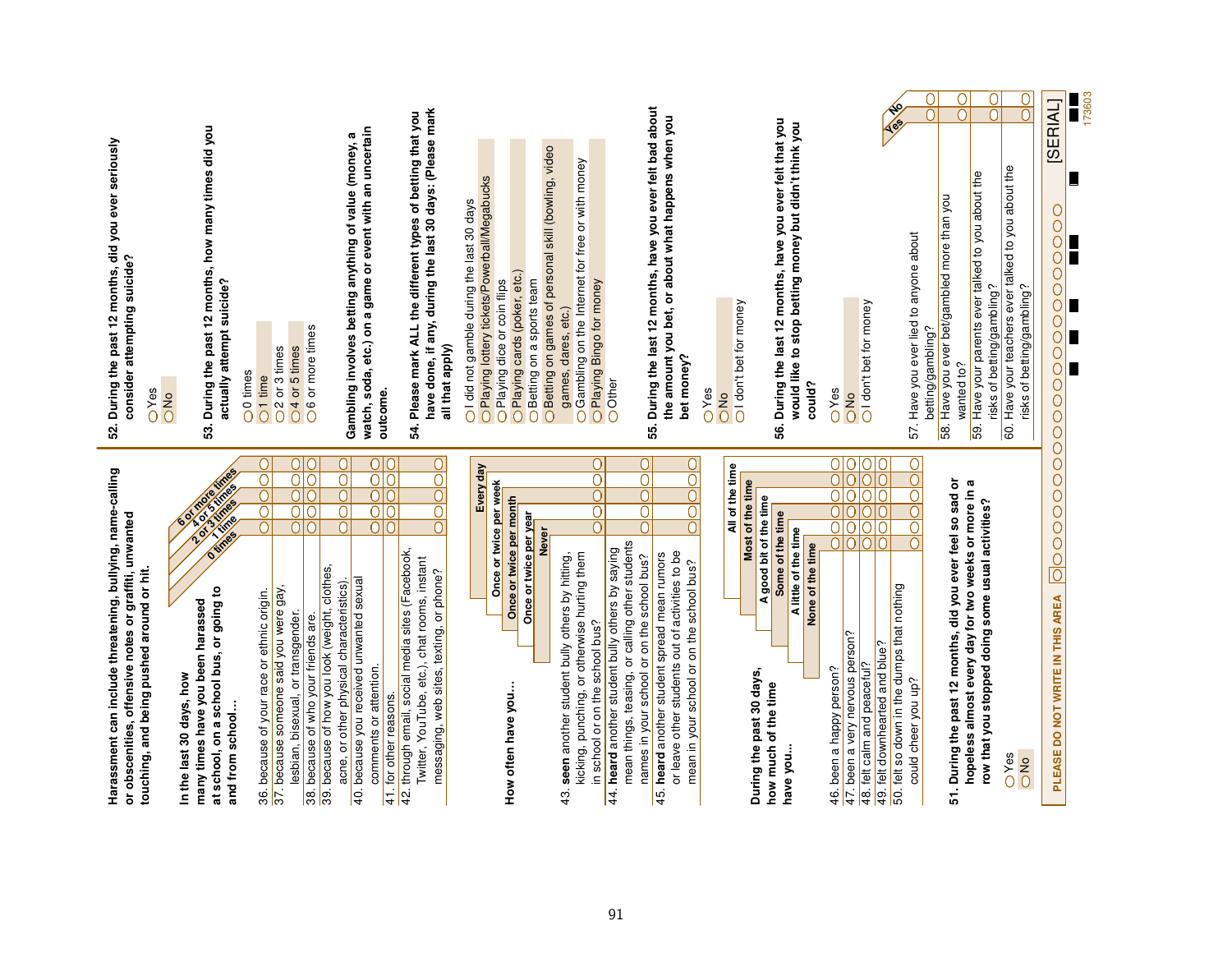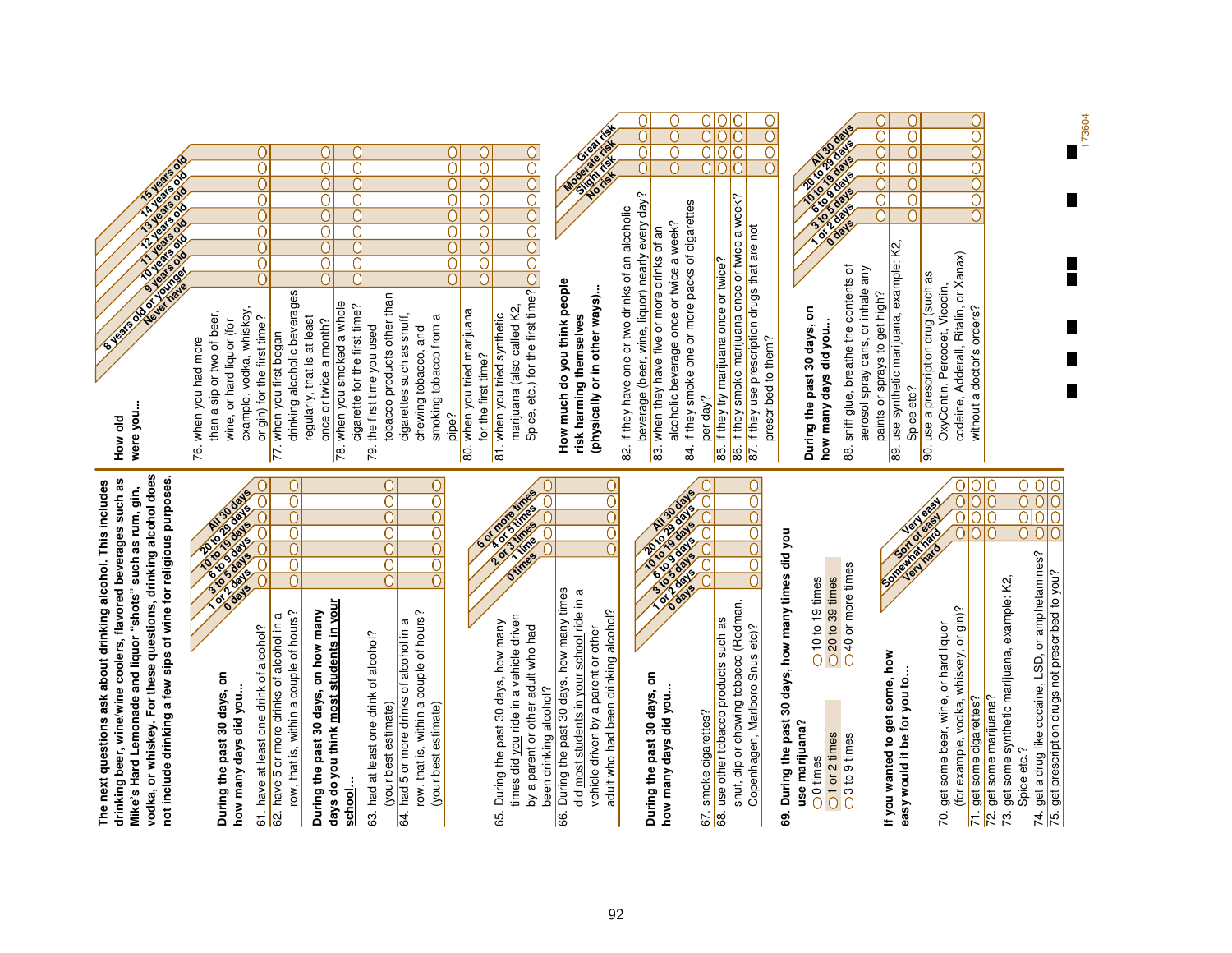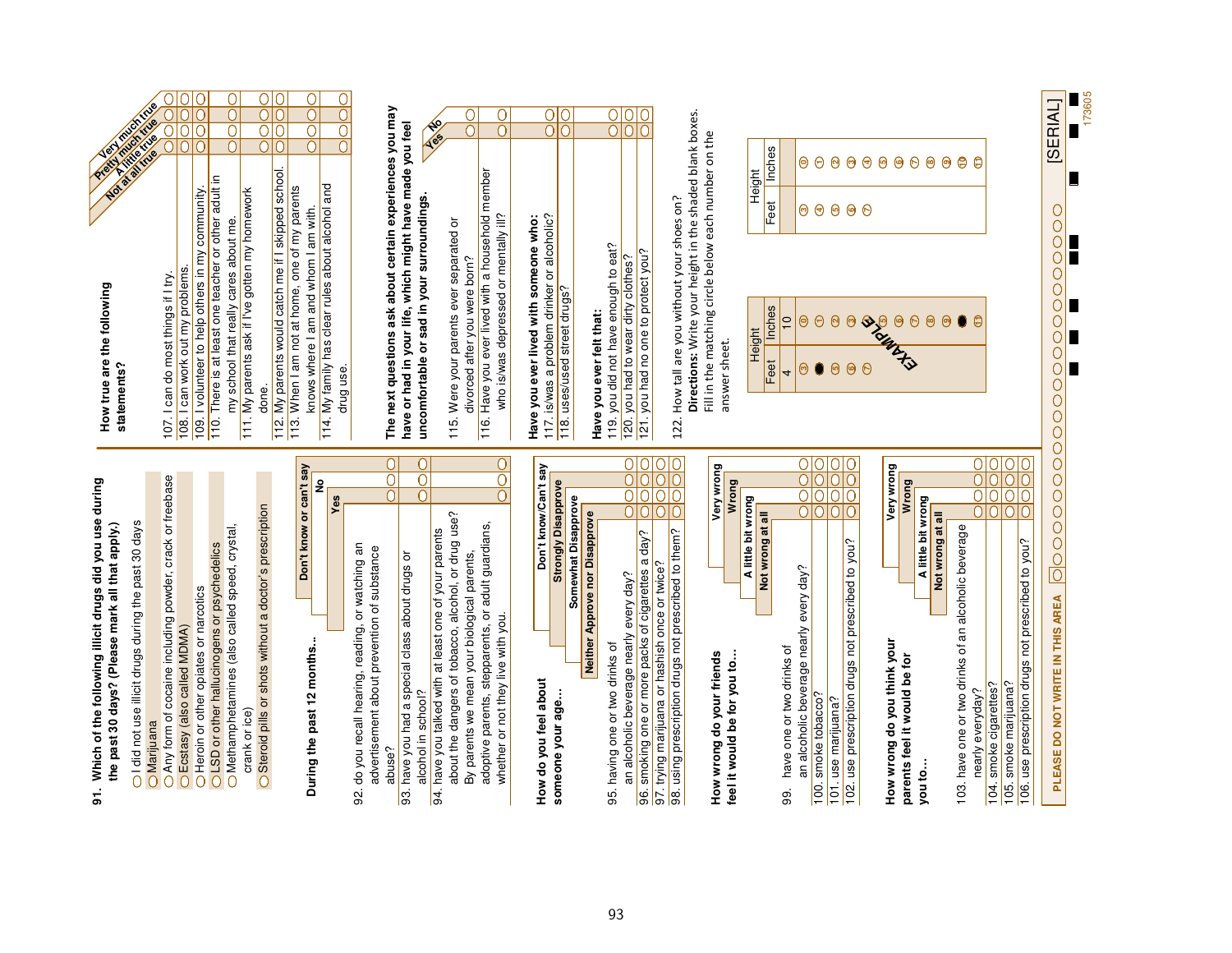| က်<br>4                                            | 1. The survey is completely voluntary and anonymous. DO NOT put your name on the questionnaire. |                                                                                                                                                                                                                                                                                                                                           |
|----------------------------------------------------|-------------------------------------------------------------------------------------------------|-------------------------------------------------------------------------------------------------------------------------------------------------------------------------------------------------------------------------------------------------------------------------------------------------------------------------------------------|
|                                                    |                                                                                                 |                                                                                                                                                                                                                                                                                                                                           |
|                                                    |                                                                                                 | 2. This is not a test, so there are no right or wrong answers. We would like you to work quickly so you can finish.                                                                                                                                                                                                                       |
|                                                    |                                                                                                 | answer that fits exactly, use the one that comes closest. If any question does not apply to you, or you are not sure<br>what it means, just leave it blank. You can skip any question that you do not wish to answer.<br>All of the questions should be answered by completely filling in one of the answer spaces. If you do not find an |
|                                                    | Completely fill in the oval using a #2 pencil.                                                  | Please mark only ONE oval unless the question specifically asks you to "Please mark all that apply."                                                                                                                                                                                                                                      |
| 1. How old are you?                                |                                                                                                 | 6. If you selected more than one race, what one race                                                                                                                                                                                                                                                                                      |
| $\bigcirc$ 14 years old                            | $O$ 17 years old                                                                                | best describes you?                                                                                                                                                                                                                                                                                                                       |
| O 15 years old                                     | O 18 years old                                                                                  | American Indian/Native American                                                                                                                                                                                                                                                                                                           |
| O <sub>16</sub> years old                          | o 19 years old or older                                                                         | Alaska Native                                                                                                                                                                                                                                                                                                                             |
|                                                    |                                                                                                 | <b>DAsian Indian</b><br><b>Chinese</b>                                                                                                                                                                                                                                                                                                    |
| 2. How do you identify?                            |                                                                                                 | OJapanese                                                                                                                                                                                                                                                                                                                                 |
| <b>OFemale</b>                                     | OTransgender                                                                                    | OKorean                                                                                                                                                                                                                                                                                                                                   |
| O Male                                             | Something else fits better                                                                      | OVietnamese                                                                                                                                                                                                                                                                                                                               |
|                                                    |                                                                                                 | Filipino                                                                                                                                                                                                                                                                                                                                  |
| 3. Which of the following best describes you?      |                                                                                                 | ONative Hawaiian                                                                                                                                                                                                                                                                                                                          |
|                                                    |                                                                                                 | Other Pacific Islander                                                                                                                                                                                                                                                                                                                    |
| O Heterosexual (straight)                          | Queer<br>0                                                                                      | Black or African American                                                                                                                                                                                                                                                                                                                 |
| Gay or lesbian                                     | ONot sure<br><b>Other</b><br>$\overline{O}$                                                     | OWhite                                                                                                                                                                                                                                                                                                                                    |
| Bisexual                                           |                                                                                                 | Other                                                                                                                                                                                                                                                                                                                                     |
| 4. In what grade are you?                          |                                                                                                 | 7. Are you Hispanic or Latino/Latina?                                                                                                                                                                                                                                                                                                     |
|                                                    |                                                                                                 |                                                                                                                                                                                                                                                                                                                                           |
| $\overline{O}$ 10th<br>O11th<br>$\frac{915}{2}$    | O Ungraded or other grade<br>O <sup>12th</sup>                                                  | OYes<br>$\frac{1}{2}$                                                                                                                                                                                                                                                                                                                     |
|                                                    |                                                                                                 | 8. What is the language you use most often at home?                                                                                                                                                                                                                                                                                       |
| 5. What is your race? (Please mark all that apply) |                                                                                                 | OEnglish                                                                                                                                                                                                                                                                                                                                  |
| O American Indian/Native American                  |                                                                                                 | Russian                                                                                                                                                                                                                                                                                                                                   |
| Alaska Native                                      |                                                                                                 | Spanish<br>0                                                                                                                                                                                                                                                                                                                              |
| Asian Indian                                       |                                                                                                 | <b>O</b> Vietnamese                                                                                                                                                                                                                                                                                                                       |
| Chinese                                            |                                                                                                 | A tribal language                                                                                                                                                                                                                                                                                                                         |
| Japanese<br>0                                      |                                                                                                 | Another language                                                                                                                                                                                                                                                                                                                          |
| Korean                                             |                                                                                                 |                                                                                                                                                                                                                                                                                                                                           |
| OVietnamese<br>Filipino                            |                                                                                                 | 9. Are you enrolled in any of the following tribes?                                                                                                                                                                                                                                                                                       |
| Native Hawaiian                                    |                                                                                                 | $\bigcirc$ am not enrolled in a tribe                                                                                                                                                                                                                                                                                                     |
| Other Pacific Islander                             |                                                                                                 | Burns Paiute Tribe                                                                                                                                                                                                                                                                                                                        |
|                                                    |                                                                                                 | O Coquille Indian Tribe                                                                                                                                                                                                                                                                                                                   |
| <b>Black or African American</b><br>O White        |                                                                                                 | Cow Creek Band of Umpqua Tribe of Indians                                                                                                                                                                                                                                                                                                 |
|                                                    |                                                                                                 |                                                                                                                                                                                                                                                                                                                                           |
| Other (Specify)                                    |                                                                                                 | Confederated Tribes of Grand Ronde<br>Klamath Tribes                                                                                                                                                                                                                                                                                      |
|                                                    |                                                                                                 | Confederated Tribes of the Umatilla Indian Reservation                                                                                                                                                                                                                                                                                    |
|                                                    |                                                                                                 | Confederated Tribes of the Coos, Lower Umpqua,                                                                                                                                                                                                                                                                                            |
|                                                    |                                                                                                 | and Siuslaw Indians                                                                                                                                                                                                                                                                                                                       |
|                                                    |                                                                                                 | Confederated Tribes of Siletz Indians                                                                                                                                                                                                                                                                                                     |
|                                                    |                                                                                                 | Confederated Tribes of Warm Springs                                                                                                                                                                                                                                                                                                       |
|                                                    |                                                                                                 | Other                                                                                                                                                                                                                                                                                                                                     |
|                                                    |                                                                                                 |                                                                                                                                                                                                                                                                                                                                           |
|                                                    |                                                                                                 |                                                                                                                                                                                                                                                                                                                                           |
| PLEASE DO NOT WRITE IN THIS AREA                   | $\begin{matrix} 0 \\ 0 \end{matrix}$<br>$\overline{0}$<br>$\circ$<br>0000                       | [SERIAL]<br>E<br>0000000000<br>$\overline{O}$<br>$\overline{O}$<br>$\overline{O}$                                                                                                                                                                                                                                                         |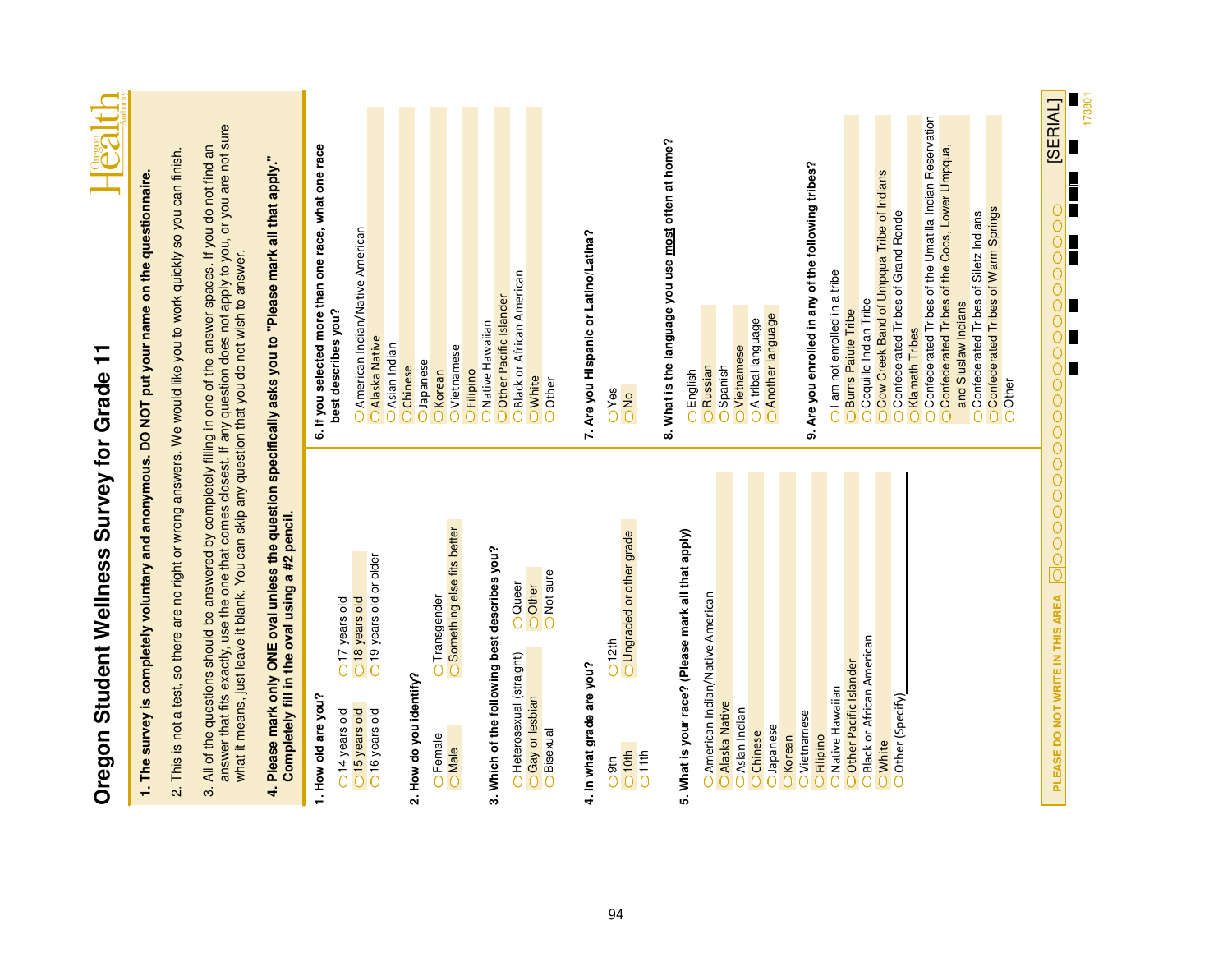| Somewhere<br>Altography                                                  | Nevel<br>U<br><b>CBOON</b><br>O<br>you are assigned is meaningful and important?<br>19. Thinking back over the past school year, how<br>18. How often do you feel that the schoolwork | 0<br>$\overline{\text{o}}$<br>$\Omega$<br>0<br>often did you try to do your best work in | Store Variaties<br><b>Secretary Report</b> s<br>How much do you agree with the | ISORIAL AND BOOM<br>Successive River                                                                            | $\cap$<br>O<br>$\bigcap$<br>20. I have lots of chances to be part of class | OIC<br>010<br>0lO<br>∩<br>school to get involved in sports, clubs, and other<br>There are lots of chances for students in my<br>school activities outside of class. | $\Omega$<br>$\Omega$<br>∩<br>22. I respect most of my teachers.<br>23. My teachers notice when I am doing a good job<br>24. I can talk to my teachers openly and freely | 0<br>0<br>$\overline{0}$<br>$\overline{0}$<br>$\overline{\rm O}$<br>0<br>∩<br>∩<br>In my school, teachers treat students with | 0<br>$\Omega$<br>$\overline{O}$<br>$\overline{O}$<br>$\Omega$<br>0<br>$\Omega$<br>good grades are picked on by other students<br>27. In my school, students that work hard to get<br>26. Most students at my school help each other<br>when they are hurt or upset. | 6 of riole age<br><b>Changed Rivers</b>                                                                          | Odays                                              | 28. not go to school because you felt you would<br>be unsafe at school or on your way to or | OIC<br>$\overline{O}$<br>വറ<br>OIO<br>OIC<br>29. carry a gun as a weapon on school property? | $\overline{\mathrm{o}}$<br>$\Omega$<br>Ω<br>30. carry a weapon (other than a gun) such as<br>a knife or club on school property? | <b>ILLISTRATION</b><br><b>CONSTRUCTION OF PROPERTY</b>                                                           | O<br>$\overline{0}$               | 0<br>Ω<br>∩<br>Ω<br>∩<br>0<br>Ω                                                                              | did you bully someone (such as<br>hitting, kicking, pushing, saying | ð<br>mean things, spreading rumors,<br>making sexual comments that | 0<br>$\Omega$<br>Ω<br>$\Omega$<br>0<br>$\cap$<br>Ο<br>$\cap$ | Ω<br>$\Omega$<br>∩<br>∩<br>0<br>∩<br>O<br>∩<br>34. have you been suspended from | weapon such as a gun, knife, or club<br>35. has someone threatened you with a | 0<br>$\overline{O}$<br>Ω<br>∩<br>0<br>∩<br>Ο<br>$\Omega$  | ∩<br>$\Omega$<br>C<br>Ō<br>Ō | 173802<br>ı<br> <br> -<br> <br>Г<br>Н |
|--------------------------------------------------------------------------|---------------------------------------------------------------------------------------------------------------------------------------------------------------------------------------|------------------------------------------------------------------------------------------|--------------------------------------------------------------------------------|-----------------------------------------------------------------------------------------------------------------|----------------------------------------------------------------------------|---------------------------------------------------------------------------------------------------------------------------------------------------------------------|-------------------------------------------------------------------------------------------------------------------------------------------------------------------------|-------------------------------------------------------------------------------------------------------------------------------|---------------------------------------------------------------------------------------------------------------------------------------------------------------------------------------------------------------------------------------------------------------------|------------------------------------------------------------------------------------------------------------------|----------------------------------------------------|---------------------------------------------------------------------------------------------|----------------------------------------------------------------------------------------------|----------------------------------------------------------------------------------------------------------------------------------|------------------------------------------------------------------------------------------------------------------|-----------------------------------|--------------------------------------------------------------------------------------------------------------|---------------------------------------------------------------------|--------------------------------------------------------------------|--------------------------------------------------------------|---------------------------------------------------------------------------------|-------------------------------------------------------------------------------|-----------------------------------------------------------|------------------------------|---------------------------------------|
|                                                                          | $\supset$ excellent                                                                                                                                                                   | school?                                                                                  | Oexcellent                                                                     | following statements about<br>school?                                                                           | discussions or activities.                                                 | $\frac{1}{2}$                                                                                                                                                       | and let me know about it.                                                                                                                                               | about my concerns.<br>respect.<br><b>R</b>                                                                                    | ΕŞ<br>O Mostly                                                                                                                                                                                                                                                      | During the past 30 days, on how                                                                                  | many days did you                                  |                                                                                             | from school?                                                                                 |                                                                                                                                  | During the past 12 months,<br>how many times                                                                     | 31. were you in a physical fight? | 32. were you in a physical fight<br>on school property?                                                      | အ္တြ                                                                |                                                                    | bothered them)?                                              | school?                                                                         |                                                                               | 36. have you been drunk or high at<br>on school property? | school?                      |                                       |
| 10. Would you say that in general your emotional and<br>mental health is | very good<br>$q$ ood<br>poor<br>fair                                                                                                                                                  | 11. Would you say that in general your physical health is                                | Overy good<br>$q$ good<br>poor<br>O <sup>tan</sup><br>0                        | elementary to middle and middle to high school) in the<br>12. Have you changed schools (including changing from | $\frac{9}{0}$<br>past year?<br>$OY$ es                                     | 13. How many times have you changed homes since<br>kindergarten?                                                                                                    | 7 or more times<br>5 or 6 times<br>Ö<br>1 or 2 times<br>3 or 4 times<br>O Never                                                                                         | Putting them all together, what were your grades like<br>last year?<br>$\frac{4}{1}$                                          | O Mostly D's<br>Mostly C's<br>0<br>O Mostly B's<br>O Mostly A's                                                                                                                                                                                                     | During the LAST FOUR WEEKS how many whole days of<br>school have you missed because you skipped or "cut"?<br>15. | $6$ to 10 days<br>$O4$ to 5 days<br>1 day<br>ONone | $\overline{O}$ 11 days or more<br>3 days<br>2 days                                          | 6. How do you like school?<br>÷                                                              | Ollike school very much                                                                                                          | ol neither like nor dislike school<br>ol dislike school very much<br>Oldislike school<br>$\supset$ I like school |                                   | learning in school are going to be for your later life?<br>17. How important do you think the things you are | Quite important<br>O Very important                                 | Slightly important<br>Fairly important<br>0                        | Not at all important                                         |                                                                                 |                                                                               |                                                           |                              |                                       |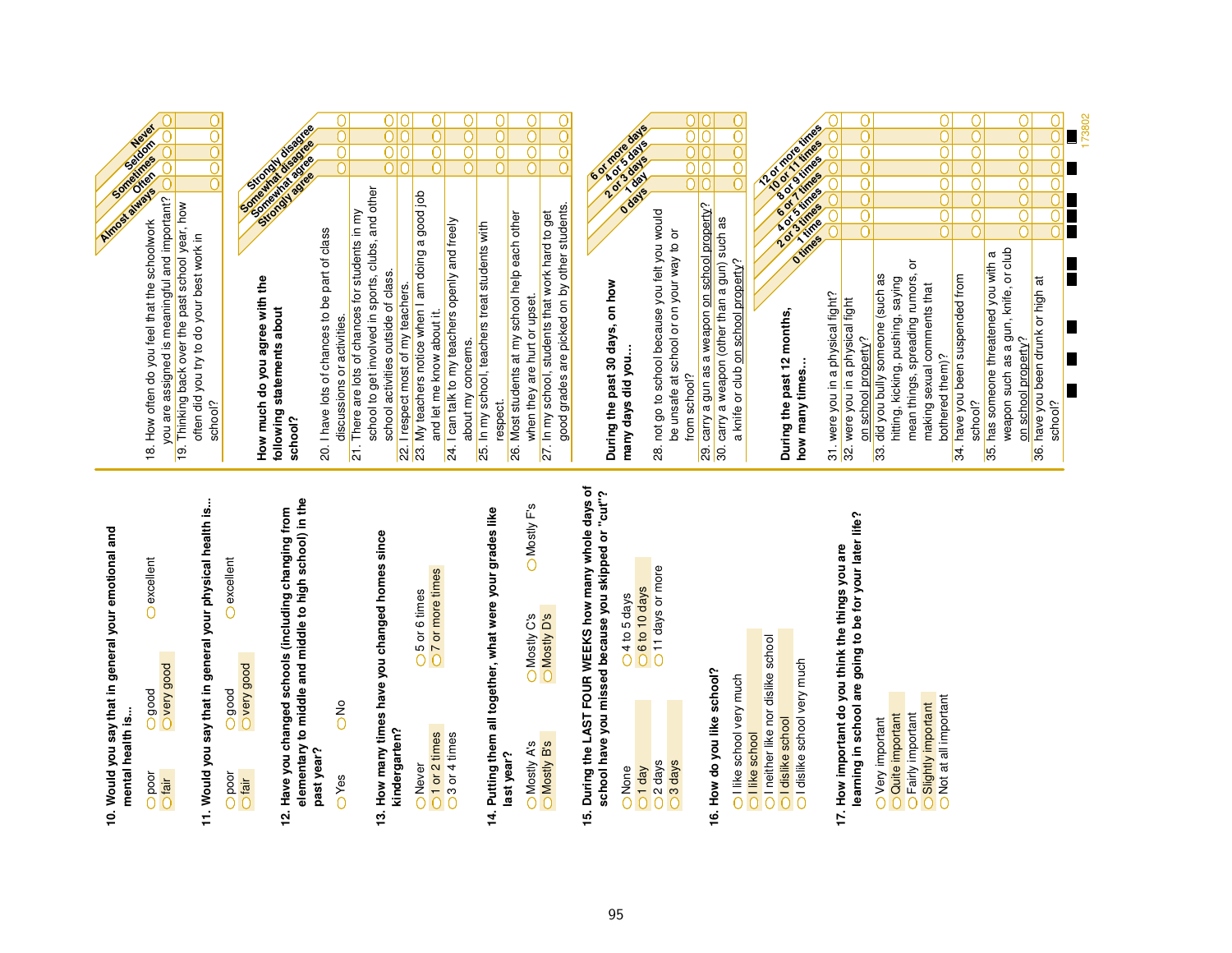| All of the time<br>Most of the time<br>A good bit of the time<br>Some of the time<br>A little of the time<br>None of the time<br>During the past 30 days,<br>how much of the time<br>have you | $\Omega$<br>$\bigcap$<br>$\overline{O}$<br>0<br>53. felt so down in the dumps that nothing<br>49. been a happy person?<br>50. been a very nervous person?<br>52. felt downhearted and blue?<br>51. felt calm and peaceful?<br>could cheer you up?  | ৯<br>hopeless almost every day for two weeks or more in a<br>54. During the past 12 months, did you ever feel so sad<br>row that you stopped doing some usual activities?<br>55. During the past 12 months, did you ever seriously<br>consider attempting suicide?<br>OYes<br>$OY$ es<br>$\frac{1}{2}$<br>$\frac{1}{2}$                                                                                                                                                                                                                                                                                                                                                                                                                             | 56. During the past 12 months, how many times did you<br>actually attempt suicide?<br>O <sub>6</sub> or more times<br>O <sub>2</sub> or 3 times<br>O <sub>4</sub> or 5 times<br>O <sub>0</sub> times<br>$O1$ time                                                                                                         | have done, if any, during the last 30 days: (Please mark<br>57. Please mark ALL the different types of betting that you<br>watch, soda, etc.) on a game or event with an uncertain<br>æ<br>Gambling involves betting anything of value (money,<br>Betting on games of personal skill (bowling, video<br>Gambling on the Internet for free or with money<br>Playing lottery tickets/Powerball/Megabucks<br>ol did not gamble during the last 30 days<br>Playing cards (poker, etc.)<br>Betting on a sports team<br>Playing dice or coin flips<br>Playing Bingo for money<br>games, dares, etc.)<br>all that apply)<br><b>Other</b><br>outcome.<br>0<br>0<br>0                                                                                                                                    | 173803<br>i<br><b>ISERIAL</b><br>58. During the last 12 months, have you ever felt bad about<br>the amount you bet, or about what happens when you<br>H<br>0000<br>▉<br>$\blacksquare$<br>$\overline{O}$<br>Ō<br>O<br>П<br>ol don't bet for money<br>$\overline{O}$<br>$\begin{matrix} 0 \\ 0 \\ 0 \end{matrix}$<br>П<br>bet money?<br>$\circ$<br>OYes<br>$\frac{1}{2}$<br>$\overline{O}$<br>$\circ$<br>$\overline{O}$ |
|-----------------------------------------------------------------------------------------------------------------------------------------------------------------------------------------------|----------------------------------------------------------------------------------------------------------------------------------------------------------------------------------------------------------------------------------------------------|-----------------------------------------------------------------------------------------------------------------------------------------------------------------------------------------------------------------------------------------------------------------------------------------------------------------------------------------------------------------------------------------------------------------------------------------------------------------------------------------------------------------------------------------------------------------------------------------------------------------------------------------------------------------------------------------------------------------------------------------------------|---------------------------------------------------------------------------------------------------------------------------------------------------------------------------------------------------------------------------------------------------------------------------------------------------------------------------|-------------------------------------------------------------------------------------------------------------------------------------------------------------------------------------------------------------------------------------------------------------------------------------------------------------------------------------------------------------------------------------------------------------------------------------------------------------------------------------------------------------------------------------------------------------------------------------------------------------------------------------------------------------------------------------------------------------------------------------------------------------------------------------------------|------------------------------------------------------------------------------------------------------------------------------------------------------------------------------------------------------------------------------------------------------------------------------------------------------------------------------------------------------------------------------------------------------------------------|
| ŏ<br>37. During the past 12 months, has anyone offered, sold,<br>given you an illegal drug on school property?<br>$OY$ es<br>$\frac{6}{5}$                                                    | Harassment can include threatening, bullying, name-calling<br>Sol more imea<br>or obscenities, offensive notes or graffiti, unwanted<br>touching, and being pushed around or hit.<br>many times have you been harassed<br>In the last 30 days, how | $\overline{O}$<br> 0 0<br>$\circ$<br>$\Omega$<br>$\overline{O}$<br>$\overline{O} O$<br>0<br>0<br>POLITICS POLITICS<br>0<br>$\overline{O}$ <sup>O</sup><br>വറ<br>0<br>0<br>0<br>$\overline{O O}$<br>010<br>$\Omega$<br>$\Omega$<br>$\Omega$<br>O <sub>10</sub><br>44. through email, social media sites (Facebook,<br>41. because of how you look (weight, clothes,<br>42. because you received unwanted sexual<br>acne, or other physical characteristics).<br>39. because someone said you were gay,<br>at school, on a school bus, or going to<br>38. because of your race or ethnic origin.<br>lesbian, bisexual, or transgender.<br>40. because of who your friends are.<br>comments or attention.<br>43. for other reasons.<br>and from school | 0<br>Every day<br>$\overline{0}$<br>or twice per week<br>$\frac{0}{0}$<br>Once or twice per month<br>Once or twice per year<br>$\Omega$<br>seen another student bully others by hitting,<br>Twitter, YouTube, etc.), chat rooms, instant<br>messaging, web sites, texting, or phone?<br>Once<br>How often have you<br>45. | $\overline{0}$<br> 0 <br>$\overline{0}$<br>$\overline{0}$<br>$\circ$<br>$\circ$<br>48. On an average school night, how many hours of sleep<br>$\overline{0}$<br>$\Omega$<br>$\Omega$<br>$\Omega$<br>0<br>$\Omega$<br>$\bigcap$<br>$\cap$<br>mean things, teasing, or calling other students<br>$\overline{O}$ 10 or more hours<br>46. heard another student bully others by saying<br>kicking, punching, or otherwise hurting them<br>47. heard another student spread mean rumors<br>or leave other students out of activities to be<br>names in your school or on the school bus?<br>mean in your school or on the school bus?<br>O <sub>8</sub> hours<br>9 hours<br>in school or on the school bus?<br>do you get?<br>O <sub>4 or less</sub><br>O <sub>5</sub> hours<br>O6 hours<br>O7 hours | $\overline{O}$<br>$\overline{O}$<br>$\bigcirc$<br>$\circ$<br>$\overline{O}$<br>$\overline{O}$<br>$\frac{0}{0}$<br>PLEASE DO NOT WRITE IN THIS AREA                                                                                                                                                                                                                                                                     |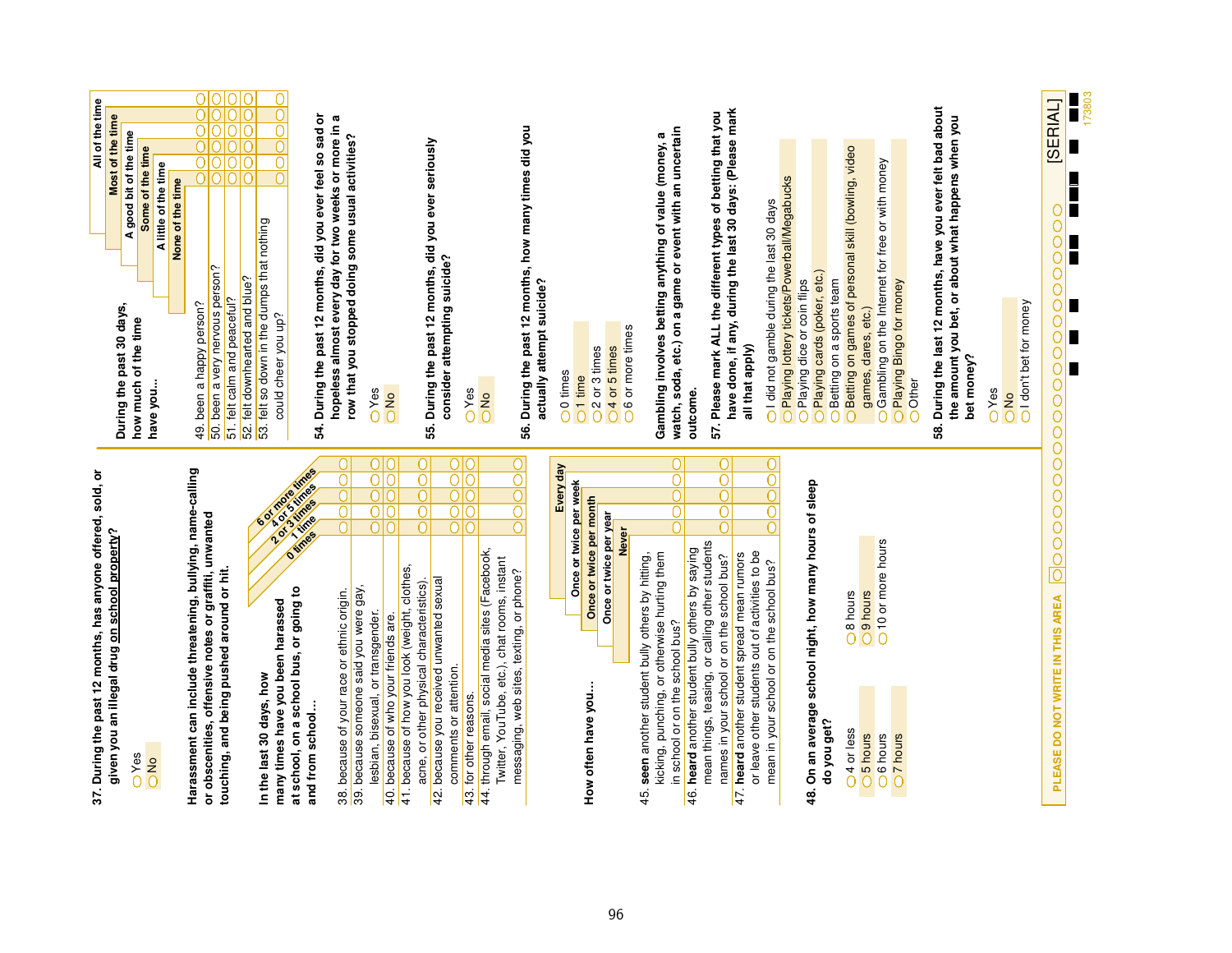| 59. During the last 12 months, have you ever felt that you | would like to stop betting money but didn't think you |        |  |
|------------------------------------------------------------|-------------------------------------------------------|--------|--|
|                                                            |                                                       | could? |  |

| ĝ, | for money<br>٣<br><u>tg</u><br>ön't |
|----|-------------------------------------|
|    |                                     |

- 50. Have you ever lied to anyone about 60. Have you ever lied to anyone about betting/gambling?
- 61. Have you ever bet/gambled more than you 61. Have you ever bet/gambled more than you betting/gambling?

 $\overline{\Omega}$  $\overline{O}$ 

 $\cap$ 

 $\overline{\Omega}$  $\overline{\bigcap}$ 

 $\Omega$ 

 $\Omega$ 

- wanted to?<br>32. Have your parents ever talked to you about the 62. Have your parents ever talked to you about the risks of betting/gambling? risks of betting/gambling?
	- 53. Have your teachers ever talked to you about the 63. Have your teachers ever talked to you about the risks of betting/gambling? risks of betting/gambling?

 $\overline{0}$ 

vodka, or whiskey. For these questions, drinking alcohol does **vodka, or whiskey. For these questions, drinking alcohol does** not include drinking a few sips of wine for religious purposes. drinking beer, wine/wine coolers, flavored beverages such as **not include drinking a few sips of wine for religious purposes.** The next questions ask about drinking alcohol. This includes **drinking beer, wine/wine coolers, flavored beverages such as The next questions ask about drinking alcohol. This includes** Mike's Hard Lemonade and liquor "shots" such as rum, gin, **Mike's Hard Lemonade and liquor "shots" such as rum, gin,**

64. During your life, on how many days have you had at **64. During your life, on how many days have you had at** least one drink of alcohol?



closest to). In the past 12 months, how many of your best<br>friends have tried beer, wine, or hard liquor (for example, **closest to). In the past 12 months, how many of your best** beer, wine, or hard liquor (for example, **friends have tried beer, wine, or hard liquor (for example,** 69. Think of your four best friends (the friends you feel **69. Think of your four best friends (the friends you feel** vodka, whiskey or gin)? **vodka, whiskey or gin)?**

68. had 5 or more drinks of alcohol in a row, that is, within a couple of hours?

58. had 5 or more drinks of alcohol in a

row, that is, within a couple of hours?

(your best estimate)

(your best estimate)

O None of my friends None of my friends  $\bigcirc$  1 of my friends O<sub>3</sub> of my friends 2 of my friends O<sub>4</sub> of my friends

- 70. During the past 30 days, what type of alcohol did you **70. During the past 30 days, what type of alcohol did you** usually drink? Select only one response.  **usually drink? Select only one response.**
- ol did not drink alcohol during the past 30 days I did not drink alcohol during the past 30 days
	- ol do not have a usual type I do not have a usual type
- O Wine coolers (such as Bartles & Jaymes or Seagrams) Flavored beverages (such as Smirnoff, Bacardi Silver, Wine coolers (such as Bartles & Jaymes or Seagrams) ⊝Beer<br>⊝Flavored beverages (such as Smirnoff, Bacardi Silver, Hard Lemonade, Joose and Sparks) Hard Lemonade, Joose and Sparks)  $\overline{0}$

**No Yes**

- OWine<br>OLiquor (such as vodka, rum, scotch, bourbon or whiskey) Liquor (such as vodka, rum, scotch, bourbon or whiskey) Some other type Some other type
- 71. During the past 30 days, from which of the following **71. During the past 30 days, from which of the following** sources did you get the alcohol you drank?  **sources did you get the alcohol you drank?** (Please mark all that apply.)  **(Please mark all that apply.)**
	- ol did not drink alcohol during the past 30 days I did not drink alcohol during the past 30 days Took it from home without permission Took it from home without permission By asking a stranger to buy it for me By asking a stranger to buy it for me Bar, night club, or restaurant OI got it some other way I got it some other way A store or gas station Friends 21 or older Friends 21 or older A brother or sister A brother or sister O At a party<br>O Friends under 21 Friends under 21 A parent<br>A store or g.<br>Liquor store  $\overline{O}$  $\overline{O}$  $\overline{O}$
- 72. In the last 12 months, which of the following have you **72. In the last 12 months, which of the following have you** experienced? (Please mark all that apply.)  **experienced? (Please mark all that apply.)**
	- $\bigcirc$  I did not drink alcohol in the last 12 months I did not drink alcohol in the last 12 months
- Gotten sick to my stomach because of drinking alcohol Gotten sick to my stomach because of drinking alcohol Missed school or class because of drinking alcohol Missed school or class because of drinking alcohol  $\circ$
- O Not been able to remember what happened while I was Not been able to remember what happened while I was drinking alcohol drinking alcohol
	- OLater regretted something I did while drinking alcohol Later regretted something I did while drinking alcohol O Worried that I drank alcohol too much or too often Worried that I drank alcohol too much or too often



 $\Omega$ 

 $\overline{0}$ 

 $\overline{0}$ 

 $\overline{0}$ 

 $\overline{0}$ 

 $\overline{0}$ 

 $\overline{0}$ 

173804  $\overline{\phantom{a}}$ |<br>|<br>|  $\overline{\phantom{a}}$ п  $\blacksquare$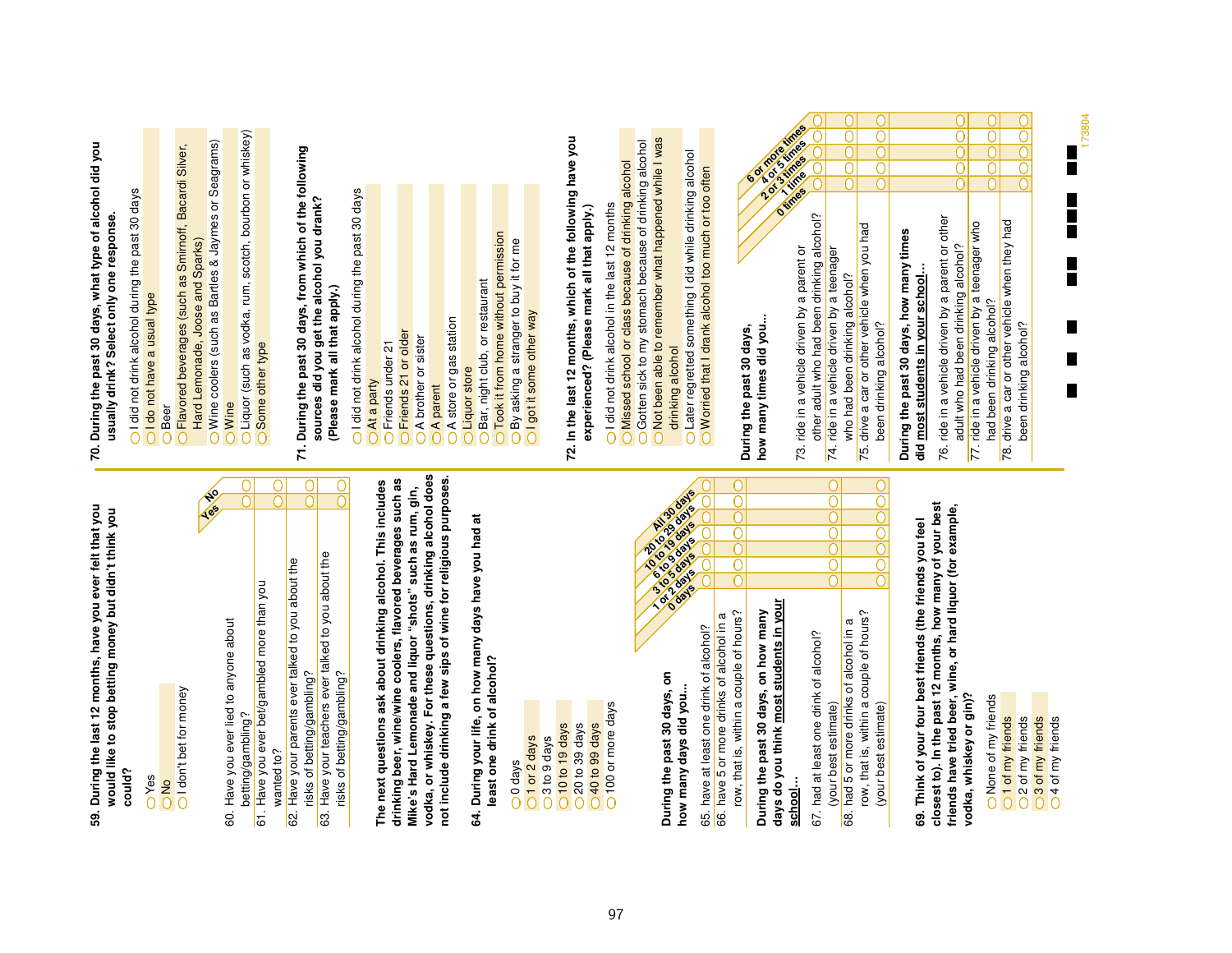| <b>CONSTRUCTION OF CONSTRUCTION OF CONSTRUCTION CONSTRUCTION CONSTRUCTION CONSTRUCTION CONSTRUCTION CONSTRUCTION</b><br>During the past 30 days, on<br>how many days did you         | Foreign Marie 1976<br>If you wanted to get some, how<br>easy would it be for you to                                                                                                                                                      |                            |
|--------------------------------------------------------------------------------------------------------------------------------------------------------------------------------------|------------------------------------------------------------------------------------------------------------------------------------------------------------------------------------------------------------------------------------------|----------------------------|
|                                                                                                                                                                                      | <b>Net least</b><br><b>Ford Deep</b>                                                                                                                                                                                                     |                            |
| 0<br>$\circ$<br>0<br>$\overline{O}$<br>79. smoke cigarettes?                                                                                                                         | get some beer, wine, or hard liquor<br>86.                                                                                                                                                                                               |                            |
| use other tobacco products such as<br>8                                                                                                                                              | (for example, vodka, whiskey, or gin)?                                                                                                                                                                                                   |                            |
| snuf, dip or chewing tobacco (Redman,                                                                                                                                                | 87. get some cigarettes?                                                                                                                                                                                                                 |                            |
| 0 <br>0<br>$\overline{0}$<br>$\overline{\rm O}$<br>$\overline{0}$<br>$\overline{\text{o}}$<br>$\Omega$<br>smoke tobacco in a "Hookah," also<br>Copenhagen, Marlboro Snus etc)?<br>౹ౚ | 88. get some marijuana?                                                                                                                                                                                                                  |                            |
| 0<br>0<br>O<br>0<br>Ω<br>Ō<br>Ω<br>known as a water pipe?                                                                                                                            | Ω<br>Ω<br>89. get some synthetic marijuana, example: K2<br>Spice etc.?                                                                                                                                                                   |                            |
| smoke e-cigarettes, vape-pens, or<br>lai<br>8                                                                                                                                        | 90. get a drug like cocaine, LSD, or amphetamines?                                                                                                                                                                                       |                            |
| $\overline{0}$<br>$\overline{\rm{O}}$<br>$\overline{\mathrm{O}}$<br>$\overline{\rm{O}}$<br>$\overline{0}$<br>$\overline{\text{o}}$<br>0<br>e-Hookahs?                                | Ω<br>91. get prescription drugs not prescribed to you?                                                                                                                                                                                   |                            |
|                                                                                                                                                                                      | $\overline{\text{o}}$<br>92. get some e-cigarettes, vape-pens, or e-hookahs?                                                                                                                                                             | $\overline{0}$             |
| During the past 30 days, from which of the following<br>జే                                                                                                                           |                                                                                                                                                                                                                                          |                            |
| sources did you get tobacco (cigarettes, chew, cigars)?                                                                                                                              | How old                                                                                                                                                                                                                                  |                            |
| (Please mark all that apply.)                                                                                                                                                        | were you                                                                                                                                                                                                                                 |                            |
| ol did not get tobacco during the past 30 days                                                                                                                                       | 11 years, co order<br><b>Principal Report</b><br>ILA YORKS OF<br>13 years of<br><b>HATER</b><br><b>CONSTRUCTION</b><br>is developed to the track of                                                                                      |                            |
| A store or gas station                                                                                                                                                               | 93. when you had more                                                                                                                                                                                                                    |                            |
| Friends 18 or older                                                                                                                                                                  | than a sip or two of beer,                                                                                                                                                                                                               |                            |
| Friends under 18                                                                                                                                                                     | wine, or hard liquor (for                                                                                                                                                                                                                |                            |
| Took from home without permission<br>Ō                                                                                                                                               | example, vodka, whiskey,                                                                                                                                                                                                                 |                            |
| A family member<br>$\overline{\bigcirc}$ The Internet                                                                                                                                | $\Omega$<br>0<br>0<br>0<br>$\Omega$<br>0<br>Ω<br>$\overline{\rm O}$<br>$\Omega$<br>or gin) for the first time?<br>94. when you first began                                                                                               | 0                          |
| Some other source                                                                                                                                                                    | drinking alcoholic beverages                                                                                                                                                                                                             |                            |
|                                                                                                                                                                                      | regularly, that is at least                                                                                                                                                                                                              |                            |
| During the past 30 days, how many times did you<br>84.                                                                                                                               | $\Omega$<br>0<br>0<br>0<br>0<br>0<br>0<br>$\overline{\rm O}$<br>∩<br>once or twice a month?                                                                                                                                              | 0<br>$\overline{\rm O}$    |
| use marijuana?                                                                                                                                                                       | 95. when you smoked a whole<br>cigarette for the first time?                                                                                                                                                                             |                            |
| $\bigcirc$ 10 to 19 times<br>O <sub>0</sub> times                                                                                                                                    | $\cap$<br>0<br>0<br>0<br>$\Omega$<br>0<br>0<br>$\overline{\rm O}$<br>$\cap$<br>96. the first time you used                                                                                                                               | $\overline{\rm O}$         |
| 20 to 39 times                                                                                                                                                                       | tobacco products other than                                                                                                                                                                                                              |                            |
| ○40 or more times<br><b>C</b> 1 or 2 times                                                                                                                                           | cigarettes such as snuff,                                                                                                                                                                                                                |                            |
|                                                                                                                                                                                      | chewing tobacco, and                                                                                                                                                                                                                     |                            |
| During the past 30 days, from which of the following<br>85.                                                                                                                          | smoking tobacco from a                                                                                                                                                                                                                   |                            |
| sources did you get marijuana? (Please mark all                                                                                                                                      | $\overline{0}$<br>0<br>$\overline{\rm O}$<br>$\overline{\rm O}$<br>$\overline{\rm O}$<br>0<br>$\overline{O}$<br>$\overline{\rm O}$<br>$\overline{O}$<br>pipe?                                                                            | $\overline{\rm O}$         |
| that apply.)                                                                                                                                                                         | $\Omega$<br>0<br>$\Omega$<br>0<br>$\Omega$<br>0<br>0<br>$\overline{0}$<br>$\Omega$<br>when you tried marijuana<br>for the first time?<br>50                                                                                              | $\overline{\rm O}$         |
| ol did not use marijuana during the past 30 days                                                                                                                                     | 98. when you tried synthetic                                                                                                                                                                                                             |                            |
| A public event such as a concert or sporting event                                                                                                                                   | marijuana (also called K2,                                                                                                                                                                                                               |                            |
| A party<br>Ω                                                                                                                                                                         | $\Omega$<br>0<br>$\Omega$<br>0<br>$\overline{0}$<br>0<br>$\Omega$<br>$\overline{\rm O}$<br>$\Omega$<br>Spice, etc.) for the first time?                                                                                                  | 0<br>$\overline{\rm O}$    |
| Friends 18 or older                                                                                                                                                                  | 99. when you first tried                                                                                                                                                                                                                 |                            |
| Friends under 18                                                                                                                                                                     | ŏ<br>e-cigarettes, vape-pens,                                                                                                                                                                                                            |                            |
| A family member<br>$\overline{\Omega}$                                                                                                                                               | $\overline{0}$<br>$\overline{O}$<br>$\overline{0}$<br>$\overline{\rm O}$<br>$\overline{0}$<br>$\overline{O}$<br>$\overline{0}$<br>$\overline{\rm O}$<br>$\cap$<br>e-hookahs?                                                             | 0<br>$\overline{\text{o}}$ |
| A medical marijuana cardholder or grower                                                                                                                                             |                                                                                                                                                                                                                                          |                            |
| oligave someone money to buy it for me                                                                                                                                               | How much do you think people                                                                                                                                                                                                             |                            |
| O I grew it                                                                                                                                                                          | risk harming themselves                                                                                                                                                                                                                  |                            |
| olgot it some other way                                                                                                                                                              | Great risk<br>Moderation Is<br><b>PAGE TANKS</b><br>(physically or in other ways)                                                                                                                                                        |                            |
|                                                                                                                                                                                      | 100. If they have one or two drinks of an alcoholic                                                                                                                                                                                      |                            |
|                                                                                                                                                                                      | O<br>O<br>beverage (beer, wine, liquor) nearly every day?                                                                                                                                                                                | $\Omega$                   |
|                                                                                                                                                                                      | alcoholic beverage once or twice a week?<br>101. when they have five or more drinks of an                                                                                                                                                |                            |
|                                                                                                                                                                                      | $\overline{\rm{O}}$<br>0<br><b>20</b>                                                                                                                                                                                                    | 0<br>$\overline{\rm O}$    |
|                                                                                                                                                                                      | ∩<br>if they smoke one or more packs of cigarettes<br>per day?                                                                                                                                                                           | ∩                          |
|                                                                                                                                                                                      | Ω<br>103. If they try marijuana once or twice?                                                                                                                                                                                           | Ω<br>Ω                     |
|                                                                                                                                                                                      | IО<br>104. if they smoke marijuana once or twice a week?                                                                                                                                                                                 |                            |
|                                                                                                                                                                                      | 105. if they use prescription drugs that are not                                                                                                                                                                                         |                            |
|                                                                                                                                                                                      | $\overline{\mathbb{O}}$<br>0<br>prescribed to them?                                                                                                                                                                                      | 0<br>$\overline{\rm O}$    |
|                                                                                                                                                                                      | $\overline{0}$<br>0<br>ŏ<br>if they smoke e-cigarettes, vape-pens,<br>e-hookahs?<br><u>106.</u>                                                                                                                                          | $\overline{0}$             |
|                                                                                                                                                                                      |                                                                                                                                                                                                                                          |                            |
| $\overline{O}$<br>$\overline{O}$<br>$\overline{O}$<br>$\circ$<br>$\circ$<br>$\circ$<br>$\frac{0}{0}$<br>PLEASE DO NOT WRITE IN THIS AREA                                             | [SERIAL]<br>$\circ$<br>$\circ$<br>$\overline{O}$<br>$\overline{O}$<br>$\overline{O}$<br>O<br>$\circ$<br>$\overline{O}$<br>$\begin{matrix} 0 \\ 0 \\ 0 \end{matrix}$<br>$\circ$<br>$\overline{O}$<br>$\overline{O}$<br>$\circ$<br>$\circ$ |                            |
|                                                                                                                                                                                      | :<br>$\overline{\phantom{a}}$<br>E                                                                                                                                                                                                       |                            |
|                                                                                                                                                                                      |                                                                                                                                                                                                                                          | 173805                     |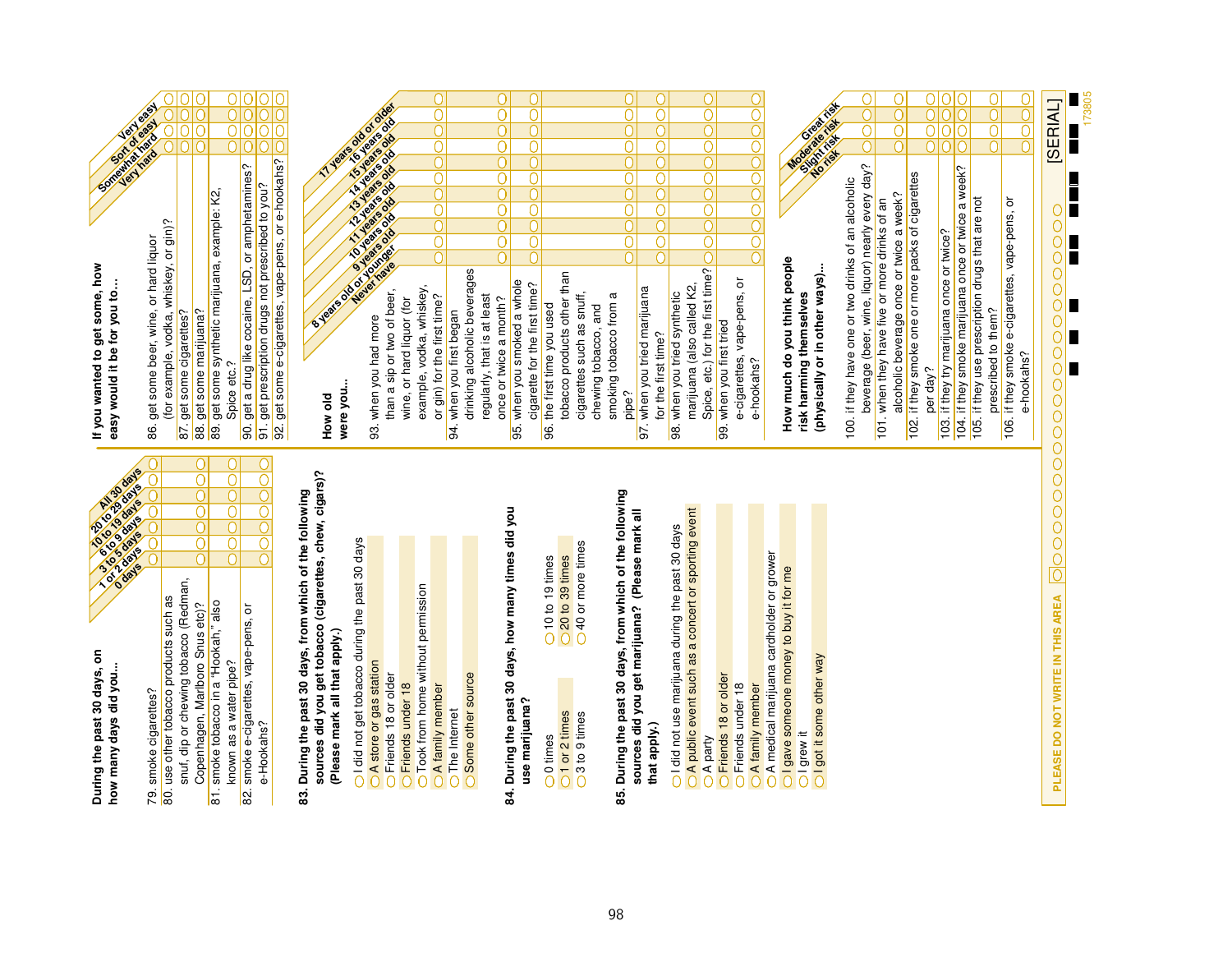| Don't know or can't say<br>ş<br>During the past 12 months | Yes<br>do you recall hearing, reading, or watching an<br>advertisement about prevention of substance<br>120. | Ω<br>∩<br>Ω<br>Ω<br>∩<br>121. have you had a special class about drugs or<br>alcohol in school?<br>abuse?                                 | about the dangers of tobacco, alcohol, or drug use?<br>adoptive parents, stepparents, or adult guardians,<br>have you talked with at least one of your parents<br>By parents we mean your biological parents,<br>whether or not they live with you.<br>22.<br>22.                                                                                    | 123. Would you be more or less likely to want to work for an<br>employer that tests its employees for drug or alcohol<br>$\bigcirc$ Would make no difference<br>use on a random basis?<br>O Don't know or can't say<br>OMore likely<br>OLess likely                                                                                                                                                                                                                                                                                                                                                         | Don't know/Can't say<br><b>Strongly Disapprove</b><br>Somewhat Disapprove<br><b>Neither Approve nor Disapprove</b><br>How do you feel about<br>someone your age. | 129. smoking e-cigarettes, vape-pens, or e-hookahs?<br>127. using prescription drugs not prescribed to them?<br>125. smoking one or more packs of cigarettes a day?<br>128. using synthetic marijuana, example: K2, Spice?<br>126. trying marijuana or hashish once or twice?<br>an alcoholic beverage nearly every day?<br>124. having one or two drinks of                                                                 | Very wrong<br>Wrong<br>A little bit wrong<br>Not wrong at all<br>feel it would be for you to<br>How wrong do your friends                                                                | 135. smoke e-cigarettes, vape-pens, or e-hookahs?<br>134. use synthetic marijuana, example: K2, Spice?<br>133. use prescription drugs not prescribed to you?<br>an alcoholic beverage nearly every day?<br>130. have one or two drinks of<br>131. smoke tobacco?<br>132. use marijuana? | Very wrong<br>Wrong<br>A little bit wrong<br>Not wrong at all<br>How wrong do you think your<br>parents feel it would be for<br>you to                                                                                        | 173806<br>$\Box$<br>136. have one or two drinks of an alcoholic beverage<br>141. smoke e-cigarettes, vape-pens, or e-hookahs?<br>140. use synthetic marijuana, example: K2, Spice?<br>139. use prescription drugs not prescribed to you?<br>137. smoke cigarettes?<br>138. smoke marijuana?<br>nearly everyday? |
|-----------------------------------------------------------|--------------------------------------------------------------------------------------------------------------|-------------------------------------------------------------------------------------------------------------------------------------------|------------------------------------------------------------------------------------------------------------------------------------------------------------------------------------------------------------------------------------------------------------------------------------------------------------------------------------------------------|-------------------------------------------------------------------------------------------------------------------------------------------------------------------------------------------------------------------------------------------------------------------------------------------------------------------------------------------------------------------------------------------------------------------------------------------------------------------------------------------------------------------------------------------------------------------------------------------------------------|------------------------------------------------------------------------------------------------------------------------------------------------------------------|------------------------------------------------------------------------------------------------------------------------------------------------------------------------------------------------------------------------------------------------------------------------------------------------------------------------------------------------------------------------------------------------------------------------------|------------------------------------------------------------------------------------------------------------------------------------------------------------------------------------------|-----------------------------------------------------------------------------------------------------------------------------------------------------------------------------------------------------------------------------------------------------------------------------------------|-------------------------------------------------------------------------------------------------------------------------------------------------------------------------------------------------------------------------------|-----------------------------------------------------------------------------------------------------------------------------------------------------------------------------------------------------------------------------------------------------------------------------------------------------------------|
|                                                           | ADOITOIR INTER<br><b>CONSTRUCTION</b><br>how many times have you<br>During your life,                        | Ő<br>0<br>O<br>0<br>∩<br>aerosol spray cans, or inhaled any paints<br>108. sniffed glue, breathed the contents of<br>107. used marijuana? | 0<br>O<br>O<br>$\overline{\rm O}$<br>$\overline{0}$<br>$\Omega$<br>$\overline{\rm O}$<br>0<br>0<br>0<br>$\cap$<br>Ω<br>$\overline{\rm O}$<br>0<br>0<br> 0 <br>$\cap$<br>∩<br>110. taken a prescription drug not prescribed<br>taken steroid pills or shots without a<br>or sprays to get high?<br>doctor's prescription?<br>?nov op<br>$\frac{1}{9}$ | OIO<br>0<br>0<br>$\overline{0}$<br>$\overline{0}$<br>0 <sup>10</sup><br>$\overline{0}$<br>$\overline{0}$<br>OIO<br>a<br>115. During your life, how many times have you used<br>$\overline{0}$<br>0<br>NIC<br>needle to inject any illegal drug into your body?<br>ō<br>$\overline{\rm O}$<br>$\overline{O}$<br>0<br>$\Omega$<br>$\Omega$<br>113. used heroin (also called smack, junk, or<br>114. used methamphetamines (also called<br>111. used any form of cocaine, including<br>112. used ecstasy (also called MDMA)?<br>speed, crystal, crank or ice)?<br>powder, crack, or freebase?<br>China White)? | 2 or more times<br>O <sub>0</sub> times<br>O <sub>1</sub> time                                                                                                   | $\bigcirc$<br>All 30 days<br>$\overline{0}$<br>0 <br>∩<br>$\overline{0}$<br>0<br>0<br>$\overline{O}$<br>Ωl<br>$\overline{\mathrm{O}}$<br>$\overline{\text{o}}$<br>∩∣<br>$\overline{0}$<br>117. use synthetic marijuana, example: K2,<br>116. sniff glue, breathe the contents of<br>aerosol spray cans, or inhale any<br>paints or sprays to get high?<br>During the past 30 days, on<br>how many days did you<br>Spice etc? | Ω<br>Ō<br>$\overline{O}$<br>0<br>∩<br>Ω<br>codeine, Adderall, Ritalin, or Xanax)<br>118. use a prescription drug (such as<br>OxyContin, Percocet, Vicodin,<br>without a doctor's orders? | Which of the following illicit drugs did you use during<br>Any form of cocaine including powder, crack or freebase<br>the past 30 days? (Please mark all that apply.)<br>OI did not use illicit drugs during the past 30 days<br>Ecstasy (also called MDMA)<br>O Marijuana<br>0<br>119. | Steroid pills or shots without a doctor's prescription<br>Methamphetamines (also called speed, crystal<br>LSD or other hallucinogens or psychedelics<br>Heroin or other opiates or narcotics<br>crank or ice)<br>O<br>$\circ$ |                                                                                                                                                                                                                                                                                                                 |